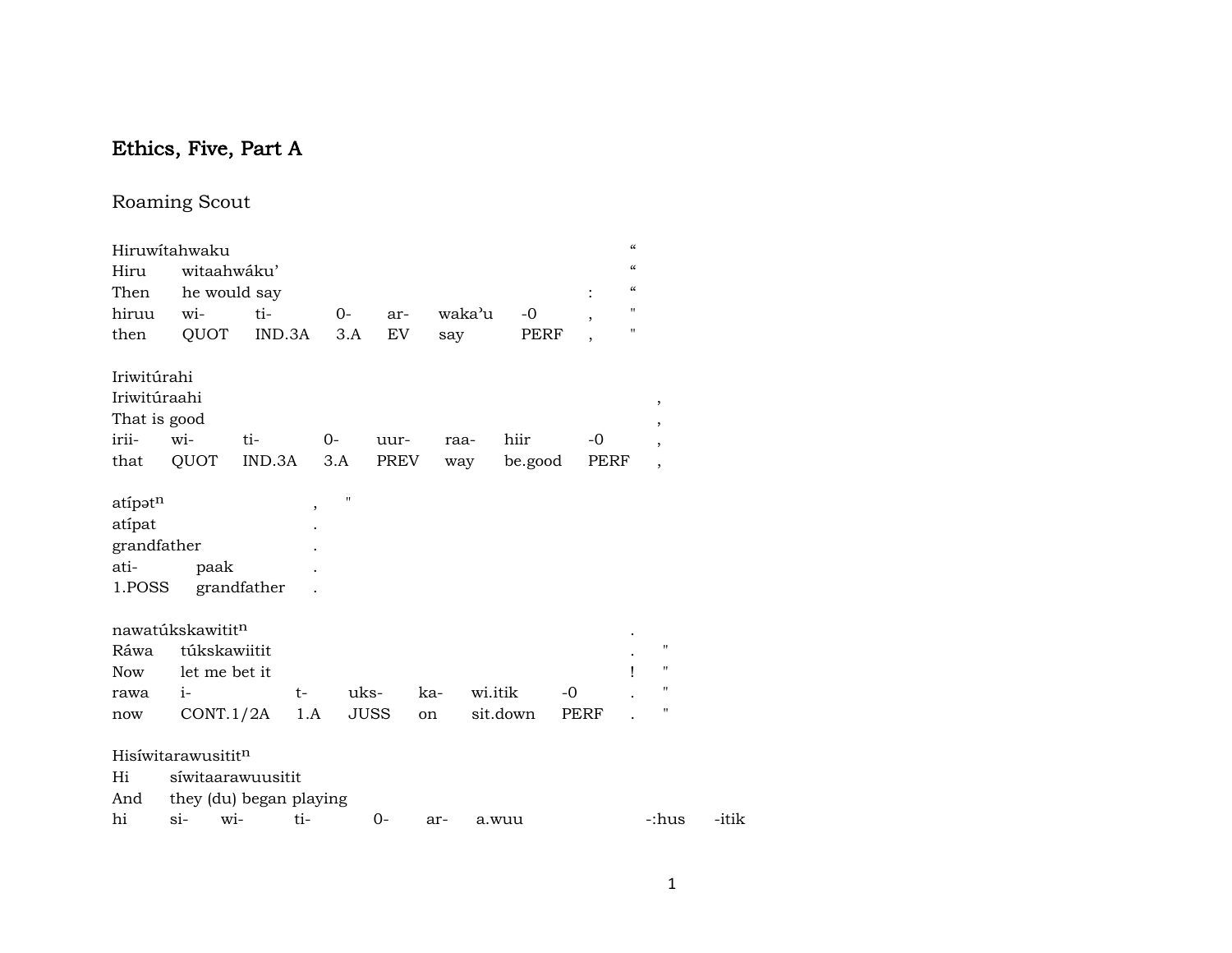| and                            | DU                             | QUOT                                                        |              | IND.3A           | 3.A          |                | EV                                                                                                                       |             | play.hoop.and.pole                                                                       |      | IMPF        |              | <b>INCH</b> |
|--------------------------------|--------------------------------|-------------------------------------------------------------|--------------|------------------|--------------|----------------|--------------------------------------------------------------------------------------------------------------------------|-------------|------------------------------------------------------------------------------------------|------|-------------|--------------|-------------|
| $si-$                          | sírahkuwu<br>Síraahkuuwu<br>DU | When they (du) were playing<br>ra-<br>INF.A                 | $O -$<br>3.A | ar-<br>EV        | ku-<br>INF.B |                | a.wuu                                                                                                                    |             | play.hoop.and.pole                                                                       | -hus | IMPF.SUB    |              |             |
| ,<br>,                         |                                |                                                             |              |                  |              |                |                                                                                                                          |             |                                                                                          |      |             |              |             |
|                                |                                | ahawawitíhkawutitn                                          |              |                  |              |                |                                                                                                                          |             |                                                                                          |      |             |              |             |
| a                              | hawá                           |                                                             |              | witihkawuutit    |              |                |                                                                                                                          |             |                                                                                          |      |             |              |             |
| and                            | also                           |                                                             | he was beat  |                  |              |                |                                                                                                                          |             |                                                                                          |      |             |              |             |
| a<br>and                       | haawa<br>also                  | wi-                                                         | QUOT         | ti-<br>IND.3A    | $0-$         | 3.A            | ir-<br>3.INDF                                                                                                            |             | kuut.ik<br>beat                                                                          | -wa  | <b>DIST</b> | $-0$<br>PERF |             |
|                                | Hiru<br>Then<br>hiruu<br>then  | Hiruwitahwaku<br>witaahwáku'<br>he would say<br>wi-<br>QUOT | ti-          | IND.3A           | $0 -$<br>3.A | ar-<br>EV      | say                                                                                                                      | waka'u      | $-0$<br>PERF                                                                             |      |             |              |             |
| ipákt <sup>i</sup><br>ipaákti' | his grandfather                |                                                             |              |                  |              | $\ddot{\cdot}$ | $\boldsymbol{\mathcal{C}}$<br>$\boldsymbol{\mathcal{C}}$<br>$\boldsymbol{\zeta}\boldsymbol{\zeta}$<br>$\pmb{\mathsf{H}}$ | Náwa<br>Now | $\overline{\phantom{a}}$<br>Ráwa<br>$\overline{\phantom{a}}$<br>$\overline{\phantom{a}}$ |      |             |              |             |
| $i-$<br>3.POSS.A               |                                | paak<br>grandfather                                         |              | -ri <sup>3</sup> | 3.POSS.B     |                | π                                                                                                                        | rawa        | $\overline{\phantom{a}}$                                                                 |      |             |              |             |
|                                |                                |                                                             |              |                  |              |                |                                                                                                                          | now         | $\overline{\phantom{a}}$                                                                 |      |             |              |             |
|                                |                                | rutuksuhuráwiratn                                           |              |                  |              |                |                                                                                                                          |             |                                                                                          |      |             |              |             |
|                                |                                | ruutuksuhuuraáwiiraat                                       |              |                  |              |                |                                                                                                                          |             |                                                                                          |      |             |              |             |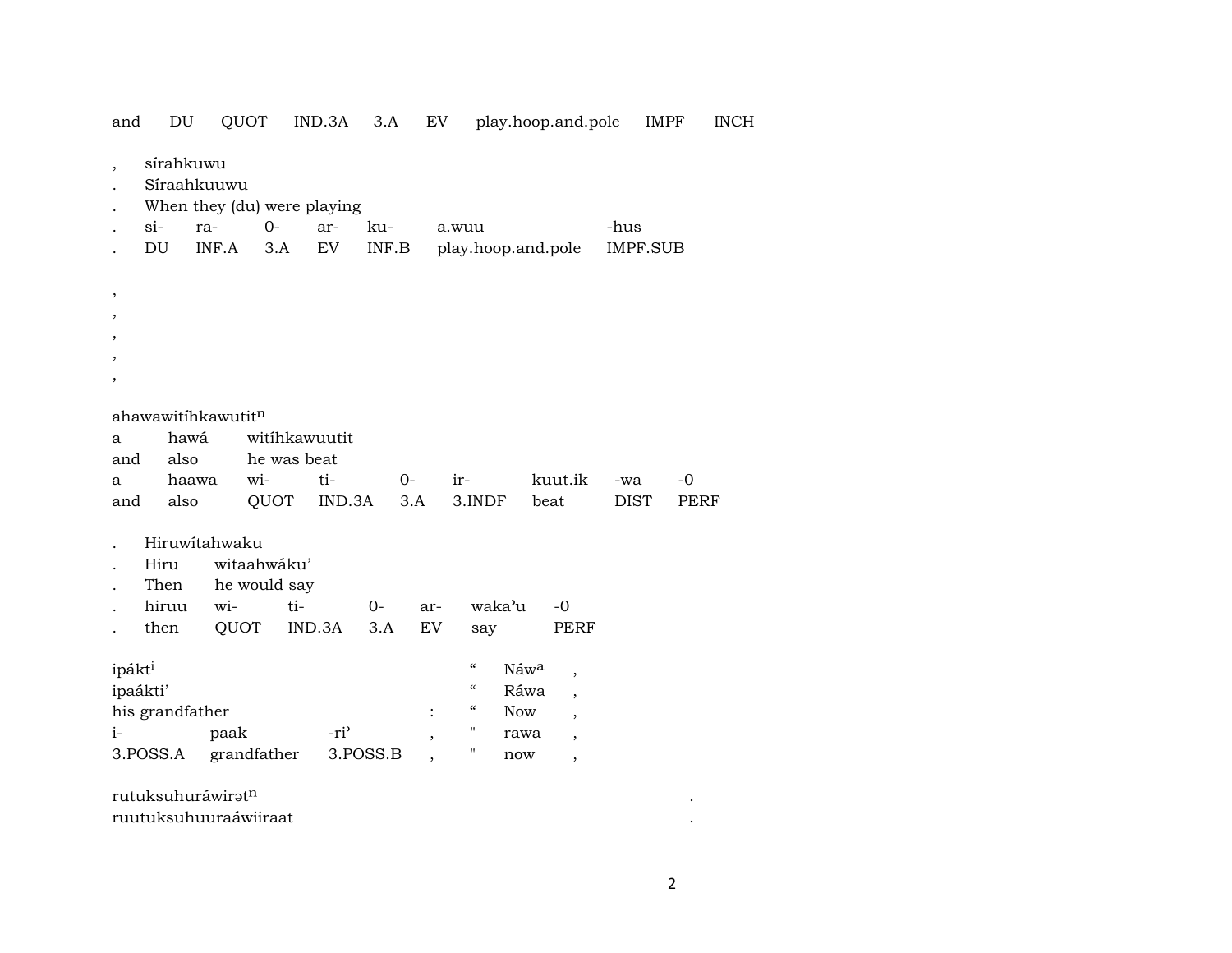|              | then let me stop awhile      |                    |            |         |           |                 |             |      |             |                |
|--------------|------------------------------|--------------------|------------|---------|-----------|-----------------|-------------|------|-------------|----------------|
| ruu-         | $i-$                         | t-                 | uks-       |         | uhur-     | raawiir-        |             | at   | $-0$        |                |
| then         | CONT.1/2A                    | 1.A                | JUSS       |         | awhile    | angrily         |             | go   | PERF        |                |
|              |                              |                    |            |         |           |                 |             |      |             |                |
| Náwa         | $\overline{\phantom{a}}$     |                    |            |         |           |                 |             |      |             |                |
| Ráwa         |                              |                    |            |         |           |                 |             |      |             |                |
| <b>Now</b>   |                              |                    |            |         |           |                 |             |      |             |                |
| rawa         |                              |                    |            |         |           |                 |             |      |             |                |
| now          | $\overline{\phantom{a}}$     |                    |            |         |           |                 |             |      |             |                |
|              |                              |                    |            |         |           |                 |             |      |             |                |
|              | hirukasikáisatn              |                    |            |         |           |                 |             |      |             |                |
| hiru         | kaasikaá'iisat               |                    |            |         |           |                 |             |      |             |                |
| then         |                              | you can go home    |            |         |           |                 |             |      |             |                |
| hiruu        | kaas-                        | $S-$               | $i-$       | kaa-    | iis.at    |                 |             | -0   |             |                |
| then         | POT.2A                       | 2.A                | <b>SEQ</b> | inside  |           | go.out.of.sight |             | PERF |             |                |
| kíwaritu     |                              | $\pmb{\mathsf{H}}$ |            |         |           |                 |             |      |             |                |
| kiíwariitu'  |                              | $\pmb{\mathsf{H}}$ |            |         |           |                 |             |      |             |                |
|              |                              | $\pmb{\mathsf{H}}$ |            |         |           |                 |             |      |             |                |
| naked        |                              | $\mathbf{H}$       |            |         |           |                 |             |      |             |                |
| kiiwariit    | $-u^{\prime}$                | н                  |            |         |           |                 |             |      |             |                |
| naked        | <b>NOM</b>                   |                    |            |         |           |                 |             |      |             |                |
| Hirúwitiruša |                              |                    |            |         |           |                 |             |      |             |                |
| Hiru         | witiíruucaa'                 |                    |            |         |           |                 |             |      |             |                |
| Then         | he arose                     |                    |            |         |           |                 |             |      |             |                |
| hiruu        | wi-                          | ti-                | $0 -$      | $a-$    |           | ir-             | uca.a       |      | $-0$        |                |
| then         | QUOT                         | IND.3A             | 3.A        | PREV.3A |           | OBV             | get.up      |      | PERF        |                |
|              |                              |                    |            |         |           |                 |             |      |             |                |
|              | Hiaharurapírihu <sup>u</sup> |                    |            |         |           |                 |             |      |             |                |
| Hi           | aharuuraapírihu'u            |                    |            |         |           |                 |             |      |             |                |
| And          | he loved it                  |                    |            |         |           |                 |             |      |             |                |
| hi           | ar-<br>ra-                   | $0-$               | $a-$       |         | ri-       |                 | uur-        |      | raapi.rihur | $\overline{z}$ |
| and          | EV<br><b>ABS</b>             | 3.A                | PREV.3A    |         | PHYS.POSS |                 | <b>PREV</b> |      | value       | EX             |
|              |                              |                    |            |         |           |                 |             |      |             |                |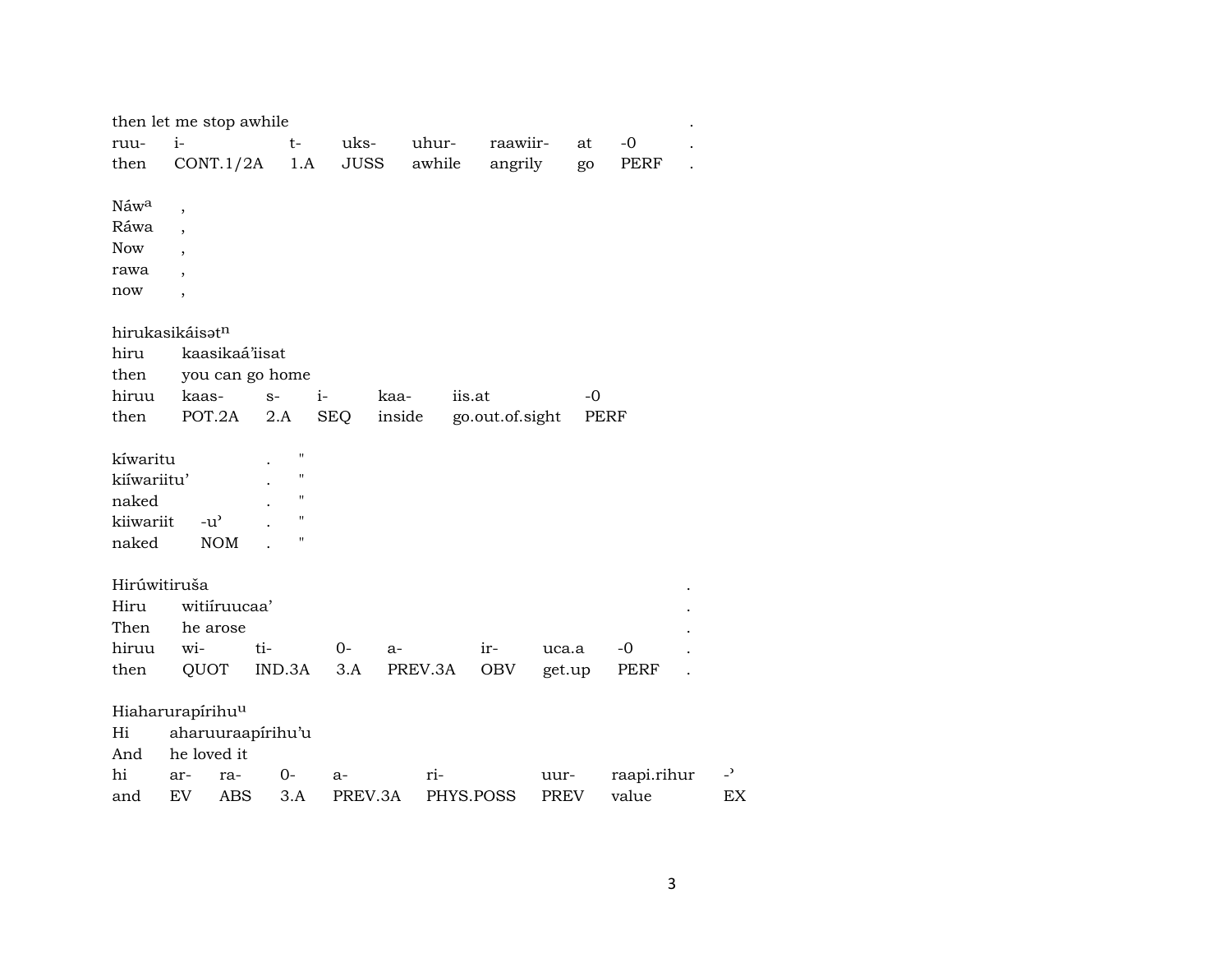| witira                                                                         |                                                                 |                                                                           |                              |             | húwišuskáh <sup>i</sup> t <sup>n</sup>                                                      |             |                      |         |      |
|--------------------------------------------------------------------------------|-----------------------------------------------------------------|---------------------------------------------------------------------------|------------------------------|-------------|---------------------------------------------------------------------------------------------|-------------|----------------------|---------|------|
| witira                                                                         |                                                                 |                                                                           |                              |             | huúwi'                                                                                      |             | cuskaáhit            |         |      |
| he had it                                                                      |                                                                 |                                                                           |                              |             | indeed                                                                                      |             | a tomahawk           |         |      |
| wi-                                                                            | ti-                                                             | $0-$                                                                      | raah                         | $-0$        | huuwi'                                                                                      | icus-       | kaahit               |         |      |
| QUOT                                                                           | IND.3A                                                          | 3.A                                                                       | have                         | <b>PERF</b> | indeed                                                                                      | nose        | godwit               |         |      |
| riku-<br>that.is                                                               | Nikutatukstapakíahu<br>ta-<br>IND.1/2A                          | Rikutatukstaapaki'aahu'<br>That is what we used to call it<br>$t-$<br>1.A | uks-<br>AOR                  | rak-        | waki.a<br>$1/2.$ PL                                                                         | say.PL.IMPF | -:hus<br><b>IMPF</b> |         |      |
| šuskáh <sup>i</sup> t <sup>n</sup><br>cuskaáhit<br>a tomahawk<br>icus-<br>nose | kaahit<br>godwit                                                |                                                                           |                              |             |                                                                                             |             |                      |         |      |
| Hi<br>And<br>hi<br>and                                                         | Hiwitarukspáku<br>witaarukspáku'<br>he would say<br>wi-<br>QUOT | ti-<br>IND.3A                                                             | $0-$<br>3.A                  | ar-<br>EV   | uks-<br><b>AOR</b><br>say                                                                   | waka'u      | -0<br>PERF           |         |      |
| ipákt <sup>i</sup><br>ipaákti'<br>$i-$<br>3.POSS.A                             | his grandfather<br>paak                                         | grandfather                                                               | -ri <sup>3</sup><br>3.POSS.B |             | $\pmb{\zeta}\pmb{\zeta}$<br>$\pmb{\zeta}\pmb{\zeta}$<br>$\pmb{\zeta}\pmb{\zeta}$<br>11<br>н |             |                      |         |      |
| Táticka'<br>I want                                                             | Tátiškarəskukawititn                                            |                                                                           |                              |             | raskukáwiitit<br>for you to bet it                                                          |             |                      |         |      |
| ta-                                                                            | t-                                                              | wicka                                                                     | $-0$                         | ra-         | $S-$                                                                                        | ku-         | ka-                  | wi.itik | $-0$ |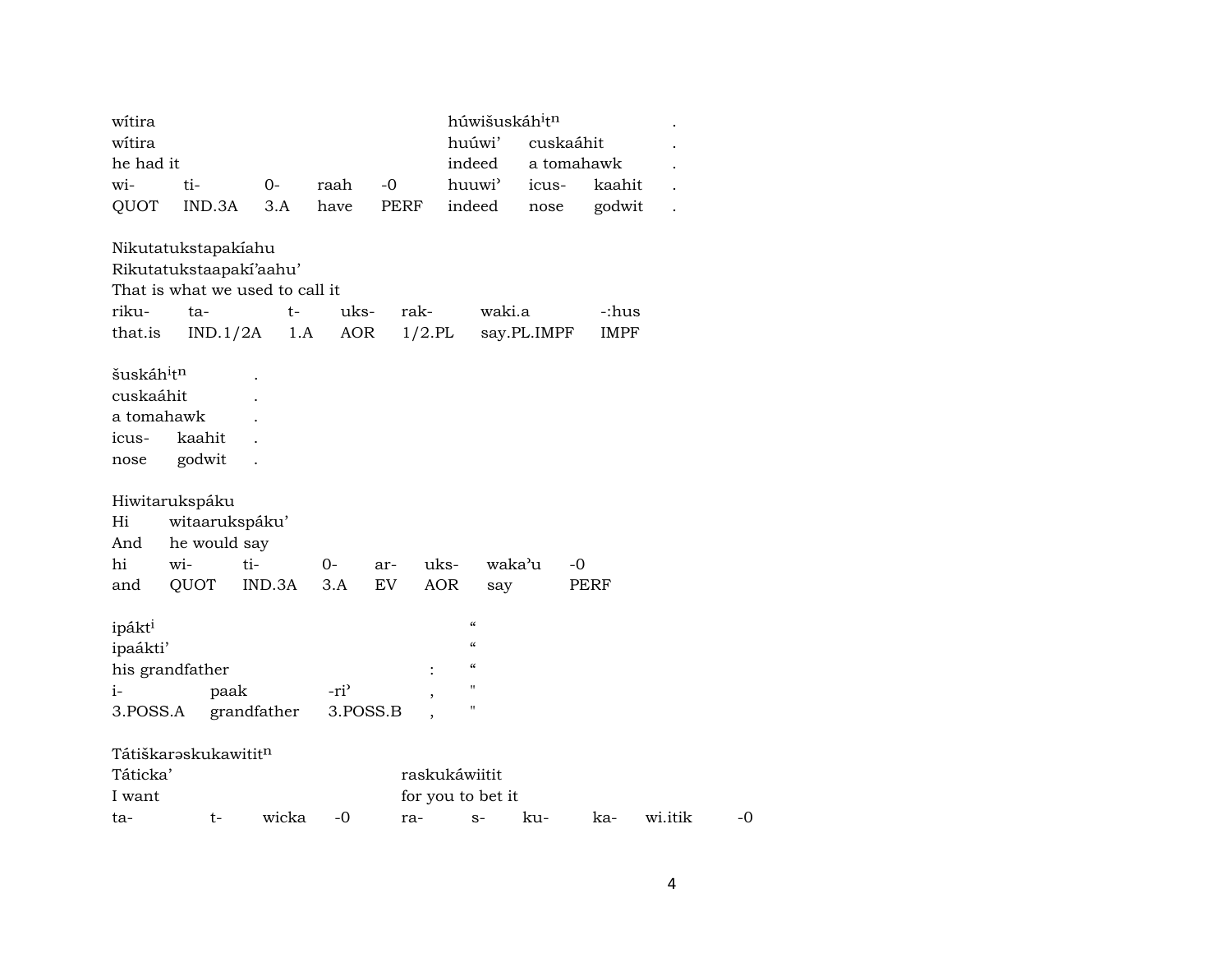## IND.1/2A 1.A want PERF INF.A 2.A INF.B on sit.down SUB.4

| $^{\prime\prime}$ |
|-------------------|
| $^{\prime\prime}$ |
| $^{\prime\prime}$ |
| "                 |
| $^{\prime\prime}$ |
|                   |

## Hiruwítahwaku

| Hiru wítaahwáku' |                             |  |  |                                |      |  |  |  |  |
|------------------|-----------------------------|--|--|--------------------------------|------|--|--|--|--|
|                  | Then he would say           |  |  |                                |      |  |  |  |  |
|                  |                             |  |  | hiruu wi- ti- 0- ar- waka'u -0 |      |  |  |  |  |
|                  | then QUOT IND.3A 3.A EV say |  |  |                                | PERF |  |  |  |  |

| pirask <sup>i</sup> |      | "                  |     | atípət <sup>n</sup> |             |  |
|---------------------|------|--------------------|-----|---------------------|-------------|--|
| piíraski            |      | $\epsilon\epsilon$ |     | atípat              |             |  |
| the boy             |      | "                  | And | grandfather         |             |  |
| piiras-             | -kis | "                  |     | ati-                | paak        |  |
| boy                 | DIM  | "                  | and | 1.POSS              | grandfather |  |

## ritirirapírihu<sup>u</sup>

riitiriiraapírihu'u

I love it

| rii- t- ir- |  | $r_{1-}$                                | uur- raapi.rihur - <sup>&gt;</sup> |     |
|-------------|--|-----------------------------------------|------------------------------------|-----|
|             |  | ASSR 1.A PREV.1/2A PHYS.POSS PREV value |                                    | EX. |

- , iskutkáhurušuh<sup>a</sup>
- . Iskutkáhuruucuha
- . If you wager them with me

| $\sim$ 1- |                              |  |  | ku ut-  kahuur- ra.uc.wuh -a |  |
|-----------|------------------------------|--|--|------------------------------|--|
|           | CONT.1/2A 2.A 1.P PREV stake |  |  | put.PL.OBJ SUB.1             |  |

nakukáriµ

rakukári'u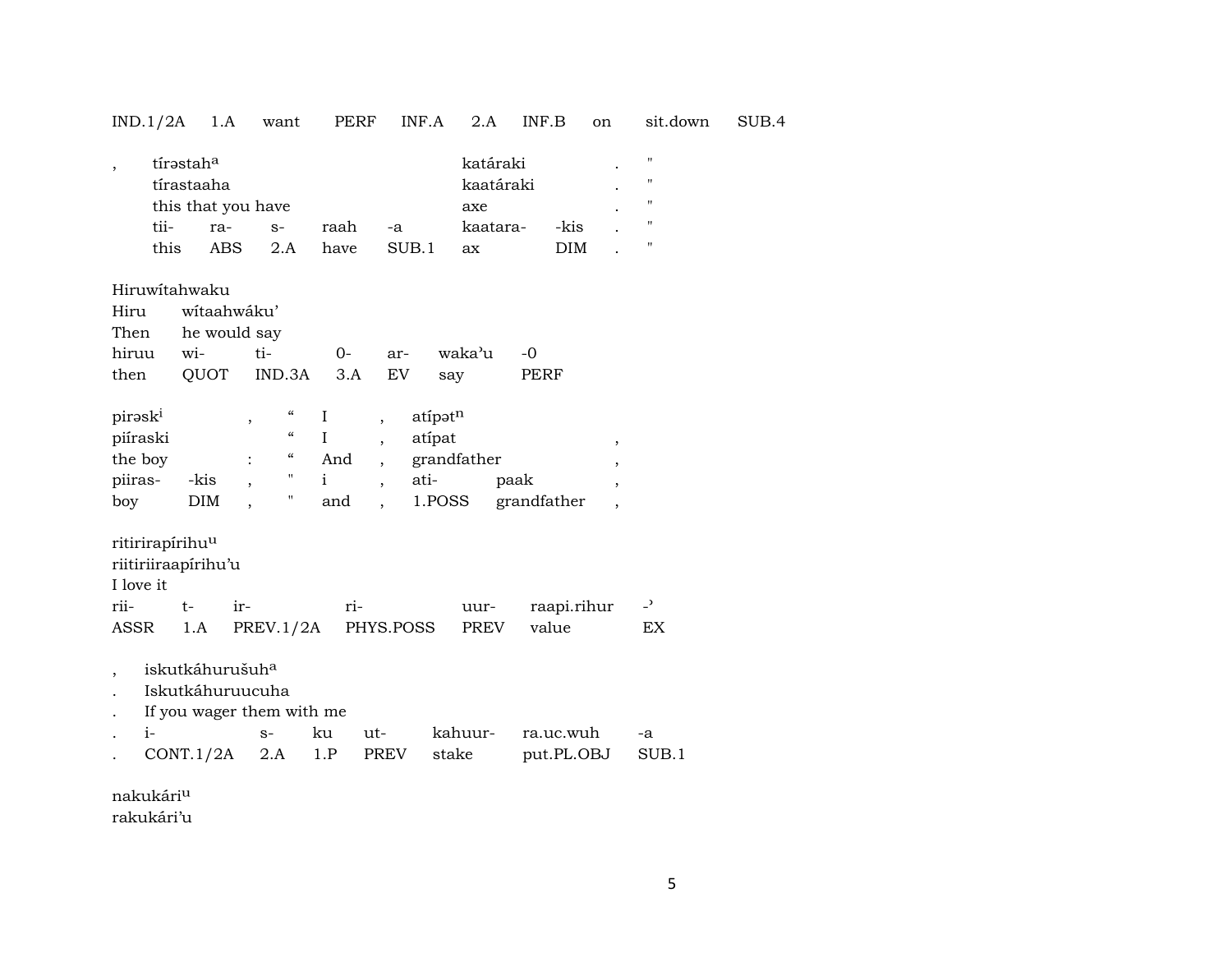|                      | their being many               |                    |                                  |                |       |     |             |         |             |             |
|----------------------|--------------------------------|--------------------|----------------------------------|----------------|-------|-----|-------------|---------|-------------|-------------|
| ra-                  | $O -$                          | ku-                | kari                             |                | -u    |     |             |         |             |             |
| INF.A                | 3.A                            | INF.B              | be.numerous                      |                | SUB.D |     |             |         |             |             |
|                      |                                |                    |                                  |                |       |     |             |         |             |             |
|                      | airirúiskuwirət <sup>n</sup>   |                    |                                  |                |       |     |             |         |             |             |
| a                    |                                | iriruú'iskuuwirat  |                                  |                |       |     |             |         |             |             |
| and                  |                                |                    | thereupon you can win it from me |                |       |     |             |         |             |             |
| a                    | irii-                          | ruu-               | $i-$                             | $S-$           |       | ku- | awi.ra.at   |         | -0          |             |
| and                  | then                           | then               | CONT.1/2A                        |                | 2.A   | 1.P | defeat      |         | <b>PERF</b> |             |
|                      |                                |                    |                                  |                |       |     |             |         |             |             |
| $\mathbf{H}$         |                                |                    |                                  |                |       |     |             |         |             |             |
| п                    |                                |                    |                                  |                |       |     |             |         |             |             |
| п                    |                                |                    |                                  |                |       |     |             |         |             |             |
| п                    |                                |                    |                                  |                |       |     |             |         |             |             |
| Ħ                    |                                |                    |                                  |                |       |     |             |         |             |             |
|                      |                                |                    |                                  |                |       |     |             |         |             |             |
|                      | Airirurakuksáwahš <sup>u</sup> |                    |                                  |                |       |     |             |         |             |             |
| A                    |                                | iriruurakuksáwahcu |                                  |                |       |     |             |         |             |             |
| And                  |                                |                    | no matter what it might be       |                |       |     |             |         |             |             |
| a                    | irii-                          | ruu-               | ra-                              | $0-$           | ku-   |     | uks-        | awahc-  | 0           | -u          |
| and                  | what                           | then               | INF.A                            | 3.A            | INF.B |     | <b>JUSS</b> | even.if | be          | SUB.D       |
|                      |                                |                    |                                  |                |       |     |             |         |             |             |
|                      | wiwitikitáwiris                |                    |                                  |                |       |     |             |         |             |             |
|                      | wiwitikitáwiiris               |                    |                                  |                |       |     |             |         |             |             |
|                      | he was a great gambler         |                    |                                  |                |       |     |             |         |             |             |
| wii-                 | wi-                            | ti-                | $0-$                             | kitawi.iir.his |       |     | $-0$        |         |             |             |
| now                  | QUOT                           | IND.3A             | 3.A                              | be.a.gambler   |       |     | <b>PERF</b> |         |             |             |
|                      |                                |                    |                                  |                |       |     |             |         |             |             |
| Hitíhis <sup>a</sup> |                                |                    |                                  |                |       |     |             |         |             |             |
| Hi                   | tiíhiisa'                      |                    |                                  |                |       |     |             |         |             |             |
| And                  |                                | morning would come |                                  |                |       |     |             |         |             |             |
| hi                   | ti-                            | $O -$              | a-                               | $ir-$          |       | ar- | hiis-       | a       |             | -0          |
| and                  | IND.3A                         | 3.A                | PREV.3A                          | <b>OBV</b>     |       | EV  | morning     |         | come        | <b>PERF</b> |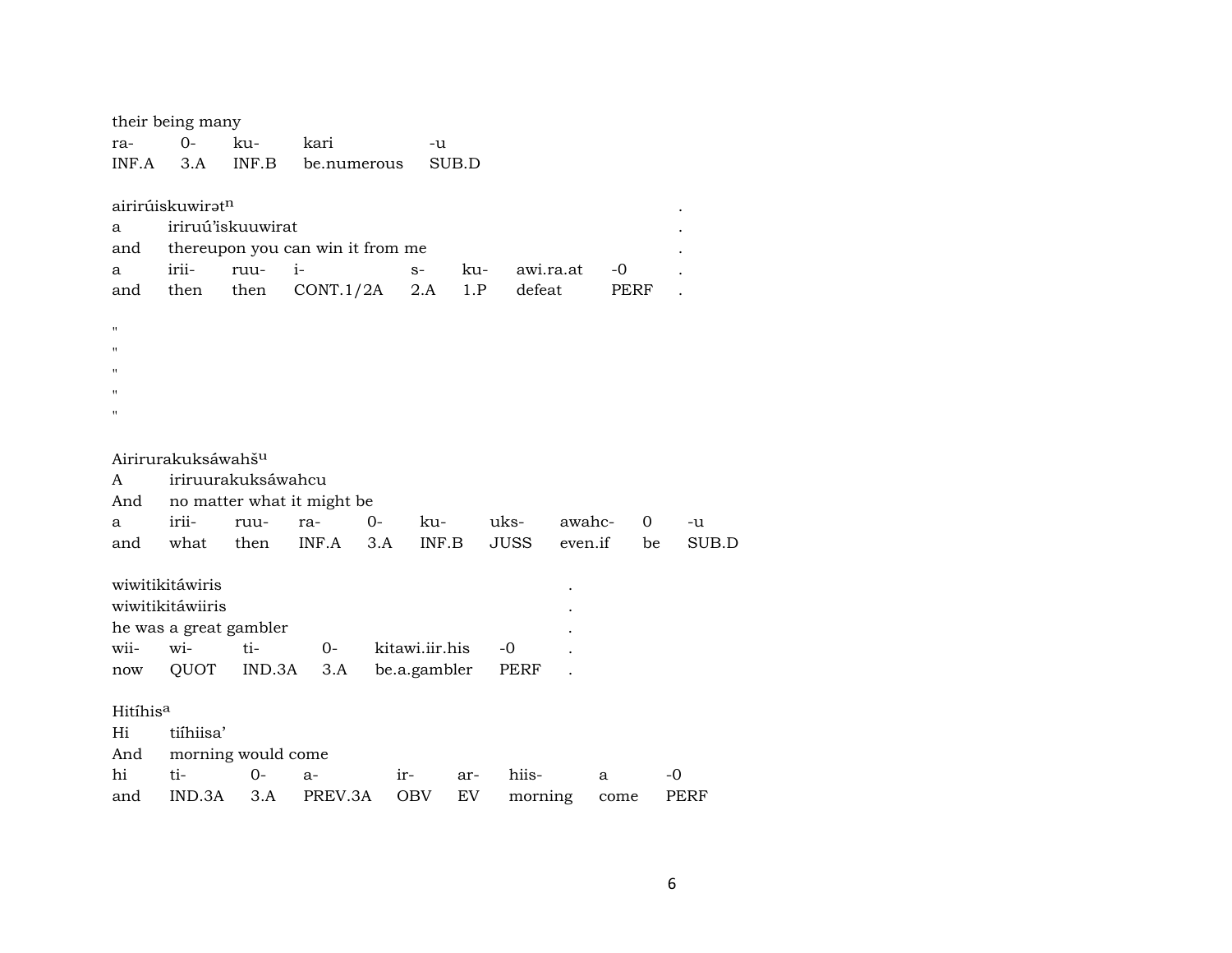, , , , , hiwiwitahwihahkáwari hi wiwitaahwihaahkáwari" and now he would go about the gaming ground hi wii- wi- ti- 0- ar- wi.haar- ka- warii -:hus and now QUOT IND.3A 3.A EV game.ground on be.going.about.IMPF IMPF . . . . . Níhuksuasitirusukskawákaru Ríhuksu' a sitiiruucukskawaákaru' Only and they would make (new) things for him rihuks -u" a si- ti- 0- ir- ar- ut- uks- ka.waa- ka.ra"uk -0 alone NOM and DU IND.3A 3.A PL.3A EV PREV JUSS DIST make.PL.P PERF , , , ,

hisíwitirawiruwa

,

hi síwitiirawiruuwaa'

and they won things from him

hi si- wi- ti- 0- a- ir- awi- ruu- wa- a -0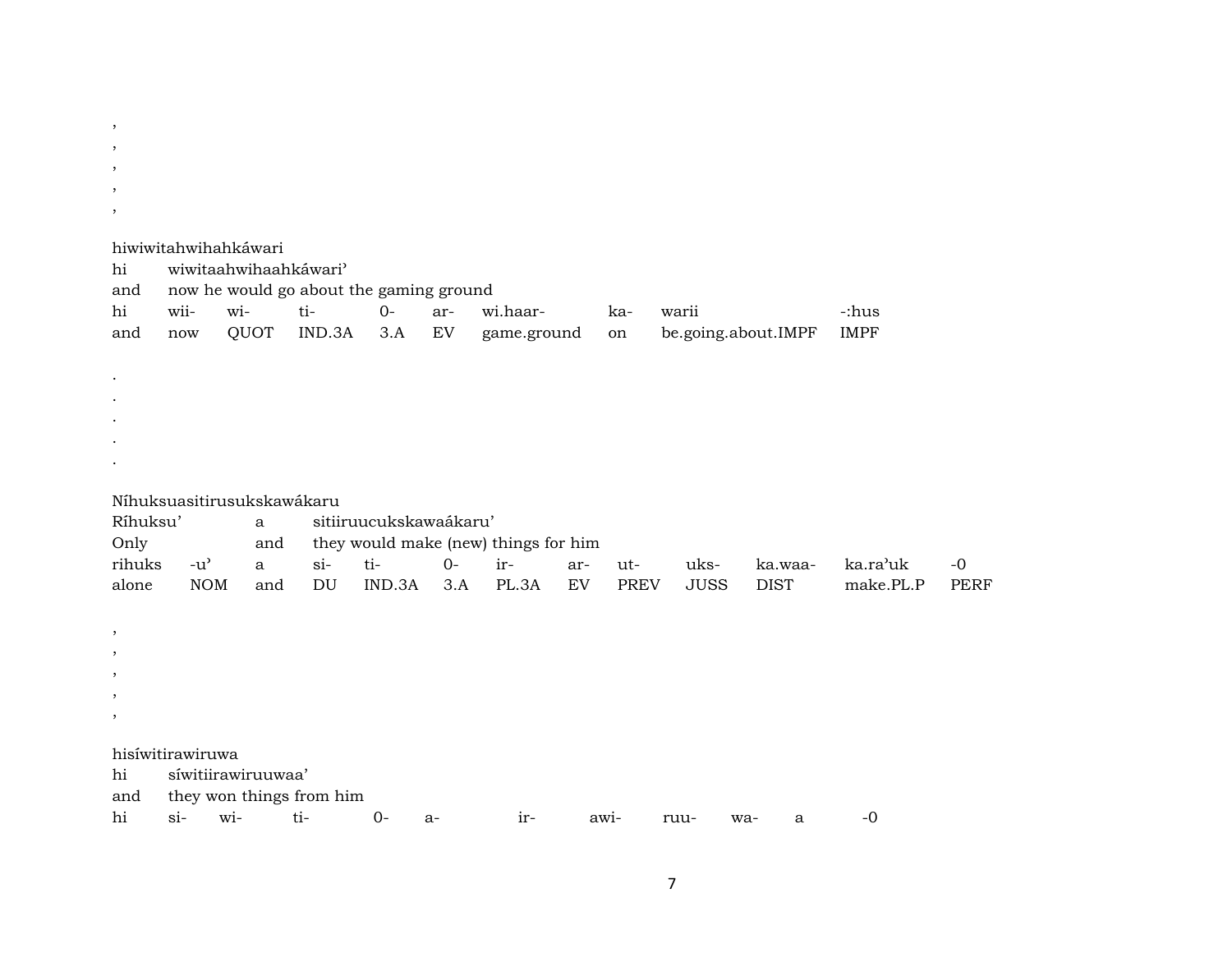| and                  | DU                                          | QUOT                                  | IND.3A                      | 3.A                 | PREV.3A                      | PL.3A  | image             | PORT          | <b>DIST</b> | come | <b>PERF</b> |
|----------------------|---------------------------------------------|---------------------------------------|-----------------------------|---------------------|------------------------------|--------|-------------------|---------------|-------------|------|-------------|
| 1                    | $\cdot$<br>And<br>and                       | ipát <sup>i</sup><br>ipaátti'<br>$i-$ | his grandfather<br>3.POSS.A | paak<br>grandfather | -ri <sup>3</sup><br>3.POSS.B |        |                   |               |             |      |             |
| áharuku<br>ar-<br>EV | áharuhku<br>one he had<br>ra-<br><b>ABS</b> | $0-$<br>3.A                           | $a-$<br>POSS.3A             | ri-<br>PHYS.POSS    | uur-                         | POSS.A | kus<br>be.sitting | $-0$<br>SUB.4 |             |      |             |

|     |                                         | hiwiwitahwihahkáwari  |               |        |       |                |     |                     |             |  |  |
|-----|-----------------------------------------|-----------------------|---------------|--------|-------|----------------|-----|---------------------|-------------|--|--|
| hi  |                                         | wiwitaahwihaahkáwari' |               |        |       |                |     |                     |             |  |  |
| and | now he would go about the gaming ground |                       |               |        |       |                |     |                     |             |  |  |
| hi  | wii-                                    | $W1 -$                | ti-           | $()$ - | $ar-$ | wi.haar-       | ka- | warii               | -:hus       |  |  |
| and | now                                     | OUOT                  | IND.3A 3.A EV |        |       | game.ground on |     | be.going.about.IMPF | <b>IMPF</b> |  |  |

Ahawawitihwihakáisa

 $\,$  ,

 $\sim$  $\sim$  $\sim$  $\mathcal{L}^{\pm}$  $\sim$ 

hawá witihwihaahká'iisa'  $\mathbf{A}$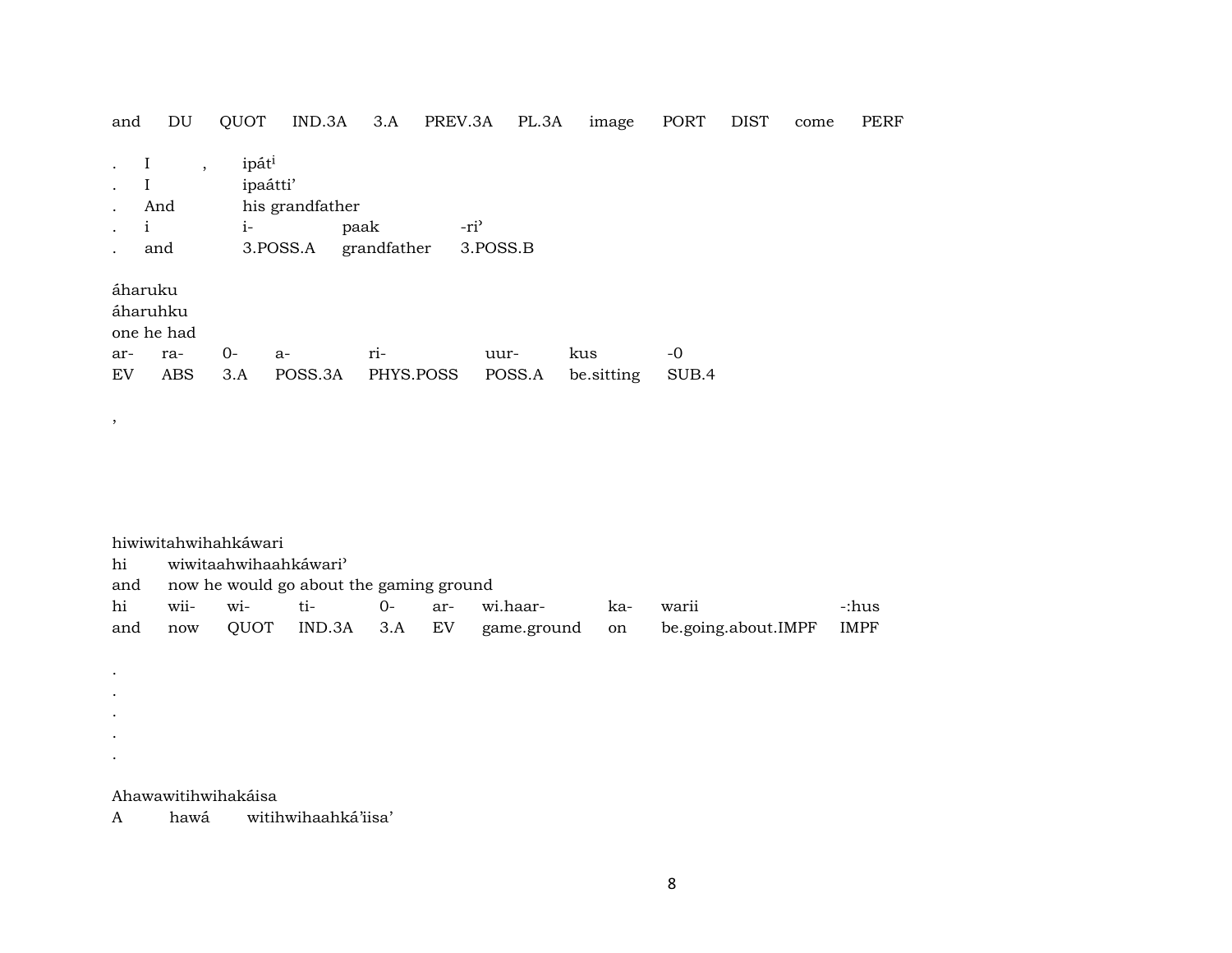| And                  | also                        |             |                          |             | he would come to the gaming ground             |             |                          |     |           |             |
|----------------------|-----------------------------|-------------|--------------------------|-------------|------------------------------------------------|-------------|--------------------------|-----|-----------|-------------|
| a                    | haawa                       | wi-         | ti-                      | $O -$       | $a-$                                           | ir-         | wi.haar-                 | ka- | iis.a     | $-0$        |
| and                  | also                        | QUOT        | IND.3A                   | 3.A         | PREV.3A                                        | <b>OBV</b>  | game.ground              | on  | come.into | <b>PERF</b> |
|                      |                             |             |                          |             |                                                |             |                          |     |           |             |
| ipát <sup>i</sup>    |                             |             |                          |             |                                                |             |                          |     |           |             |
| ipaátti'             |                             |             |                          |             |                                                |             |                          |     |           |             |
|                      | his grandfather             |             |                          |             |                                                |             |                          |     |           |             |
| $i-$                 |                             | paak        | -ri <sup>3</sup>         |             |                                                |             |                          |     |           |             |
| 3.POSS.A             |                             | grandfather | 3.POSS.B                 |             |                                                |             |                          |     |           |             |
|                      |                             |             |                          |             |                                                |             |                          |     |           |             |
|                      | Kusikarawitišikspahiitn     |             |                          |             |                                                |             |                          |     |           |             |
|                      | Kusikarawitiicikspahii'it   |             |                          |             |                                                |             |                          |     |           |             |
|                      | They (du) were anxious      |             |                          |             |                                                |             |                          |     |           |             |
| ku-                  | $si-$                       | kara-       | wi-                      | ti-         | aciks-<br>$0-$                                 |             | $\overline{a}$<br>pahiit |     |           |             |
| <b>INDF</b>          | DU                          | <b>NEG</b>  | QUOT                     | IND.3A      | 3.A<br>mind                                    |             | be.quiet<br>EX           |     |           |             |
|                      |                             |             |                          |             |                                                |             |                          |     |           |             |
|                      | Ahawáku                     |             |                          |             | $\mathcal{C}$                                  |             |                          |     |           |             |
|                      | Ahawáku'                    |             |                          |             | $\boldsymbol{\mathcal{C}}$                     |             |                          |     |           |             |
|                      | He said                     |             |                          |             | $\mathcal{C}\mathcal{C}$                       |             |                          |     |           |             |
|                      | ar-<br>ra-                  | $O -$       | waka'u                   | $-0$        | $\mathbf{H}$<br>$\cdot$                        |             |                          |     |           |             |
|                      | ${\rm EV}$<br><b>ABS</b>    | 3.A         | say                      | <b>PERF</b> | $\pmb{\mathsf{H}}$<br>$\overline{\phantom{a}}$ |             |                          |     |           |             |
|                      |                             |             |                          |             |                                                |             |                          |     |           |             |
| Atipatn              |                             |             |                          |             |                                                |             |                          |     |           |             |
| Atipat               |                             |             | $\cdot$                  |             |                                                |             |                          |     |           |             |
|                      | Grandfather                 |             | $\overline{\phantom{a}}$ |             |                                                |             |                          |     |           |             |
| ati-                 | paak                        |             | $\overline{\phantom{a}}$ |             |                                                |             |                          |     |           |             |
| 1.POSS               |                             | grandfather | $\overline{\phantom{a}}$ |             |                                                |             |                          |     |           |             |
|                      |                             |             |                          |             |                                                |             |                          |     |           |             |
|                      | wikuratúhuri                |             |                          |             |                                                |             | $\pmb{\mathsf{H}}$       |     |           |             |
|                      | wikuratuúhuri               |             |                          |             |                                                |             | П                        |     |           |             |
|                      | I have been waiting for you |             |                          |             |                                                |             | П                        |     |           |             |
| wii-                 | ku-                         | ra-         | $t-$<br>a-               | uur-        | huri                                           | $-0$        | $\mathbf{H}$             |     |           |             |
| $\operatorname{now}$ | <b>INDF</b>                 | <b>ABS</b>  | 2.P<br>1.A               | <b>PREV</b> | wait.for                                       | <b>PERF</b> | $\mathbf{H}$             |     |           |             |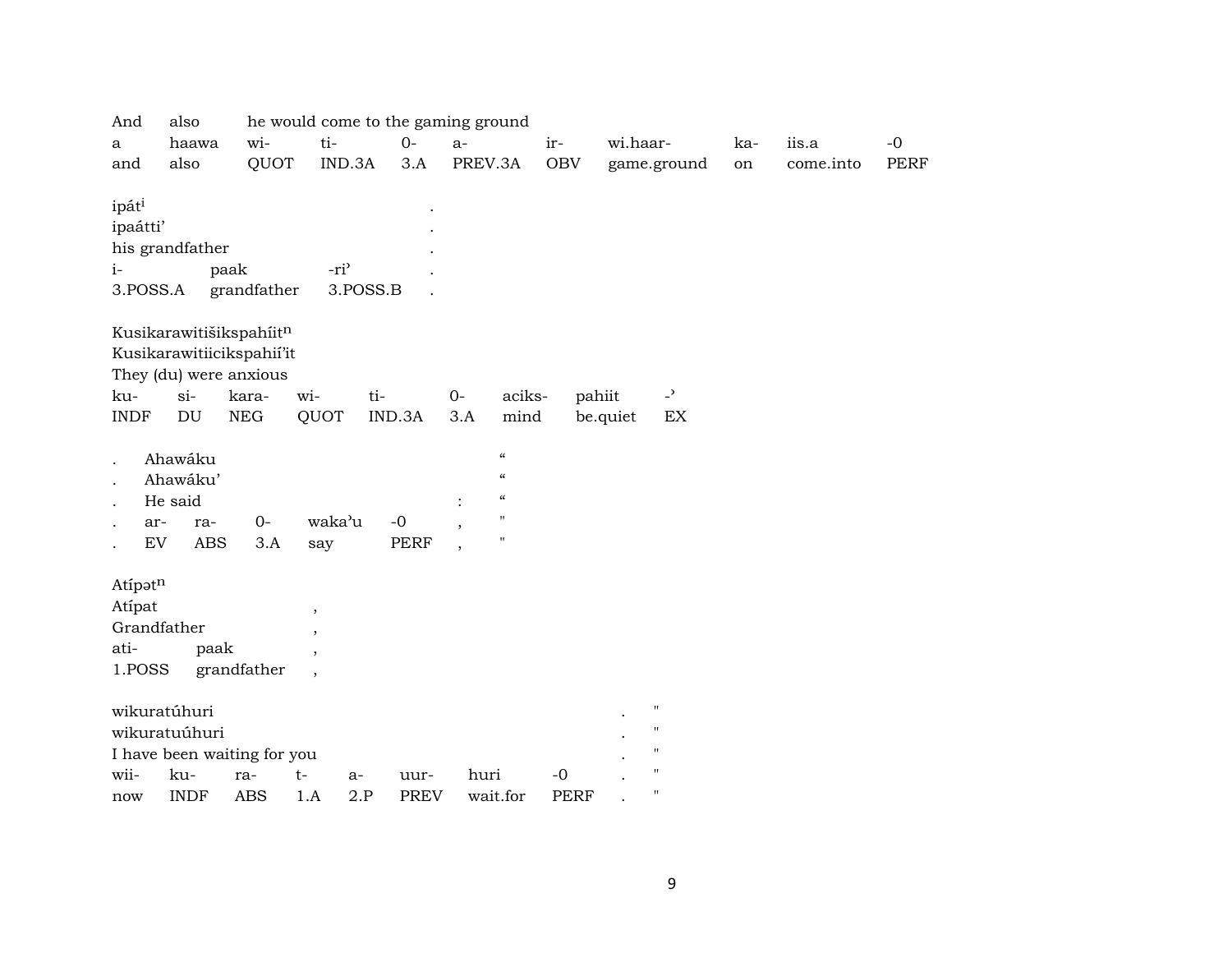| Hi<br>And                                                                         | Hihawawihiruwitarukuwutn<br>hawá<br>also                                                  | wihiru<br>now                 |                                                                  |                                              | witaarukuúwut<br>he would wear leggings |             |                          |                                                                                                    |             |             |
|-----------------------------------------------------------------------------------|-------------------------------------------------------------------------------------------|-------------------------------|------------------------------------------------------------------|----------------------------------------------|-----------------------------------------|-------------|--------------------------|----------------------------------------------------------------------------------------------------|-------------|-------------|
| hi                                                                                | haawa                                                                                     | wii-                          | hiruu                                                            | wi-                                          | ti-                                     | $0-$        | ar-                      | uk.ka.uuk                                                                                          | -wa         | $-0$        |
| and                                                                               | also                                                                                      | now                           | then                                                             | QUOT                                         | IND.3A                                  | 3.A         | <b>EV</b>                | wear.leggings                                                                                      | <b>DIST</b> | <b>PERF</b> |
| a<br>$\overline{\phantom{a}}$<br>a<br>$\overline{ }$<br>a<br>Hiru<br>Then         | asúru<br>asuúru'<br>and<br>as.huur<br>and<br>Hiruwitahwaku<br>wítaahwáku'<br>he would say | moccasins<br>moccasin         | $-u^{\prime}$<br><b>NOM</b>                                      |                                              |                                         |             |                          | $\pmb{\mathsf{H}}$<br>Ihi<br>$\boldsymbol{\mathcal{C}}$<br>Ihi<br>$\boldsymbol{\mathcal{C}}$<br>Uh |             |             |
| hiruu                                                                             | wi-                                                                                       | ti-                           | $0-$                                                             | ar-                                          | waka'u                                  | $-0$        | $\overline{\phantom{a}}$ | $\pmb{\mathsf{H}}$<br>ihii                                                                         |             |             |
| then<br>$^\mathrm{^\mathrm{o}}$<br>$\overline{\phantom{a}}$<br>$\cdot$<br>$\cdot$ | QUOT<br>atípatn<br>atípat<br>grandfather<br>ati-<br>1.POSS                                | IND.3A<br>paak<br>grandfather | 3.A<br>,<br>$\overline{\phantom{a}}$<br>$\overline{\phantom{a}}$ | EV<br>áwit<br>áwit<br>first<br>awit<br>first | say                                     | <b>PERF</b> |                          | н<br>uh                                                                                            |             |             |
| beat me                                                                           | kukskáwutitn<br>kukskáwuutit                                                              |                               |                                                                  |                                              |                                         |             | $\, ,$<br>$\, ,$         | ihi<br>ihi<br>uh                                                                                   |             |             |
| $i-$                                                                              |                                                                                           | $S-$                          | uks-<br>ku-                                                      |                                              | kuut.ik<br>-wa                          | $-o$        | $\overline{\phantom{a}}$ | ihii                                                                                               |             |             |
| CONT.1/2A                                                                         |                                                                                           | 2.A                           | <b>JUSS</b><br>1.P                                               | beat                                         | <b>DIST</b>                             | <b>PERF</b> | $\overline{\phantom{a}}$ | uh                                                                                                 |             |             |
| $\overline{\phantom{a}}$                                                          | irirusí<br>iriiruúci'                                                                     |                               |                                                                  |                                              |                                         |             |                          |                                                                                                    |             |             |

, what it is

, irii- ra- 0- ut- i- 0 -0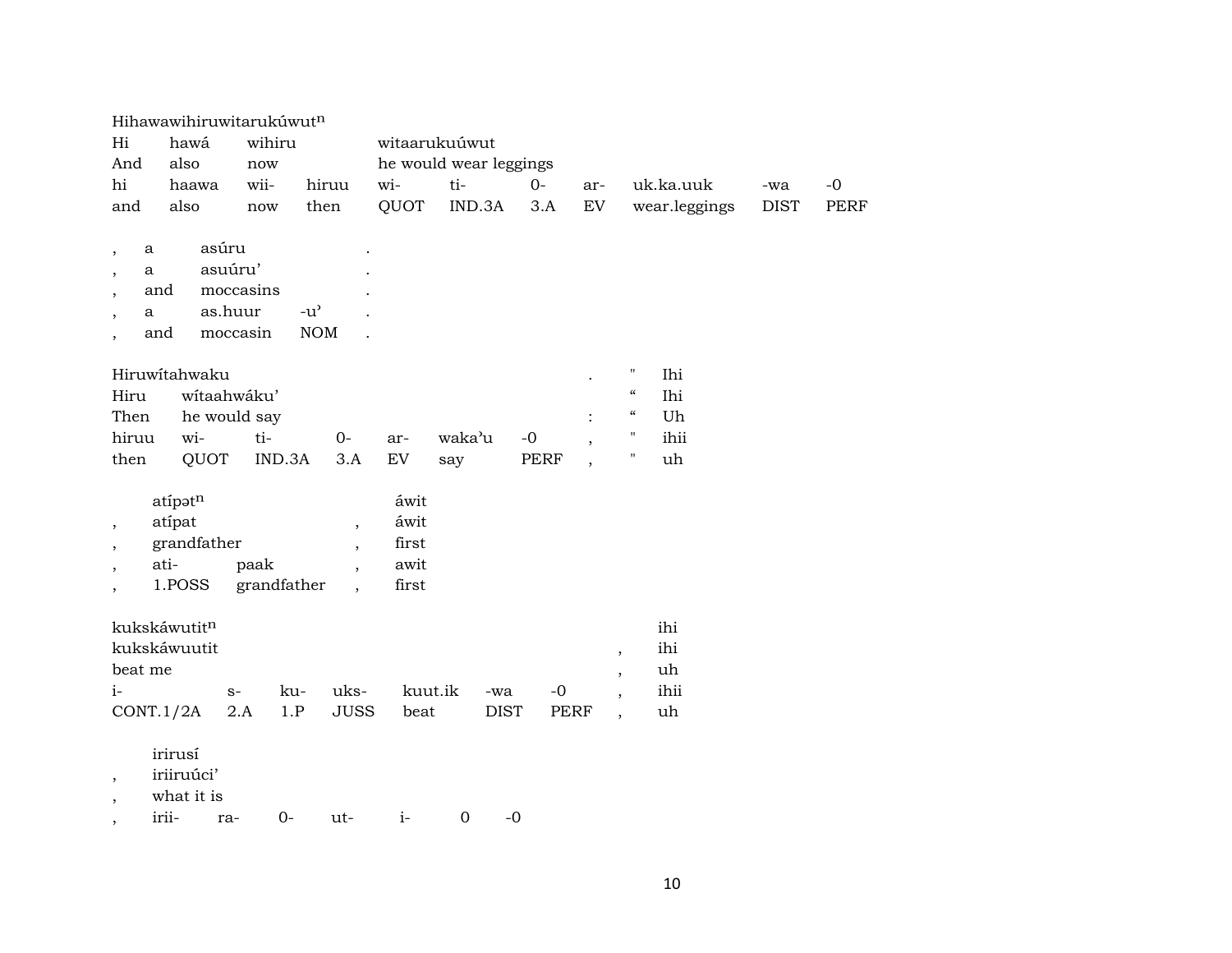|                         | what                     | ABS                                                                        | 3.A                                       | <b>PREV</b>  | SEQ          | be                                              | PERF                             |      |          |
|-------------------------|--------------------------|----------------------------------------------------------------------------|-------------------------------------------|--------------|--------------|-------------------------------------------------|----------------------------------|------|----------|
|                         | rihkúksuha<br>rihkúksuha |                                                                            |                                           |              |              |                                                 |                                  |      |          |
|                         |                          | their having given you                                                     |                                           |              |              |                                                 |                                  |      |          |
| ra-                     | $O -$                    | ir-                                                                        | a-                                        | ku-          | uks-         | uh                                              | -a                               |      |          |
| INF.A                   | 3.A                      | PL.3A                                                                      | 2.P                                       | INF.B        | AOR          | give                                            | SUB.1                            |      |          |
|                         | nakutkíšawi              |                                                                            |                                           |              |              |                                                 |                                  |      |          |
|                         | raákutkiicawi            |                                                                            |                                           |              |              |                                                 |                                  |      |          |
|                         |                          | to wear around the neck                                                    |                                           |              |              |                                                 |                                  |      |          |
| ra-                     | $0-$                     | $a-$                                                                       |                                           | ku-          | ut-          | kiica                                           |                                  |      | -wi      |
| INF.A                   | 3.A                      |                                                                            | PREV.3A                                   | INF.B        | PREV         |                                                 | have.around.the.neck             |      | SUB.L    |
| Ħ<br>Н<br>н<br>Π        |                          | Kišawiukíriks<br>Kiícawi'u'<br>A necklace<br>kiica<br>have.around.the.neck |                                           |              | -wi<br>SUB.L | $-u$ <sup><math>\sim</math></sup><br><b>NOM</b> | kíriks<br>bead<br>kiriks<br>bead | ,    |          |
| kītu<br>kítuu'u'<br>all |                          |                                                                            | nikspakíhu<br>rikspakíhu<br>what they say |              |              |                                                 |                                  |      |          |
| kituu                   | $-u'$                    | ra-                                                                        | $O -$                                     | ir-          | uks-         |                                                 | waki.a                           | -hus |          |
| all                     | <b>NOM</b>               | <b>ABS</b>                                                                 |                                           | 3.A<br>PL.3A |              | <b>AOR</b>                                      | say.PL.IMPF                      |      | IMPF.SUB |
|                         | kirikstaríus             |                                                                            |                                           |              |              |                                                 |                                  |      |          |
|                         | kirikstarií'us           |                                                                            |                                           |              |              |                                                 |                                  |      |          |
|                         | blue beads               |                                                                            |                                           |              |              |                                                 |                                  |      |          |
| kiriks-                 |                          | tarii'uus                                                                  |                                           |              |              |                                                 |                                  |      |          |
| bead                    |                          | be.blue                                                                    |                                           |              |              |                                                 |                                  |      |          |
|                         |                          |                                                                            |                                           |              |              |                                                 |                                  |      |          |
|                         |                          | Nikutirurukstapírihuu                                                      |                                           |              |              |                                                 |                                  |      |          |
|                         |                          | Rikutiruurukstaapírihu'u                                                   |                                           |              |              |                                                 |                                  |      |          |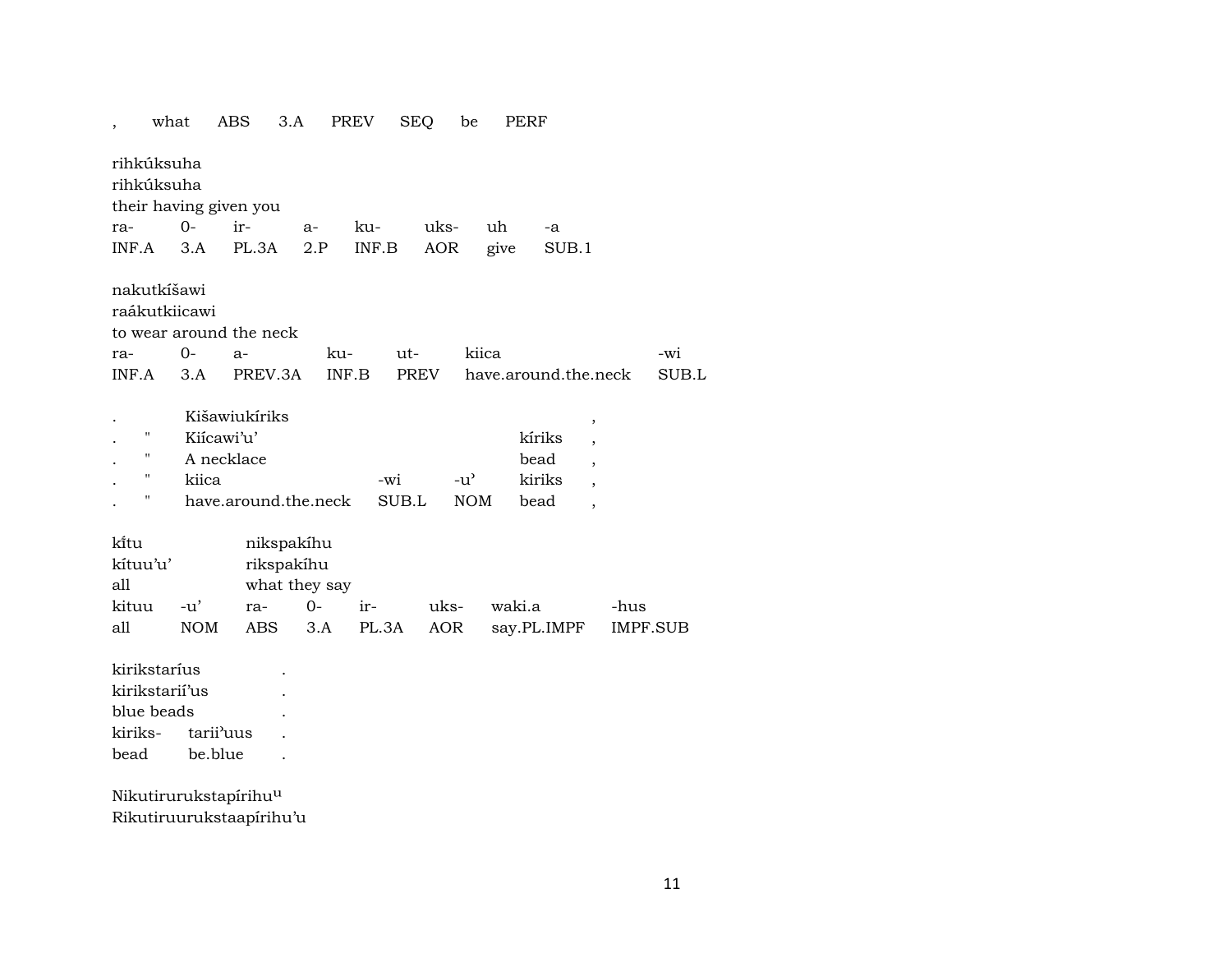| That is the one he loved               |               |                                    |             |             |                  |             |            |                      |                |
|----------------------------------------|---------------|------------------------------------|-------------|-------------|------------------|-------------|------------|----------------------|----------------|
| ti-<br>riku-                           | $O -$         | a-                                 | ir-         | ri-         |                  | uur-        | uks-       | raapi.rihur          | $\overline{a}$ |
| that.is                                | IND.3A<br>3.A | PREV.3A                            | <b>OBV</b>  | PHYS.POSS   |                  | <b>PREV</b> | <b>AOR</b> | value                | EX             |
|                                        |               |                                    |             |             |                  |             |            |                      |                |
| pita<br>$\overline{\phantom{a}}$       |               |                                    |             |             |                  |             |            |                      |                |
| piíta                                  |               |                                    |             |             |                  |             |            |                      |                |
| the man                                |               |                                    |             |             |                  |             |            |                      |                |
| wiita                                  |               |                                    |             |             |                  |             |            |                      |                |
| man                                    |               |                                    |             |             |                  |             |            |                      |                |
| rakutastakíšaw <sup>i</sup>            |               |                                    |             |             |                  |             |            |                      |                |
| raakutaastaahkiícawi                   |               |                                    |             |             |                  |             |            |                      |                |
| to wear strung around the neck         |               |                                    |             |             |                  |             |            |                      |                |
| $0-$<br>ra-                            | $a-$          | ku-                                | ut-         | haas-       | raar-            | kiica       |            |                      | -wi            |
| INF.A<br>3.A                           | PREV.3A       | INF.B                              | PREV        | string      | PL               |             |            | have.around.the.neck | SUB.L          |
|                                        |               |                                    |             |             |                  |             |            |                      |                |
| akírikskatitn                          |               | $\vdots$                           | itáhi       |             |                  |             |            |                      |                |
| a                                      | kírikskaatit  | $\overline{\phantom{a}}$           | itaáhi'     |             |                  |             |            |                      |                |
| and                                    | black beads   | $\overline{\phantom{m}}$           | his sisters |             |                  |             |            |                      |                |
| a<br>--                                | kiriks-       | kaatit<br>$\overline{\phantom{a}}$ | $i-$        | -taat-      | -ri <sup>3</sup> |             |            |                      |                |
| and<br>$\qquad \qquad -$               | bead          | black<br>$\overline{\phantom{m}}$  | 3.POSS.A    | sister      |                  | 3.POSS.B    |            |                      |                |
|                                        |               |                                    |             |             |                  |             |            |                      |                |
| sirihkúrawuh <sup>a</sup>              |               |                                    |             |             |                  |             |            |                      |                |
| sirihkúraawuuha                        |               |                                    |             |             |                  |             |            |                      |                |
| the things they gave him               |               |                                    |             |             |                  |             |            |                      |                |
| $si-$<br>ra-                           | $O -$<br>ir-  | ku-                                | raa-        | wa-         | uh               | -a          |            |                      |                |
| INF.A<br>DU                            | 3.A           | PL.3A<br>INF.B                     | way         | <b>DIST</b> | give             | SUB.1       |            |                      |                |
| Náwa<br>$\ddot{\phantom{0}}$           | hiruwitahwaku |                                    |             |             |                  |             |            |                      |                |
| Ráwa                                   | hiru          | wítaahwáku'                        |             |             |                  |             |            |                      |                |
| <b>Now</b><br>$\overline{\phantom{a}}$ | then          | he would say                       |             |             |                  |             |            |                      |                |
| rawa                                   | hiruu         | ti-<br>wi-                         | 0-          | ar-         | waka'u           | $-0$        |            |                      |                |
| now                                    | then          | QUOT<br>IND.3A                     | 3.A         | EV          | say              | PERF        |            |                      |                |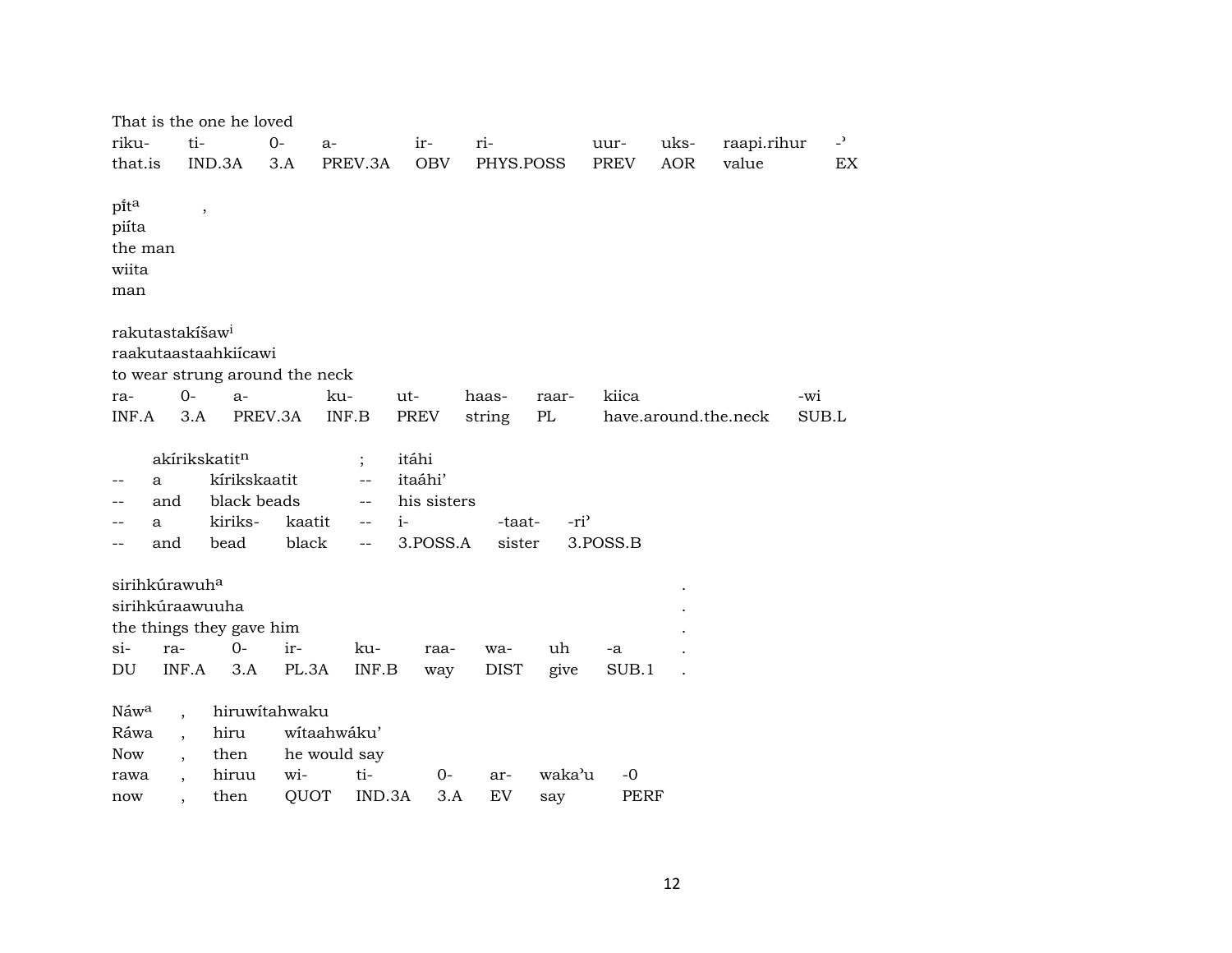| ipákt <sup>i</sup><br>ipaákti'<br>his grandfather<br>$i-$<br>3.POSS.A                           |             | paak                 | grandfather                           | -ri <sup>3</sup><br>3.POSS.B | $\ddot{\cdot}$<br>$\, ,$ | $\boldsymbol{\zeta}\boldsymbol{\zeta}$<br>$\epsilon$<br>11<br>11 |                | náwa<br>Ráwa<br><b>Now</b><br>rawa<br>now | $\overline{ }$<br>$\cdot$<br>$\overline{ }$ |                                                                                           |  |
|-------------------------------------------------------------------------------------------------|-------------|----------------------|---------------------------------------|------------------------------|--------------------------|------------------------------------------------------------------|----------------|-------------------------------------------|---------------------------------------------|-------------------------------------------------------------------------------------------|--|
| itúawitn<br>iítu'<br>go ahead<br>$ii-$<br>SUBJ.3A                                               |             | $0-$<br>3.A          | $ir-$<br>PL.3A                        | ut-<br>PREV                  | uu<br>be                 | $-0$<br>PERF                                                     |                | áwit<br>first<br>awit<br>first            |                                             |                                                                                           |  |
| šuksastáhkawitit <sup>n</sup><br>suksaastaáhkawiitit<br>bet the string<br>i-<br>CONT.1/2A $2.A$ |             | $S-$                 | uks-<br><b>JUSS</b>                   | haas-<br>string              | PL                       | raar-                                                            | ka-<br>on      |                                           | wi.itik<br>sit.down                         | -0<br>PERF                                                                                |  |
| rahastakírarius <sup>u</sup><br>rahaastaahkirarii'uusu<br>the blue bead necklace<br>ra-<br>ABS  | 0-<br>3.A   | haas-<br>string      | raar-<br>PL                           | water                        | kiraar-                  | rii'uus<br>be.blue                                               |                | -u<br>SUB.D                               |                                             | $\pmb{\mathsf{H}}$<br>$\pmb{\mathsf{H}}$<br>$\pmb{\mathsf{H}}$<br>$\pmb{\mathsf{H}}$<br>Н |  |
| Hirusiwitáhwaritn<br>Hiru<br>Then<br>hiruu<br>then                                              | $si-$<br>DU | siwitaáhwarit<br>wi- | they (du) would gamble<br>ti-<br>QUOT | IND.3A                       | 0-<br>3.A                | ar-<br>EV                                                        | warik<br>shoot |                                           | $-0$<br>PERF                                | $\pmb{\mathcal{I}}$<br>$\overline{\phantom{a}}$                                           |  |
| asíwitarawu<br>a<br>and<br>a                                                                    | $si$ -      | síwitaarawu'<br>wi-  | they (du) would play<br>ti-           | $0-$                         |                          | ar-                                                              | a.wuu          |                                           |                                             | -:hus                                                                                     |  |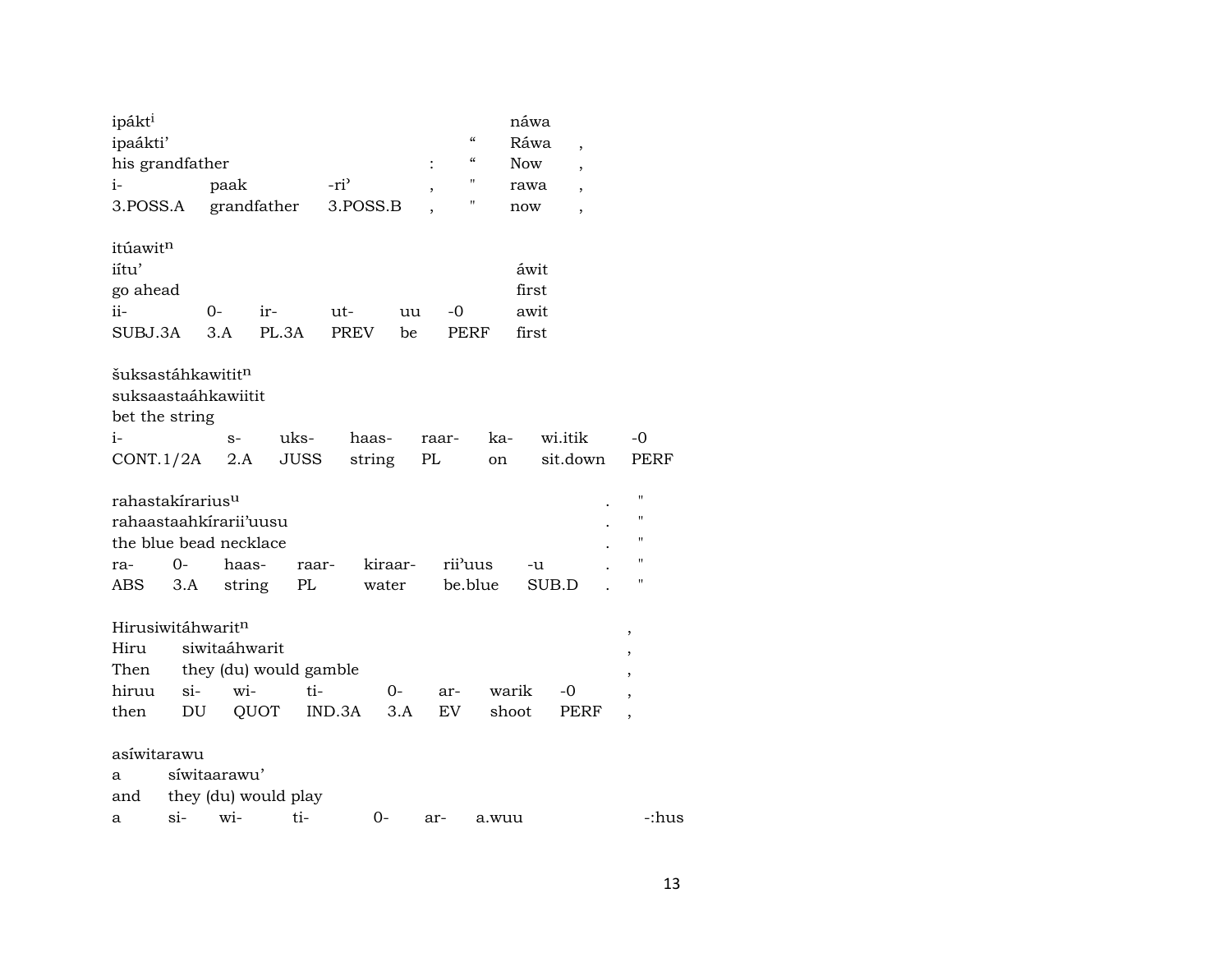| $\, ,$        |            |                          |                                       |           |       |            |                    |             |             |
|---------------|------------|--------------------------|---------------------------------------|-----------|-------|------------|--------------------|-------------|-------------|
| ,             |            |                          |                                       |           |       |            |                    |             |             |
| $^\mathrm{,}$ |            |                          |                                       |           |       |            |                    |             |             |
| $^\mathrm{,}$ |            |                          |                                       |           |       |            |                    |             |             |
| $^\mathrm{,}$ |            |                          |                                       |           |       |            |                    |             |             |
|               |            |                          |                                       |           |       |            |                    |             |             |
| asíwitarawu   |            |                          |                                       |           |       |            |                    |             |             |
| a             |            | síwitaarawu'             |                                       |           |       |            |                    |             |             |
| and           |            | they (du) would play     |                                       |           |       |            |                    |             |             |
| a             | $si-$      | wi-                      | ti-                                   | $0-$      | ar-   | a.wuu      |                    | -:hus       |             |
| and           | DU         | QUOT                     | IND.3A                                | 3.A       | EV    |            | play.hoop.and.pole | <b>IMPF</b> |             |
|               |            |                          |                                       |           |       |            |                    |             |             |
|               |            |                          |                                       |           |       |            |                    |             |             |
|               |            |                          |                                       |           |       |            |                    |             |             |
|               |            |                          |                                       |           |       |            |                    |             |             |
|               |            |                          |                                       |           |       |            |                    |             |             |
|               |            |                          |                                       |           |       |            |                    |             |             |
|               |            |                          |                                       |           |       |            |                    |             |             |
|               |            | Kišisiwititakitáwuhu     |                                       |           |       |            |                    |             |             |
| Kici          |            | siwitiitaakitáwuhu'      |                                       |           |       |            |                    |             |             |
| But           |            |                          | they were counting the sticks for him |           |       |            |                    |             |             |
| kici          | $si-$      | wi-                      | ti-                                   | $0-$      | ir-   | ut-        | haak-              | kita.wuh    | -:hus       |
| but           | DU         | QUOT                     | IND.3A                                | 3.A       | PL.3A | <b>BEN</b> | wood               | count       | <b>IMPF</b> |
|               |            |                          |                                       |           |       |            |                    |             |             |
| píraski       |            | $\overline{ }$ ,         | hínahiritn                            |           |       |            |                    |             |             |
| piíraski      |            | $\overline{\phantom{a}}$ | hi                                    | raahiírit |       |            |                    |             |             |
| boys          |            | $\overline{ }$ ,         | and                                   | finally   |       |            |                    |             |             |
| piiras-       | -kis       | $\overline{\phantom{a}}$ | hi                                    | raahiirit |       |            |                    |             |             |
| boy           | <b>DIM</b> | $\ddot{\phantom{0}}$     | and                                   | finally   |       |            |                    |             |             |
|               |            |                          |                                       |           |       |            |                    |             |             |

and DU QUOT IND.3A 3.A EV play.hoop.and.pole IMPF

kišiwikuharíus

kici wikuuharií'us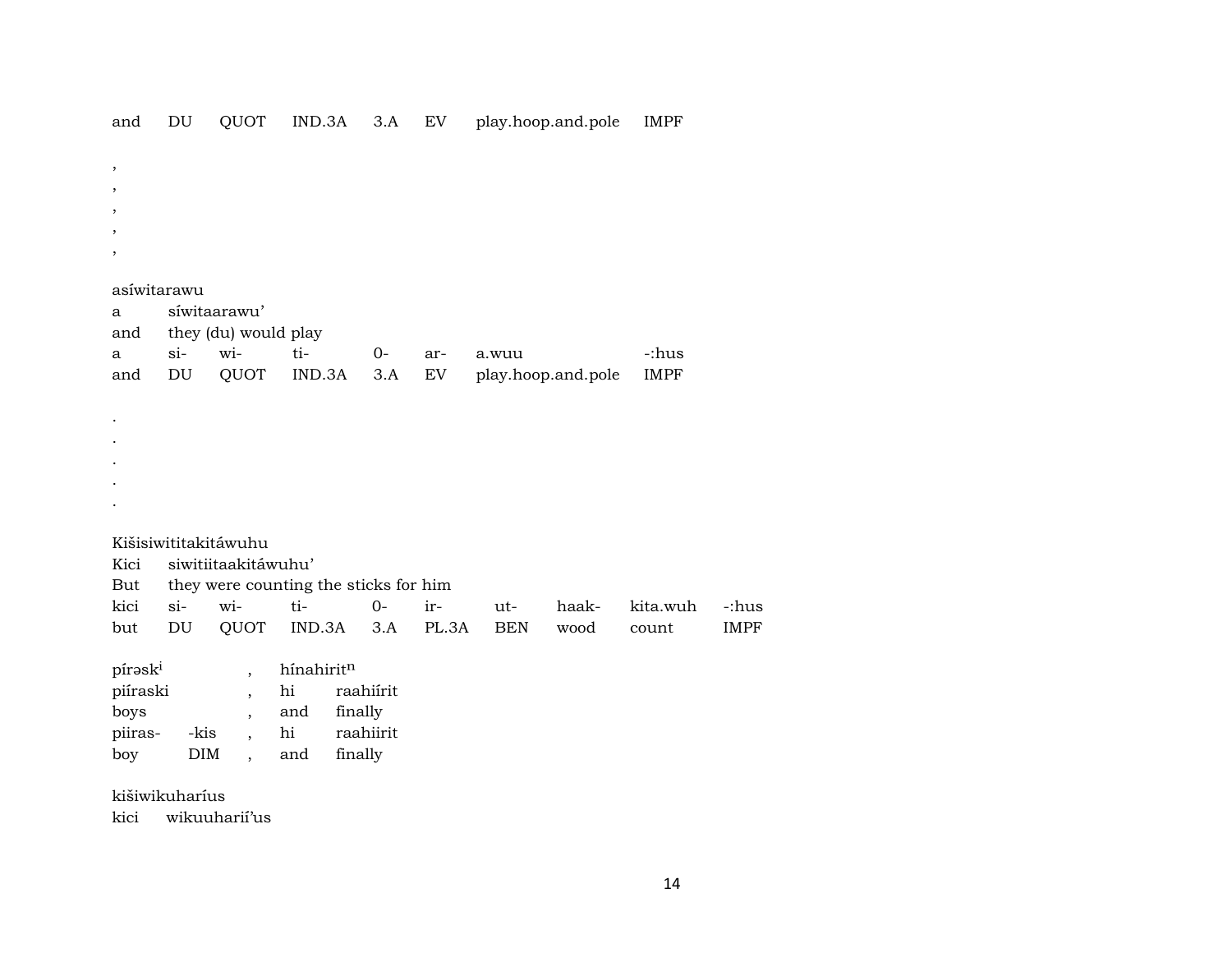| but      |                                         | now he knew how |                           |                          |          |          |                          |             |             |
|----------|-----------------------------------------|-----------------|---------------------------|--------------------------|----------|----------|--------------------------|-------------|-------------|
| kici     | wii-<br>rii'uus<br>kuur-<br>$0-$<br>ra- |                 |                           |                          | $-0$     |          |                          |             |             |
| but      | now                                     | <b>DUB</b>      | <b>ABS</b>                | 3.A                      |          | know.how | <b>PERF</b>              |             |             |
|          |                                         |                 |                           |                          |          |          |                          |             |             |
|          | nakuhakítawuhu                          |                 |                           |                          |          |          |                          |             |             |
|          | rakuhaakitáwuhu                         |                 |                           |                          |          |          |                          |             |             |
|          | to count sticks                         |                 |                           |                          |          |          |                          |             |             |
| ra-      | $O -$                                   | ku-             | haak-                     |                          | kita.wuh | -hus     |                          |             |             |
| INF.A    | 3.A                                     | INF.B           | wood                      | count                    |          |          | <b>IMPF.SUB</b>          |             |             |
|          |                                         |                 |                           |                          |          |          |                          |             |             |
|          | Hawaawitihkáwutitn                      |                 |                           |                          |          |          |                          |             |             |
| Hawá     | a                                       |                 | witihkáwuutit             |                          |          |          |                          |             |             |
| Also     | and                                     | he lost         |                           |                          |          |          |                          |             |             |
| haawa    | a                                       | wi-             | ti-                       |                          | $0-$     | ir-      | kuut.ik                  | -wa         | -0          |
| also     | and                                     | QUOT            | IND.3A                    |                          | 3.A      | 3.INDF   | beat                     | <b>DIST</b> | <b>PERF</b> |
|          |                                         |                 |                           |                          |          |          |                          |             |             |
|          |                                         |                 |                           |                          |          |          |                          |             |             |
|          |                                         |                 |                           |                          |          |          |                          |             |             |
|          |                                         |                 |                           |                          |          |          |                          |             |             |
|          |                                         |                 |                           |                          |          |          |                          |             |             |
|          |                                         |                 |                           |                          |          |          |                          |             |             |
|          |                                         |                 |                           |                          |          |          |                          |             |             |
|          | Hiruwitahwaku                           |                 |                           |                          |          |          |                          |             |             |
| Hiru     |                                         | wítaahwáku'     |                           |                          |          |          |                          |             |             |
| Then     |                                         | he would say    |                           |                          |          |          |                          |             |             |
| hiruu    | wi-                                     | ti-             | $0-$                      | ar-                      |          | waka'u   | $-0$                     |             |             |
| then     | QUOT                                    | IND.3A          |                           | 3.A                      | EV       | say      | <b>PERF</b>              |             |             |
|          |                                         |                 |                           |                          |          |          |                          |             |             |
| piraski  |                                         | ,               | $\zeta\zeta$<br>Náwa      |                          |          | háwa     |                          |             |             |
| piíraski |                                         |                 | 4<br>Ráwa                 |                          |          | haáwa'   | $\overline{\phantom{a}}$ |             |             |
| the boy  |                                         |                 | $\epsilon\epsilon$<br>Now | $\overline{\phantom{a}}$ |          | also     |                          |             |             |
| piiras-  | -kis                                    |                 | П<br>rawa<br>Π            | $\overline{\phantom{a}}$ |          | haawa    |                          |             |             |
| boy      | <b>DIM</b>                              | $\cdot$         | now                       | $\ddot{\phantom{0}}$     |          | also     | $\overline{\phantom{a}}$ |             |             |
|          |                                         |                 |                           |                          |          |          |                          |             |             |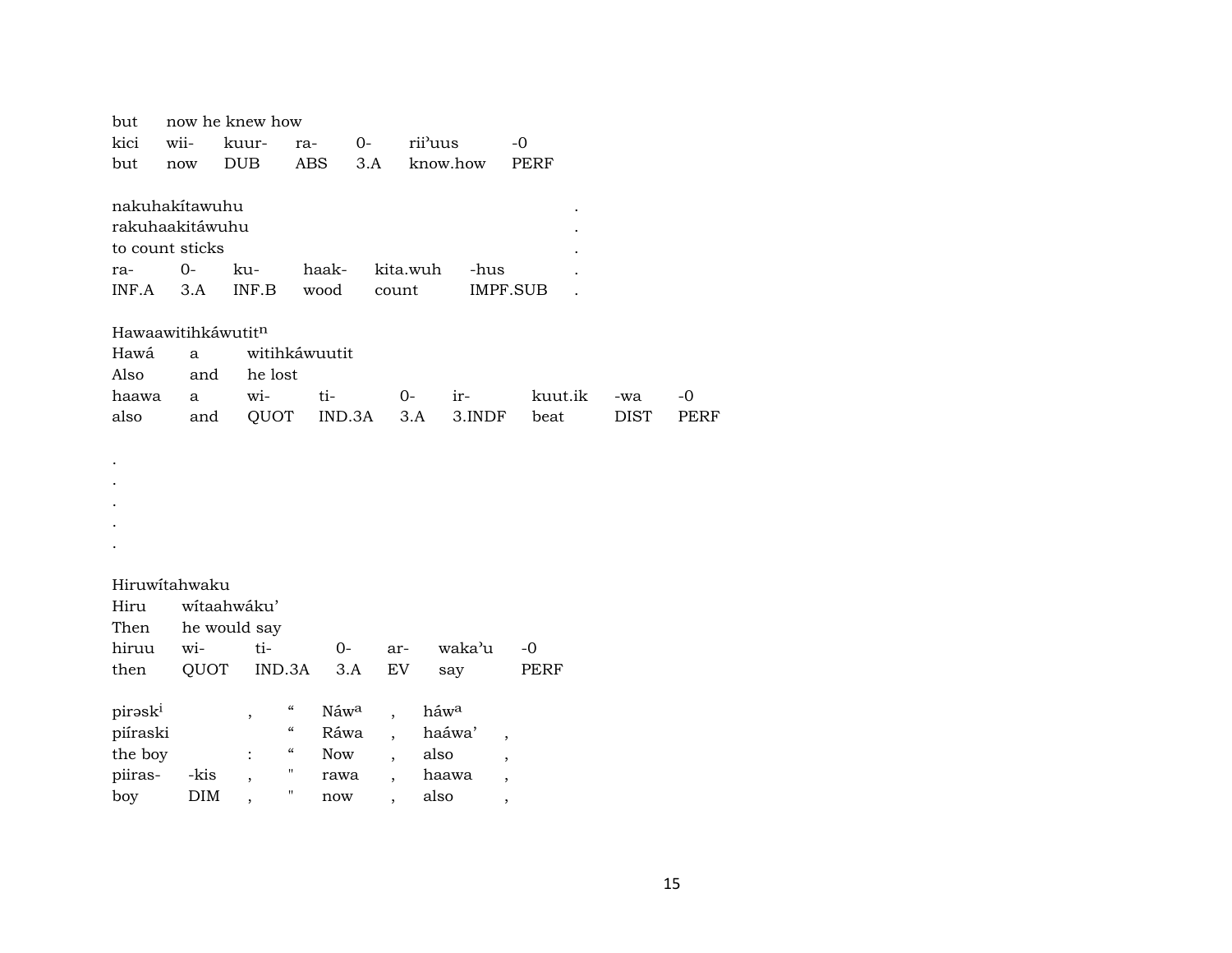| atípatn<br>atípat<br>grandfather<br>ati-<br>1.POSS                                  |            | paak        | grandfather          | $\,$<br>, |        |          |             |            |                                        |                                          |
|-------------------------------------------------------------------------------------|------------|-------------|----------------------|-----------|--------|----------|-------------|------------|----------------------------------------|------------------------------------------|
| irikuhatkawítikst <sup>a</sup>                                                      |            |             |                      |           |        |          |             |            |                                        | $\pmb{\mathsf{H}}$                       |
| iriikuuhatkawiítiksta                                                               |            |             |                      |           |        |          |             |            |                                        | $\pmb{\mathsf{H}}$                       |
| whatever am I going to bet                                                          |            |             |                      |           |        |          |             |            | ?                                      | $\pmb{\mathsf{H}}$                       |
| irii-                                                                               | kuur-      |             | ra-                  | t-        | ka-    | wi.itik  | -his        | -ta        |                                        | $\pmb{\mathsf{H}}$<br>$\pmb{\mathsf{H}}$ |
| what                                                                                | <b>DUB</b> |             | <b>ABS</b>           | 1.A       | on     | sit.down | <b>PERF</b> | <b>INT</b> |                                        |                                          |
| Hikúrahus                                                                           |            |             |                      |           |        |          |             |            |                                        |                                          |
| Hi                                                                                  | kúrahus    |             |                      |           |        |          |             |            |                                        |                                          |
| And                                                                                 |            | the old man |                      |           |        |          |             |            |                                        |                                          |
| hi                                                                                  |            | kurahuus    |                      |           |        |          |             |            |                                        |                                          |
| and                                                                                 | old.man    |             |                      |           |        |          |             |            |                                        |                                          |
|                                                                                     |            |             |                      |           |        |          |             |            | $\boldsymbol{\zeta}\boldsymbol{\zeta}$ |                                          |
| ruwitawaku                                                                          |            |             |                      |           |        |          |             |            | $\mathcal{C}\mathcal{C}$               |                                          |
| ruuwitaahwáku'<br>then he said                                                      |            |             |                      |           |        |          |             |            | $\mathcal{C}\mathcal{C}$               |                                          |
| ruu-                                                                                | wi-        |             | ti-                  | 0-        | ar-    | waka'u   | -0          |            | п                                      |                                          |
| there                                                                               | QUOT       |             | IND.3A               | 3.A       | EV     | say      |             | PERF       | $\pmb{\mathsf{H}}$                     |                                          |
|                                                                                     |            |             |                      |           |        |          |             |            |                                        |                                          |
| Suhuhastáhkawititn                                                                  |            |             |                      |           |        |          |             |            |                                        |                                          |
| Suhuuhaastaáhkawiitit                                                               |            |             |                      |           |        |          |             |            |                                        |                                          |
| Now bet the strings                                                                 |            |             |                      |           |        |          |             |            |                                        |                                          |
| $i-$                                                                                |            | $S-$        | uhur-                |           | haas-  | raar-    | ka-         | wi.itik    | -0                                     |                                          |
| CONT.1/2A                                                                           |            | 2.A         | $\operatorname{now}$ |           | string | PL       | on          | sit.down   |                                        | PERF                                     |
| rəsitástakišaw <sup>i</sup><br>rasiitaástaahkiicawi<br>the strings around your neck |            |             |                      |           |        |          |             |            |                                        |                                          |
| ra- s- ir-                                                                          |            |             |                      | $11t-$    |        | haas-    | raar-       | kiica      |                                        |                                          |

-wi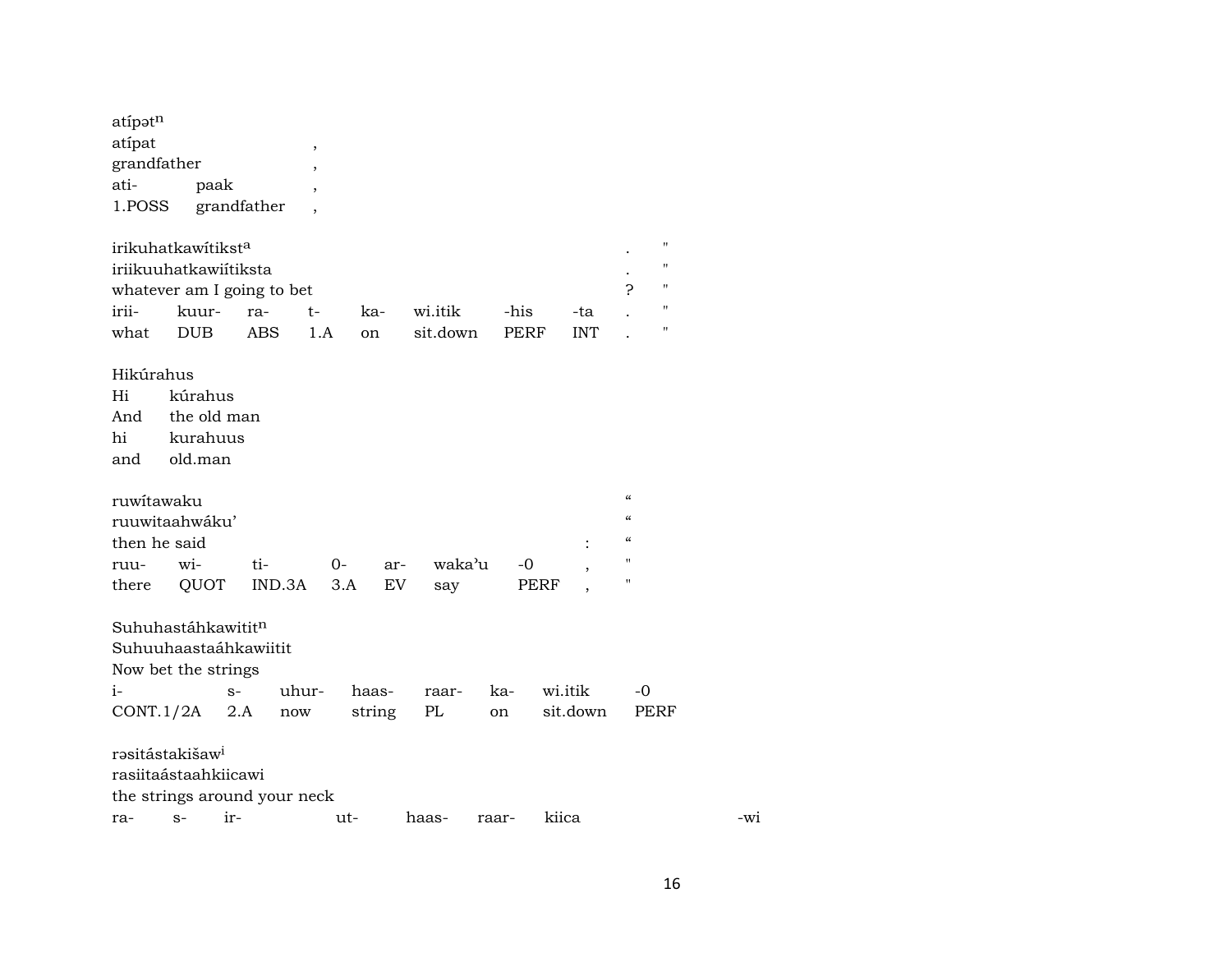| ABS                                                                                       | 2.A                |                                              | PREV.1/2A PREV                                                                       |        | string PL |                          |                    |         | have.around.the.neck | SUB.L       |
|-------------------------------------------------------------------------------------------|--------------------|----------------------------------------------|--------------------------------------------------------------------------------------|--------|-----------|--------------------------|--------------------|---------|----------------------|-------------|
| kírikskatitn<br>kírikskaatit<br>black beads<br>kiriks-<br>bead                            | kaatit<br>black    |                                              | $\pmb{\mathsf{H}}$<br>$\pmb{\mathsf{H}}$<br>$\pmb{\mathsf{H}}$<br>$\pmb{\mathsf{H}}$ |        |           |                          |                    |         |                      |             |
| Hítahwaku                                                                                 |                    |                                              |                                                                                      |        |           | ,                        | $\epsilon\epsilon$ | Náwa    |                      |             |
| Hi                                                                                        | taahwáku'          |                                              |                                                                                      |        |           |                          | $\epsilon\epsilon$ | Ráwa    |                      |             |
| And                                                                                       |                    | he would say                                 |                                                                                      |        |           |                          | $\epsilon\epsilon$ | Alright | $\ddot{\phantom{a}}$ |             |
| hi                                                                                        | ti-                | $0-$                                         | ar-                                                                                  | waka'u | $-0$      | $\overline{\phantom{a}}$ |                    | rawa    |                      |             |
| and                                                                                       | IND.3A             | 3.A                                          | <b>EV</b>                                                                            | say    | PERF      | $\overline{ }$           | Ħ                  | now     |                      |             |
| $\pmb{\mathsf{H}}$<br>$\pmb{\mathsf{H}}$<br>$\pmb{\mathsf{H}}$<br>п<br>$\pmb{\mathsf{H}}$ |                    |                                              |                                                                                      |        |           |                          |                    |         |                      |             |
|                                                                                           | Hisiwitarawusititn |                                              |                                                                                      |        |           |                          |                    |         |                      |             |
| Hi<br>And                                                                                 |                    | siwitaarawuusitit<br>they (du) began playing |                                                                                      |        |           |                          |                    |         |                      |             |
| hi                                                                                        | si-                | wi-                                          | ti-                                                                                  | $0-$   | ar-       | a.wuu                    |                    |         | -:hus                | -itik       |
| and                                                                                       | DU                 | QUOT                                         | IND.3A                                                                               | 3.A    | EV        | play.hoop.and.pole       |                    |         | IMPF                 | <b>INCH</b> |
|                                                                                           |                    |                                              |                                                                                      |        |           |                          |                    |         |                      |             |

Ahawawitihaskáwutitn

 $\langle \cdot \rangle$  $\sim$ 

witiihaaskáwuutit hawá  $\mathbf{A}$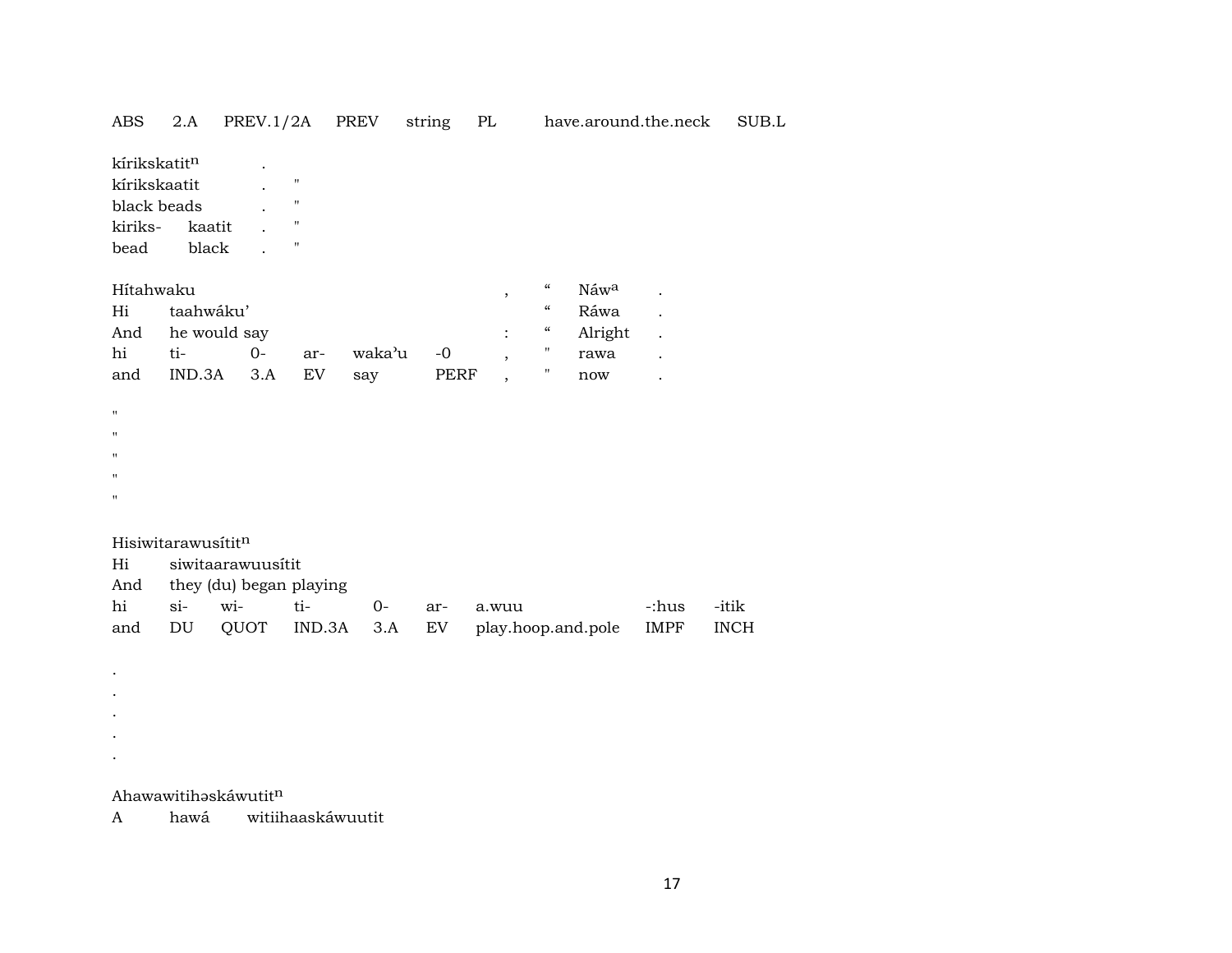| And                         | also  |               |               | he lost the necklace   |          |         |                                           |             |             |         |             |             |
|-----------------------------|-------|---------------|---------------|------------------------|----------|---------|-------------------------------------------|-------------|-------------|---------|-------------|-------------|
| a                           |       | haawa         | wi-           | ti-                    |          | $0-$    | $i-$                                      |             | haas-       | kuut.ik | -wa         | $-0$        |
| and                         | also  |               | QUOT          |                        | IND.3A   | 3.A     | <b>SEQ</b>                                |             | string      | kill    | <b>DIST</b> | <b>PERF</b> |
|                             |       |               |               |                        |          |         |                                           |             |             |         |             |             |
|                             |       | Hiwitahwaku   |               |                        |          |         |                                           |             |             |         |             |             |
| Hi                          |       |               | wítaahwáku'   |                        |          |         |                                           |             |             |         |             |             |
|                             | And   |               | he would say  |                        |          |         |                                           |             |             |         |             |             |
| hi                          |       | wi-           | ti-           |                        | $O -$    | ar-     |                                           | waka'u      | $-0$        |         |             |             |
|                             | and   | QUOT          |               | IND.3A                 | 3.A      | EV      | say                                       |             | PERF        |         |             |             |
|                             |       |               |               |                        |          |         | $\boldsymbol{\mathcal{C}}$                |             |             |         |             |             |
| ipákti                      |       |               |               |                        |          |         | $\pmb{\mathcal{I}}$<br>$\epsilon\epsilon$ |             |             |         |             |             |
| ipaákti'<br>his grandfather |       |               |               |                        |          |         | $\epsilon\epsilon$                        |             |             |         |             |             |
| $i-$                        |       | paak          |               | -ri <sup>3</sup>       |          |         | 11                                        |             |             |         |             |             |
| 3.POSS.A                    |       |               | grandfather   |                        | 3.POSS.B |         | н                                         |             |             |         |             |             |
|                             |       |               |               |                        |          |         |                                           |             |             |         |             |             |
| Suhúkawititn                |       |               |               |                        |          |         |                                           |             |             |         |             |             |
| Suhúhkawiitit               |       |               |               |                        |          |         |                                           |             |             |         |             |             |
| Now bet it                  |       |               |               |                        |          |         |                                           |             |             |         |             |             |
| $i-$                        |       | $S-$          |               | uhur-                  | ka-      | wi.itik |                                           | $-0$        |             |         |             |             |
| CONT.1/2A                   |       |               | 2.A           | now                    | on       |         | sit.down                                  | <b>PERF</b> |             |         |             |             |
|                             |       |               |               |                        |          |         |                                           |             |             |         |             |             |
| ukúku                       |       |               |               | н                      |          |         |                                           |             |             |         |             |             |
| ukuúku'u'                   |       |               |               | 11                     |          |         |                                           |             |             |         |             |             |
| the leggings                |       |               |               | $\mathbf{H}$           |          |         |                                           |             |             |         |             |             |
| uk.kuuku                    |       | $-u^{\prime}$ |               | $\mathbf{H}$           |          |         |                                           |             |             |         |             |             |
| legging                     |       | $\rm{NOM}$    |               | 11                     |          |         |                                           |             |             |         |             |             |
| Hirusiwitáhwaritn           |       |               |               |                        |          |         |                                           |             |             |         |             |             |
| Hiru                        |       |               | siwitaáhwarit |                        |          |         |                                           |             |             |         |             |             |
| Then                        |       |               |               | they (du) would gamble |          |         |                                           |             |             |         |             |             |
| hiruu                       | $si-$ |               | wi-           | ti-                    |          | 0-      | ar-                                       | warik       | $-0$        |         |             |             |
| then                        |       | DU            | QUOT          | IND.3A                 |          | 3.A     | EV                                        | shoot       | <b>PERF</b> |         |             |             |
|                             |       |               |               |                        |          |         |                                           |             |             |         |             |             |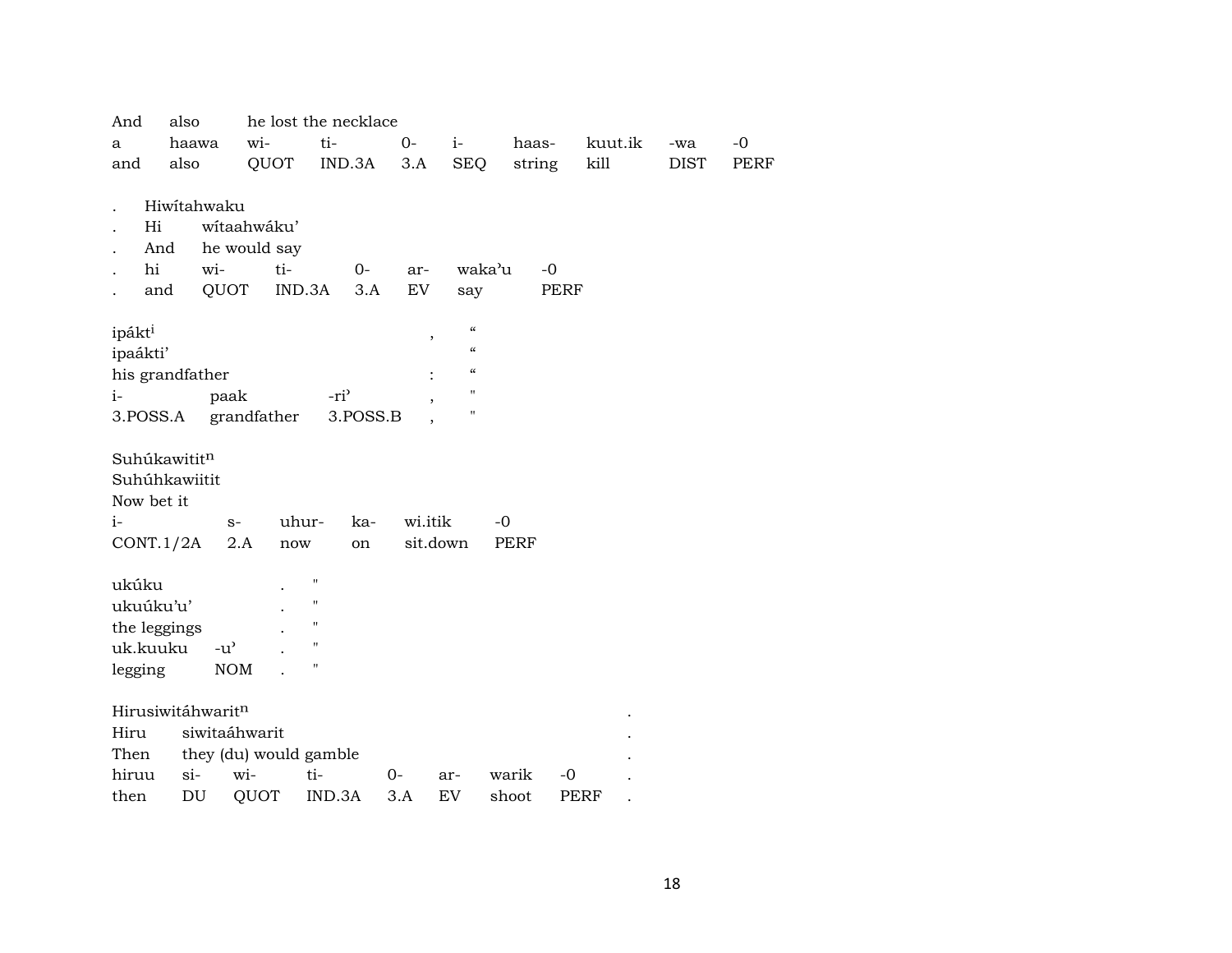| Haw <sup>a</sup><br>Haáwa'<br>Also<br>haawa<br>also                               |                                                                                    |                                   |               |                   |                 |                       |                                                                                                        |
|-----------------------------------------------------------------------------------|------------------------------------------------------------------------------------|-----------------------------------|---------------|-------------------|-----------------|-----------------------|--------------------------------------------------------------------------------------------------------|
| áwitirawiratn                                                                     |                                                                                    |                                   |               |                   |                 |                       |                                                                                                        |
| a                                                                                 | witiirawirat                                                                       |                                   |               |                   |                 |                       |                                                                                                        |
| and                                                                               | he won from him                                                                    |                                   |               |                   |                 |                       |                                                                                                        |
| a                                                                                 | wi-                                                                                | ti-                               | $0-$          | ir-               | uur-            | awi.ra.at             | -0                                                                                                     |
| and                                                                               | QUOT                                                                               | IND.3A                            | 3.A           | <b>OBV</b>        | POSS.P          | defeat                | PERF                                                                                                   |
| ukúku<br>ukuúku'u'<br>the leggings<br>uk.kuuku<br>legging<br>A<br>And<br>a<br>and | $-u^{\prime}$<br><b>NOM</b><br>Awitihkáwawutitn<br>he lost all them<br>wi-<br>QUOT | witihkáwaawuutit<br>ti-<br>IND.3A | $O -$<br>3.A  | ir-<br><b>OBV</b> | kuut.ik<br>kill | -waawa<br><b>DIST</b> | -0<br>PERF                                                                                             |
| kītu                                                                              |                                                                                    | ásur <sup>u</sup>                 |               |                   |                 |                       |                                                                                                        |
| kítuu'u'                                                                          |                                                                                    | ásuuru'                           |               |                   |                 |                       |                                                                                                        |
| all                                                                               |                                                                                    | (his) moccasins                   |               |                   |                 |                       |                                                                                                        |
| kituu                                                                             | $-u'$                                                                              | as.huur                           | $-u^{\prime}$ |                   |                 |                       |                                                                                                        |
| all                                                                               | <b>NOM</b>                                                                         | moccasin                          |               | <b>NOM</b>        |                 |                       |                                                                                                        |
| Hiru<br>Then                                                                      | Hiruwitahwaku<br>wítaahwáku'<br>he would say                                       |                                   |               |                   |                 | ,                     | $\pmb{\zeta}\pmb{\zeta}$<br>$\mathcal{C}\mathcal{C}$<br>$\mathcal{C}\mathcal{C}$<br>$\pmb{\mathsf{H}}$ |
| hiruu                                                                             | wi-                                                                                | ti-                               | 0-            | ar-               | waka'u          | -0                    |                                                                                                        |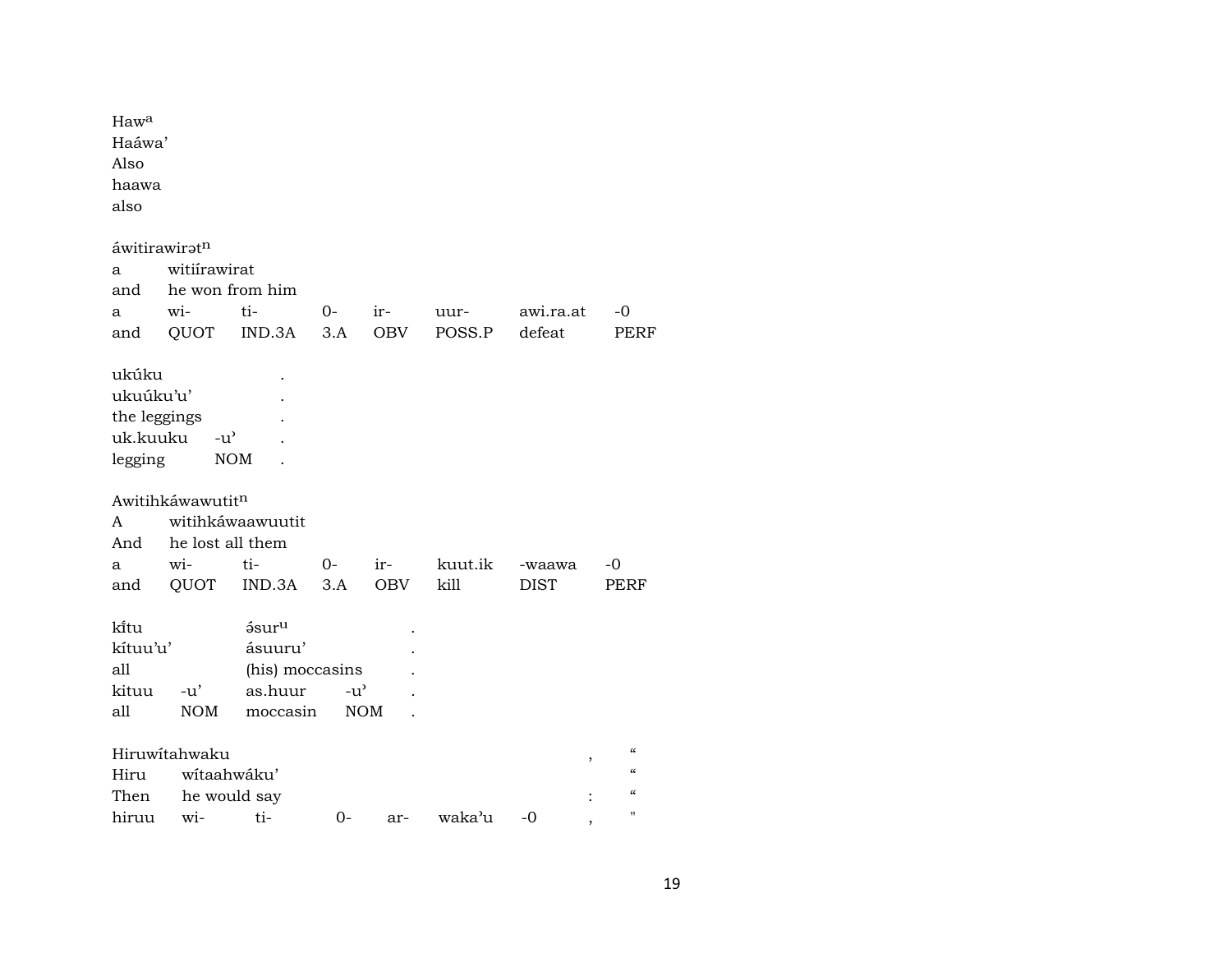| then                                                                                           | QUOT                                                                                              |                             | IND.3A               | 3.A    | EV<br>say |                            | PERF   | $\cdot$     | .,                         |       |             |
|------------------------------------------------------------------------------------------------|---------------------------------------------------------------------------------------------------|-----------------------------|----------------------|--------|-----------|----------------------------|--------|-------------|----------------------------|-------|-------------|
|                                                                                                | Suhuháskawititn<br>Suhuuhaáskawiitit<br>Now bet the string                                        |                             |                      |        |           |                            |        |             | $^\mathrm{^\mathrm{o}}$    |       |             |
| $i-$                                                                                           |                                                                                                   | $S-$                        | uhur-                | haas-  | ka-       | wi.itik                    | $-0$   |             |                            |       |             |
|                                                                                                | CONT.1/2A                                                                                         | 2.A                         | $\operatorname{now}$ | string | on        | sit.down                   |        | <b>PERF</b> |                            |       |             |
|                                                                                                |                                                                                                   |                             |                      |        |           |                            |        |             |                            |       |             |
|                                                                                                | rasištáhurip <sup>i</sup><br>rasictáhuriipi                                                       |                             |                      |        |           |                            |        |             |                            |       |             |
|                                                                                                | the one tied around your waist                                                                    |                             |                      |        |           |                            |        |             |                            |       |             |
| ra-                                                                                            | $S-$                                                                                              | ir-                         |                      | ut-    | tahuriik  |                            |        |             | -wi                        |       |             |
| ABS                                                                                            | 2.A                                                                                               | PREV.1/2A                   |                      | PREV   |           | have.tied.around.the.waist |        |             | SUB.L                      |       |             |
| $\pmb{\mathsf{H}}$<br>$\pmb{\mathsf{H}}$<br>$\mathbf{H}$<br>$\mathbf{H}$<br>$\pmb{\mathsf{H}}$ |                                                                                                   |                             |                      |        |           |                            |        |             |                            |       |             |
|                                                                                                | Hiwitiruštáhuritn                                                                                 |                             |                      |        |           |                            |        |             |                            |       |             |
| Hi                                                                                             |                                                                                                   | witiructáhurit              |                      |        |           |                            |        |             |                            |       |             |
| And                                                                                            |                                                                                                   | he wore it around the waist |                      |        |           |                            |        |             |                            |       |             |
| hi                                                                                             | wi-                                                                                               | ti-                         | $0-$                 | $a-$   |           | ir-                        | ut-    | tahuriik    |                            |       | $-0$        |
| and                                                                                            | QUOT                                                                                              | IND.3A                      |                      | 3.A    | PREV.3A   | <b>OBV</b>                 | PREV   |             | have.tied.around.the.waist |       | <b>PERF</b> |
| raa-                                                                                           | narurahkuhasiriwirawárika<br>raaruuraahkuuhaasiriwiraawárika<br>one he had just rolled up<br>ruu- | ra-                         | $0-$                 | ar-    | ku-       | $i-$                       | haas-  |             | iriwiraa.warik             | -a    |             |
| just                                                                                           | then                                                                                              | INF.A                       | 3.A                  | EV     | INF.B     | <b>SEQ</b>                 | string | roll        |                            | SUB.1 |             |
|                                                                                                |                                                                                                   |                             |                      |        |           |                            |        |             |                            |       |             |

. .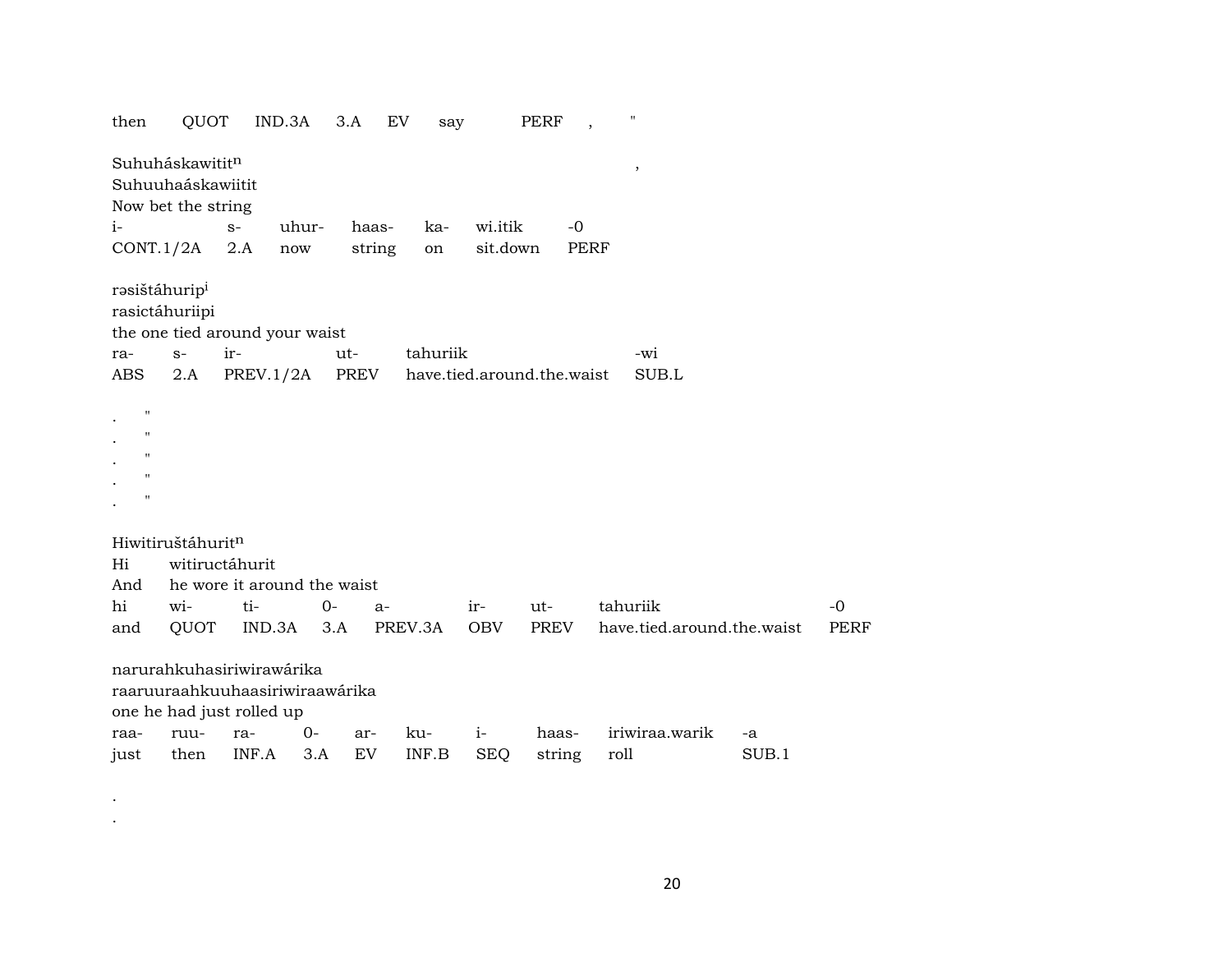| Hiruwitahwaku                |        |                   |           |        |      |            |                            | $\boldsymbol{\mathcal{C}}$ |  |
|------------------------------|--------|-------------------|-----------|--------|------|------------|----------------------------|----------------------------|--|
| Hiru                         |        | wítaahwáku'       |           |        |      |            |                            | $\epsilon$                 |  |
| Then                         |        | he would say      |           |        |      |            |                            | $\epsilon$                 |  |
| hiruu                        | wi-    |                   | ti-       | $O -$  | ar-  | waka'u     | $-0$                       | н<br>,                     |  |
| then                         |        | QUOT              | IND.3A    | 3.A    | EV.  | say        | PERF                       | п                          |  |
| Atipatn                      |        |                   |           |        |      |            |                            |                            |  |
| Atipat                       |        |                   |           | ,      |      |            |                            |                            |  |
| Grandfather                  |        |                   |           | ,      |      |            |                            |                            |  |
| ati-                         |        | paak              |           | ,      |      |            |                            |                            |  |
| 1.POSS grandfather           |        |                   |           |        |      |            |                            |                            |  |
|                              |        |                   |           |        |      |            |                            |                            |  |
| ikaririruhú <sup>u</sup>     |        |                   |           |        |      |            |                            |                            |  |
| i                            |        | kariiriruuhú'u    |           |        |      |            |                            |                            |  |
| and                          |        | it is not the way |           |        |      |            |                            |                            |  |
| $\mathbf{i}$                 | karii- |                   | rii-      | $O -$  |      | raa.uhur   | $\overline{\phantom{a}}$   |                            |  |
| and                          |        | EMPH.NEG          | ASSR      | 3.A    |      | be.the.way | EX                         |                            |  |
| rətkuháskawitit <sup>n</sup> |        |                   |           |        |      |            |                            |                            |  |
| ratkuhaáskawiitit            |        |                   |           |        |      |            |                            | $\, ,$                     |  |
|                              |        |                   |           |        |      |            |                            |                            |  |
| for me to bet the string     | t-     | ku-               |           | haas-  | ka-  | wi.itik    | -0                         |                            |  |
| ra-<br>INF.A                 |        |                   |           |        |      | sit.down   | SUB.4                      |                            |  |
|                              | 1.A    |                   | INF.B     | string | on   |            |                            |                            |  |
| tatištáhurit <sup>n</sup>    |        |                   |           |        |      |            |                            |                            |  |
| Tatictáhurit                 |        |                   |           |        |      |            |                            |                            |  |
| I wear it around the waist   |        |                   |           |        |      |            |                            |                            |  |
| ta-                          |        | t-                | $ir-$     |        | ut-  | tahuriik   |                            |                            |  |
| IND.1/2A                     |        | 1.A               | PREV.1/2A |        | PREV |            | have.tied.around.the.waist |                            |  |

 $\mathcal{A}^{\mathcal{A}}$  $\sim$ 

 $-0$  ${\tt PERF}$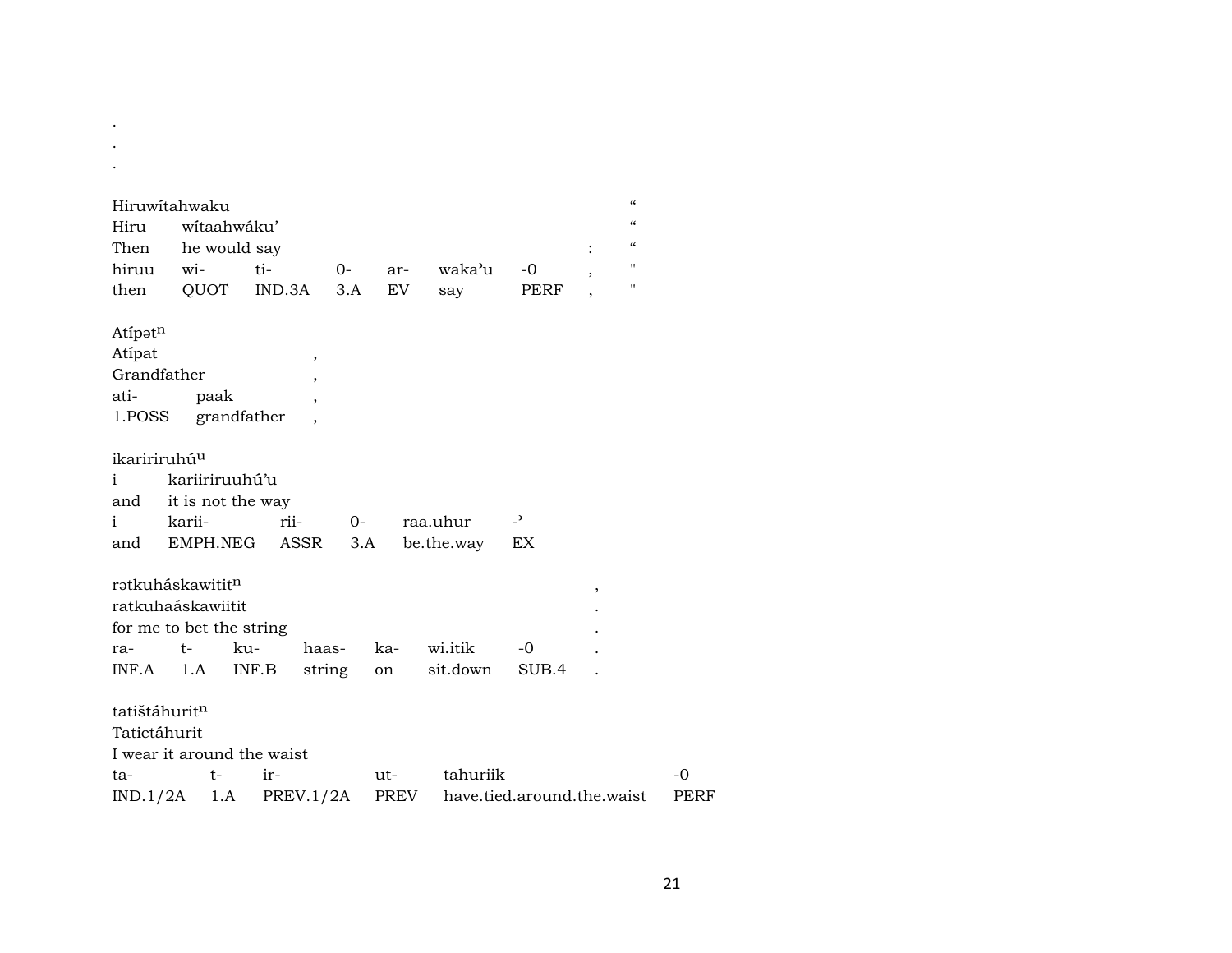|                          |                    |       |      | Hiruwitahwaku             |                          |                          |          |          |             |  |
|--------------------------|--------------------|-------|------|---------------------------|--------------------------|--------------------------|----------|----------|-------------|--|
|                          | $\pmb{\mathsf{H}}$ | Hiru  |      | wítaahwáku'               |                          |                          |          |          |             |  |
|                          | $\pmb{\mathsf{H}}$ | Then  |      | he would say              |                          |                          |          |          |             |  |
|                          | п                  | hiruu |      | wi-                       | ti-                      | $O-$                     | ar-      | waka'u   | $-0$        |  |
|                          | $\mathbf{H}$       | then  |      | QUOT                      | IND.3A                   | 3.A                      | EV       | say      | <b>PERF</b> |  |
|                          |                    |       |      |                           |                          |                          |          |          |             |  |
| $\mathcal{C}\mathcal{C}$ | Atipatn            |       |      |                           |                          |                          |          |          |             |  |
| "                        | Atípat             |       |      |                           | ,                        |                          |          |          |             |  |
| $\epsilon$               | Grandfather        |       |      |                           | $\overline{ }$           |                          |          |          |             |  |
| н                        | ati-               |       | paak |                           | $\overline{\phantom{a}}$ |                          |          |          |             |  |
| н                        | 1.POSS             |       |      | grandfather               | $\overline{ }$           |                          |          |          |             |  |
|                          |                    |       |      |                           |                          |                          |          |          |             |  |
|                          | tatiškáihi         |       |      |                           |                          |                          | $\, ,$   |          |             |  |
|                          | táticka'           |       |      |                           |                          | $\overline{\phantom{a}}$ | ihi      |          |             |  |
| I want                   |                    |       |      |                           |                          | $\overline{\phantom{a}}$ | uh       |          |             |  |
| ta-                      |                    |       | t-   | wicka                     | -0                       | $\overline{\phantom{a}}$ | ihii     |          |             |  |
|                          | IND.1/2A           |       | 1.A  | want                      | PERF                     | $\overline{\phantom{a}}$ | uh<br>,  |          |             |  |
|                          |                    |       |      |                           |                          |                          |          |          |             |  |
|                          | tuuhúruc           |       |      |                           |                          |                          |          |          |             |  |
|                          | tuksuhúruc         |       |      |                           |                          |                          |          |          |             |  |
|                          | let me put         |       |      |                           |                          |                          |          |          |             |  |
| i-                       |                    |       | t-   | uks-                      | uhur-                    | uc                       |          | -0       |             |  |
|                          | CONT.1/2A          |       | 1.A  | JUSS                      | awhile                   |                          | lay.SG.P | PERF     |             |  |
|                          |                    |       |      |                           |                          |                          |          |          |             |  |
|                          | tíšuhurus          |       |      |                           |                          |                          |          |          |             |  |
|                          | tícuhúruc          |       |      |                           |                          |                          |          |          |             |  |
|                          |                    |       |      | let me put it down awhile |                          |                          |          |          |             |  |
| $i-$                     |                    |       | t-   | $i-$                      | uks-                     | uhur-                    |          | uc       | -0          |  |
|                          |                    |       |      | 1.A SEQ                   | JUSS                     | awhile                   |          | lay.SG.P | PERF        |  |
|                          | CONT.1/2A          |       |      |                           |                          |                          |          |          |             |  |
| ihi                      |                    |       |      | tuhúhkawítitn             |                          |                          |          |          |             |  |
|                          |                    |       |      |                           |                          |                          |          |          |             |  |
| ihi                      |                    |       |      | tuuhúhkawiitit            |                          |                          |          |          |             |  |
| uh                       |                    |       |      | let me bet it now         |                          |                          |          |          |             |  |
| ihii                     |                    | $i-$  |      |                           | t-                       | uhur-                    | ka-      | wi.itik  | -0          |  |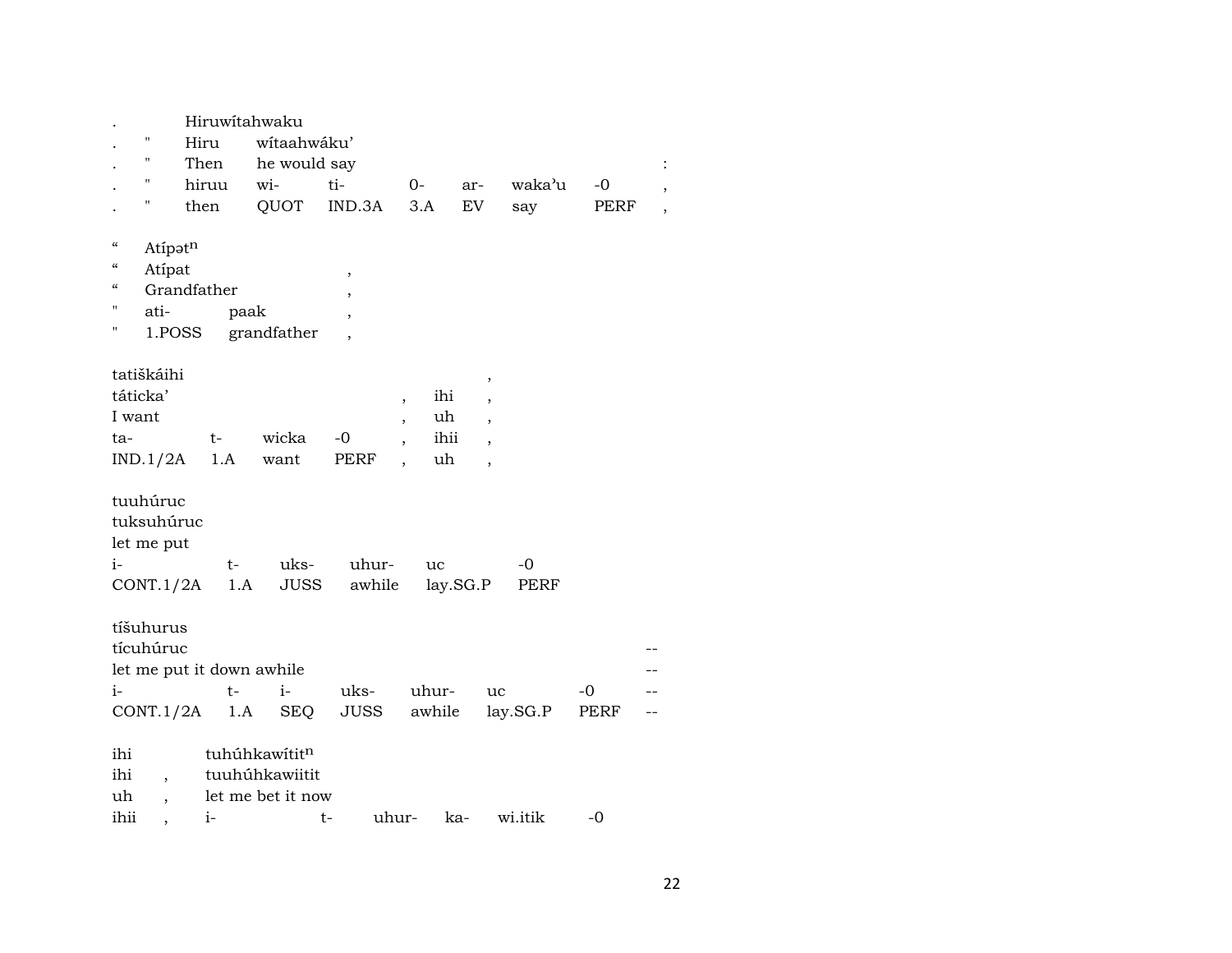| uh                                                                                                              | $\overline{\phantom{a}}$                                         | CONT.1/2A                                   | 1.A                                                      |                  | now              |       | on                      | sit.down | PERF                                          |                                            |
|-----------------------------------------------------------------------------------------------------------------|------------------------------------------------------------------|---------------------------------------------|----------------------------------------------------------|------------------|------------------|-------|-------------------------|----------|-----------------------------------------------|--------------------------------------------|
| šuskáh <sup>i</sup> t <sup>n</sup><br>cuskaáhit<br>icus-<br>nose                                                | the tomahawk<br>kaahit<br>godwit                                 |                                             | "<br>"<br>$\pmb{\mathsf{H}}$<br>$\pmb{\mathsf{H}}$<br>11 |                  |                  |       |                         |          |                                               |                                            |
| Hiru<br>Then<br>hiruu                                                                                           | Híruahiwaku<br>ahiwáku'<br>he said<br>ar-                        | ri-                                         |                                                          | $O-$             | waka'u           |       | $-0$                    |          | kúrahus<br>kúrahus<br>the old man<br>kurahuus | $\ddot{\cdot}$<br>$\overline{\phantom{a}}$ |
| then                                                                                                            | EV                                                               | CONT.3A                                     |                                                          | 3.A              | say              |       | PERF                    |          | old.man                                       | $\overline{\phantom{a}}$                   |
| $\mathcal{C}\mathcal{C}$<br>$\mathcal{C}\mathcal{C}$<br>$\mathcal{C}\mathcal{C}$<br><b>Now</b><br>П<br>Η<br>now | Náwa<br>Ráwa<br>rawa<br>itirakáhuruš <sup>i</sup>                |                                             |                                                          |                  |                  |       |                         |          |                                               |                                            |
| i.                                                                                                              |                                                                  | tirakáhuruuci                               |                                                          |                  |                  |       |                         |          |                                               |                                            |
| and<br>i<br>and                                                                                                 | these stakes<br>tii-<br>this                                     | ra-<br>ABS                                  | $0-$<br>3.A                                              | kahuur-<br>stake |                  | ra.uc | be.lying.PL             | $-i$     | SUB.2                                         |                                            |
| wii-<br>now                                                                                                     | wiritútkahuruš <sup>u</sup><br>wiriitútkahuruucu<br>rii-<br>ASSR | now I'll put the stakes down<br>$t-$<br>1.A | ut-<br><b>BEN</b>                                        |                  | kahuur-<br>stake |       | ra.uc.wuh<br>put.PL.OBJ |          | $-0$<br>PERF                                  |                                            |
| ki̇̃tu<br>kítuu'u'                                                                                              |                                                                  | $\pmb{\mathsf{H}}$                          |                                                          |                  |                  |       |                         |          |                                               |                                            |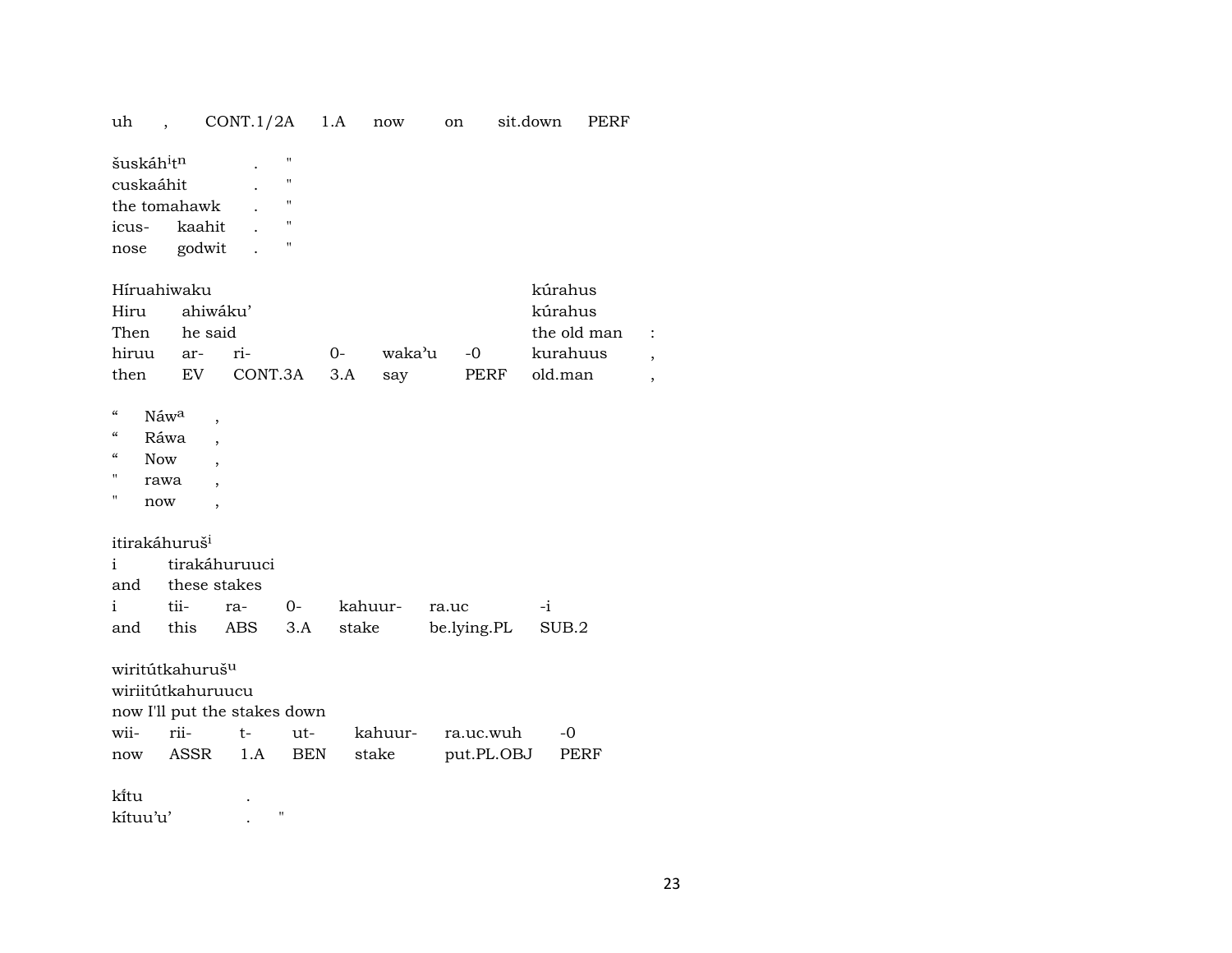| all                 |                               |                          | $\pmb{\mathsf{H}}$                                   |             |                          |                    |       |        |                          |            |             |
|---------------------|-------------------------------|--------------------------|------------------------------------------------------|-------------|--------------------------|--------------------|-------|--------|--------------------------|------------|-------------|
| kituu               | $-u'$                         |                          | $\blacksquare$                                       |             |                          |                    |       |        |                          |            |             |
| all                 | <b>NOM</b>                    |                          | $\pmb{\mathsf{H}}$                                   |             |                          |                    |       |        |                          |            |             |
|                     |                               |                          |                                                      |             |                          |                    |       |        |                          |            |             |
|                     | Hirusiahiwusitit <sup>n</sup> |                          |                                                      |             |                          |                    |       |        |                          |            |             |
| Hiru                |                               | si'ahiiwuusitit          |                                                      |             |                          |                    |       |        |                          |            |             |
| Then                |                               | they (du) began playing  |                                                      |             |                          |                    |       |        |                          |            |             |
| hiruu               | $si-$                         | ar-                      | ri-                                                  |             | $0-$                     | a.wuu              |       |        | -:hus                    |            | -itik       |
| then                | DU                            | EV                       | CONT.3A                                              |             | 3.A                      | play.hoop.and.pole |       |        | <b>IMPF</b>              |            | <b>INCH</b> |
|                     |                               |                          |                                                      |             |                          |                    |       |        |                          |            |             |
|                     | aahihkawútit <sup>n</sup>     |                          |                                                      |             |                          |                    |       | ,      |                          |            |             |
| a                   |                               | ahihkawuútit             |                                                      |             |                          |                    |       |        |                          |            |             |
| and                 | he lost                       |                          |                                                      |             |                          |                    |       |        |                          |            |             |
| a                   | ar-                           | ra-                      | $0-$                                                 | ir-         |                          | ka.wa.ut.ik        | -0    |        |                          |            |             |
| and                 | EV                            | <b>ABS</b>               | 3.A                                                  | PL.3A       |                          | kill.DIST          |       | PERF   |                          |            |             |
|                     |                               |                          |                                                      |             |                          |                    |       |        |                          |            |             |
| pírask <sup>i</sup> |                               |                          |                                                      | Híruahiwaku |                          |                    |       |        |                          |            |             |
| piíraski            |                               |                          | Hiru                                                 |             | ahiwáku'                 |                    |       |        |                          |            |             |
| the boy             |                               |                          | Then                                                 |             | he said                  |                    |       |        |                          |            |             |
| piiras-             | -kis                          |                          | hiruu                                                | ar-         | ri-                      |                    | $0 -$ | waka'u |                          | $-0$       |             |
| boy                 | <b>DIM</b>                    |                          | then                                                 | EV          |                          | CONT.3A            | 3.A   | say    |                          | PERF       |             |
|                     |                               |                          |                                                      |             |                          |                    |       |        |                          |            |             |
| kúrahus             |                               | $\overline{\phantom{a}}$ | $\boldsymbol{\zeta}\boldsymbol{\zeta}$<br>Náwa       |             | $\overline{\phantom{a}}$ |                    |       |        |                          |            |             |
| kúrahus             |                               |                          | $\boldsymbol{\zeta}\boldsymbol{\zeta}$               | Ráwa        | $\overline{\phantom{a}}$ |                    |       |        |                          |            |             |
| the old man         |                               |                          | $\boldsymbol{\zeta}\boldsymbol{\zeta}$<br><b>Now</b> |             |                          |                    |       |        |                          |            |             |
| kurahuus            |                               |                          | п<br>rawa                                            |             | $\overline{\phantom{a}}$ |                    |       |        |                          |            |             |
| old.man             |                               | $\overline{\phantom{a}}$ | П<br>now                                             |             | $\overline{\phantom{a}}$ |                    |       |        |                          |            |             |
|                     |                               |                          |                                                      |             |                          |                    |       |        |                          |            |             |
|                     | wirutatáwirat <sup>n</sup>    |                          |                                                      |             |                          |                    |       |        | $\overline{\phantom{a}}$ | náwa       |             |
|                     | wiruutataáwirat               |                          |                                                      |             |                          |                    |       |        |                          | Ráwa       |             |
|                     | now I have beat you           |                          |                                                      |             |                          |                    |       |        |                          | <b>Now</b> |             |
| wii-                | ruu-                          | ta-                      |                                                      | t-          | a-                       | awi.ra.at          |       | $-0$   |                          | rawa       |             |
| now                 | then                          |                          | IND.1/2A                                             | 1.A         | 2.P                      | defeat             |       | PERF   |                          | now        |             |
|                     |                               |                          |                                                      |             |                          |                    |       |        |                          |            |             |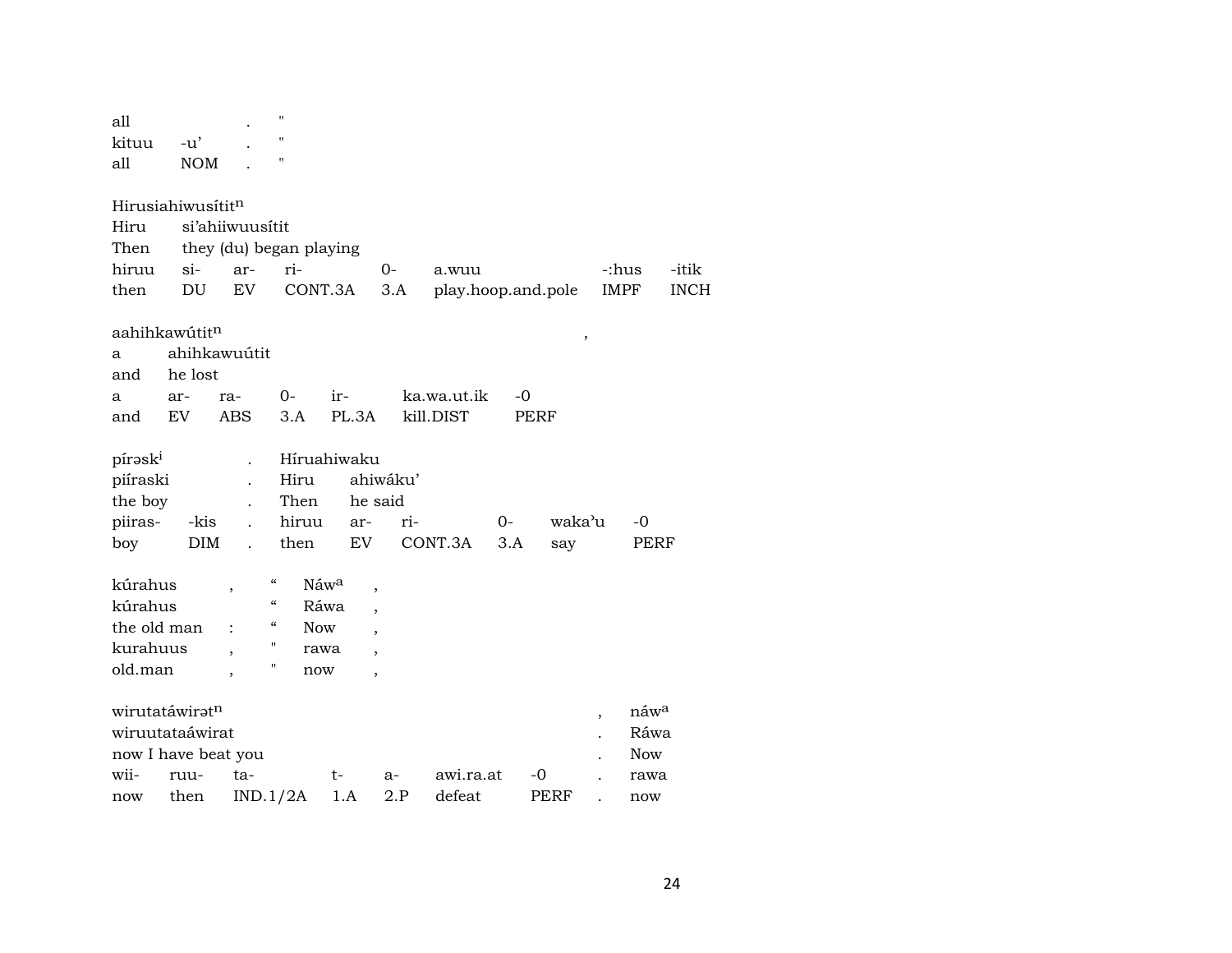| $\overline{\phantom{a}}$<br>$\, ,$                                                  |                            |             |                                                                 |            |          |                      |                                           |                                                                                           |                          |       |    |
|-------------------------------------------------------------------------------------|----------------------------|-------------|-----------------------------------------------------------------|------------|----------|----------------------|-------------------------------------------|-------------------------------------------------------------------------------------------|--------------------------|-------|----|
| hiruirikuhakahúhkaruš<br>hiru<br>then<br>hiruu                                      | irii-                      |             | iriikuuhakahúhkaaruc<br>wherever the stakes are inside<br>kuur- | ra-        | $O -$    | kahuur-              | kaa-                                      | ra.uc                                                                                     |                          | $-0$  |    |
| then                                                                                | where                      |             | <b>DUB</b>                                                      | <b>ABS</b> | 3.A      | stake                | inside                                    | be.lying.PL                                                                               |                          | PERF  |    |
| suksakarítaw <sup>u</sup><br>suksakaariítawu<br>name the lodge<br>$i-$<br>CONT.1/2A |                            | $S-$<br>2.A | uks-<br><b>JUSS</b>                                             | akaar-     | dwelling | iita.wuh<br>announce | $-0$<br><b>PERF</b>                       | $\pmb{\mathsf{H}}$<br>$\pmb{\mathsf{H}}$<br>ı<br>$\pmb{\mathsf{H}}$<br>$\pmb{\mathsf{H}}$ |                          |       |    |
| Híruahiwaku<br>Hiru<br>Then<br>hiruu                                                | ahiwáku'<br>he said<br>ar- | ri-         |                                                                 | $O -$      | waka'u   | $-0$                 | pírəski<br>piíraski<br>the boy<br>piiras- | -kis                                                                                      | $\overline{\phantom{a}}$ |       |    |
| then<br>$\mu$<br>$\epsilon$<br>$\epsilon$<br>$\mathbf{H}$<br>п                      | EV.                        |             | CONT.3A                                                         | 3.A        | say      | PERF                 | boy                                       | <b>DIM</b>                                                                                | $\overline{\phantom{a}}$ |       |    |
| Irakawirakárihuru<br>Irákaawi                                                       |                            |             |                                                                 |            |          |                      | raakárihuuru                              |                                                                                           |                          |       |    |
| That lodge                                                                          |                            |             |                                                                 |            |          |                      | the big lodge                             |                                                                                           |                          |       |    |
| ii-                                                                                 | ra-                        | $0-$        | akaa                                                            |            | -wi      | ra-                  | $0-$                                      | akaar-                                                                                    |                          | rihur | -u |

, , ,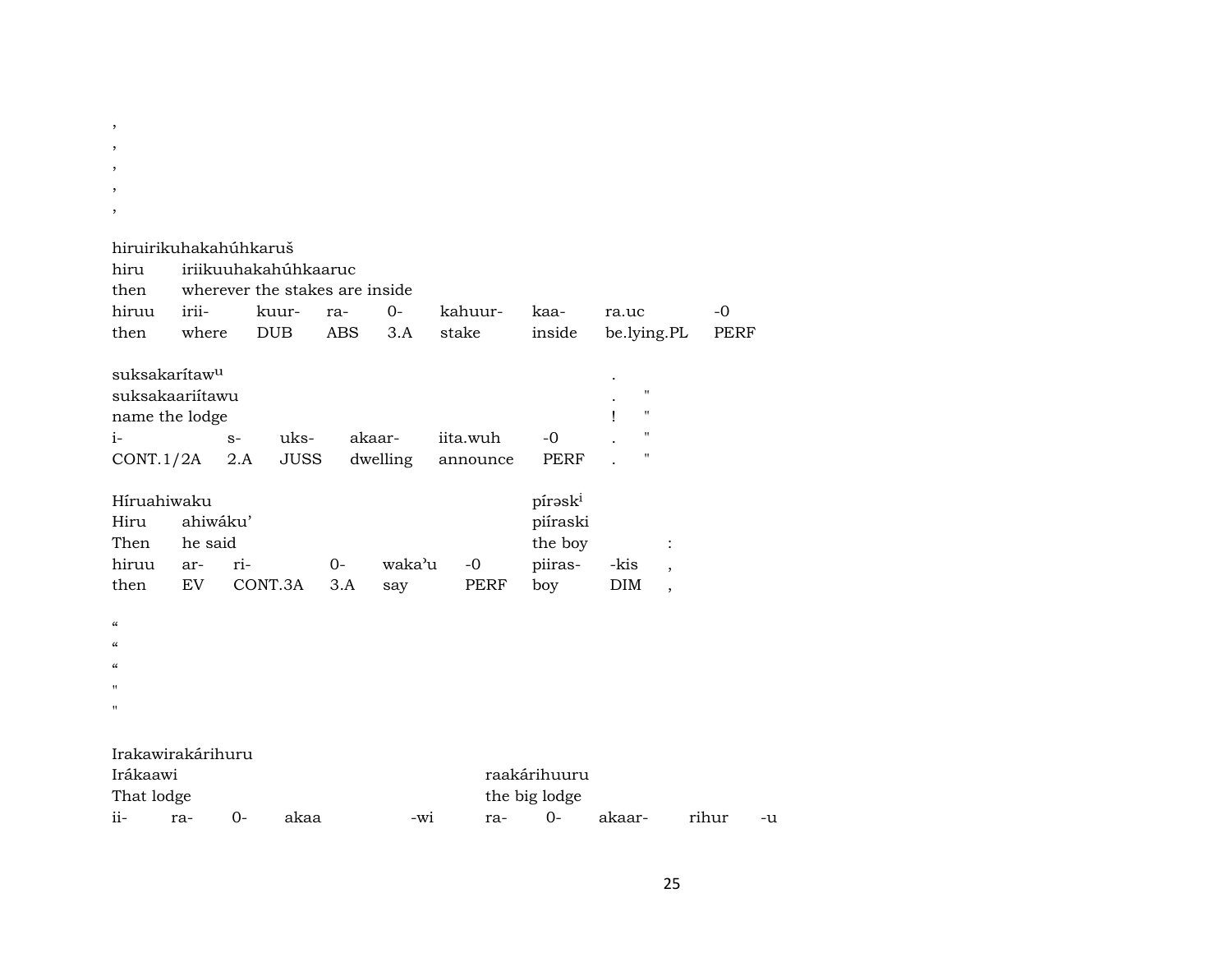3.A be.a.dwelling SUB.L ABS 3.A dwelling that ABS be.big SUB.D

- hirúrikutiruš  $\overline{\phantom{a}}$
- hiru rikutíruc  $\sim$   $\sim$
- there that is where they are  $\mathbf{u}$

|  |  | -- hiruu riku- ti-     0-     ra.uc         -0 |  |
|--|--|------------------------------------------------|--|
|  |  | -- there that.is IND.3A 3.A be.lying.PL PERF   |  |

| akatárak <sup>i</sup> |           |      |   |
|-----------------------|-----------|------|---|
| a                     | kaatáraki |      | п |
| and                   | the axe   |      | п |
| a                     | kaatara-  | -kis | п |
| and                   | яx        | DIM  | " |

#### Hiruahitaráhkisatn

|             | Hiru ahitaráhkisat |                                       |  |
|-------------|--------------------|---------------------------------------|--|
| Then he ran |                    |                                       |  |
|             |                    |                                       |  |
|             |                    | then EV CONT.3A 3.A be.strong go PERF |  |

| kahurawaríhus      |                         |         |  |  |  |  |  |  |  |  |
|--------------------|-------------------------|---------|--|--|--|--|--|--|--|--|
| kahuraawariihus    |                         |         |  |  |  |  |  |  |  |  |
| the stakes carrier |                         |         |  |  |  |  |  |  |  |  |
|                    |                         | -hus    |  |  |  |  |  |  |  |  |
| PORT               | go.around.IMPF IMPF.SUB |         |  |  |  |  |  |  |  |  |
|                    | ra-                     | a warii |  |  |  |  |  |  |  |  |

| Ahawáku  |  |
|----------|--|
| Ahawáku' |  |

 $\rightarrow$ 

 $\alpha$  $\ddot{\phantom{a}}$  $\bullet$ 

 $\ddot{\phantom{a}}$ 

 $\sim$   $\sim$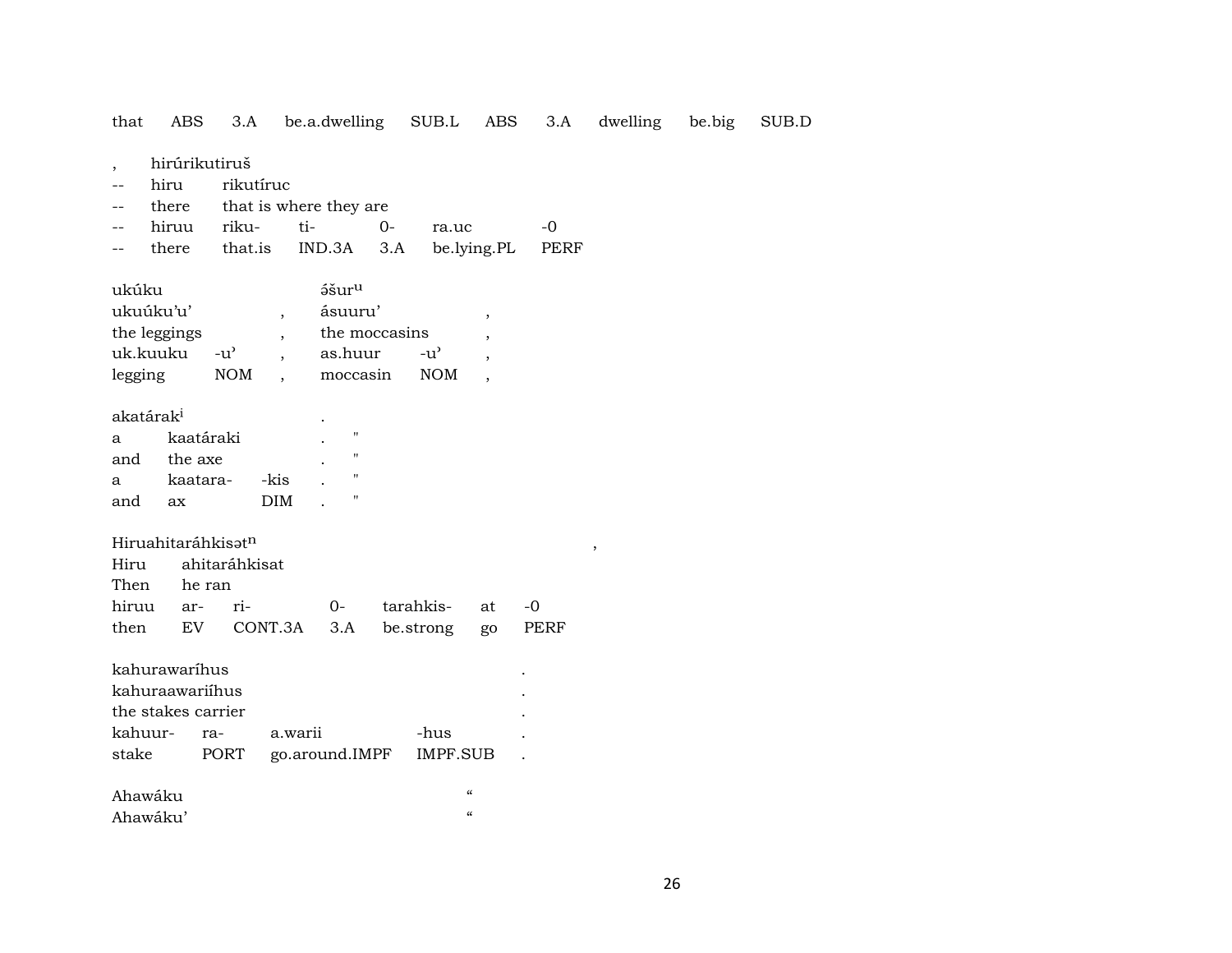| He said |                    |                          |                               |                          |             |            | $\mathcal{C}$      |                                        |       |                          |             |                          |
|---------|--------------------|--------------------------|-------------------------------|--------------------------|-------------|------------|--------------------|----------------------------------------|-------|--------------------------|-------------|--------------------------|
| ar-     | ra-                |                          | $0-$                          | waka'u                   | $-0$        |            | $\bar{\mathbf{H}}$ |                                        |       |                          |             |                          |
| EV      |                    | <b>ABS</b>               | 3.A                           | say                      | <b>PERF</b> |            | $\pmb{\mathsf{H}}$ |                                        |       |                          |             |                          |
|         |                    |                          | Títakuahakahurušpáwi          |                          |             |            |                    |                                        |       |                          |             |                          |
| Tiítaku |                    |                          |                               | ahakahurucpaáwi          |             |            |                    |                                        |       |                          |             |                          |
| Here    |                    |                          |                               | the stakes               |             |            |                    |                                        |       |                          |             |                          |
| tii-    |                    | -taku                    | ar-                           | ra-                      | $0-$        | kahuur-    |                    | ra.uc                                  |       | -waa                     | -wi         |                          |
| here    |                    | LOC                      | EV                            | <b>ABS</b>               | 3.A         | stake      |                    | be.lying.PL                            |       | <b>DIST</b>              | SUB.L       |                          |
|         |                    | tatitkahuráwa            |                               |                          |             |            |                    |                                        |       |                          |             |                          |
|         |                    | tatitkahuraáwaa'         |                               |                          |             |            |                    |                                        |       |                          |             |                          |
|         |                    |                          | I have come for the stakes    |                          |             |            |                    |                                        |       |                          |             |                          |
| ta-     |                    | $t-$                     |                               | ir-                      | ut-         |            | kahuur-            | raar-                                  | wa-   |                          | a           | -0                       |
|         | IND.1/2A           |                          | 1.A                           | PREV.1/2A                |             | <b>BEN</b> | stake              | $\mathbf{P}\mathbf{L}$                 |       | <b>DIST</b>              | come        | <b>PERF</b>              |
|         | $\mathbf{H}$       |                          | Tik <sup>i</sup>              |                          |             |            |                    |                                        |       |                          |             |                          |
|         | $\mathbf{H}$       | $\mathcal{C}\mathcal{C}$ | Tíki                          | $\overline{\phantom{a}}$ |             |            |                    |                                        |       |                          |             |                          |
|         | $\mathbf{H}$       | $\mathcal{C}\mathcal{C}$ | Sonny                         | $\overline{\phantom{a}}$ |             |            |                    |                                        |       |                          |             |                          |
|         | $\pmb{\mathsf{H}}$ | $\pmb{\mathsf{H}}$       | tikis                         | $\overline{\phantom{a}}$ |             |            |                    |                                        |       |                          |             |                          |
|         | $\pmb{\mathsf{H}}$ | $\pmb{\mathsf{H}}$       | sonny                         | $\overline{\phantom{a}}$ |             |            |                    |                                        |       |                          |             |                          |
|         |                    |                          | takikurakahúrawa <sup>a</sup> |                          |             |            |                    |                                        |       |                          |             |                          |
|         |                    |                          | takí kurakahúraawa'a          |                          |             |            |                    |                                        |       |                          |             |                          |
|         |                    |                          | whose stakes are they         |                          |             |            |                    |                                        |       |                          |             |                          |
| takii   |                    |                          | ku-                           | ra-                      | 0-          | $a-$       |                    | kahuur-                                | raar- | 0                        | -wa         | $\overline{\phantom{0}}$ |
|         | someone            |                          | <b>INDF</b>                   | $\operatorname{ABS}$     | 3.A         | POSS.3A    | stake              |                                        | PL    | be                       | <b>DIST</b> | EX                       |
|         | 11                 |                          | Ahawáku                       |                          |             |            | $\, ,$             | $\boldsymbol{\zeta}\boldsymbol{\zeta}$ | Ihi   |                          |             |                          |
|         | 11                 |                          | Ahawáku'                      |                          |             |            |                    | $\boldsymbol{\zeta}\boldsymbol{\zeta}$ | Ihi   | $\overline{\phantom{a}}$ |             |                          |
| P       | 11                 | He said                  |                               |                          |             |            |                    | $\mathcal{C}\mathcal{C}$               | Uh    | $\overline{\phantom{a}}$ |             |                          |
|         | 11                 | ar-                      | ra-                           | $0-$                     | waka'u      | $-0$       |                    | $\pmb{\mathsf{H}}$                     | ihii  |                          |             |                          |
|         | 11                 | EV                       | <b>ABS</b>                    | 3.A                      | say         | PERF       |                    | 11                                     | uh    | ,                        |             |                          |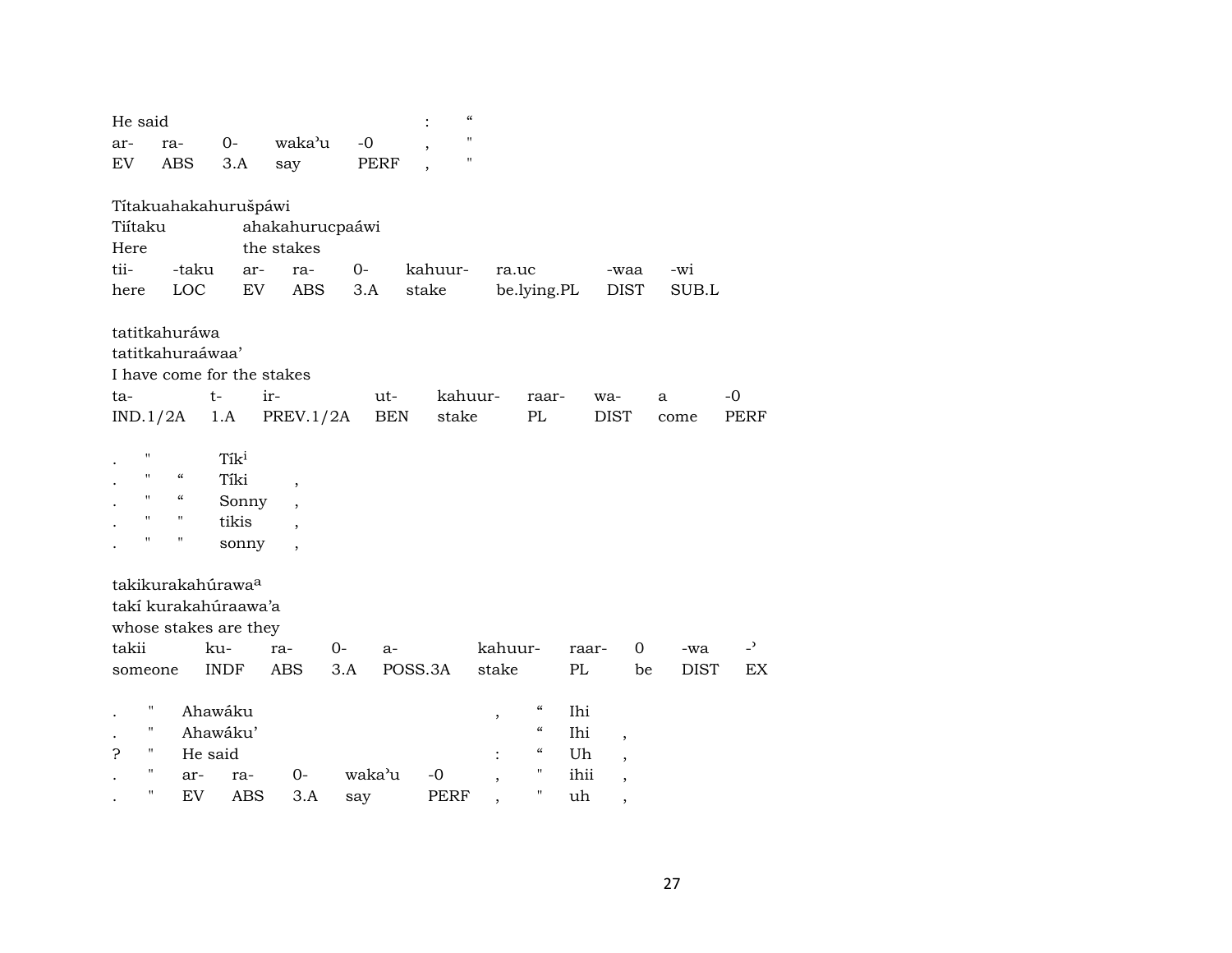| tatiritkahurawáihi    |       |                                    |       |      |         |       |             |      |      |      |
|-----------------------|-------|------------------------------------|-------|------|---------|-------|-------------|------|------|------|
| tatiritkahuraawaá'    |       |                                    |       |      |         |       |             |      |      | ihi  |
| I came for his stakes |       |                                    |       |      |         |       |             |      |      | uh   |
| ta-                   | $t -$ | $ir-$                              | $ri-$ | ut-  | kahuur- | raar- | wa-         | a a  | $-0$ | ihii |
|                       |       | $IND.1/2A$ 1.A PREV.1/2A PHYS.POSS |       | PREV | stake   | PL.   | <b>DIST</b> | come | PERF | uh   |

| piríšaraaks    |                | н           |
|----------------|----------------|-------------|
| Piiriícara'aks |                | ш           |
| Crazy Child    |                | п           |
| piira-         | icaraks        | $^{\prime}$ |
| child          | be mischievous |             |

| Ahíhwak <sup>i</sup> |                   |            |      |        |      | $\epsilon$ | Tik <sup>i</sup> |  |
|----------------------|-------------------|------------|------|--------|------|------------|------------------|--|
| Ahíhwaki'            |                   | $\epsilon$ | Tíki |        |      |            |                  |  |
| They said            |                   |            |      |        |      | $\epsilon$ | Sonny            |  |
| ar-                  | $ri-$             | $O -$      | ir-  | waki   | $-0$ | "          | tikis            |  |
| EV                   | CONT.3A 3.A PL.3A |            |      | say.PL | PERF | п          | sonny            |  |

tītak $^{\mathrm{u}}$  , tiítaku here tii- -taku here LOC

kukakáhukahusuku kukaakaáhuukahusuuku' he never comes in ku- kaaki- 0- a- huuk- a -:hus -uuku INDF NEG.IND.3A 3.A PREV.3A into come IMPF HAB

- , hirukuhuharáiku
- . Hiru kúhuuhaará'ihku'
- . There he must mean it
- . hiruu kuur- ra- 0- ut- raa.ra"ihk -:hus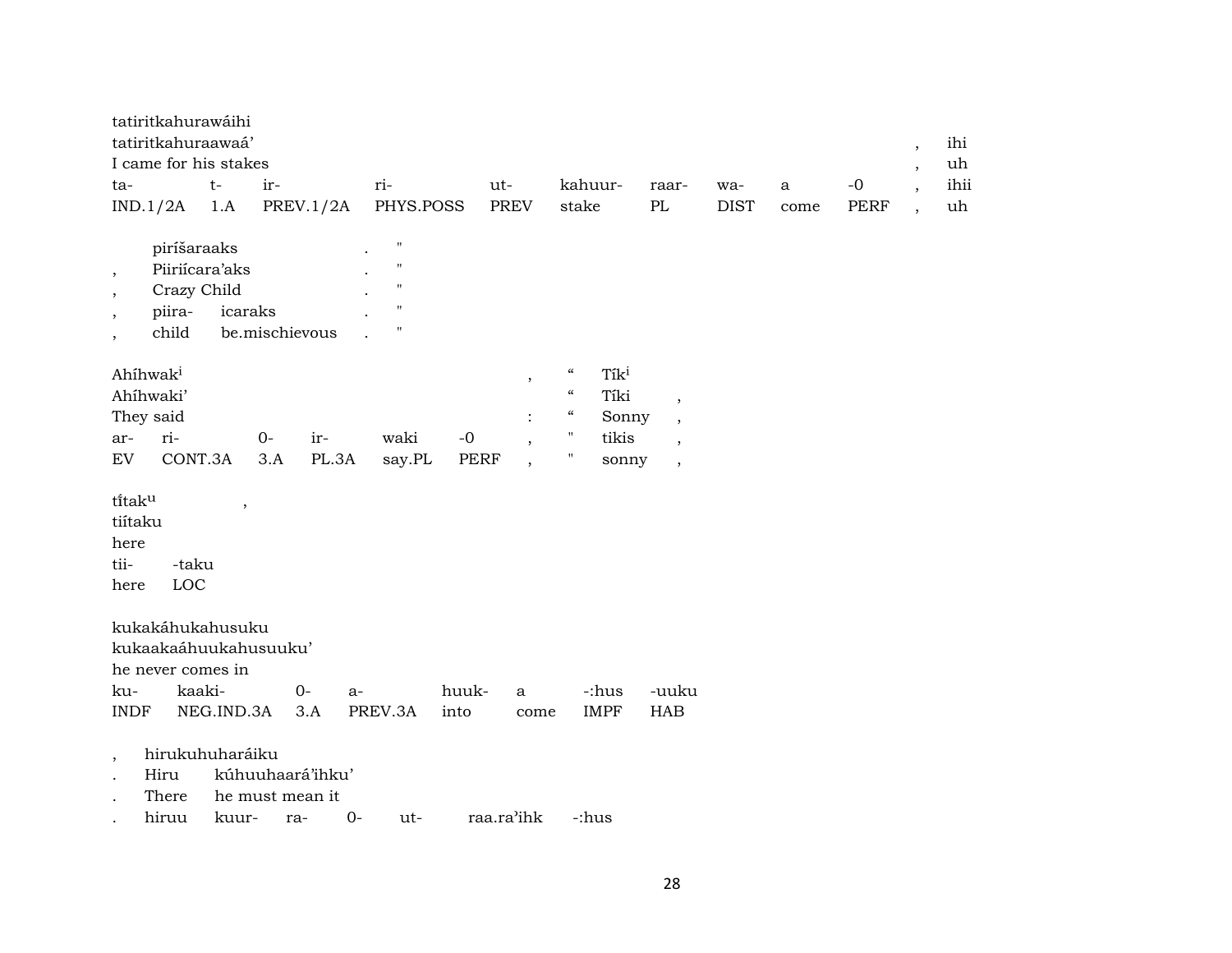## . there DUB ABS 3.A PREV mean IMPF

| irírakariku   |                    |            |                                             |           |  |
|---------------|--------------------|------------|---------------------------------------------|-----------|--|
| iriíraakáriku |                    |            |                                             |           |  |
|               | where his home was |            |                                             |           |  |
|               | irii- ra- 0-       | akaar- ri- | kus                                         | $ \Omega$ |  |
|               |                    |            | that ABS 3.A dwelling PORT be sitting SUB.4 |           |  |

#### Hiruahuší<sup>a</sup>

| Hiru ahúci'a   |  |  |  |                                  |  |  |  |  |  |  |  |
|----------------|--|--|--|----------------------------------|--|--|--|--|--|--|--|
| Then he did it |  |  |  |                                  |  |  |  |  |  |  |  |
|                |  |  |  | hiruu ar- ra- 0- ut- i- aar -0   |  |  |  |  |  |  |  |
|                |  |  |  | then EV ABS 3.A PREV SEQ do PERF |  |  |  |  |  |  |  |

| $\rm p$ írəs $\rm k^{\scriptscriptstyle 1}$ |      |        | ahataráhkisət <sup>n</sup> |  |              |  |       |  |  |
|---------------------------------------------|------|--------|----------------------------|--|--------------|--|-------|--|--|
| piíraski                                    |      |        | ahataráhkisat              |  |              |  |       |  |  |
| the boy                                     |      | he ran |                            |  |              |  |       |  |  |
| piiras-                                     | -kis |        | , ar- ra- 0-               |  | tarahkis- at |  | $-()$ |  |  |
| boy                                         | DIM  |        | EV ABS 3.A                 |  | be.strong go |  | PERF  |  |  |

| Ahawáku                |     |       |        |      |   | $\epsilon$        |  |  |  |  |
|------------------------|-----|-------|--------|------|---|-------------------|--|--|--|--|
| $\epsilon$<br>Ahawáku' |     |       |        |      |   |                   |  |  |  |  |
| He said                |     |       |        |      | ٠ | "                 |  |  |  |  |
| ar-                    | ra- | $O -$ | waka'u | $-0$ |   | $^{\prime\prime}$ |  |  |  |  |
| EV.                    | ABS | 3.A   | sav    | PERF |   | $^{\prime\prime}$ |  |  |  |  |

| Kukarawitikahúhku          |  |  |  |  |                                    |                 |           |  |  |  |
|----------------------------|--|--|--|--|------------------------------------|-----------------|-----------|--|--|--|
| Kukarawitiikahuhku         |  |  |  |  |                                    |                 |           |  |  |  |
| There were no stakes there |  |  |  |  |                                    |                 |           |  |  |  |
|                            |  |  |  |  | kahuur- kus                        |                 | $-\Omega$ |  |  |  |
|                            |  |  |  |  | INDF NEG OUOT IND.3A 3.A SEO stake | be sitting PERF |           |  |  |  |
|                            |  |  |  |  |                                    |                 |           |  |  |  |

|  | Ahawaku  | piríšaraaks    |
|--|----------|----------------|
|  | Ahawaku' | Piiriícara'aks |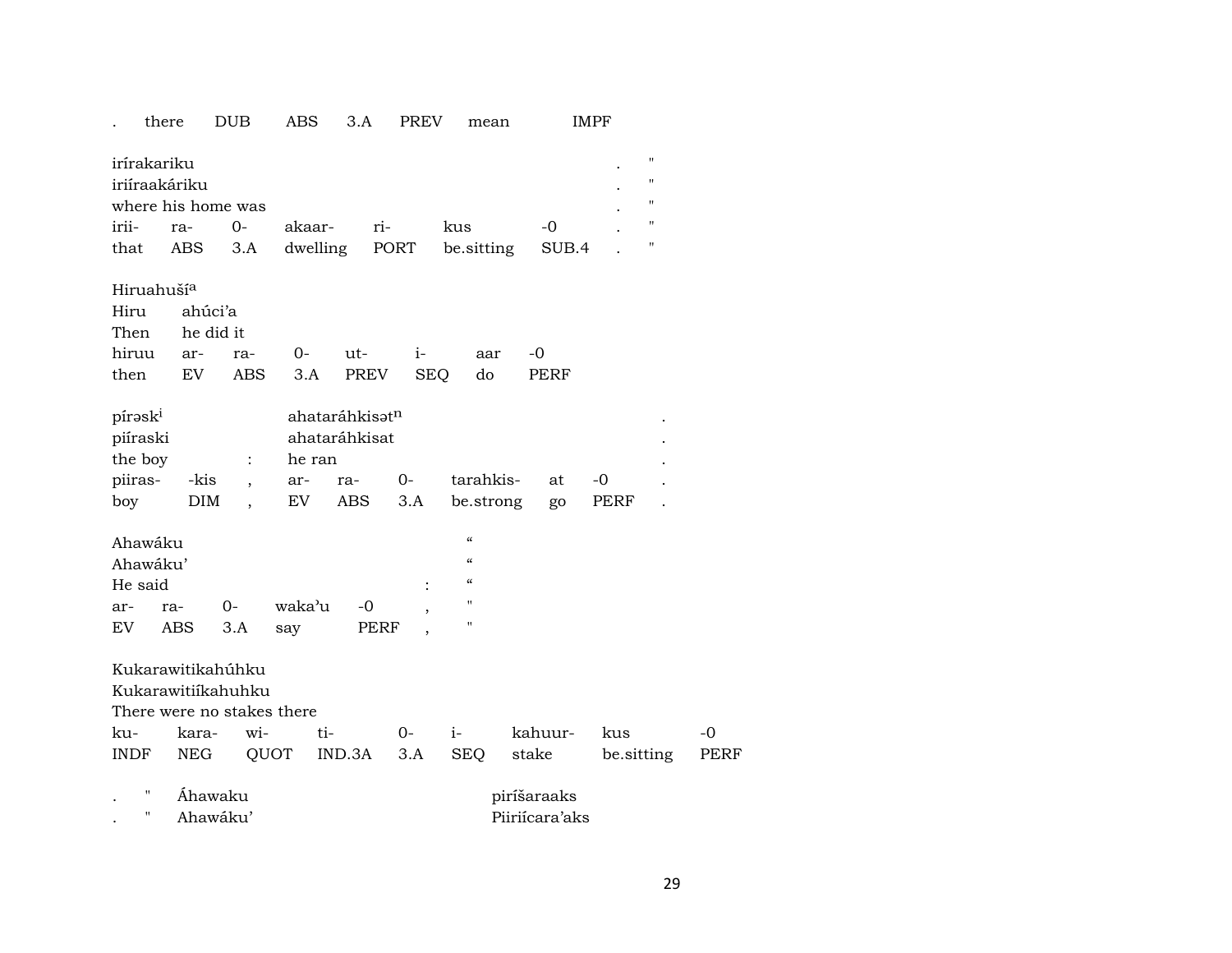|       | 11                                     | He said                   |                            |         |          |             | Crazy Child |                |  |  |  |  |
|-------|----------------------------------------|---------------------------|----------------------------|---------|----------|-------------|-------------|----------------|--|--|--|--|
|       | П                                      | ar-                       | ra-                        | 0-      | waka'u   | $-0$        | piira-      | icaraks        |  |  |  |  |
|       | Н                                      | EV                        | <b>ABS</b>                 | 3.A     | say      | PERF        | child       | be.mischievous |  |  |  |  |
|       |                                        |                           |                            |         |          |             |             |                |  |  |  |  |
|       | $\boldsymbol{\zeta}\boldsymbol{\zeta}$ | Ári                       | Ţ                          |         |          |             |             |                |  |  |  |  |
|       | $\boldsymbol{\zeta}\boldsymbol{\zeta}$ | Ári'                      |                            |         |          |             |             |                |  |  |  |  |
|       | 4                                      | Why                       | $\overline{\phantom{a}}$   |         |          |             |             |                |  |  |  |  |
|       | н                                      | arii                      |                            |         |          |             |             |                |  |  |  |  |
|       | П                                      | oh                        |                            |         |          |             |             |                |  |  |  |  |
|       |                                        |                           |                            |         |          |             |             |                |  |  |  |  |
|       |                                        | hirutikahúhkaruš          |                            |         |          |             |             |                |  |  |  |  |
| hiru  |                                        |                           | tikahúhkaaruc              |         |          |             |             |                |  |  |  |  |
| there |                                        |                           | the stakes are inside      |         |          |             |             |                |  |  |  |  |
| hiruu |                                        | ti-                       | $0-$                       |         | kahuur-  | kaa-        | ra.uc       | $-0$           |  |  |  |  |
| there |                                        | IND.3A                    |                            | 3.A     | stake    | inside      | be.lying.PL | PERF           |  |  |  |  |
|       |                                        |                           |                            |         |          |             |             |                |  |  |  |  |
|       |                                        | Taraítašuraki             |                            |         |          |             |             | ,              |  |  |  |  |
|       | Taraá'iita                             |                           |                            |         |          |             | cuúraki     |                |  |  |  |  |
|       | She knows                              |                           |                            |         |          |             | the girl    |                |  |  |  |  |
| ti-   |                                        | $0-$                      | $a-$                       |         | raa.iita | -0          | icuura-     | -kis           |  |  |  |  |
|       | IND.3A                                 | 3.A                       |                            | PREV.3A | know     | PERF        | girl        | DIM            |  |  |  |  |
|       |                                        |                           |                            |         |          |             |             |                |  |  |  |  |
|       | nahukítasa                             |                           |                            |         |          |             | ,           |                |  |  |  |  |
|       |                                        | rahuukítasa               |                            |         |          |             |             |                |  |  |  |  |
|       |                                        |                           | the one lying on (the bed) |         |          |             |             |                |  |  |  |  |
| ra-   |                                        | $0 -$                     | huukita-                   |         | sa       | -0          |             |                |  |  |  |  |
| ABS   |                                        | 3.A                       | on.top                     |         | be.lying | SUB.4       |             |                |  |  |  |  |
|       |                                        |                           |                            |         |          |             |             |                |  |  |  |  |
|       |                                        | irirakáhuruš <sup>i</sup> |                            |         |          |             |             |                |  |  |  |  |
|       |                                        | iriirakáhuruuci           |                            |         |          |             |             | н              |  |  |  |  |
|       |                                        | where the stakes are      |                            |         |          |             |             | п              |  |  |  |  |
| irii- |                                        | ra-                       | $0-$                       |         | kahuur-  | ra.uc       | -i          | н              |  |  |  |  |
| where |                                        | ABS                       | 3.A                        |         | stake    | be.lying.PL | SUB.2       | п              |  |  |  |  |
|       |                                        |                           |                            |         |          |             |             |                |  |  |  |  |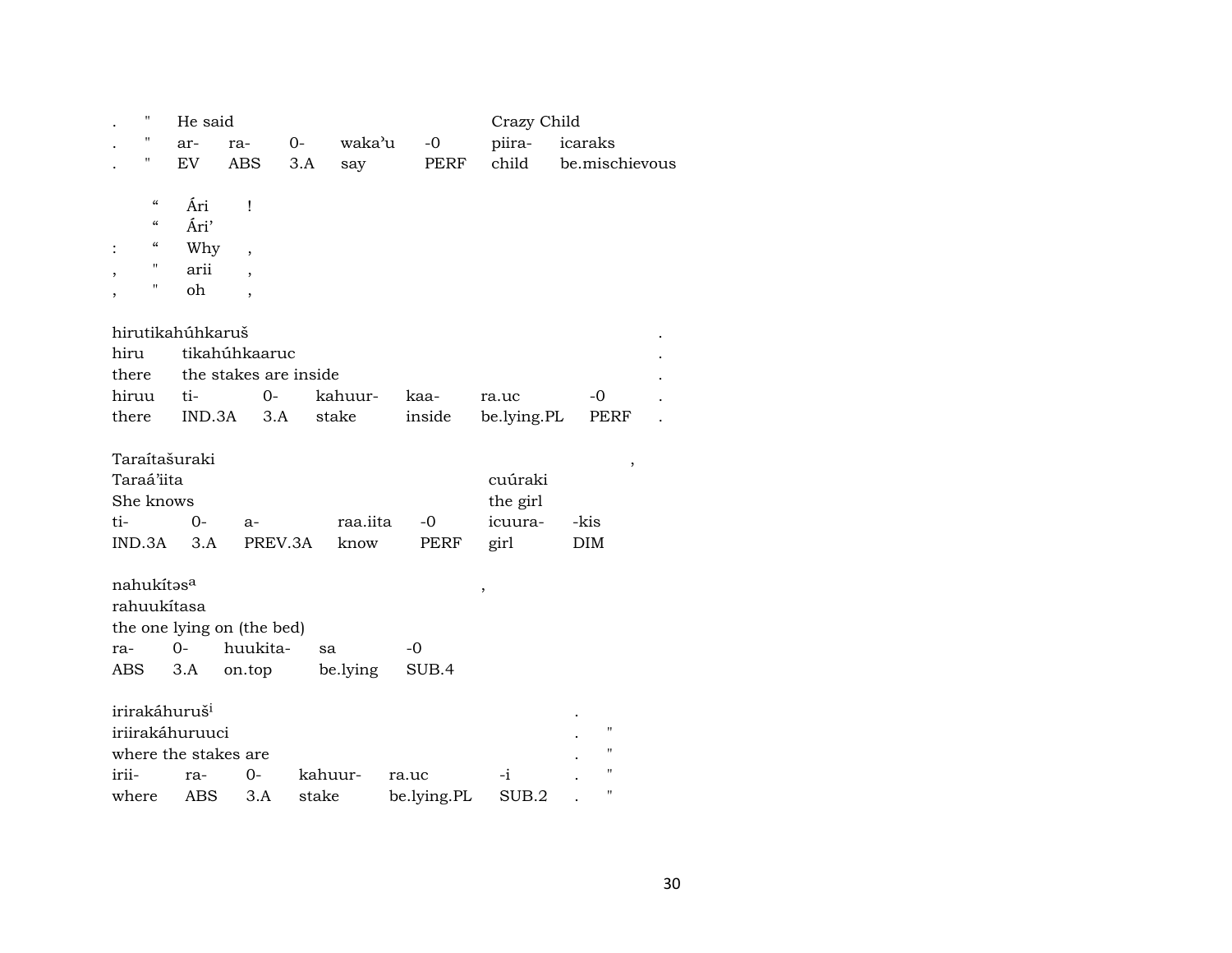|                    | Hiruahitaráhkisat                |                     |                      |                          |                              |             | pita       | $\overline{\phantom{a}}$ |            |      |            |       |
|--------------------|----------------------------------|---------------------|----------------------|--------------------------|------------------------------|-------------|------------|--------------------------|------------|------|------------|-------|
| Hiru               |                                  | ahitaráhkisat       |                      |                          |                              |             | piíta      |                          |            |      |            |       |
| Then               | he ran                           |                     |                      |                          |                              |             | the man    |                          |            |      |            |       |
| hiruu              | ar-                              | ri-                 | $0-$                 | tarahkis-                | at                           | $-0$        | wiita      |                          |            |      |            |       |
| then               | EV                               | CONT.3A             | 3.A                  | be.strong                | go                           | <b>PERF</b> | man        |                          |            |      |            |       |
| Ahawáku            |                                  |                     |                      | $\overline{\phantom{a}}$ | $\mathcal{C}\mathcal{C}$     |             |            |                          |            |      |            |       |
| Ahawáku'           |                                  |                     |                      |                          | $\epsilon\epsilon$           |             |            |                          |            |      |            |       |
| He said            |                                  |                     |                      |                          | $\mathcal{C}\mathcal{C}$     |             |            |                          |            |      |            |       |
| ar-<br>EV          | ra-<br><b>ABS</b>                | $O -$<br>3.A<br>say | $-0$<br>waka'u       | <b>PERF</b>              | $\mathbf{H}$<br>$\mathbf{H}$ |             |            |                          |            |      |            |       |
|                    | Títakúrikuwitirušpa              |                     |                      |                          |                              |             |            |                          |            |      |            |       |
| Tiítaku            |                                  | rikuwitirúcpa       |                      |                          |                              |             |            |                          |            |      |            |       |
| Here               |                                  |                     | it is where they are |                          |                              |             |            |                          |            |      |            |       |
| tii-               | -taku                            | riku-               | wi-                  | ti-                      | $O -$                        | ra.uc       |            | -waa                     | $-0$       |      |            |       |
| here               | LOC                              | that.is             | QUOT                 | IND.3A                   | 3.A                          | be.lying.PL |            | <b>DIST</b>              | PERF       |      |            |       |
|                    |                                  |                     |                      |                          |                              |             |            |                          |            |      |            |       |
| $\bullet$          |                                  |                     |                      |                          |                              |             |            |                          |            |      |            |       |
| $\cdot$            |                                  |                     |                      |                          |                              |             |            |                          |            |      |            |       |
|                    |                                  |                     |                      |                          |                              |             |            |                          |            |      |            |       |
|                    |                                  |                     |                      |                          |                              |             |            |                          |            |      |            |       |
|                    |                                  |                     |                      |                          |                              |             |            |                          |            |      |            |       |
|                    |                                  |                     |                      |                          |                              |             |            |                          |            |      |            |       |
|                    | Witaraítašurakiirak <sup>u</sup> |                     |                      |                          |                              |             |            |                          |            |      |            |       |
| Witaraá'iita       |                                  |                     |                      |                          |                              | cuúraki     |            | íraaku                   |            |      |            |       |
| She knows          |                                  |                     |                      |                          |                              | girl        |            | that one                 |            |      |            |       |
| wi-                | ti-                              | a-                  |                      | raa.iita                 | $-0$                         | icuura-     | -kis       | ii-                      | ra-        | $0-$ | kus        | $-0$  |
| QUOT               | IND.3A                           | PREV.3A             |                      | know                     | <b>PERF</b>                  | girl        | <b>DIM</b> | that                     | <b>ABS</b> | 3.A  | be.sitting | SUB.4 |
| н                  | Nuwitiwaku                       |                     |                      |                          |                              |             |            |                          |            |      |            |       |
|                    |                                  | Ruuwítiwáku'        |                      |                          |                              |             |            |                          |            |      |            |       |
| $\pmb{\mathsf{H}}$ |                                  | Then she said       |                      |                          |                              |             |            |                          |            |      |            |       |
| п                  | ruu-                             | wi-                 | ti-                  | $0-$                     | waka'u                       | $-0$        |            |                          |            |      |            |       |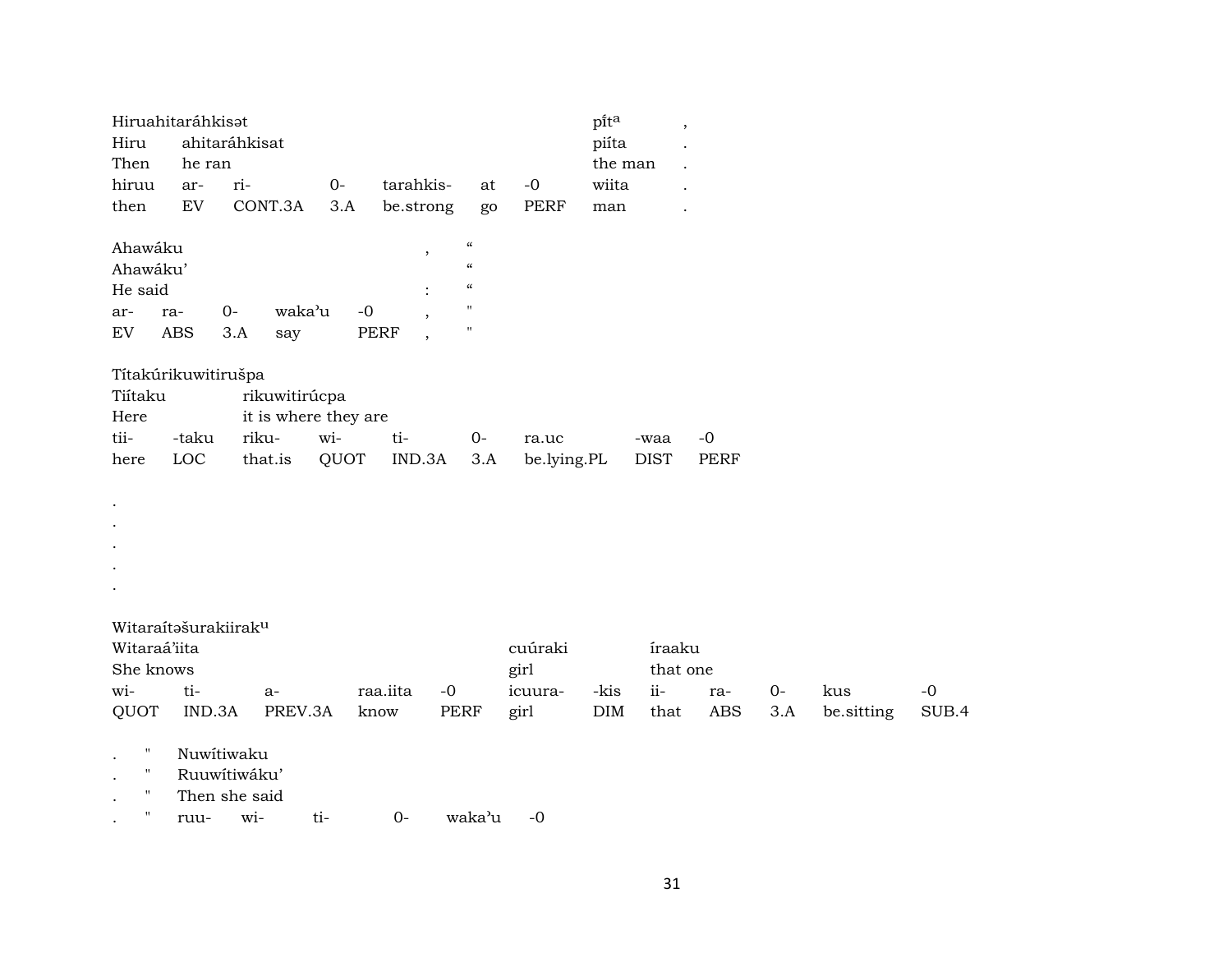| П                                                                      | then                       | QUOT                                                               |                              | IND.3A              | 3.A                | say             |                      | PERF                |                                                                                                            |                       |                     |
|------------------------------------------------------------------------|----------------------------|--------------------------------------------------------------------|------------------------------|---------------------|--------------------|-----------------|----------------------|---------------------|------------------------------------------------------------------------------------------------------------|-----------------------|---------------------|
| šustíra <sup>u</sup><br>custíra'u<br>the mother<br>custit<br>old.woman |                            | ra-<br><b>ABS</b>                                                  | $0-$<br>3.A                  | a-<br>POSS.3A       | 0<br>be            | -u              | SUB.D                |                     | $\mathcal{C}$<br>$\epsilon\epsilon$<br>$\boldsymbol{\zeta}\boldsymbol{\zeta}$<br>11<br>$\mathbf{H}$        |                       |                     |
| Hiru<br>Then<br>hiruu<br>then                                          | Hirusukstušpákaru<br>$i-$  | sukstucpaákaru'<br>pick them up<br>CONT.1/2A                       | $S-$<br>2.A                  | uks-<br><b>JUSS</b> | ra.uc              | be.lying.PL     |                      | -waa<br><b>DIST</b> |                                                                                                            | ka.ra'uk<br>make.PL.P | $-0$<br><b>PERF</b> |
| Hi<br>Ţ<br>And<br>hi<br>and                                            |                            | hikirikiríkiruutn<br>kirikí ruu'ut<br>why is it<br>kirikii<br>what | ra-<br><b>ABS</b>            | $0-$<br>3.A         | ut-<br><b>PREV</b> | 0<br>be         | $\overline{a}$<br>EX | ,                   |                                                                                                            |                       |                     |
| karaaraítaw <sup>i</sup><br>kara-<br><b>NEG</b>                        | kara'araá'iita<br>ii-      | that she does not know<br>SUBJ.3A                                  | $0-$<br>3.A                  | a-<br>PREV.3A       | know               | raa.iita        | -0<br>SUB.4          |                     | $\pmb{\mathsf{H}}$<br>$\pmb{\mathsf{H}}$<br>$\pmb{\mathsf{H}}$<br>$\pmb{\mathsf{H}}$<br>$\pmb{\mathsf{H}}$ |                       |                     |
| Híkiš <sup>i</sup><br>Hi<br>And<br>hi<br>and                           | kici<br>but<br>kici<br>but | iahawáta<br>i'ahawaáta<br>$ii -$<br>when                           | when she got up<br>ar-<br>EV | ra-<br>ABS          | $0-$<br>3.A        | $a-$<br>PREV.3A |                      | waat.a<br>get.up    |                                                                                                            | $-0$<br>SUB.3         |                     |
| šúraki<br>cuúraki                                                      |                            | $\,$<br>$\overline{\phantom{a}}$                                   |                              |                     |                    |                 |                      |                     |                                                                                                            |                       |                     |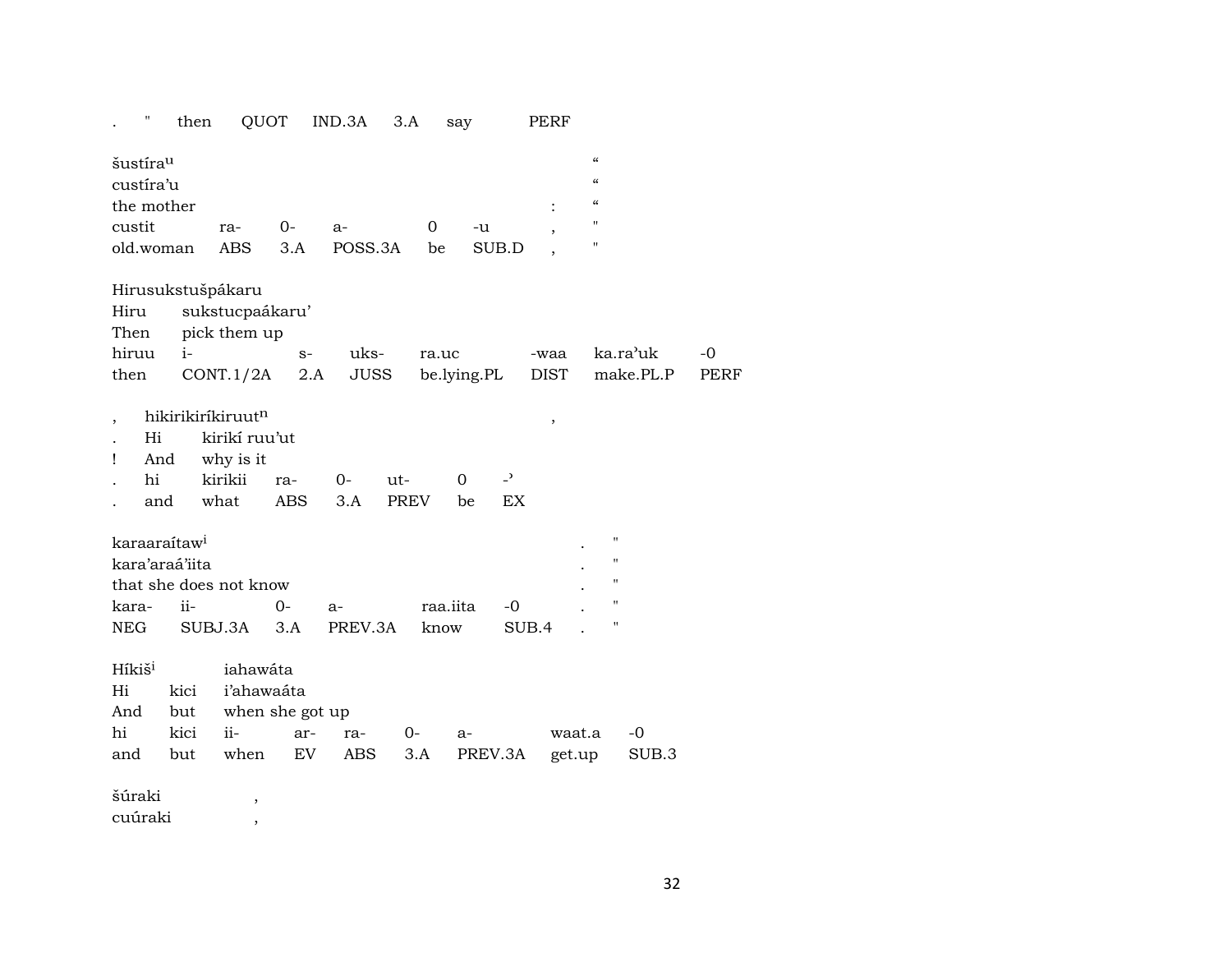| the girl                |             |                                    | $\, ,$                   |      |                          |             |             |                          |             |                    |                |                          |
|-------------------------|-------------|------------------------------------|--------------------------|------|--------------------------|-------------|-------------|--------------------------|-------------|--------------------|----------------|--------------------------|
| icuura-                 |             | -kis                               |                          |      |                          |             |             |                          |             |                    |                |                          |
| girl                    |             | DIM                                | $\overline{\phantom{a}}$ |      |                          |             |             |                          |             |                    |                |                          |
|                         |             |                                    |                          |      |                          |             |             |                          |             |                    |                |                          |
|                         |             | hiwitikarahu riškahíkaru           |                          |      |                          |             |             |                          |             |                    |                |                          |
| hi                      |             | witikaraahuurickahiikaru'          |                          |      |                          |             |             |                          |             |                    |                |                          |
| and                     |             | she had not washed her face        |                          |      |                          |             |             |                          |             |                    |                |                          |
| hi                      | witi-       |                                    | kara-                    | ar-  | ra-                      | $0-$        | uur-        |                          | icka-       |                    |                | hii.ka.ra'uk             |
| and                     | <b>REFL</b> |                                    | <b>NEG</b>               | EV   | <b>ABS</b>               | 3.A         |             | <b>PREV</b>              | face        |                    | wash           |                          |
|                         |             |                                    |                          |      |                          |             |             |                          |             |                    |                | $\pmb{\zeta}\pmb{\zeta}$ |
|                         |             | Witihwakiah <sup>u</sup>           |                          |      |                          |             |             |                          |             |                    |                | $\pmb{\zeta}\pmb{\zeta}$ |
|                         |             | Witihwaki'aahu'                    |                          |      |                          |             |             |                          |             |                    |                | $\mathcal{C}$            |
|                         |             | They were saying                   |                          |      |                          |             |             |                          |             |                    | $\ddot{\cdot}$ | п                        |
| wi-                     |             | ti-                                |                          | 0-   | ir-                      |             | waki.a      |                          | -:hus       |                    | ,              | п                        |
|                         | QUOT        | IND.3A                             |                          | 3.A  | PL.3A                    |             | say.PL.IMPF |                          | <b>IMPF</b> |                    |                |                          |
| Tiharə́siwata           |             |                                    |                          |      |                          |             |             |                          |             |                    |                |                          |
| Tihaarásihwaata         |             |                                    |                          |      |                          |             |             |                          |             |                    | $\, ,$         |                          |
|                         |             | When you got up here               |                          |      |                          |             |             |                          |             |                    |                |                          |
| tii-                    | haa-        | ra-                                |                          | $S-$ | ir-                      |             | waat.a      |                          | $-0$        |                    |                |                          |
| here                    | here        | <b>ABS</b>                         |                          | 2.A  |                          | PREV.1/2A   | get.up      |                          | SUB.3       |                    |                |                          |
|                         |             |                                    |                          |      |                          |             |             |                          |             |                    |                |                          |
| kikáruskat <sup>n</sup> |             |                                    |                          |      | ,                        |             |             |                          |             |                    |                |                          |
| kiikáruskat             |             |                                    |                          |      | $\overline{\phantom{a}}$ |             |             |                          |             |                    |                |                          |
|                         |             | early in the morning               |                          |      |                          |             |             |                          |             |                    |                |                          |
| kiikarus                |             |                                    |                          | -kat |                          |             |             |                          |             |                    |                |                          |
|                         |             | early.in.the.morning               |                          | LOC  |                          |             |             |                          |             |                    |                |                          |
|                         |             |                                    |                          |      |                          |             |             |                          |             |                    |                |                          |
|                         |             | təsuksiškarišaúut <sup>n</sup>     |                          |      |                          |             |             |                          |             | $^{\prime\prime}$  |                |                          |
|                         |             | tasuksickariica'uú'ut              |                          |      |                          |             |             |                          |             | $\pmb{\mathsf{H}}$ |                |                          |
|                         |             | you had a face blackened with soot |                          |      |                          |             |             |                          |             | $\pmb{\mathsf{H}}$ |                |                          |
| ta-                     |             | $S-$                               | uks-                     |      | icka-                    | ra.ica.uuht |             | $\overline{\phantom{a}}$ |             | $\pmb{\mathsf{H}}$ |                |                          |
| IND.1/2A                |             | 2.A                                | AOR                      | face |                          | be.sooted   |             | EX                       |             | $\pmb{\mathsf{H}}$ |                |                          |

 $\mbox{-}0$ PERF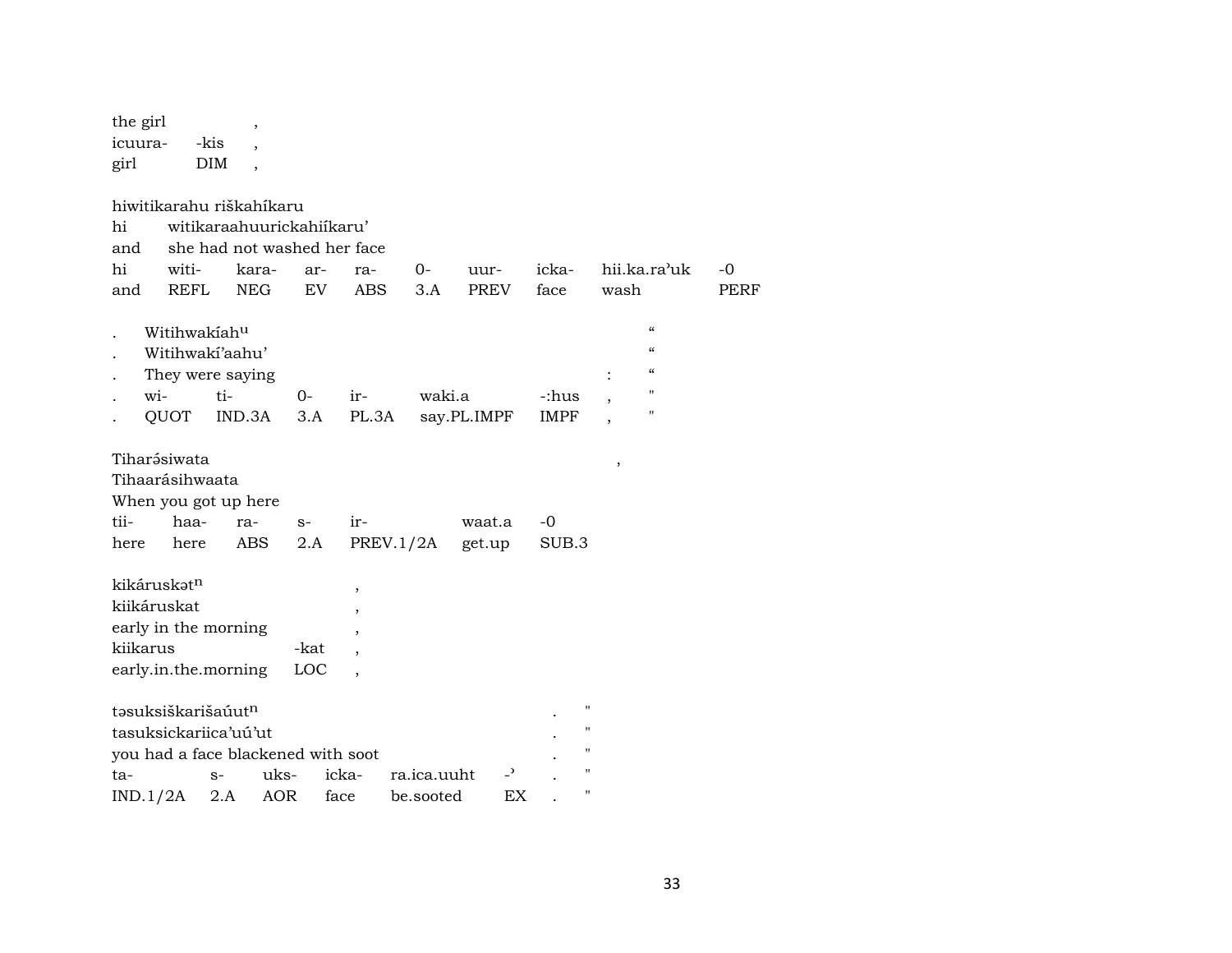|                            | Šurakisiwitiháiku               |                         |                                 |                                               |          |            |                          |        |             |          |             |
|----------------------------|---------------------------------|-------------------------|---------------------------------|-----------------------------------------------|----------|------------|--------------------------|--------|-------------|----------|-------------|
| Cuúraki<br>siwitiihá'ihku' |                                 |                         |                                 |                                               |          |            |                          |        |             |          |             |
| The girl                   |                                 |                         | they meant her                  |                                               |          |            |                          |        |             |          |             |
| icuura                     | -kis                            | $si$ -                  | wi-                             | ti-                                           | $0-$     | ir-        | ut-                      | ra'ihk | -:hus       |          |             |
| female                     | <b>DIM</b>                      | DU                      | QUOT                            | IND.3A                                        | 3.A      | PL.3A      | <b>PREV</b>              | mean   | <b>IMPF</b> |          |             |
|                            |                                 |                         |                                 |                                               |          |            |                          |        |             |          |             |
| $\bullet$                  |                                 |                         |                                 |                                               |          |            |                          |        |             |          |             |
|                            |                                 |                         |                                 |                                               |          |            |                          |        |             |          |             |
|                            |                                 |                         |                                 |                                               |          |            |                          |        |             |          |             |
|                            |                                 |                         |                                 |                                               |          |            |                          |        |             |          |             |
|                            |                                 |                         |                                 |                                               |          |            |                          |        |             |          |             |
| Wiruriwíška <sup>a</sup>   |                                 |                         |                                 |                                               | šúraki   |            |                          |        |             |          |             |
|                            | Wiruuriíwicka'                  |                         |                                 |                                               | cuúraki  |            | $\mathcal{C}\mathcal{C}$ |        |             |          |             |
|                            | Now she thought                 |                         |                                 |                                               | the girl |            | $\mathcal{C}\mathcal{C}$ |        |             |          |             |
| wii-                       | ruu-                            | rii-                    | wicka                           | $-0$                                          | icuura-  | -kis       | $\pmb{\mathsf{H}}$       |        |             |          |             |
| now                        | then                            | <b>ASSR</b>             | think                           | <b>PERF</b>                                   | girl     | <b>DIM</b> | $\pmb{\mathsf{H}}$       |        |             |          |             |
|                            |                                 |                         |                                 |                                               |          |            |                          |        |             |          |             |
|                            | hikukariritiriráita             |                         |                                 |                                               |          |            |                          |        |             |          |             |
| Hi                         |                                 | kukariiriitiriiraá'iita |                                 |                                               |          |            |                          |        |             |          |             |
| And                        |                                 |                         | I do not know anything about it |                                               |          |            |                          |        |             |          |             |
| hi                         | ku-                             | karii-                  |                                 | rii-<br>$t-$                                  | ir-      |            | ri-                      |        | uur-        | raa.iita | $-0$        |
| and                        | <b>INDF</b>                     | EMPH.NEG                |                                 | ASSR<br>1.A                                   |          | PREV.1/2A  | PHYS.POSS                |        | PREV        | know     | <b>PERF</b> |
|                            |                                 |                         |                                 |                                               |          |            |                          |        |             |          |             |
| $\cdot$                    |                                 |                         |                                 |                                               |          |            |                          |        |             |          |             |
|                            |                                 |                         |                                 |                                               |          |            |                          |        |             |          |             |
|                            |                                 |                         |                                 |                                               |          |            |                          |        |             |          |             |
|                            |                                 |                         |                                 |                                               |          |            |                          |        |             |          |             |
|                            |                                 |                         |                                 |                                               |          |            |                          |        |             |          |             |
|                            |                                 |                         |                                 |                                               |          |            |                          |        |             |          |             |
|                            | Irihíwirurahirurahiwišíkstaritn |                         |                                 |                                               |          |            |                          |        |             |          |             |
| Irihii                     |                                 |                         | wiruraahiwihcíkstarit           |                                               |          |            |                          |        |             |          |             |
| That                       |                                 |                         |                                 | now he is going to bring it out into the open |          |            |                          |        |             |          |             |
| irii-                      | hii                             | wii-                    | ruu-                            | $0-$<br>ra-                                   | uur-     |            | hiwihc                   | -ik    | -his        | -ta      | -rit        |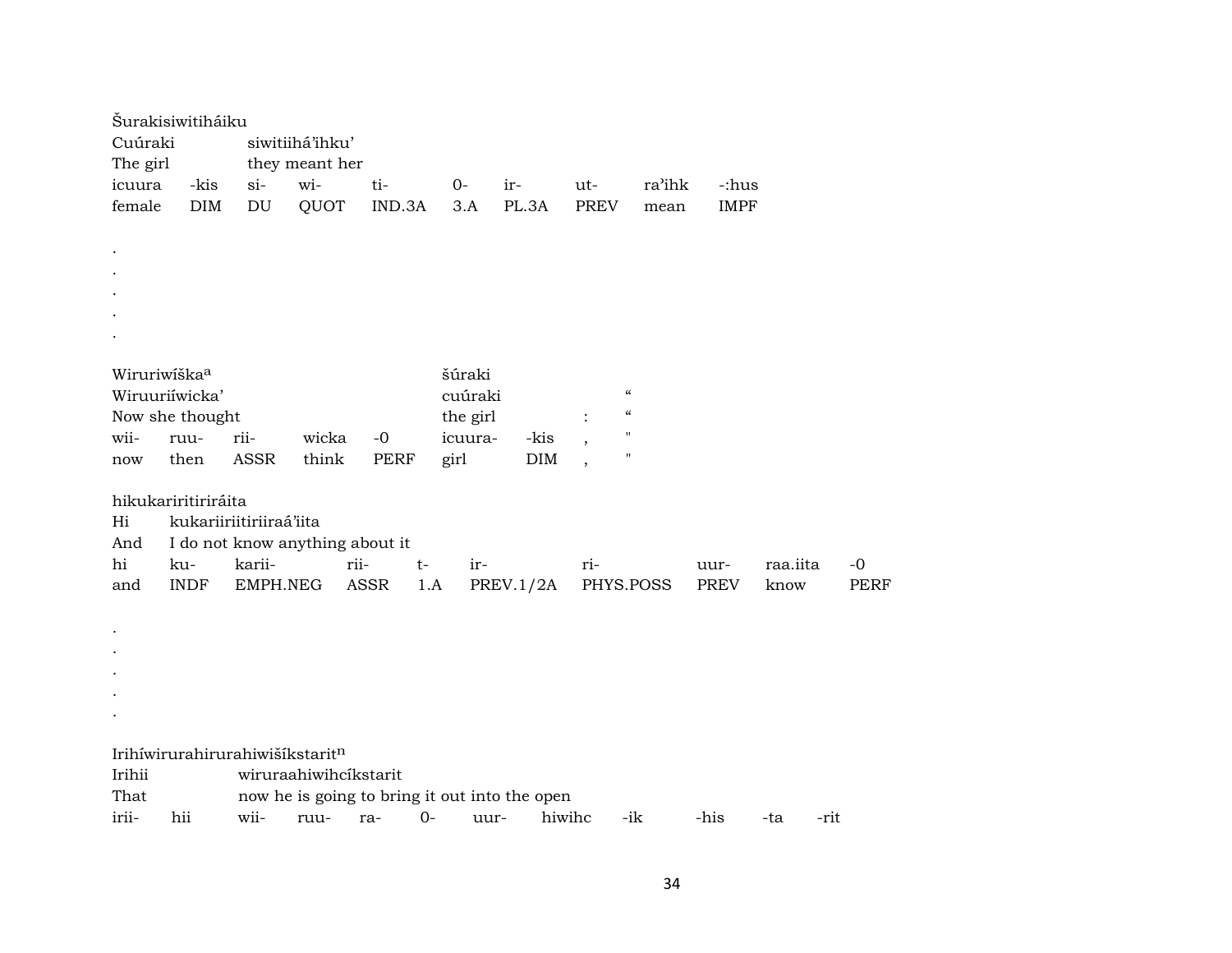|  |  |  |  |  |  |  | that other now then ABS 3.A PREV appear CAUS PERF INT INT.SUB |  |  |  |  |
|--|--|--|--|--|--|--|---------------------------------------------------------------|--|--|--|--|
|--|--|--|--|--|--|--|---------------------------------------------------------------|--|--|--|--|

tirutkahuráwarí tirutkahuraáwari this one who goes for the stakes tii- ra- 0- ut- kahuur- raa.warii -hus this ABS 3.A PREV stake go.around.to.get IMPF.SUB . Ahawáku " . " Ahawáku' " . " She said : " . " ar- ra- 0- waka"u -0 , " . " EV ABS 3.A say PERF , " kariritiriráita Kariiriitiriiraá'iita I do not know anything about it karii- rii- t- ir- ri- uur- raa.iita -0 EMPH.NEG ASSR 1.A PREV.1/2A PHYS.POSS PREV know PERF " (Šúraki) "  $^{\prime\prime}$  cuúraki .

|   | cuuraki  |      |   |            |
|---|----------|------|---|------------|
| " | the girl |      | ٠ | $\epsilon$ |
| " | icuura-  | -kis |   | н          |
| " | girl     | DIM  |   |            |

Kariritiriráita Kariiriitiriiraá'iita

,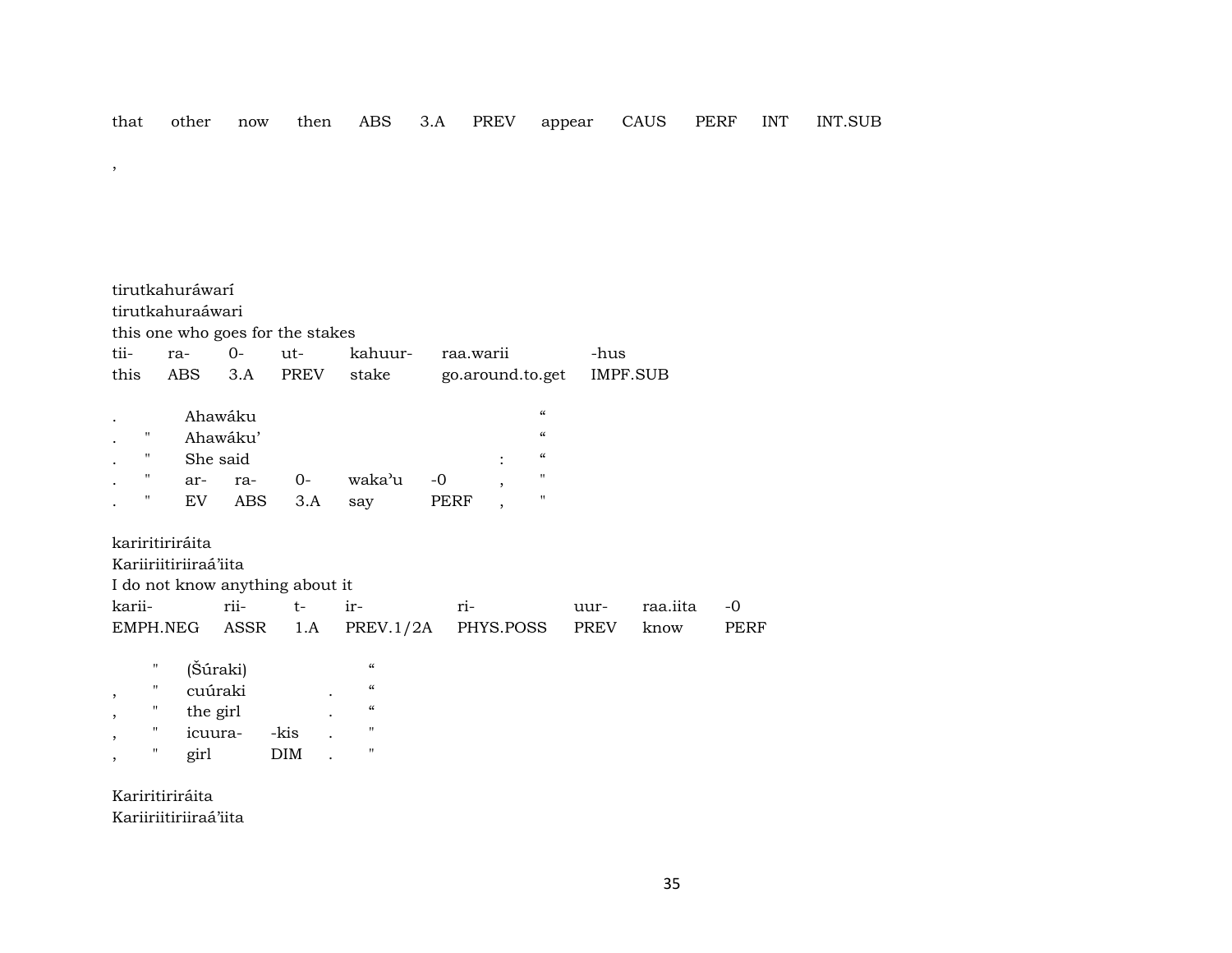| I do not know anything about it                                  |                                                          |                                |                     |                                                                                                 |             |          |      |
|------------------------------------------------------------------|----------------------------------------------------------|--------------------------------|---------------------|-------------------------------------------------------------------------------------------------|-------------|----------|------|
| karii-                                                           | rii-                                                     | $t-$<br>ir-                    |                     | ri-                                                                                             | uur-        | raa.iita | $-0$ |
| EMPH.NEG                                                         | ASSR                                                     | 1.A                            | PREV.1/2A           | PHYS.POSS                                                                                       | PREV        | know     | PERF |
| Н<br>П<br>Η<br>Ħ<br>piiras-<br>Ħ<br>boy                          | Piraskiístu<br>Piíraski<br>The boy<br>-kis<br><b>DIM</b> | ístu<br>again<br>istu<br>again |                     |                                                                                                 |             |          |      |
| rúahi taráhkisatn<br>ruu'ahitaráhkisat<br>then he ran            |                                                          |                                |                     |                                                                                                 |             |          |      |
| ar-<br>ruu-                                                      | ri-                                                      | $0-$                           | tarahkis-           | at                                                                                              | $-0$        |          |      |
| EV<br>then                                                       | CONT.3A                                                  | 3.A                            | be.strong           | go                                                                                              | PERF        |          |      |
| Ahawáku<br>Ahawáku'<br>He said<br>ar-<br>ra-<br>EV<br><b>ABS</b> | $0-$<br>3.A<br>say                                       | waka'u<br>$-0$<br>PERF         | $\ddot{\cdot}$<br>, | $\boldsymbol{\zeta}\boldsymbol{\zeta}$<br>$\epsilon\epsilon$<br>$\epsilon$<br>$\mathbf{H}$<br>н |             |          |      |
| Karawitíruš                                                      |                                                          |                                |                     |                                                                                                 |             | ,        |      |
| Karawitiíruc                                                     |                                                          |                                |                     |                                                                                                 |             |          |      |
| They are not there                                               |                                                          |                                |                     |                                                                                                 |             |          |      |
| wi-<br>kara-                                                     | ti-                                                      | $O -$                          | $i-$                | ra.uc                                                                                           | $-0$        |          |      |
| NEG<br>QUOT                                                      | IND.3A                                                   | 3.A                            | <b>SEQ</b>          | be.lying.PL                                                                                     | PERF        |          |      |
| kukarawítiruš<br>Kukarawítiiruc<br>There is nothing there        |                                                          |                                |                     |                                                                                                 |             |          |      |
| kara-<br>ku-                                                     | wi-                                                      | ti-                            | $0-$                | $i-$                                                                                            | ra.uc       | -0       |      |
| <b>NEG</b><br><b>INDF</b>                                        | QUOT                                                     | IND.3A                         | 3.A                 | <b>SEQ</b>                                                                                      | be.lying.PL | PERF     |      |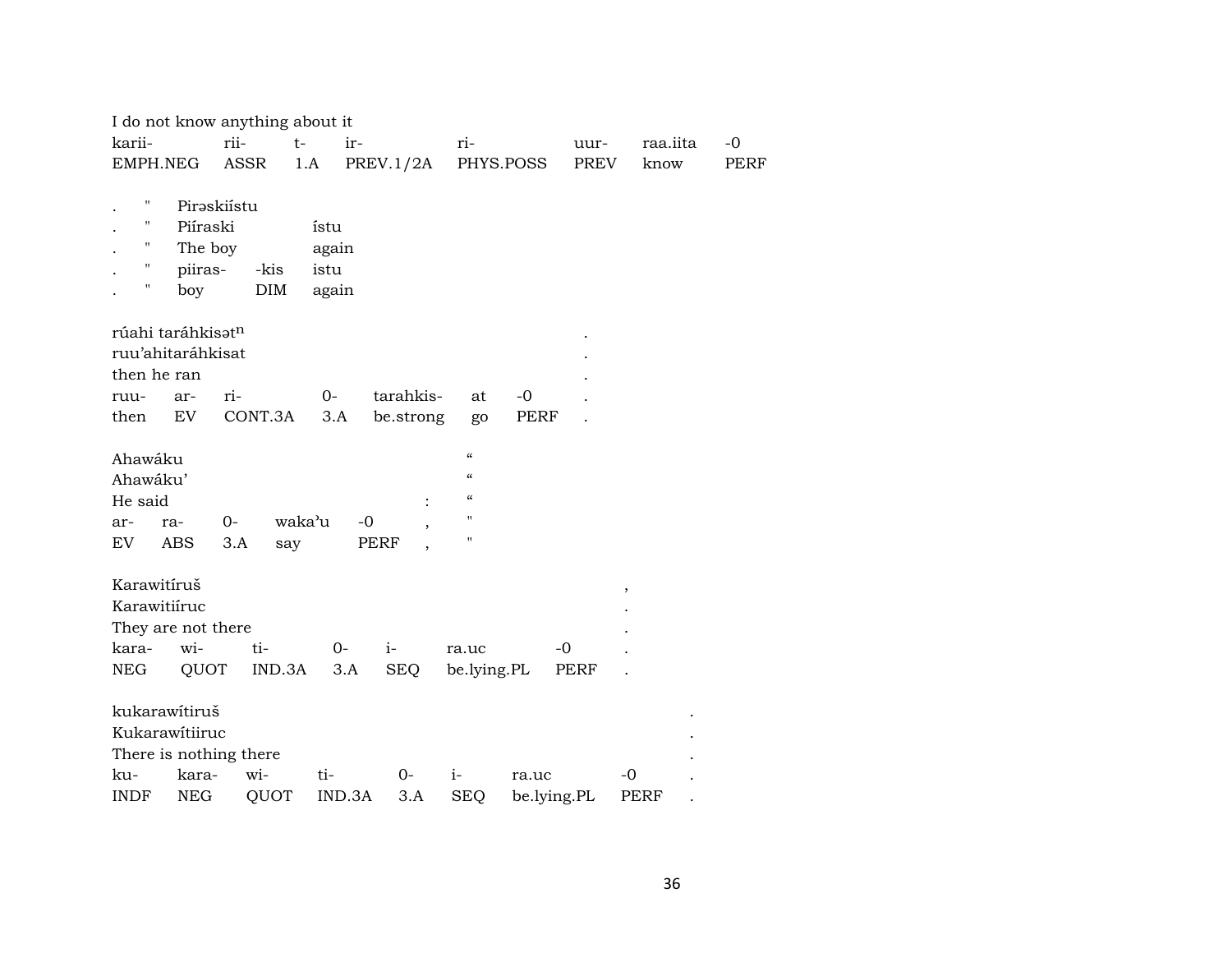$\mathbf{u}$  $\mathbf{u}$  .  $\mathbf{u}$  $\mathbf{u}$ 

|      | Ipatíruahiwaku                                |            |                          |            |                    |                              |            |                          |                    |                     |      |
|------|-----------------------------------------------|------------|--------------------------|------------|--------------------|------------------------------|------------|--------------------------|--------------------|---------------------|------|
|      | Ipaátti'                                      |            |                          |            |                    | ruu'ahiwáku'<br>then he said |            |                          |                    |                     |      |
|      | His grandfather                               |            |                          |            |                    |                              |            |                          |                    |                     |      |
| $i-$ |                                               |            | paak                     | $-ri^2$    |                    | ruu-                         | ar-<br>EV  | ri-<br>CONT.3A           | $O -$<br>3.A       | waka <sup>3</sup> u | $-0$ |
|      | 3.POSS.A                                      |            | grandfather              |            | 3.POSS.B           | then                         |            |                          |                    | say                 | PERF |
|      | $\epsilon\epsilon$                            | Ári        | $\mathbf{I}$             | hiruhíasas |                    |                              |            | $\,$                     |                    |                     |      |
|      | $\boldsymbol{\zeta}\boldsymbol{\zeta}$        | Ári'       |                          | hiru       | hi                 | ásas                         |            |                          |                    |                     |      |
|      | $\boldsymbol{\epsilon} \boldsymbol{\epsilon}$ | Why        | $\overline{\phantom{a}}$ | then       | and                | your mother                  |            |                          |                    |                     |      |
| ,    | $\pmb{\mathsf{H}}$                            | arii       | $\overline{\phantom{a}}$ | hiruu      | hi                 | $a-$                         | sas        |                          |                    |                     |      |
| ,    | 11                                            | oh         | $\overline{\phantom{a}}$ | then       | and                | 2.POSS                       |            | mother                   |                    |                     |      |
|      |                                               |            |                          |            |                    |                              |            |                          |                    |                     |      |
|      | irirakárik <sup>u</sup>                       |            |                          |            |                    |                              |            |                          | ,                  |                     |      |
|      | iriiraakáriku                                 |            |                          |            |                    |                              |            |                          |                    |                     |      |
|      | where her home is                             |            |                          |            |                    |                              |            |                          |                    |                     |      |
|      | irii-                                         | ra-        | $0-$                     | akaar-     | ri-                | kus                          |            | $-0$                     |                    |                     |      |
|      | that                                          | <b>ABS</b> | 3.A                      | dwelling   | PORT               |                              | be sitting | SUB.4                    |                    |                     |      |
|      |                                               |            |                          |            |                    |                              |            |                          |                    |                     |      |
|      | kúhihi                                        |            |                          |            |                    |                              |            | ,                        |                    |                     |      |
|      | kúhiihi'                                      |            |                          |            |                    |                              |            | ,                        |                    |                     |      |
|      |                                               |            | it must be the place     |            |                    |                              |            | ,                        |                    |                     |      |
|      | kuur-                                         | ra-        | $0 -$                    | ihii       |                    | $-0$                         |            | $\overline{\phantom{a}}$ |                    |                     |      |
|      | <b>DUB</b>                                    | ABS        | 3.A                      |            | be.in.a.place/time |                              | PERF       | $\overline{ }$           |                    |                     |      |
|      |                                               |            |                          |            |                    |                              |            |                          |                    |                     |      |
|      | irirasakáriku                                 |            |                          |            |                    |                              |            |                          | $\pmb{\mathsf{H}}$ |                     |      |
|      | iriiraasakáriku                               |            |                          |            |                    |                              |            |                          | п                  |                     |      |
|      |                                               |            | where your home is       |            |                    |                              |            |                          | $\mathbf{H}$       |                     |      |
|      | irii-                                         | ra-        | $S-$                     | akaar-     | ri-                | kus                          |            | $-0$                     |                    |                     |      |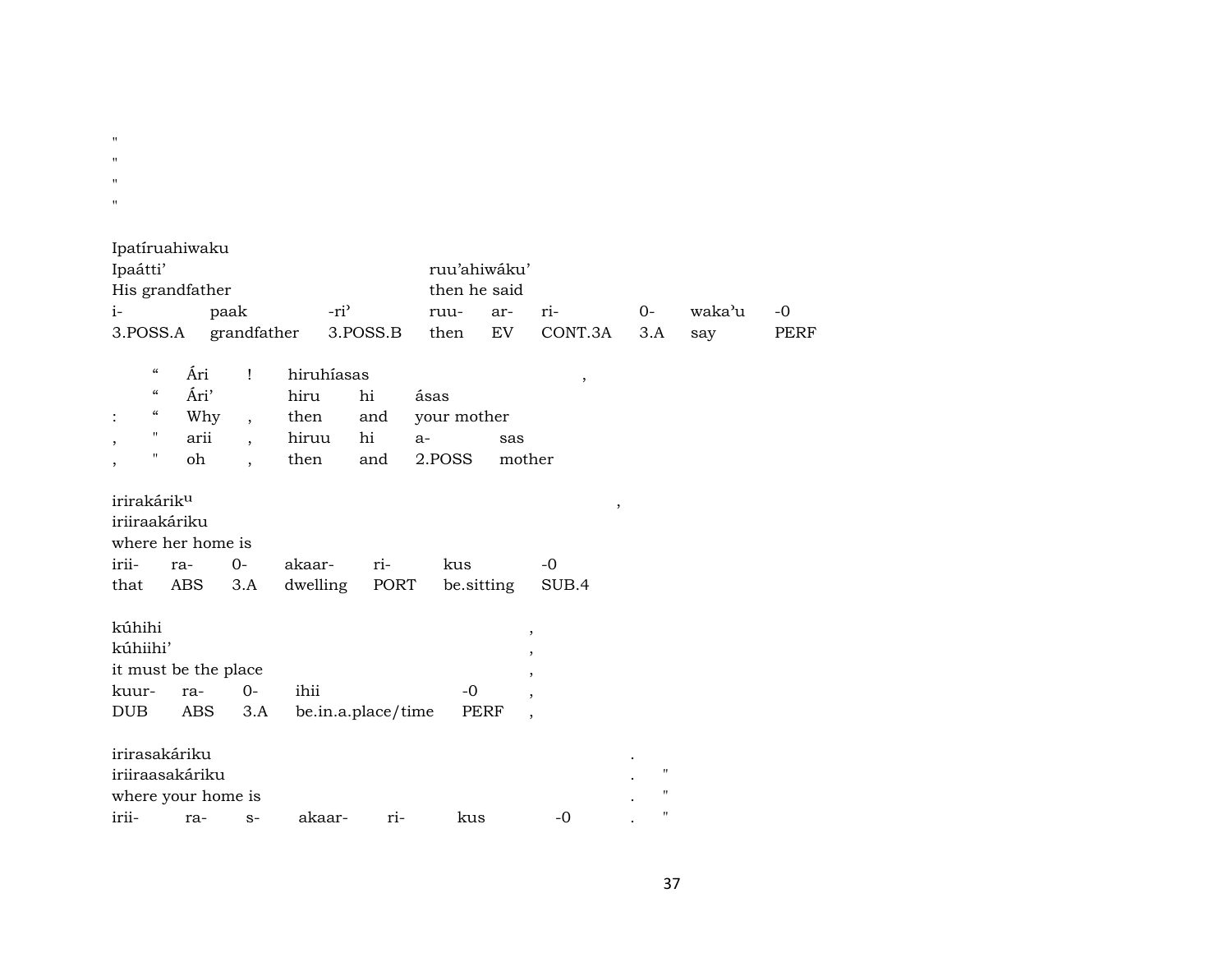| where                                               | ABS                 | 2.A                          | dwelling                            | PORT    | be.sitting         | SUB.4               |             | "                        |                     |
|-----------------------------------------------------|---------------------|------------------------------|-------------------------------------|---------|--------------------|---------------------|-------------|--------------------------|---------------------|
| Híruahiwaku<br>Hiru<br>Then                         | ahiwáku'<br>he said |                              |                                     |         |                    | píraski<br>piíraski |             | $^\mathrm{^\mathrm{o}}$  |                     |
|                                                     |                     |                              |                                     |         |                    | the boy             |             |                          |                     |
| hiruu                                               | ar-                 | ri-                          | $0-$                                | waka'u  | $-0$               | piiras-             | -kis        |                          |                     |
| then                                                | EV                  | CONT.3A                      | 3.A                                 | say     | PERF               | boy                 | DIM         | $\overline{\phantom{a}}$ |                     |
| $\boldsymbol{\zeta}\boldsymbol{\zeta}$              | Ikariríhi           |                              |                                     |         |                    |                     |             |                          |                     |
| $\boldsymbol{\varsigma}\boldsymbol{\varsigma}$<br>L |                     | kariiríhi'                   |                                     |         |                    |                     |             |                          |                     |
| $\boldsymbol{\zeta}\boldsymbol{\zeta}$<br>And       |                     | it is not there              |                                     |         |                    |                     |             |                          |                     |
| $\blacksquare$<br>i.                                | karii-              |                              | ri-                                 | $O -$   | ihii               |                     | $-0$        |                          |                     |
| П<br>and                                            |                     | EMPH.NEG                     | CONT.3A                             | 3.A     |                    | be.in.a.place/time  | <b>PERF</b> |                          |                     |
|                                                     |                     |                              |                                     |         |                    |                     |             |                          |                     |
| $\vdots$                                            |                     |                              |                                     |         |                    |                     |             |                          |                     |
|                                                     |                     |                              |                                     |         |                    |                     |             |                          |                     |
|                                                     |                     |                              |                                     |         |                    |                     |             |                          |                     |
|                                                     |                     |                              |                                     |         |                    |                     |             |                          |                     |
|                                                     |                     |                              |                                     |         |                    |                     |             |                          |                     |
|                                                     |                     |                              |                                     |         |                    |                     |             |                          |                     |
|                                                     |                     | hirurikutikahuhkárušpa       |                                     |         |                    |                     |             |                          |                     |
| Hiru                                                |                     | rikutikahuhkaárucpa          | that is where the stakes are inside |         |                    |                     |             |                          |                     |
| Then<br>hiruu                                       | riku-               | ti-                          | $O -$                               | kahuur- | kaa-               |                     |             |                          |                     |
| then                                                | that.is             | IND.3A                       |                                     |         |                    | ra.uc               |             | -waa                     | $-0$<br><b>PERF</b> |
|                                                     |                     |                              | 3.A                                 | stake   | inside             |                     | be.lying.PL | DIST                     |                     |
| tíirírawu                                           |                     |                              |                                     |         |                    | п                   |             |                          |                     |
| ti'iriiraawu                                        |                     |                              |                                     |         |                    | п                   |             |                          |                     |
|                                                     |                     | here where he has been going |                                     |         |                    | $\pmb{\mathsf{H}}$  |             |                          |                     |
| tii-                                                | irii-               | ra-                          | $O -$                               | wuu     | -hus               | $\pmb{\mathsf{H}}$  |             |                          |                     |
| here                                                | where               | ABS                          | 3.A                                 | go.IMPF | IMPF.SUB           | п                   |             |                          |                     |
|                                                     |                     |                              |                                     |         | $\mathcal{C}$      |                     |             |                          |                     |
| Ahawáku                                             |                     |                              |                                     |         | $\epsilon\epsilon$ |                     |             |                          |                     |
| Ahawáku'                                            |                     |                              |                                     |         |                    |                     |             |                          |                     |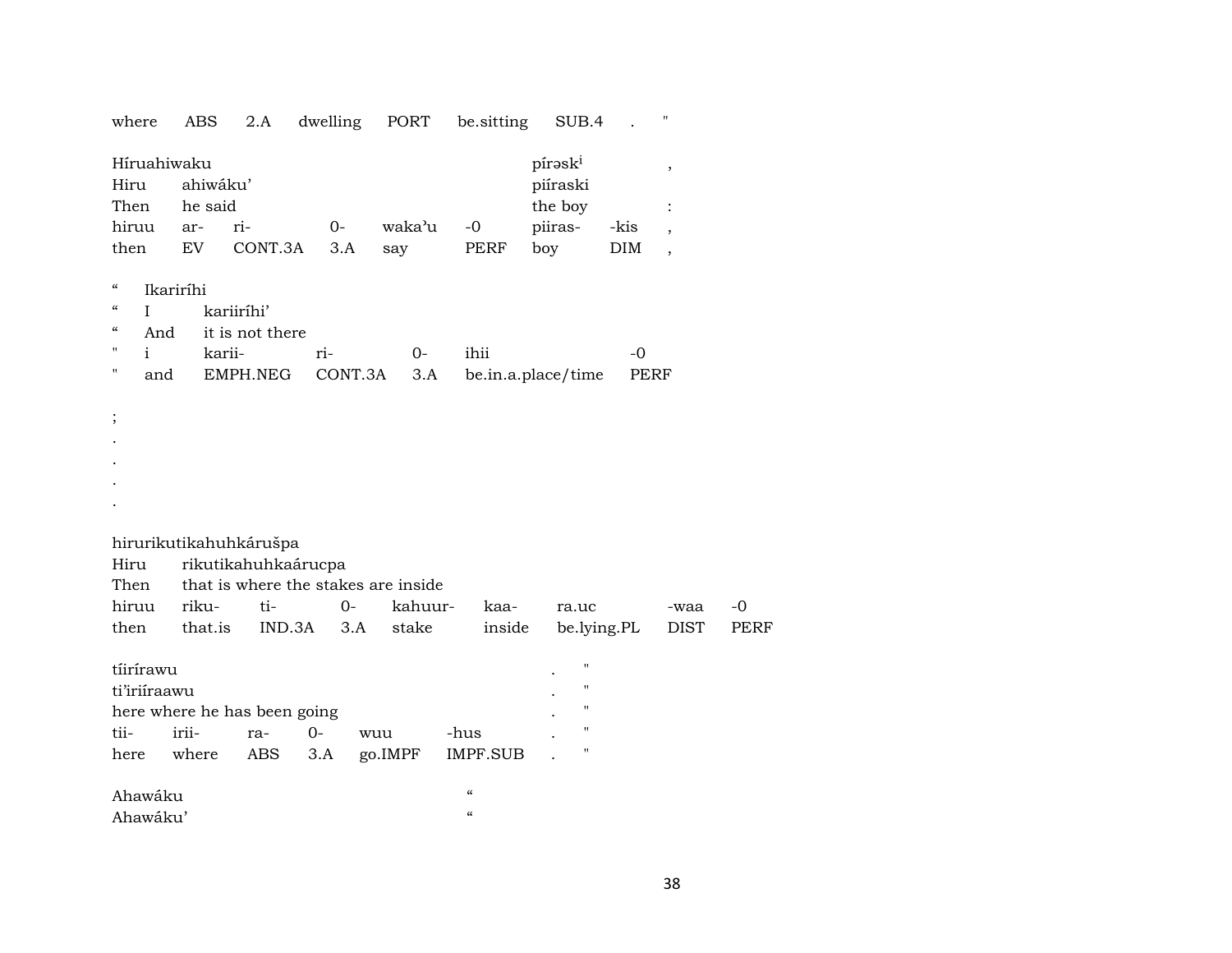| He said                   |     |            |      |         |             |             |             | $\alpha$                               |                    |      |      |
|---------------------------|-----|------------|------|---------|-------------|-------------|-------------|----------------------------------------|--------------------|------|------|
| ar-                       | ra- |            | $0-$ |         | waka'u      | -0          |             | $\mathbf{u}$                           |                    |      |      |
| ${\rm EV}$                | ABS |            | 3.A  | say     |             | PERF        |             | П                                      |                    |      |      |
|                           |     |            |      |         |             |             |             |                                        |                    |      |      |
| Isuksurarítawu            |     |            |      |         |             |             |             |                                        |                    |      |      |
| Isuksuraariitawu          |     |            |      |         |             |             |             |                                        |                    |      |      |
| You'll tell him the place |     |            |      |         |             |             |             |                                        |                    |      |      |
| $i-$                      |     |            | $S-$ |         | uks-        | huraar-     |             | iita.wuh                               |                    | -0   |      |
| CONT.1/2A                 |     |            | 2.A  |         | <b>JUSS</b> | earth       |             | describe.to                            |                    | PERF |      |
| irikúharuš                |     |            |      |         |             |             |             |                                        |                    |      | п    |
| iriikuúharuc              |     |            |      |         |             |             |             |                                        |                    |      | п    |
|                           |     |            |      |         |             |             |             |                                        |                    | ı    | п    |
| wherever they are         |     |            |      |         |             |             |             |                                        | $-0$               |      | п    |
| irii-                     |     | kuur-      |      | ra-     | $0-$        | ra.uc       |             |                                        |                    |      | н    |
| where                     |     | <b>DUB</b> |      | ABS     | 3.A         |             | be.lying.PL |                                        | <b>PERF</b>        |      |      |
| Ahawáku                   |     |            |      |         |             |             |             |                                        | áka                |      | Ţ    |
| Ahawáku'                  |     |            |      |         |             |             |             | $\boldsymbol{\zeta}\boldsymbol{\zeta}$ | Aáka               |      |      |
| He said                   |     |            |      |         |             |             |             | $\epsilon$                             | Oh my              |      |      |
|                           |     |            |      |         | waka'u      |             |             | П                                      | aaka'a             |      | ,    |
| ar-                       | ra- |            | 0-   |         |             | -0          | ,           | Н                                      |                    |      |      |
| EV.                       | ABS |            | 3.A  | say     |             | PERF        |             |                                        | oh.my              |      | ,    |
| taraíta                   |     |            |      |         |             |             |             |                                        | šúrak <sup>i</sup> |      |      |
| taraá'iita                |     |            |      |         |             |             |             |                                        | cuúraki            |      |      |
| she knows                 |     |            |      |         |             |             |             |                                        | the girl           |      |      |
| ti-                       |     | 0-         | $a-$ |         |             | raa.iita    | -0          |                                        | icuura-            |      | -kis |
| IND.3A                    |     | 3.A        |      | PREV.3A |             | know        | PERF        |                                        | girl               |      | DIM  |
|                           |     |            |      |         |             |             |             |                                        |                    |      |      |
| iríraruš <sup>i</sup>     |     |            |      |         |             |             |             |                                        |                    |      |      |
| iriíraruuci               |     |            |      |         |             |             |             |                                        |                    |      |      |
| where they are            |     |            |      |         |             |             |             |                                        |                    |      |      |
| irii-                     |     | ra-        | 0-   |         | ra.uc       |             | -i          |                                        |                    |      |      |
| where                     |     | <b>ABS</b> |      | 3.A     |             | be.lying.PL | SUB.2       |                                        |                    |      |      |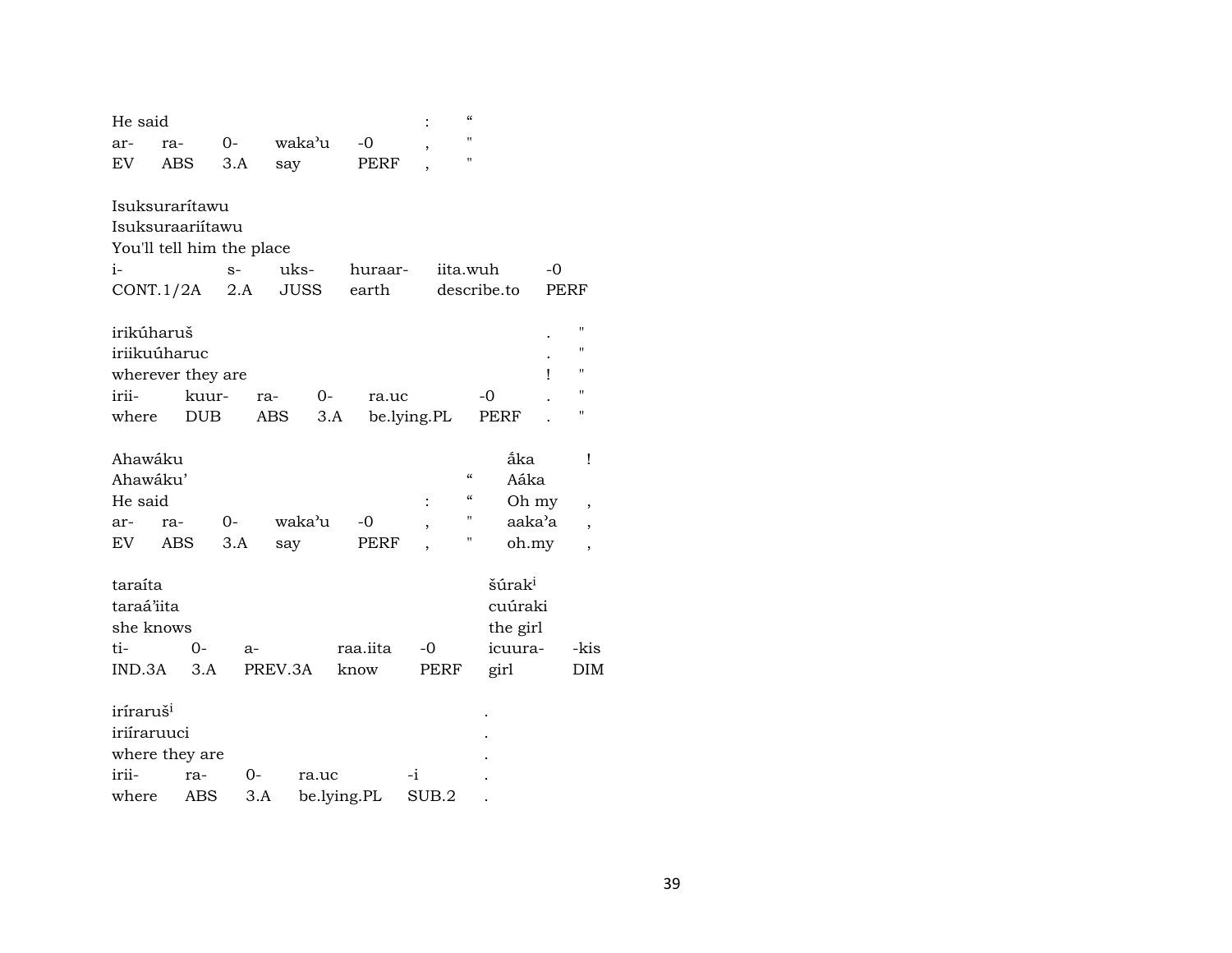| Irírarišáwihar <sup>u</sup>                         |                                         |                      |           |               |                       |                        |                                                           |               | $\,$                     |  |
|-----------------------------------------------------|-----------------------------------------|----------------------|-----------|---------------|-----------------------|------------------------|-----------------------------------------------------------|---------------|--------------------------|--|
|                                                     | Iriirariicáwihaaru                      |                      |           |               |                       |                        |                                                           |               | $\,$                     |  |
|                                                     | Where the pillow is                     |                      |           |               |                       |                        |                                                           |               | $\overline{\phantom{a}}$ |  |
| irii-                                               | ra-                                     | $O -$                |           | riica.wi.haar |                       |                        | -u                                                        |               | $\overline{\phantom{a}}$ |  |
| where                                               | <b>ABS</b>                              | 3.A                  |           |               |                       | be.the.head.of.the.bed |                                                           | SUB.D         | $\overline{ }$           |  |
| taráita<br>taraá'iita<br>she knows<br>ti-<br>IND.3A | 0-<br>3.A                               | $a-$<br>PREV.3A      |           | know          | raa.iita              | -0<br><b>PERF</b>      |                                                           |               |                          |  |
| rarúši<br>raruúci<br>their being<br>ra-<br>ABS      | $0-$<br>3.A                             | ra.uc<br>be.lying.PL |           | $-i$<br>SUB.2 | ,                     |                        | ukúku<br>ukuúku'u'<br>the leggings<br>uk.kuuku<br>legging | $-u^{\prime}$ | <b>NOM</b>               |  |
| áasuru                                              |                                         |                      |           |               | akatárak <sup>i</sup> |                        |                                                           |               |                          |  |
| a                                                   | ásuuru'                                 |                      |           |               | a                     | kaatáraki              |                                                           |               |                          |  |
| and                                                 | the moccasins                           |                      |           |               | and                   | the axe                |                                                           |               |                          |  |
| a                                                   | as.huur                                 | $-u^{\prime}$        |           |               | a                     | kaatara-               |                                                           | -kis          |                          |  |
| and                                                 | moccasin                                | NOM                  |           | $-$           | and                   | ax                     |                                                           | <b>DIM</b>    |                          |  |
| nikurísa<br>rikuriísa<br>riku-<br>that.is           | that is where it lies<br>ri-<br>CONT.3A |                      | 0-<br>3.A | sa            | be.lying              | -0<br>PERF             |                                                           |               |                          |  |
|                                                     | Hiruahitaráhkišat <sup>n</sup>          |                      |           |               |                       |                        |                                                           |               | pi̇̃ta                   |  |
| Hiru                                                | ahitaráhkisat                           |                      |           |               |                       |                        |                                                           |               | piíta                    |  |
| Then                                                | he ran                                  |                      |           |               |                       |                        |                                                           |               | the man                  |  |
| hiruu                                               | ar-                                     | ri-                  |           | $0-$          |                       | tarahkis-              | at                                                        | -0            | wiita                    |  |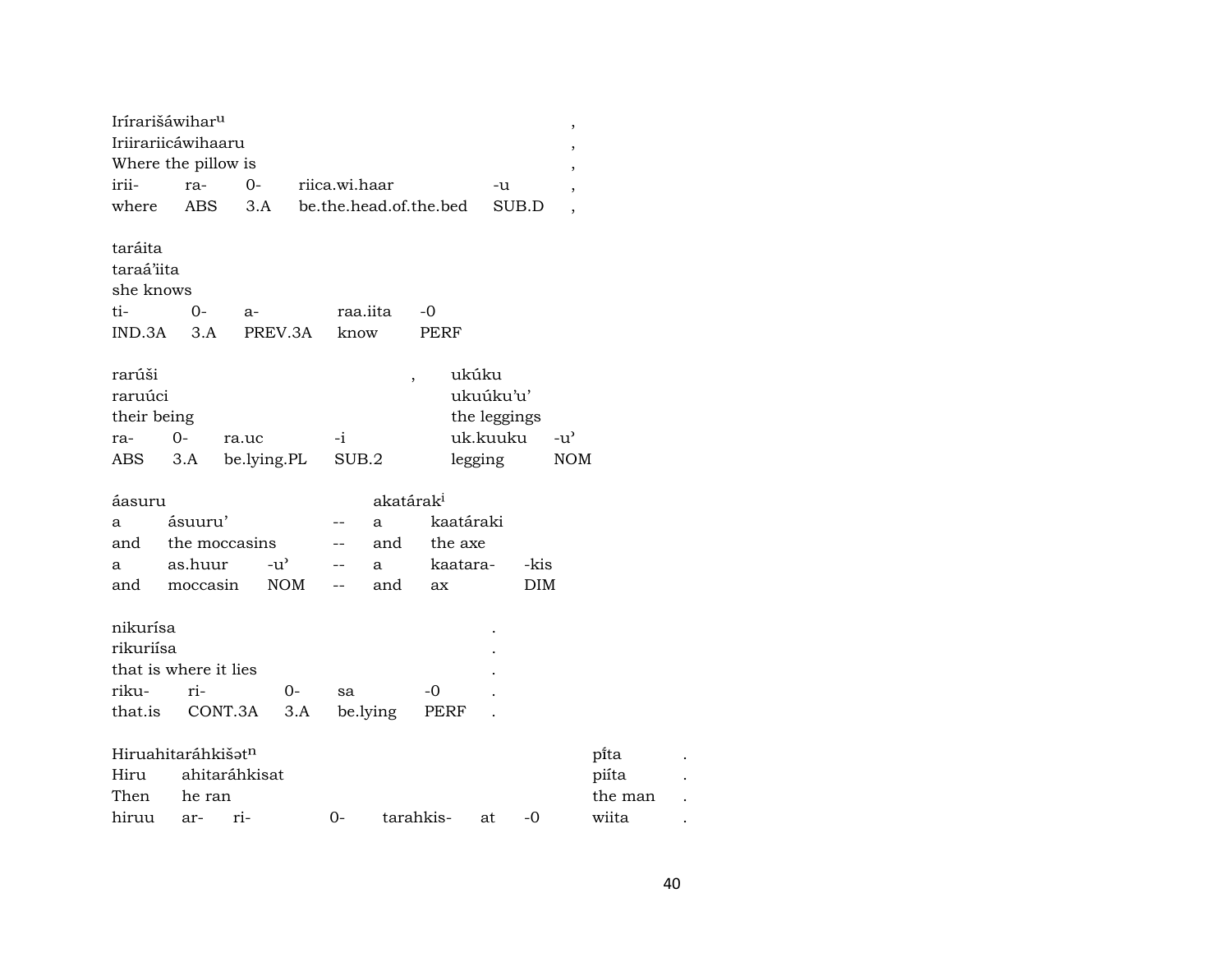then EV CONT.3A 3.A be.strong go PERF man .

| Ahawáka<br>Ahawáku'<br>He said<br>ar-                                                                        | ra-                                                                                                                                            | $0-$         | waka'u                                        | $-0$        | $\overline{\phantom{a}}$ | $\boldsymbol{\mathcal{C}}$<br>$\boldsymbol{\zeta}\boldsymbol{\zeta}$<br>$\boldsymbol{\mathcal{C}}$<br>н. | Ihi<br>Ihi<br>Uh<br>ihii | $\overline{\phantom{a}}$<br>$\overline{\phantom{a}}$<br>$\overline{\phantom{a}}$ |                                                 |                             |             |
|--------------------------------------------------------------------------------------------------------------|------------------------------------------------------------------------------------------------------------------------------------------------|--------------|-----------------------------------------------|-------------|--------------------------|----------------------------------------------------------------------------------------------------------|--------------------------|----------------------------------------------------------------------------------|-------------------------------------------------|-----------------------------|-------------|
| <b>EV</b>                                                                                                    | <b>ABS</b>                                                                                                                                     | 3.A          | say                                           | <b>PERF</b> |                          | Ħ                                                                                                        | uh                       | $\overline{\phantom{a}}$                                                         |                                                 |                             |             |
| riku-<br>that.is                                                                                             | nikuwitirúš<br>rikuwitíruc<br>it is where they are<br>wi-                                                                                      | QUOT         | ti-<br>IND.3A                                 | $0-$<br>3.A | ra.uc<br>be.lying.PL     |                                                                                                          | $-0$<br><b>PERF</b>      |                                                                                  | titaku<br>tiítaku<br>right here<br>tii-<br>here | -taku<br>LOC                |             |
| $\overline{\phantom{a}}$<br>$\overline{ }$<br>$\overline{\phantom{a}}$<br>$\, ,$<br>$\overline{\phantom{a}}$ | šurakírahku<br>cuúraki<br>the girl<br>icuura-<br>girl                                                                                          | -kis<br>DIM  | iriiraáhku<br>where she sits<br>irii-<br>that | ra-<br>ABS  | $O -$<br>3.A             | ar-<br>EV                                                                                                | kus<br>be sitting        |                                                                                  | $-0$                                            | SUB.4                       |             |
| $\, ,$<br>$\overline{\phantom{a}}$<br>,<br>$\overline{ }$                                                    | ihi<br>ihi<br>$\overline{\phantom{a}}$<br>uh<br>$\overline{\phantom{a}}$<br>ihii<br>$\overline{\phantom{a}}$<br>uh<br>$\overline{\phantom{a}}$ |              |                                               |             |                          |                                                                                                          |                          |                                                                                  |                                                 |                             |             |
|                                                                                                              | aharurišáwiharu<br>aharuuriicáwihaaru<br>where her pillow is                                                                                   |              |                                               |             |                          |                                                                                                          |                          |                                                                                  |                                                 |                             |             |
| ar-<br>EV                                                                                                    | ra-<br>ABS                                                                                                                                     | $O -$<br>3.A | $a-$<br>POSS.3A                               | ri-         | PHYS.POSS                |                                                                                                          | uur-<br>POSS.A           |                                                                                  | riica.wi.haar                                   | be.the.head.of.the.bed      | -u<br>SUB.D |
|                                                                                                              | nikuwitirúšpa<br>rikuwitirúcpa                                                                                                                 |              |                                               |             |                          |                                                                                                          |                          |                                                                                  |                                                 | $\mathbf H$<br>$\mathbf{H}$ |             |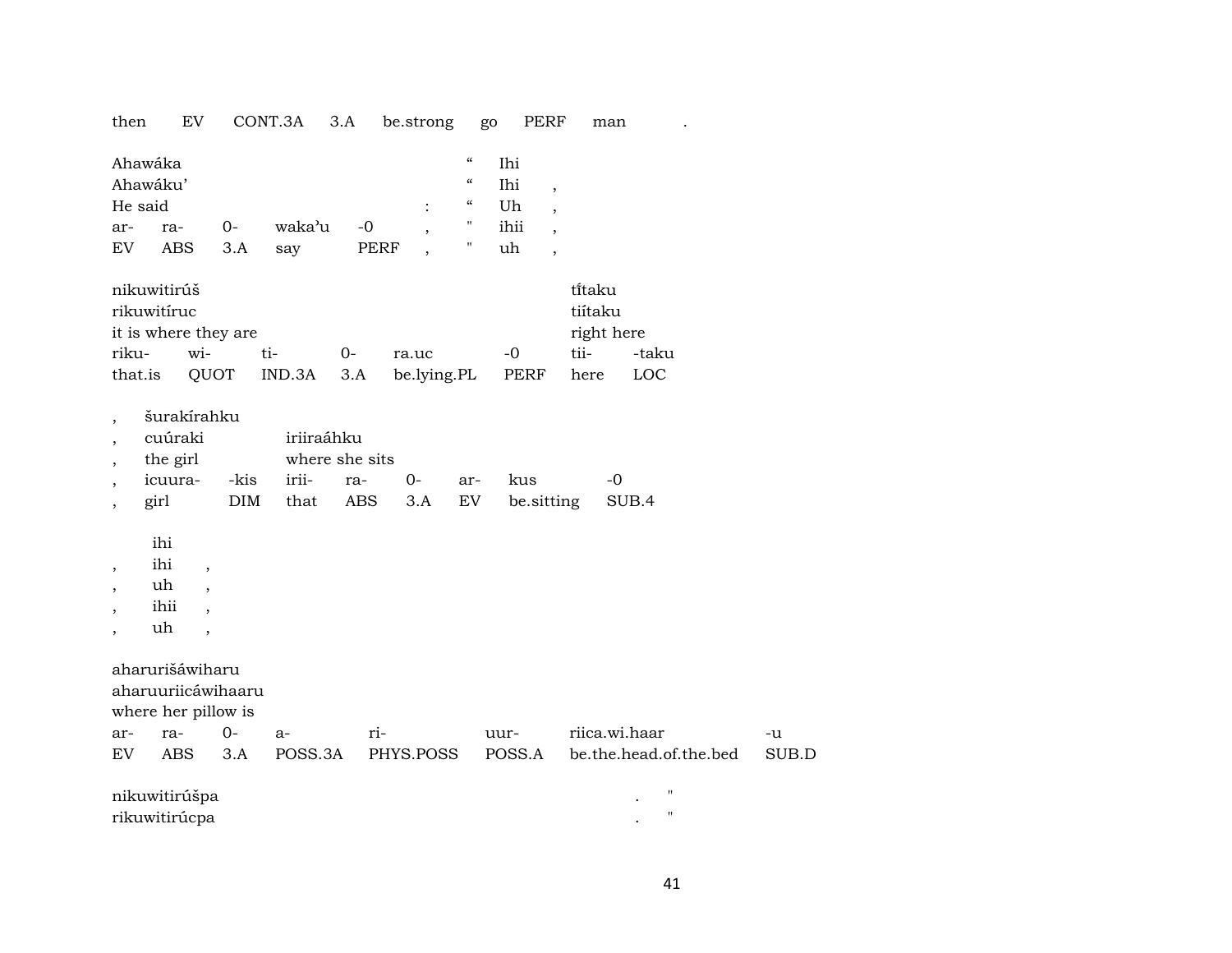| that is where they are<br>riku-<br>that.is                        | wi-                              | QUOT              | ti-<br>IND.3A                | $0-$<br>3.A    | ra.uc<br>be.lying.PL |               | -waa<br><b>DIST</b> | $-0$<br>PERF                                               |                                  | $^{\prime}$<br>Ħ<br>11 |
|-------------------------------------------------------------------|----------------------------------|-------------------|------------------------------|----------------|----------------------|---------------|---------------------|------------------------------------------------------------|----------------------------------|------------------------|
| Híast <sup>i</sup><br>Hi'aasti'<br>Her father<br>$i-$<br>3.POSS.A |                                  | as<br>father      | -ri <sup>3</sup><br>3.POSS.B |                |                      |               |                     |                                                            |                                  |                        |
| wiahakáku<br>wi'ahakaáku<br>who was now inside<br>wii-<br>now     | ar-<br>EV                        | ra-<br><b>ABS</b> | 0-<br>3.A                    | kaa-<br>inside | kus<br>be.sitting    |               | $-0$<br>SUB.4       | $\, ,$                                                     |                                  |                        |
| híruahiwaku<br>hiru<br>then<br>hiruu<br>then                      | ahiwáku'<br>he said<br>ar-<br>EV | ri-               | CONT.3A                      | $0-$<br>3.A    | waka'u<br>say        | $-0$<br>PERF  |                     | $\boldsymbol{\zeta}\boldsymbol{\zeta}$<br>"<br>"<br>Н<br>Н | Ári<br>Ári'<br>Why<br>arii<br>oh |                        |
| šiksúša<br>siksuúcaa'<br>get up<br>$i-$<br>CONT.1/2A              |                                  | $S-$<br>2.A       | ir-                          | PREV.1/2A      | uks-<br><b>JUSS</b>  | uca.a<br>rise | -0<br>PERF          | ,<br>Ţ                                                     |                                  |                        |
| šiksúša<br>Siksuúcaa'<br>Get up<br>$i-$<br>CONT.1/2A              |                                  | $S-$<br>2.A       | ir-                          | PREV.1/2A      | uks-<br><b>JUSS</b>  | uca.a<br>rise | -0<br>PERF          | Ţ                                                          |                                  |                        |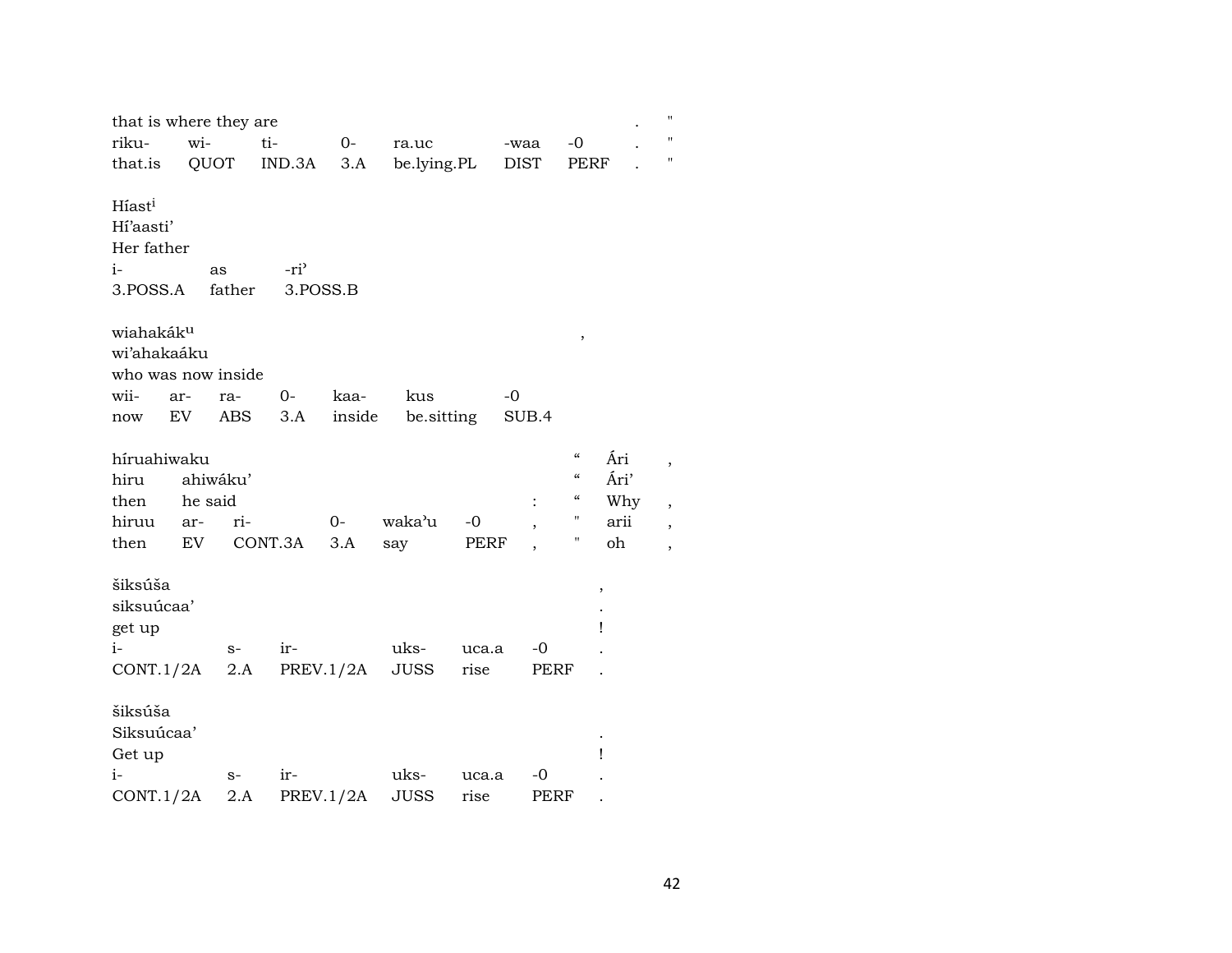| sukstušpákaru<br>Sukstucpaákaru'<br>Pick them up                                                                                                               |                                                                                                                                                                                                                                                                                       |
|----------------------------------------------------------------------------------------------------------------------------------------------------------------|---------------------------------------------------------------------------------------------------------------------------------------------------------------------------------------------------------------------------------------------------------------------------------------|
| $i-$<br>$S-$<br>2.A                                                                                                                                            | $-0$<br>ka.ra'uk<br>uks-<br>ra.uc<br>-waa<br><b>JUSS</b><br><b>DIST</b><br>make.PL.P<br>PERF                                                                                                                                                                                          |
| CONT.1/2A                                                                                                                                                      | be.lying.PL                                                                                                                                                                                                                                                                           |
| hirusukstáwa <sup>u</sup><br>$\,$<br>sukstaáwa'u<br>hiru<br>$\cdot$<br>give them to him<br>then<br>,<br>hiruu<br>$i-$<br>CONT.1/2A<br>then                     | $-0$<br>uks-<br>uh<br>$S-$<br>raa-<br>wa-<br><b>JUSS</b><br><b>DIST</b><br>PERF<br>2.A<br>give<br>way                                                                                                                                                                                 |
| Hiruahúši <sup>a</sup><br>$\pmb{\Pi}$<br>ahúci'a<br>Hiru<br>$\pmb{\mathsf{H}}$<br>Then<br>Ţ<br>$\pmb{\Pi}$<br>hiruu<br>ar-<br>$\pmb{\mathsf{H}}$<br>EV<br>then | she did it<br>$i-$<br>$-0$<br>$0-$<br>ut-<br>ra-<br>aar<br><b>ABS</b><br><b>PREV</b><br><b>PERF</b><br>3.A<br><b>SEQ</b><br>do                                                                                                                                                        |
| šúraki<br>cuúraki<br>the girl<br>$\ddot{\cdot}$<br>-kis<br>icuura-<br>$\ddot{\phantom{0}}$<br>DIM<br>girl<br>$\cdot$                                           | ahúša <sup>a</sup><br>$\cdot$<br>ahuúca'a'<br>,<br>she arose<br>,<br>$O -$<br>$-0$<br>ar-<br>ra-<br>uca.a<br>a-<br>$\overline{\phantom{a}}$<br>${\rm EV}$<br><b>ABS</b><br>PREV.3A<br><b>PERF</b><br>3.A<br>rise<br>$\overline{\phantom{a}}$                                          |
| hiwihirurikuahuširarišáiwahatn<br>hi<br>wihiru<br>and<br>there<br>wii-<br>hi<br>hiruu<br>and<br>there<br>now                                                   | riku'ahuciraariicá'iwaahat<br>they were there under the pillow<br>riku-<br>$0-$<br>$i-$<br>riica.wi-<br>hak<br>$-0$<br>ar-<br>ra-<br>ut-<br>raar-<br>waa-<br>EV<br><b>ABS</b><br><b>SEQ</b><br>that.is<br>3.A<br><b>PREV</b><br>PL.INDV.A<br>pillow<br><b>DIST</b><br>PERF<br>pass.by |
| katáraki<br>$\cdot$<br>kaatáraki<br>the axe                                                                                                                    | ukúku<br>ukuúku'u'<br>$\overline{\phantom{a}}$<br>$\overline{\phantom{a}}$<br>the leggings<br>$\overline{\phantom{a}}$<br>$\,$                                                                                                                                                        |

kaatara- -kis , uk.kuuku -u" ,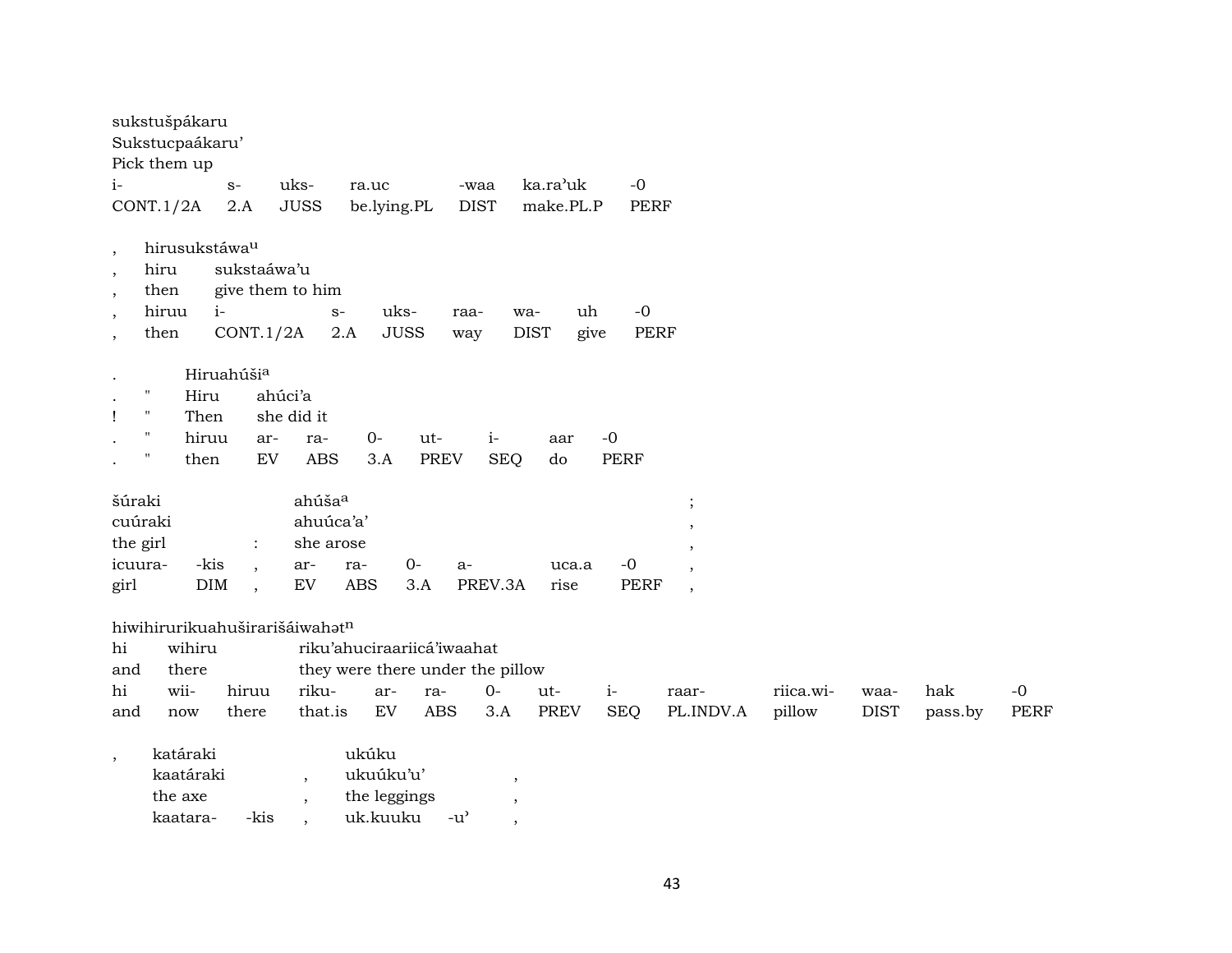|                       | ax                                 |          | DIM<br>$\overline{\phantom{a}}$ |            | legging |            | <b>NOM</b> | $\overline{\phantom{a}}$ |                          |  |  |
|-----------------------|------------------------------------|----------|---------------------------------|------------|---------|------------|------------|--------------------------|--------------------------|--|--|
| áasuru                |                                    |          |                                 |            |         |            |            |                          |                          |  |  |
| a                     | ásuuru'                            |          |                                 |            |         |            |            |                          |                          |  |  |
| and                   | the moccasins                      |          |                                 |            |         |            |            |                          |                          |  |  |
| a                     | as.huur                            |          | $-u^{\prime}$                   |            |         |            |            |                          |                          |  |  |
| and                   | moccasin                           |          | <b>NOM</b>                      |            |         |            |            |                          |                          |  |  |
|                       |                                    |          |                                 |            |         |            |            |                          |                          |  |  |
| Ruwitúši <sup>a</sup> |                                    |          |                                 |            |         |            |            |                          |                          |  |  |
| Ruuwitúci'a           |                                    |          |                                 |            |         |            |            |                          |                          |  |  |
| Then she did it       |                                    |          |                                 |            |         |            |            |                          |                          |  |  |
| ruu-                  | wi-                                |          | ti-                             | 0-         | ut-     | $i-$       |            | aar                      | -0                       |  |  |
| then                  |                                    |          | QUOT IND.3A                     | 3.A        | PREV    |            | SEQ        | do                       | PERF                     |  |  |
|                       |                                    |          |                                 |            |         |            |            |                          |                          |  |  |
| ahararawawárika       |                                    |          |                                 |            |         |            |            |                          |                          |  |  |
| aharaarawaawárika     |                                    |          |                                 |            |         |            |            |                          |                          |  |  |
|                       | her throwing them away             |          |                                 |            |         |            |            |                          |                          |  |  |
| ar-                   | ra-                                | $0-$     | raar-                           |            | a.warik |            |            | -waa                     | -a                       |  |  |
| EV                    | ABS                                | 3.A      |                                 | 3PL.INAN.P |         | throw.away |            | <b>DIST</b>              | SUB.1                    |  |  |
|                       |                                    |          |                                 |            |         |            |            |                          |                          |  |  |
| Hiruahiwáku           |                                    |          |                                 |            |         |            |            |                          |                          |  |  |
| Hiru                  |                                    | ahiwáku' |                                 |            |         |            |            |                          |                          |  |  |
| Then                  |                                    | he said  |                                 |            | waka'u  |            |            |                          |                          |  |  |
| hiruu                 | ar-                                | ri-      |                                 | $0-$       |         |            | $-0$       |                          |                          |  |  |
| then                  | EV                                 |          | CONT.3A                         | 3.A        | say     |            | PERF       |                          |                          |  |  |
| kurahúsa <sup>u</sup> |                                    |          |                                 |            |         |            |            |                          | $\mathcal{C}\mathcal{C}$ |  |  |
| kurahuúsa'u           |                                    |          |                                 |            |         |            |            |                          | $\mathcal{C}\mathcal{C}$ |  |  |
| her father            |                                    |          |                                 |            |         |            |            |                          | $\epsilon$               |  |  |
| kurahuus              |                                    | ra-      | $0 -$                           | a-         |         | 0          | -u         |                          | "                        |  |  |
| old.man               |                                    | ABS      | 3.A                             | POSS.3A    |         | be         | SUB.D      |                          | $\pmb{\mathsf{H}}$       |  |  |
|                       |                                    |          |                                 |            |         |            |            |                          |                          |  |  |
|                       | $\sim$ $\sim$ $\sim$ $\sim$ $\sim$ |          |                                 |            |         |            |            |                          |                          |  |  |

Sukstušpákaru

Sukstucpaákaru'

 $\sim 10^{11}$  km s  $^{-1}$  $\sim 100$  km s  $^{-1}$  $\sim 10^{-10}$  km  $^{-1}$  $\sim 1000$  km s  $^{-1}$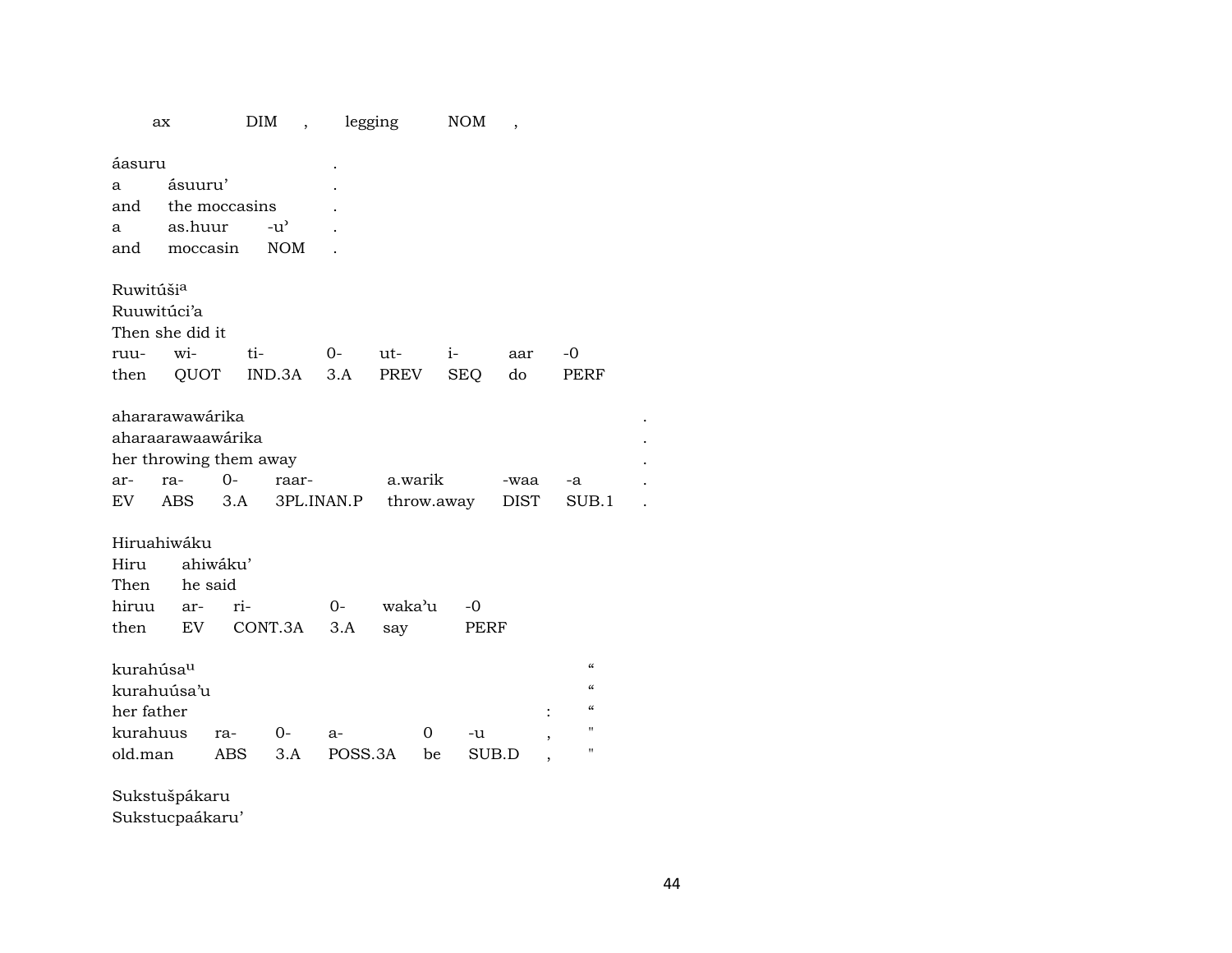|             | Pick them up       |                          |                           |                                 |             |      |             |             |           |                 |      |
|-------------|--------------------|--------------------------|---------------------------|---------------------------------|-------------|------|-------------|-------------|-----------|-----------------|------|
| $i-$        |                    |                          | $S-$                      | uks-                            | ra.uc       |      | -waa        | ka.ra'uk    |           | $-0$            |      |
|             | CONT.1/2A          |                          | 2.A                       | <b>JUSS</b>                     | be.lying.PL |      | <b>DIST</b> |             | make.PL.P | PERF            |      |
|             |                    |                          |                           |                                 |             |      |             |             |           |                 |      |
|             | ári                | Ţ                        | kakúrahi                  |                                 |             |      |             |             |           |                 |      |
|             | Ári'               |                          |                           | kaakúraahi                      |             |      |             |             |           |                 |      |
| I           | Ah                 | $\overline{\phantom{a}}$ |                           | it is not good                  |             |      |             |             |           |                 |      |
|             | arii               | $\ddot{\phantom{0}}$     | kaaki-                    |                                 | $0-$        | uur- | raa-        | hiir        |           | $-0$            |      |
|             | oh                 |                          |                           | NEG.IND.3A                      | 3.A         | PREV | way         |             | be.good   | PERF            |      |
|             |                    |                          |                           |                                 |             |      |             |             |           |                 |      |
|             |                    | sukstáwa <sup>u</sup>    |                           |                                 |             |      |             |             |           |                 |      |
|             |                    | Sukstaáwa'u              |                           |                                 |             |      |             |             |           |                 |      |
|             |                    |                          | Give them to him          |                                 |             |      |             |             |           |                 |      |
|             | $i-$               |                          |                           | uks-<br>$S-$                    |             | raa- | wa-         | uh          | $-0$      |                 |      |
|             |                    | CONT.1/2A                |                           | <b>JUSS</b><br>2.A              |             | way  | <b>DIST</b> | give        | PERF      |                 |      |
|             | iriruhawáhu        |                          |                           |                                 |             |      |             |             |           |                 |      |
|             | iriruuhaawáhu      |                          |                           |                                 |             |      |             |             |           |                 |      |
|             |                    |                          | the one who came for them |                                 |             |      |             |             |           |                 |      |
| irii-       |                    | ra-                      | $0-$                      | a-                              | ut-         |      | raa-        | wa-         | a         | -hus            |      |
| that        |                    | <b>ABS</b>               | 3.A                       | PREV.3A                         |             | PREV | way         | <b>DIST</b> | come      | <b>IMPF.SUB</b> |      |
|             |                    |                          |                           |                                 |             |      |             |             |           |                 |      |
|             | $\pmb{\mathsf{H}}$ |                          |                           |                                 |             |      |             |             |           |                 |      |
|             | $\blacksquare$     |                          |                           |                                 |             |      |             |             |           |                 |      |
|             | $\mathbf{H}$       |                          |                           |                                 |             |      |             |             |           |                 |      |
|             | $^{\prime}$        |                          |                           |                                 |             |      |             |             |           |                 |      |
|             | $^{\prime}$        |                          |                           |                                 |             |      |             |             |           |                 |      |
|             |                    |                          |                           |                                 |             |      |             |             |           |                 |      |
|             |                    |                          | Kukarawítirušpákaru       |                                 |             |      |             |             |           |                 |      |
|             |                    |                          | Kukarawitiirucpaakaru'    |                                 |             |      |             |             |           |                 |      |
|             |                    |                          |                           | She did not pick any of them up |             |      |             |             |           |                 |      |
| ku-         |                    | kara-                    | wi-                       | ti-                             |             | $0-$ | $i-$        | ra.uc       |           | waa.ka.ra'uk    | $-0$ |
| <b>INDF</b> |                    | <b>NEG</b>               | QUOT                      |                                 | IND.3A      | 3.A  | <b>SEQ</b>  | be.lying.PL |           | pull.up.PL.P    | PERF |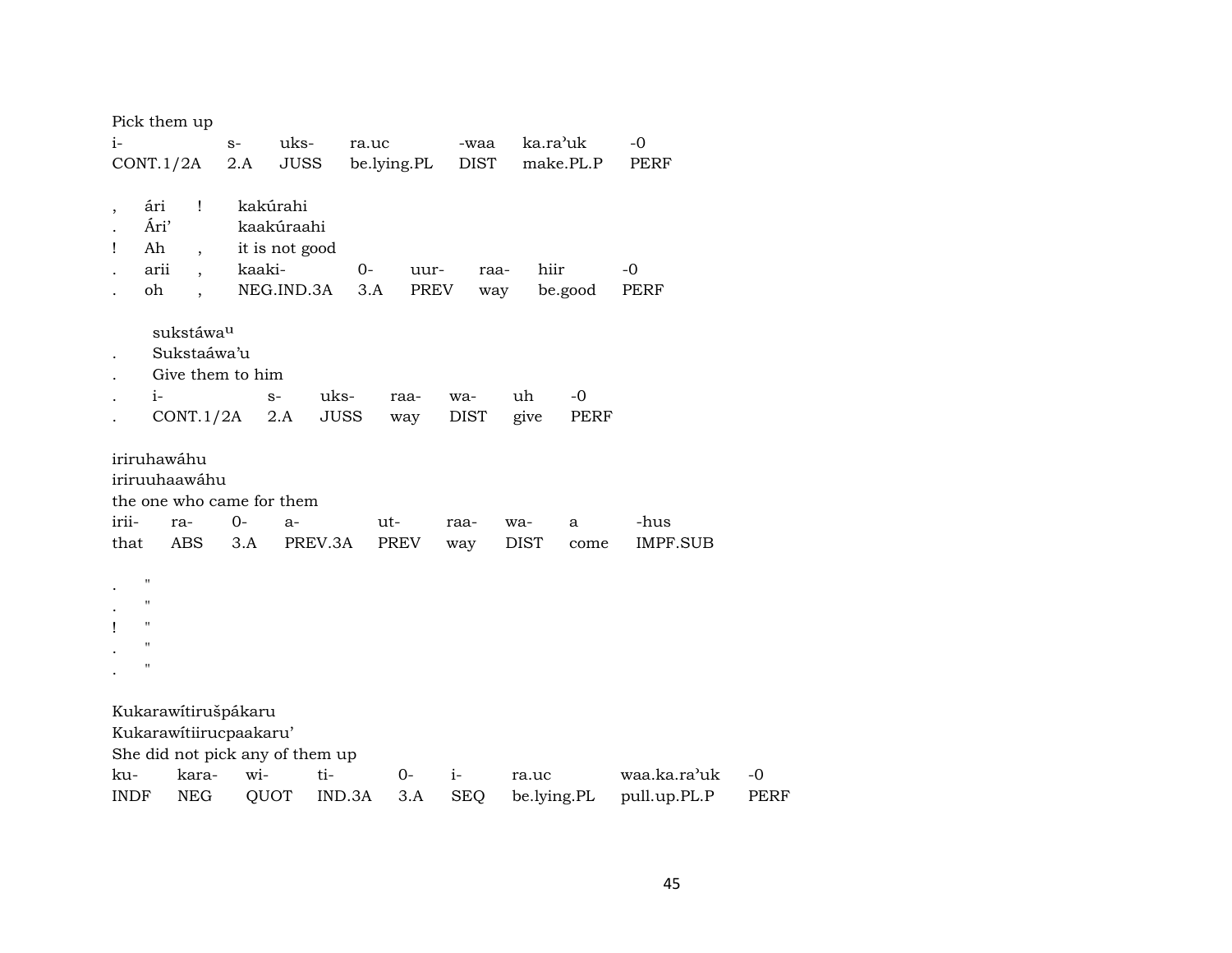| Hišústit |  |
|----------|--|
|          |  |

- cústit  $Hi$  $\mathcal{L}^{\pm}$
- And the old woman  $\ddot{\phantom{a}}$
- hi custit  $\ddot{\phantom{a}}$
- and old.woman  $\bullet$

| rúahuša        |     |         |    |         |          |             |  |
|----------------|-----|---------|----|---------|----------|-------------|--|
| ruu'ahuúcaa'   |     |         |    |         |          |             |  |
| then she arose |     |         |    |         |          |             |  |
| ruu- ar-       |     | ra-     | () | -а      | uca.a -0 |             |  |
| then           | EV. | ABS 3.A |    | PREV.3A | rise     | <b>PEKE</b> |  |

## aaharušpákaru

| a | aharucpaákaru'         |  |       |                                              |  |  |  |  |  |  |  |
|---|------------------------|--|-------|----------------------------------------------|--|--|--|--|--|--|--|
|   | and she picked them up |  |       |                                              |  |  |  |  |  |  |  |
| a |                        |  | ra.uc | waa.ka.ra'uk -0                              |  |  |  |  |  |  |  |
|   |                        |  |       | and EV ABS 3.A be.lying.PL pull.up.PL.P PERF |  |  |  |  |  |  |  |

| Hiruahíat <sup>n</sup> |  |               |       | šústit <sup>n</sup>                   |
|------------------------|--|---------------|-------|---------------------------------------|
| Hiru ahi'at            |  |               |       | cústit                                |
| Then she went          |  | the old woman |       |                                       |
| hiruu ar- ri-          |  | $\Omega$      | at -0 | custit                                |
|                        |  |               |       | then EV CONT.3A 3.A go PERF old.woman |

| aaharáwa <sup>u</sup> |  |              |  |                             |    |                                   |  |  |  |  |  |
|-----------------------|--|--------------|--|-----------------------------|----|-----------------------------------|--|--|--|--|--|
|                       |  |              |  |                             |    |                                   |  |  |  |  |  |
|                       |  |              |  |                             |    |                                   |  |  |  |  |  |
|                       |  |              |  |                             | uh | $-0$                              |  |  |  |  |  |
|                       |  |              |  |                             |    |                                   |  |  |  |  |  |
|                       |  | a aharaáwa'u |  | and she gave him the things |    | and EV ABS 3.A way DIST give PERF |  |  |  |  |  |

#### $\mbox{iríra}^{\mbox{\scriptsize u}}$ iriirá'u his being the one irii- $0$ ra- $\overline{0}$  $-u$

 $\mathcal{L}_{\mathcal{A}}$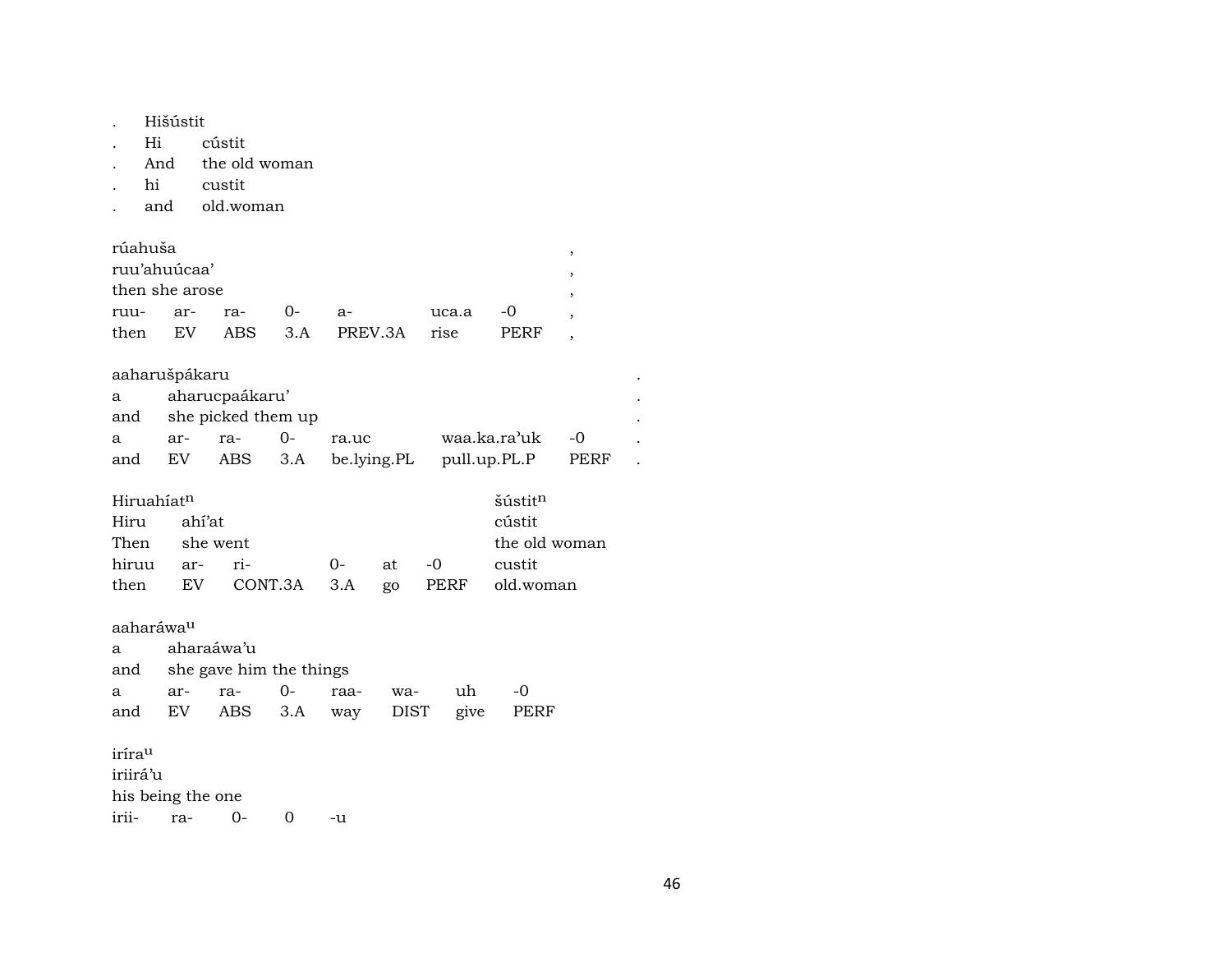#### that ABS 3.A be SUB.D

|         | kahuráruwahus          |         |                                                          |             |        |             |             |         |                          |                                        |       |             |
|---------|------------------------|---------|----------------------------------------------------------|-------------|--------|-------------|-------------|---------|--------------------------|----------------------------------------|-------|-------------|
|         |                        |         | kahuuráruuwaahus                                         |             |        |             |             |         |                          |                                        |       |             |
|         |                        |         | the one who brings stakes                                |             |        |             |             |         |                          |                                        |       |             |
|         | kahuur-                |         | raar-                                                    | ruu-        |        | wa-         | a           |         | -hus                     |                                        |       |             |
| stake   |                        | PL      |                                                          | <b>PORT</b> |        | <b>DIST</b> | come        |         | <b>IMPF.SUB</b>          |                                        |       |             |
|         | Hirúpīta               |         |                                                          |             |        |             |             |         |                          |                                        |       |             |
| Hiru    |                        | piíta   |                                                          |             |        |             |             |         |                          |                                        |       |             |
| Then    |                        | the man |                                                          |             |        |             |             |         |                          |                                        |       |             |
| hiruu   |                        | wiita   |                                                          |             |        |             |             |         |                          |                                        |       |             |
| then    |                        | man     |                                                          |             |        |             |             |         |                          |                                        |       |             |
|         |                        |         | ruahiraritaráhkisp <sup>a</sup><br>ruu'ahiraritaráhkispa |             |        |             |             |         |                          |                                        |       |             |
|         |                        |         | then he ran with the things                              |             |        |             |             |         |                          |                                        |       |             |
| ruu-    |                        | ar-     | ri-                                                      |             | $0-$   |             | raar-       |         | ri-                      | tarahkis-                              | war   | -0          |
| then    |                        | EV      |                                                          | CONT.3A     | 3.A    |             | 3PL.INAN.P  |         | PORT                     | be.strong                              | go.DU | <b>PERF</b> |
|         | Aharušpáw <sup>u</sup> |         |                                                          |             |        |             |             |         |                          |                                        |       |             |
|         |                        |         | Aharucpaáwu                                              |             |        |             |             |         |                          |                                        |       |             |
|         |                        |         | He put them down                                         |             |        |             |             |         |                          |                                        |       |             |
|         | ar-                    | ra-     |                                                          | $0-$        |        | ra.uc.wuh   | -waa        |         | $-0$                     |                                        |       |             |
|         | EV                     | ABS     |                                                          | 3.A         |        | put.PL.OBJ  | <b>DIST</b> |         | PERF                     |                                        |       |             |
|         | Ahawákupita            |         |                                                          |             |        |             |             |         |                          |                                        |       |             |
|         | Ahawáku'               |         |                                                          |             |        |             | piíta       |         |                          | $\boldsymbol{\mathcal{C}}$             |       |             |
| He said |                        |         |                                                          |             |        |             |             | the man |                          | $\boldsymbol{\zeta}\boldsymbol{\zeta}$ |       |             |
| ar-     | ra-                    |         | $0-$                                                     |             | waka'u | $-0$        |             | wiita   | $\overline{\phantom{a}}$ | $\pmb{\mathsf{H}}$                     |       |             |
| EV      | ABS                    |         | 3.A                                                      | say         |        | PERF        | man         |         |                          | $\pmb{\mathsf{H}}$                     |       |             |
|         | isárariks              |         |                                                          |             |        |             |             |         | ,                        |                                        |       |             |
|         | Isáraariks             |         |                                                          |             |        |             |             |         |                          |                                        |       |             |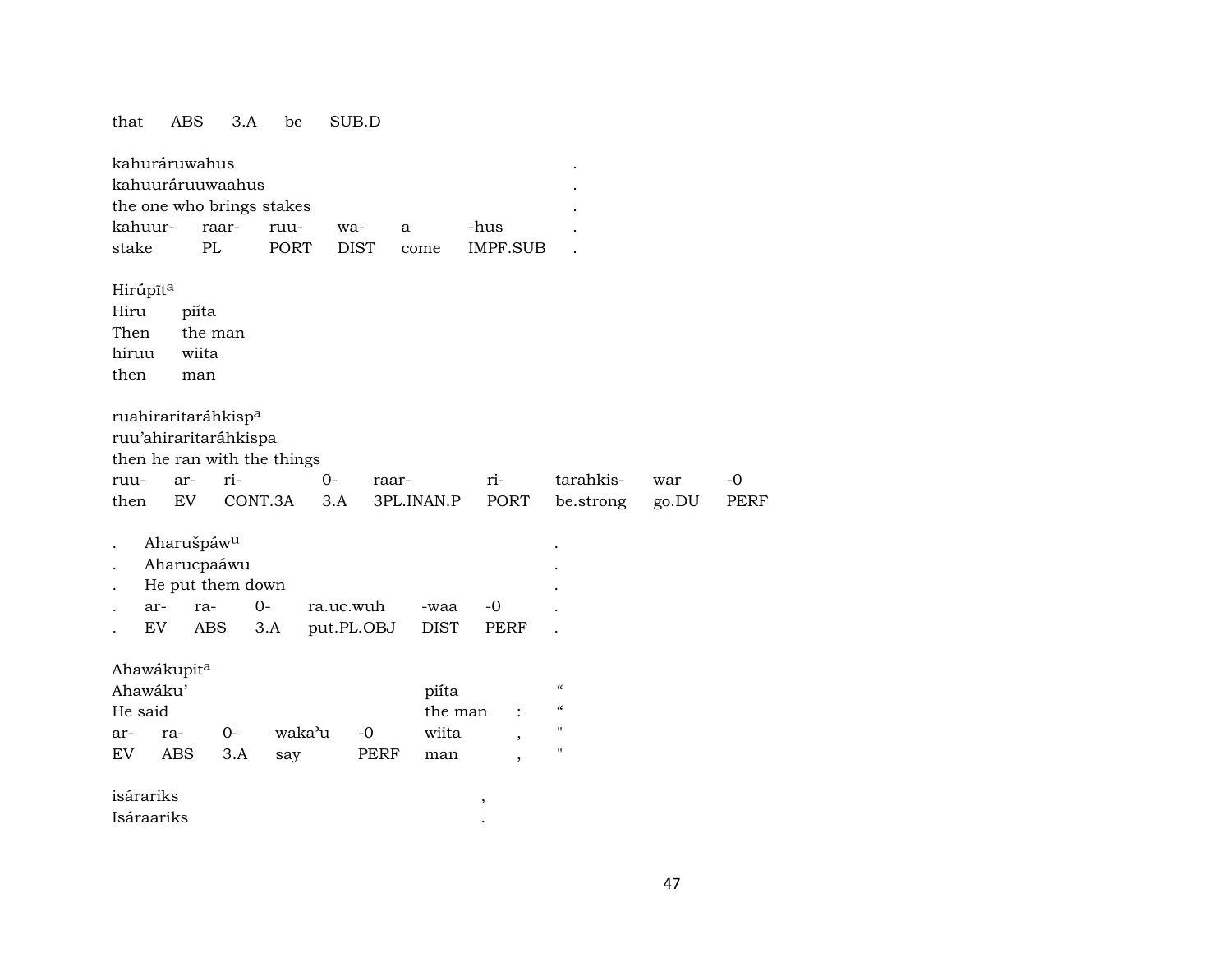| He was truthful                |                  |                                    |                          |                                          |                          |        |             |             |             |
|--------------------------------|------------------|------------------------------------|--------------------------|------------------------------------------|--------------------------|--------|-------------|-------------|-------------|
| $i-$                           | $S-$<br>ar-      | raariks                            | $-0$                     |                                          |                          |        |             |             |             |
| CONT.1/2A                      | EV<br>2.A        | be.true                            | PERF                     |                                          |                          |        |             |             |             |
|                                |                  |                                    |                          |                                          |                          |        |             |             |             |
| hirurikuisirurúšpa             |                  |                                    |                          |                                          |                          |        |             |             |             |
| Hiru                           | riku'isiruurúcpa |                                    |                          |                                          |                          |        |             |             |             |
| There                          |                  | she was the one who had the things |                          |                                          |                          |        |             |             |             |
| riku-<br>hiruu                 | $i-$             | $S-$                               | ir-                      |                                          | ri-                      | uur-   | ra.uc       | -waa        | $-0$        |
| there<br>that.is               |                  | CONT.1/2A<br>2.A                   |                          | POSS.1/2A                                | PHYS.POSS                | POSS.A | be.lying.PL | <b>DIST</b> | <b>PERF</b> |
|                                |                  |                                    |                          |                                          |                          |        |             |             |             |
| irišúrak <sup>i</sup><br>$\,$  |                  |                                    |                          |                                          |                          |        |             |             |             |
| irií                           | cuúraki          |                                    |                          |                                          |                          |        |             |             |             |
| there                          | girl             |                                    |                          |                                          |                          |        |             |             |             |
| irii                           | icuura-          | -kis                               |                          |                                          |                          |        |             |             |             |
| there                          | girl             | DIM                                |                          |                                          |                          |        |             |             |             |
| narúhkusar <sup>u</sup>        |                  |                                    |                          |                                          |                          |        |             |             |             |
| rarúhkusaaru                   |                  |                                    |                          |                                          |                          |        |             |             |             |
| (by) her bed                   |                  |                                    |                          |                                          |                          |        |             |             |             |
| $0-$<br>ra-                    | a-               | ri-                                | uur-                     |                                          | kus.haar<br>-u           |        |             |             |             |
| <b>ABS</b><br>3.A              | POSS.3A          | PHYS.POSS                          |                          | POSS.A                                   | be.a.bed<br>SUB.D        |        |             |             |             |
|                                |                  |                                    |                          |                                          |                          |        |             |             |             |
|                                | hiruahiwáku      |                                    |                          |                                          |                          |        |             |             |             |
| н<br>Hiru                      | ahiwáku'         |                                    |                          |                                          |                          |        |             |             |             |
| н<br>Then                      | he said          |                                    |                          |                                          |                          |        |             |             |             |
| н<br>hiruu                     | ar-              | ri-                                | $O -$                    | waka'u                                   | $-0$                     |        |             |             |             |
| $^{\prime}$<br>then            | ${\rm EV}$       | CONT.3A                            | 3.A                      | say                                      | PERF                     |        |             |             |             |
|                                |                  |                                    |                          | $\boldsymbol{\mathcal{U}}$<br>Nawa       |                          |        |             |             |             |
| ipákt <sup>i</sup><br>ipaákti' |                  |                                    | $\,$                     | $\boldsymbol{\mathcal{C}}$<br>Ráwa       |                          |        |             |             |             |
| his grandfather                |                  |                                    |                          | $\boldsymbol{\mathcal{C}}$<br><b>Now</b> | $\overline{\phantom{a}}$ |        |             |             |             |
| $i-$                           | paak             | -ri <sup>3</sup>                   |                          | $\pmb{\mathsf{H}}$<br>rawa               | $\overline{\phantom{a}}$ |        |             |             |             |
| 3.POSS.A                       | grandfather      | 3.POSS.B                           |                          | $\pmb{\mathsf{H}}$<br>now                | $\overline{\phantom{a}}$ |        |             |             |             |
|                                |                  |                                    | $\overline{\phantom{a}}$ |                                          | $\overline{\phantom{a}}$ |        |             |             |             |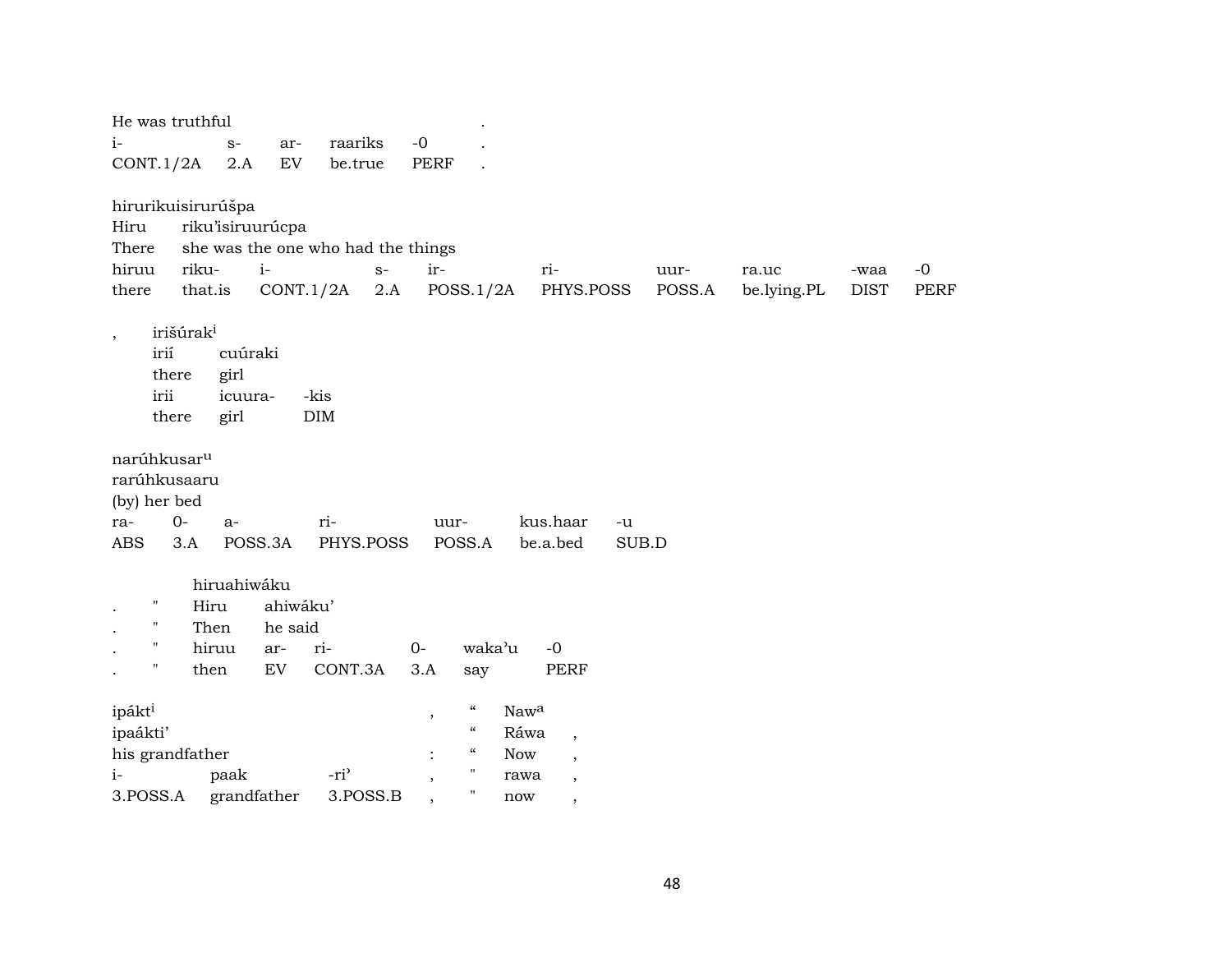| rəktik <sup>i</sup><br>raktiíki<br>grandchild<br>rak-<br>grandchild         | tiikis<br>sonny                                                 | ,<br>$\overline{\phantom{a}}$ |                   |                                                       |                                 |                                                                                         |            |
|-----------------------------------------------------------------------------|-----------------------------------------------------------------|-------------------------------|-------------------|-------------------------------------------------------|---------------------------------|-----------------------------------------------------------------------------------------|------------|
| kušukstaríka<br>kucukstaarikaa'<br>tell me                                  |                                                                 |                               |                   |                                                       |                                 |                                                                                         |            |
| $i-$<br>CONT.1/2A                                                           | $S-$<br>2.A                                                     | ir-<br>PREV.1/2A              | ku-<br>1.P        | ut-<br>PREV                                           | uks-<br><b>JUSS</b>             | raa.ri.kaa.a<br>tell.to                                                                 | -0<br>PERF |
| kukawirasuta<br>$\overline{\phantom{a}}$<br>Ţ<br>ku-<br><b>INDF</b>         | Ku ka wirasuuta<br>Do you ever do it<br>ka-<br>Y/N.INTER        | wii-<br>now                   | ra-<br><b>ABS</b> | $S-$<br>2.A                                           | ut-<br>aar<br><b>PREV</b><br>do | $-0$<br><b>PERF</b>                                                                     |            |
| kíriku<br>kíriku'<br>perhaps<br>kirikuu<br>anything                         | rakuwiška <sup>a</sup><br>rakuwicka'a<br>to think<br>ra-<br>ABS | $0-$<br>ku-<br>INF.B<br>3.A   | wicka<br>think    | -a<br>SUB.1                                           | $\,$                            |                                                                                         |            |
| rakuharáriku<br>rakuhaaráriku<br>to be married<br>$0-$<br>ra-               | ku-                                                             | haa-                          | raar-             | ri-                                                   | kus                             | -0                                                                                      | 5.         |
| INF.A<br>3.A                                                                | INF.B                                                           | child                         | PL                | PORT                                                  | be.sitting                      | SUB.4                                                                                   |            |
| $\pmb{\mathsf{H}}$<br>Ahawáku<br>п<br>Ahawáku'<br>П<br>He said<br>11<br>ar- | $0-$<br>ra-                                                     | waka'u                        | $-0$              | pírask <sup>i</sup><br>piíraski<br>the boy<br>piiras- | -kis                            | $\mathcal{C}$<br>$\boldsymbol{\zeta}\boldsymbol{\zeta}$<br>$\epsilon$<br>$\blacksquare$ |            |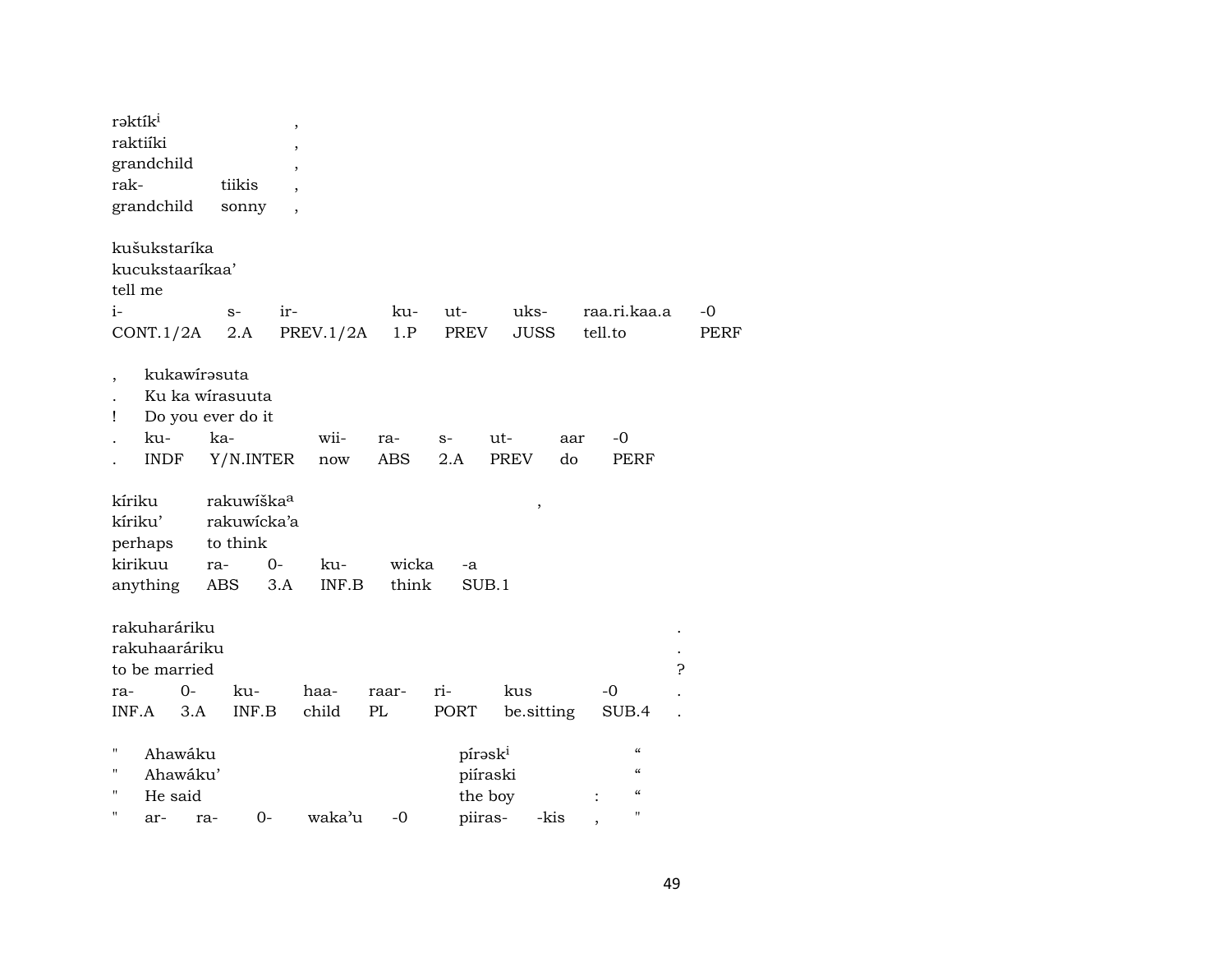| н                  | EV | ABS                            |          | 3.A<br>say                  |       | PERF       |             | boy         |            | <b>DIM</b> |    | п                  |  |
|--------------------|----|--------------------------------|----------|-----------------------------|-------|------------|-------------|-------------|------------|------------|----|--------------------|--|
|                    |    | Kišírikuritukskak <sup>u</sup> |          |                             |       |            |             |             |            |            |    |                    |  |
| Kici               |    | rikuriítukskaaku               |          |                             |       |            |             |             |            |            |    |                    |  |
| But                |    |                                |          | that is where I was staying |       |            |             |             |            |            |    |                    |  |
| kici               |    | riku-                          | rii-     | $t-$                        |       | uks-       | kaa-        |             | kus        |            | -0 |                    |  |
| but                |    | that.is                        |          | ASSR<br>1.A                 |       | AOR        |             | inside      | be sitting |            |    | PERF               |  |
|                    |    |                                |          |                             |       |            |             |             |            |            |    |                    |  |
|                    |    | irihúšpaw <sup>u</sup>         |          |                             |       |            |             |             | ,          |            |    |                    |  |
| I                  |    | rihúcpaawu                     |          |                             |       |            |             |             |            |            |    |                    |  |
| And                |    | I put them there               |          |                             |       |            |             |             |            |            |    |                    |  |
| i                  |    | rii-                           | $t-$     | ra.uc.wuh                   |       |            | -waa        | -0          |            |            |    |                    |  |
| and                |    | ASSR                           | 1.A      | put.PL.OBJ                  |       |            | <b>DIST</b> | PERF        |            |            |    |                    |  |
|                    |    |                                |          |                             |       |            |             |             |            |            |    |                    |  |
| tiráita            |    |                                |          |                             |       |            |             |             |            | ,          |    |                    |  |
| Tiiraá'iita        |    |                                |          |                             |       |            |             |             |            |            |    |                    |  |
|                    |    | They knew it                   |          |                             |       |            |             |             |            |            |    |                    |  |
| ti-                |    | $O -$                          | $a-$     |                             | ir-   |            | raa.iita    |             | -0         |            |    |                    |  |
| IND.3A             |    | 3.A                            |          | PREV.3A                     | PL.3A |            | know        |             | PERF       |            |    |                    |  |
|                    |    |                                |          |                             |       |            |             |             |            |            |    |                    |  |
|                    |    | nikutahušpáw <sup>u</sup>      |          |                             |       |            |             |             |            |            |    | "                  |  |
|                    |    | rikutahucpaáwu                 |          |                             |       |            |             |             |            |            |    | 11                 |  |
|                    |    | That is where I put them       |          |                             |       |            |             |             |            |            |    | $\pmb{\mathsf{H}}$ |  |
| riku-              |    | ta-                            |          | $t-$                        |       | ra.uc.wuh  |             | -waa        | -0         |            |    | $\pmb{\mathsf{H}}$ |  |
| that.is            |    |                                | IND.1/2A | 1.A                         |       | put.PL.OBJ |             | <b>DIST</b> | PERF       |            |    | $\pmb{\mathsf{H}}$ |  |
|                    |    |                                |          |                             |       |            |             |             |            |            |    |                    |  |
| Ahawáku            |    |                                |          |                             |       |            |             |             |            |            |    |                    |  |
| Ahawáku'           |    |                                |          |                             |       |            |             |             |            |            |    |                    |  |
| He said            |    |                                |          |                             |       |            |             |             |            |            |    |                    |  |
| ar-                |    | ra-                            | $0-$     | waka'u                      | -0    |            |             |             |            |            |    |                    |  |
| EV                 |    | ABS                            | 3.A      | say                         |       | PERF       |             |             |            |            |    |                    |  |
|                    |    |                                |          |                             |       |            |             |             |            |            |    |                    |  |
| ipákt <sup>i</sup> |    |                                |          |                             |       |            |             | $\alpha$    | Āri        | Ţ          |    | híkir <sup>i</sup> |  |
| ipaákti'           |    |                                |          |                             |       |            |             | $\alpha$    | Ári'       |            |    | híkiiri            |  |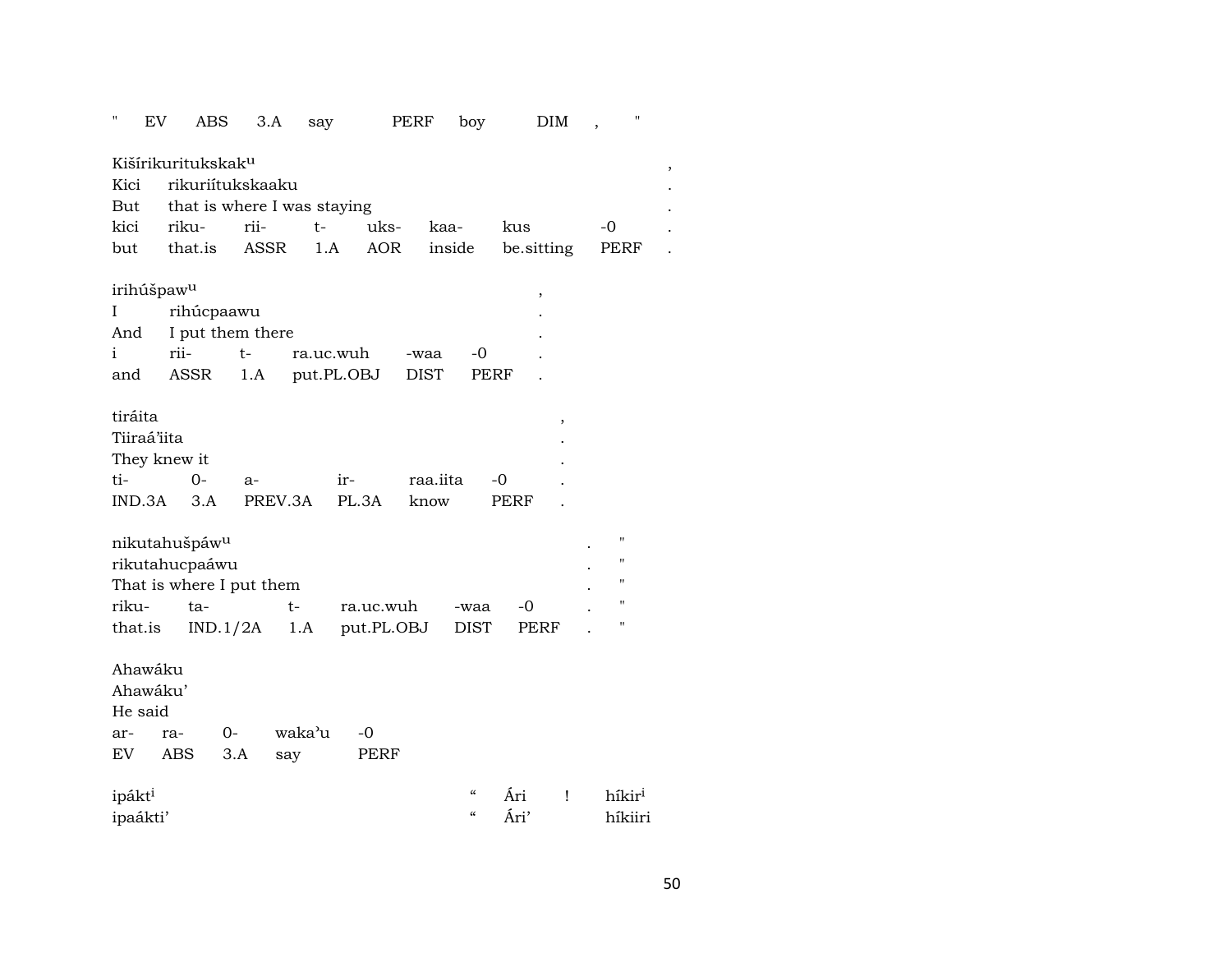| his grandfather                                                                                                                                                                                                                                 |                                                                                  |                                                                                     |                               | $\ddot{\cdot}$                                       | $\boldsymbol{\zeta}\boldsymbol{\zeta}$ | Why<br>$\overline{\phantom{a}}$                                                                                                              |                    | indeed       |                    |                    |             |               |                    |                    |                          |
|-------------------------------------------------------------------------------------------------------------------------------------------------------------------------------------------------------------------------------------------------|----------------------------------------------------------------------------------|-------------------------------------------------------------------------------------|-------------------------------|------------------------------------------------------|----------------------------------------|----------------------------------------------------------------------------------------------------------------------------------------------|--------------------|--------------|--------------------|--------------------|-------------|---------------|--------------------|--------------------|--------------------------|
| $i-$<br>3.POSS.A                                                                                                                                                                                                                                | paak<br>grandfather                                                              | -ri <sup>3</sup>                                                                    | 3.POSS.B                      | $\overline{\phantom{a}}$<br>$\overline{\phantom{a}}$ |                                        | arii<br>$\overline{\phantom{a}}$<br>oh<br>$\ddot{\phantom{0}}$                                                                               | hikiiri            | indeed       |                    |                    |             |               |                    |                    |                          |
| rarúkaruraskúšiar <sup>a</sup><br>raaruúkaru' raskúci'aara<br>you should not have just done it<br>ruu-<br>raa-<br>then<br>just<br>$\mathbf{H}$<br>$\bullet$<br>$\mathbf{H}$<br>$\bullet$<br>н.<br>Ţ<br>п<br>ar-<br>$\bullet$<br>EV<br>$\bullet$ | ka-<br>${\rm NEG}$<br>Ahawáku<br>Ahawáku'<br>He said<br>ra-<br><b>ABS</b>        | ra-<br><b>ABS</b><br>$0-$<br>3.A                                                    | $O -$<br>3.A<br>waka'u<br>say | uu<br>be<br>$-0$<br><b>PERF</b>                      | $-0$<br><b>PERF</b>                    | ra-<br>INF.A<br>$\boldsymbol{\mathcal{C}}$<br>$\boldsymbol{\mathcal{C}}$<br>$\boldsymbol{\mathcal{C}}$<br>$\pmb{\mathsf{H}}$<br>$\mathbf{H}$ | $S-$<br>2.A        | ku-<br>INF.B | ut-<br><b>PREV</b> | $i-$<br><b>SEQ</b> | aar<br>do   | $-a$<br>SUB.1 |                    |                    |                          |
| Atipatn<br>Atipat<br>Grandfather<br>ati-<br>1.POSS                                                                                                                                                                                              | paak<br>grandfather                                                              | $\,$<br>$\overline{\phantom{a}}$<br>,<br>$\overline{ }$<br>$\overline{\phantom{a}}$ |                               |                                                      |                                        |                                                                                                                                              |                    |              |                    |                    |             |               |                    |                    |                          |
| ikaririkuraruratkúšiar <sup>a</sup><br>$\mathbf{i}$<br>and<br>karii-<br>$\mathbf{i}$<br>and                                                                                                                                                     | kariirii' kuraaruuratkúci'aara<br>I was not able to just do anything<br>EMPH.NEG | rii-<br><b>ASSR</b>                                                                 | $0-$<br>3.A                   | $i-$<br><b>SEQ</b>                                   | $\mathbf 0$<br>be                      | $-0$<br>PERF                                                                                                                                 | ku-<br><b>INDF</b> | raa-<br>just | ruu-<br>then       | ra-<br>INF.A       | $t-$<br>1.A | ku-<br>INF.B  | ut-<br><b>PREV</b> | $i-$<br><b>SEQ</b> | aar<br>-a<br>SUB.1<br>do |
| Tiráita<br>$\cdot$<br>Tiiraá'iita<br>$\bullet$<br>They knew it<br>$\,$ .<br>ti-<br>IND.3A                                                                                                                                                       | $0-$<br>3.A                                                                      | $a-$<br>PREV.3A                                                                     | ir-<br>PL.3A                  |                                                      | raa.iita<br>know                       | $-0$<br><b>PERF</b>                                                                                                                          |                    |              |                    |                    |             |               |                    |                    |                          |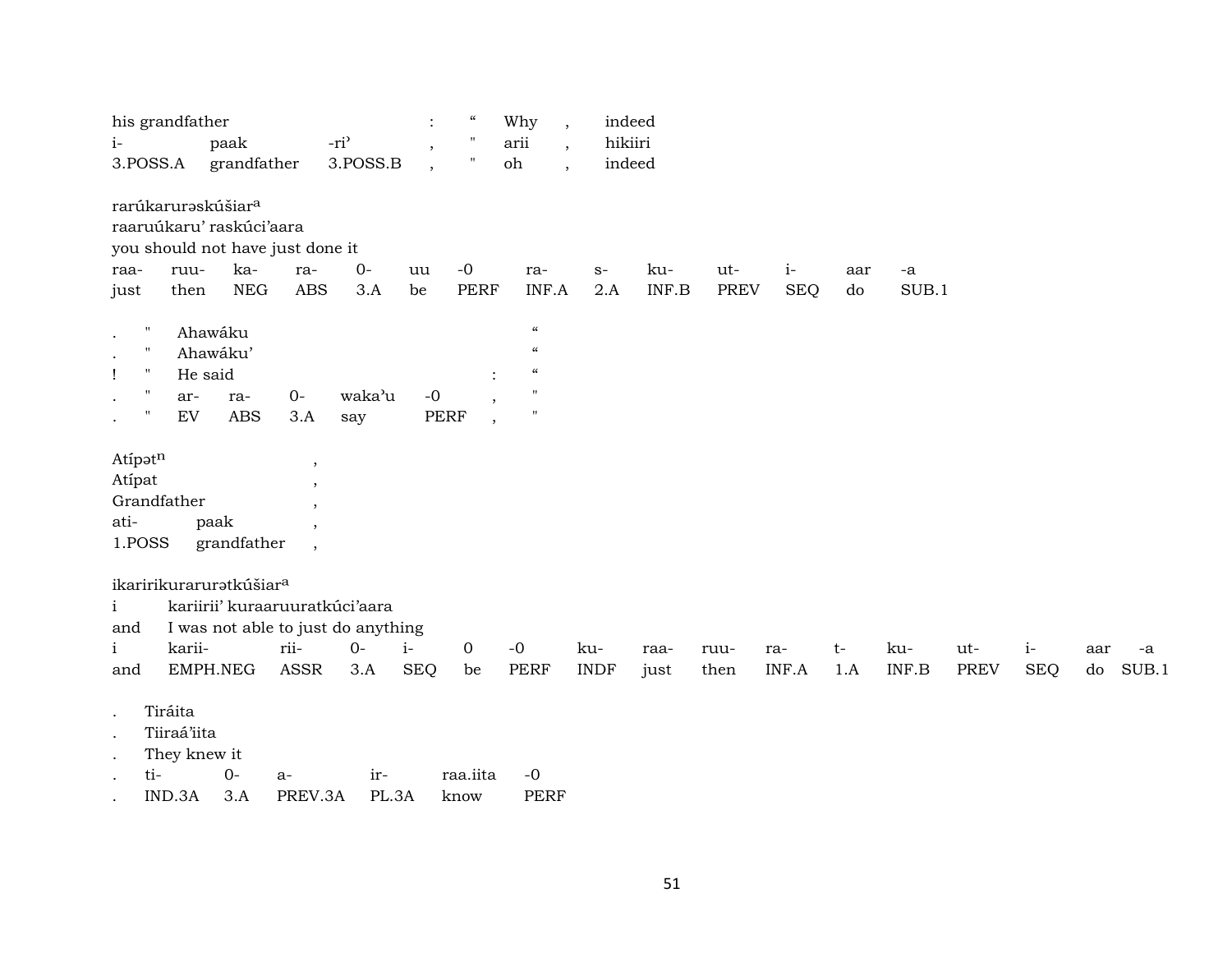| natúkskak <sup>u</sup><br>ratúkskaaku                              |                          |                 |                                                                |                             |                          |                     |       | $\overline{\phantom{a}}$<br>$\overline{\phantom{a}}$ | i<br>$\mathbf{i}$   | $\overline{\phantom{a}}$<br>$\overline{\phantom{a}}$ |                                |
|--------------------------------------------------------------------|--------------------------|-----------------|----------------------------------------------------------------|-----------------------------|--------------------------|---------------------|-------|------------------------------------------------------|---------------------|------------------------------------------------------|--------------------------------|
| my having been inside<br>ra-                                       | $t-$                     | uks-            | kaa-                                                           | kus                         |                          |                     | $-0$  | $\overline{\phantom{a}}$<br>$\overline{\phantom{a}}$ | and<br>$\mathbf{i}$ | $\overline{\phantom{a}}$<br>$\overline{ }$           |                                |
| <b>ABS</b>                                                         | 1.A                      | <b>AOR</b>      | inside                                                         |                             | be.sitting               |                     | SUB.4 |                                                      | and                 | $\overline{\phantom{a}}$                             |                                |
| atípatn<br>atípat<br>grandfather<br>ati-<br>1.POSS                 | paak                     | grandfather     | $\overline{\phantom{a}}$<br>$\overline{ }$<br>$\overline{ }$   | truly<br>raariks<br>be.true | naríksisu<br>raaríksisu' | -his<br><b>PERF</b> |       | $-u$ <sup><math>\prime</math></sup><br><b>NOM</b>    |                     |                                                      |                                |
| nikururapírihu <sup>u</sup><br>riikuruuraapirihu'u<br>she loves me |                          |                 |                                                                |                             |                          |                     |       |                                                      |                     |                                                      |                                |
| rii-<br><b>ASSR</b>                                                | $0-$<br>3.A              | $a-$<br>PREV.3A |                                                                | ku-<br>1.P                  | ri-<br>PHYS.POSS         |                     |       | uur-<br>PREV                                         | value               | raapi.rihur                                          | $\overline{a}$<br>EX           |
| kíš <sup>i</sup><br>Kici<br>But<br>kici<br>but                     | $\overline{\phantom{a}}$ |                 |                                                                |                             |                          |                     |       |                                                      |                     |                                                      |                                |
| tikururapírihu <sup>u</sup><br>tikuruuraapírihu'u<br>she loves me  |                          |                 |                                                                |                             |                          |                     |       |                                                      |                     |                                                      |                                |
| ti-<br>IND.3A                                                      | $0 -$<br>3.A             | $a-$            | PREV.3A                                                        | ku-<br>1.P                  | ri-                      | PHYS.POSS           |       | uur-<br><b>PREV</b>                                  | value               | raapi.rihur                                          | $\overline{\phantom{0}}$<br>EX |
| šúraki<br>cuúraki<br>the girl<br>icuura-                           | -kis                     |                 | $\pmb{\mathsf{H}}$<br>$\pmb{\mathsf{H}}$<br>$\pmb{\mathsf{H}}$ |                             |                          |                     |       |                                                      |                     |                                                      |                                |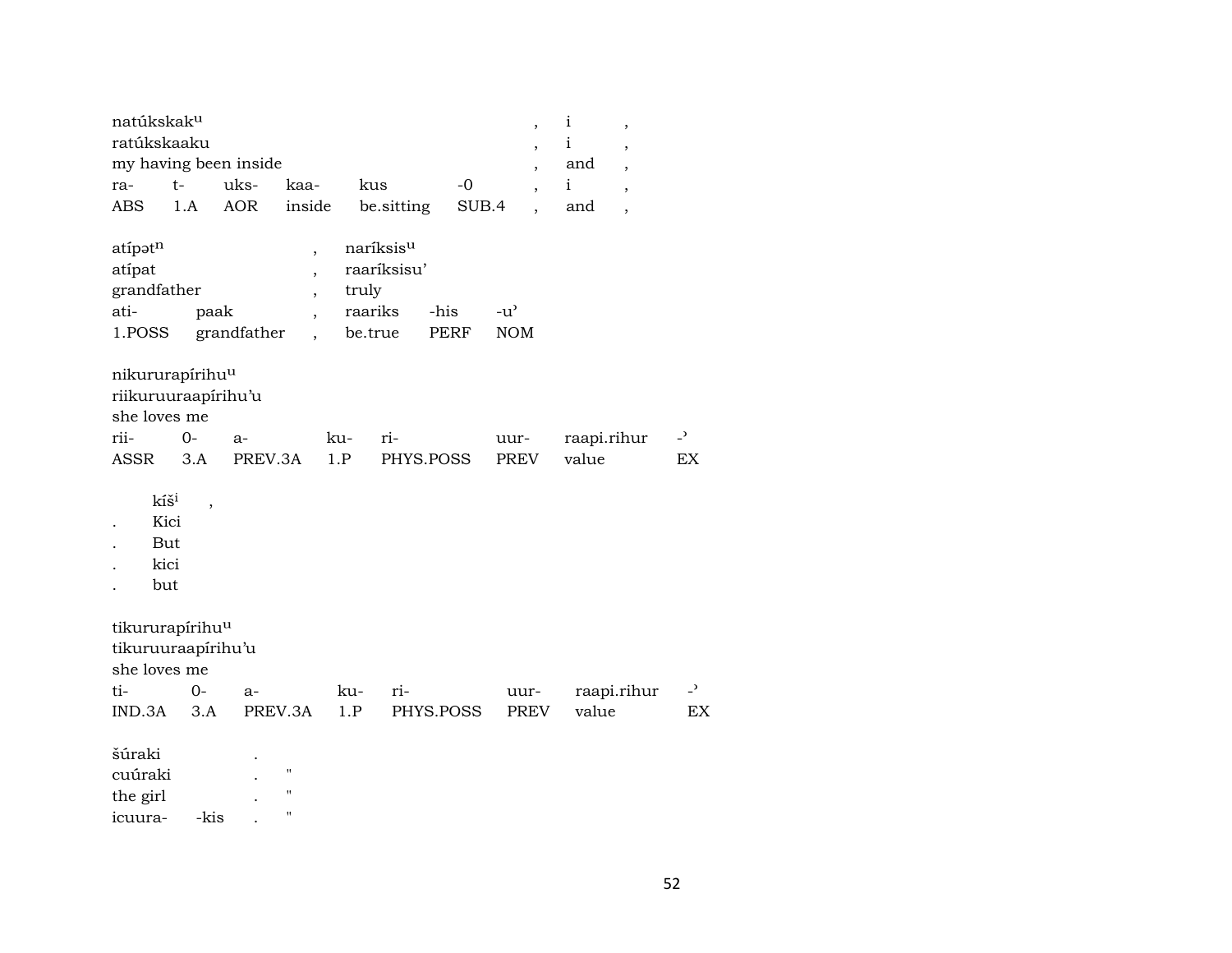girl DIM . "

 $\hbox{N\'{a}w^a} \quad ,$ Ráwa , Now , rawa ,

now ,

| hawákukarawitiwaku           |             |                              |     |          |     |           |                  |                |             |                          |       |
|------------------------------|-------------|------------------------------|-----|----------|-----|-----------|------------------|----------------|-------------|--------------------------|-------|
| hawá                         |             | kukarawitiwáku'              |     |          |     |           |                  |                |             |                          |       |
| also                         |             | he did not say anything more |     |          |     |           |                  |                |             |                          |       |
| haawa                        | ku-         | kara-                        | wi- |          | ti- |           | 0-               | waka'u         | $-0$        |                          |       |
| also                         | <b>INDF</b> | <b>NEG</b>                   |     | QUOT     |     | IND.3A    | 3.A              | say            |             | PERF                     |       |
| ipát <sup>i</sup>            |             |                              |     |          |     |           | Náw <sup>a</sup> | $\overline{ }$ |             |                          |       |
| ipaátti'                     |             |                              |     |          |     |           | Ráwa             | $\overline{ }$ |             |                          |       |
| his grandfather              |             |                              |     |          |     |           | Now              | $\overline{ }$ |             |                          |       |
| $i-$                         |             | paak                         |     | -ri'     |     |           | rawa             | $\overline{ }$ |             |                          |       |
| 3.POSS.A                     |             | grandfather                  |     | 3.POSS.B |     |           | now              | $\cdot$        |             |                          |       |
| pírəskiwiruša                |             |                              |     |          |     |           |                  |                |             | $\overline{\phantom{a}}$ |       |
| piíraski                     |             | wiiruúcaa'                   |     |          |     |           |                  |                |             |                          |       |
| the boy                      |             | now he arose                 |     |          |     |           |                  |                |             |                          |       |
| piiras- -kis                 |             | wii-                         | ra- | 0-       |     | $a-$      |                  | uca.a          | -0          |                          |       |
| boy                          | <b>DIM</b>  | now                          | ABS | 3.A      |     | PREV.3A   |                  | rise           | PERF        |                          |       |
| nakururapírihur <sup>u</sup> |             |                              |     |          |     |           |                  |                |             |                          |       |
| Rakuruuraapirihuuru          |             |                              |     |          |     |           |                  |                |             |                          |       |
|                              |             | Its being the way he liked   |     |          |     |           |                  |                |             |                          |       |
| ra-                          | $0-$        | $a-$                         | ku- |          | ri- |           |                  | uur-           | raapi.rihur |                          | -u    |
| INF.A                        | 3.A         | PREV.3A                      |     | INF.B    |     | PHYS.POSS |                  | <b>PREV</b>    | value       |                          | SUB.D |

, níhuks $^{\rm u}$ 

, ríhuksu'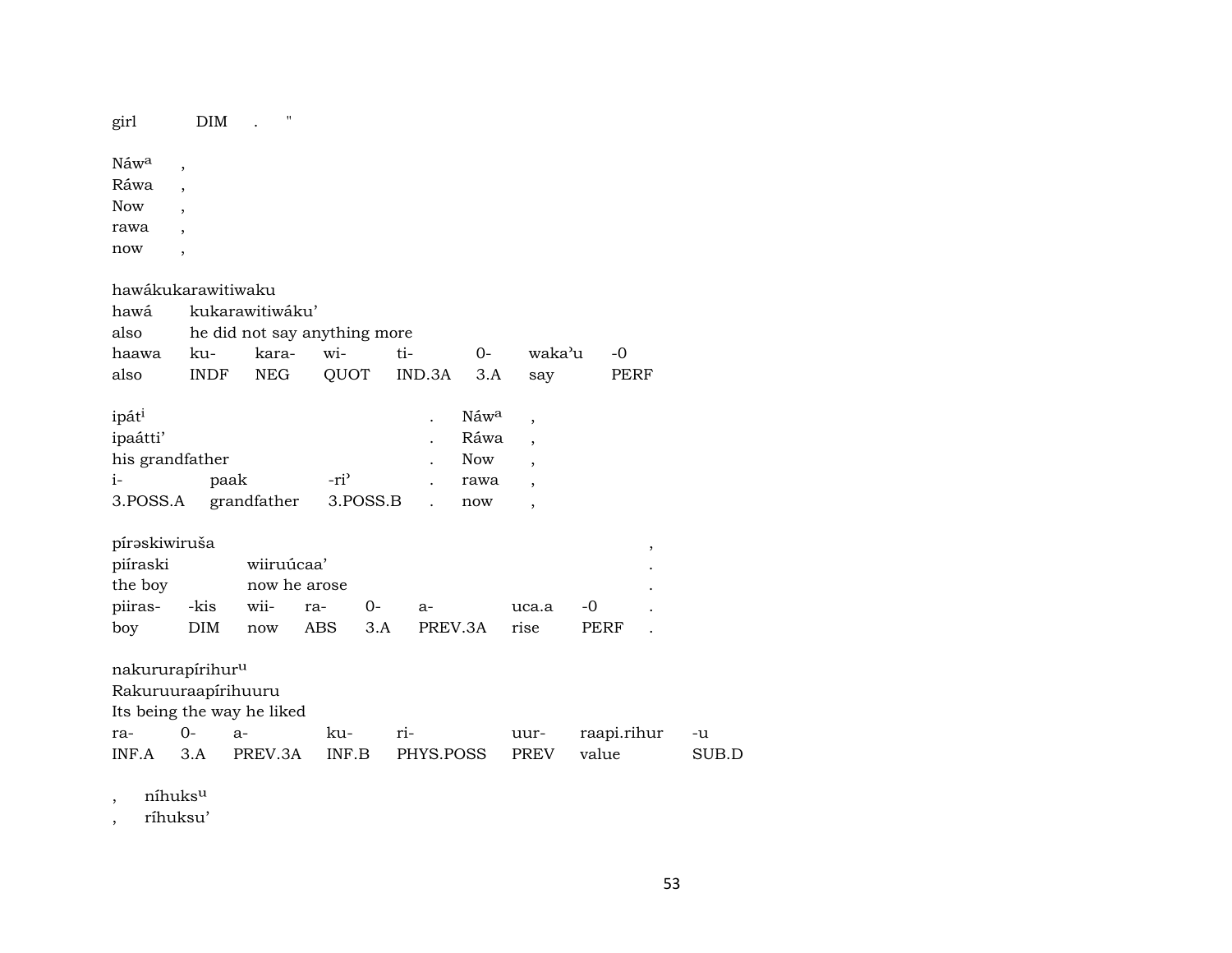just  $\overline{\phantom{a}}$ rihuks  $-u^{\prime}$ alone **NOM** níhkuwata  $\cdot$ ríhkuwaata when he got up  $O -0$ ra $a$ irkuwaat.a  $\overline{\phantom{a}}$  $\textsf{INF}.\textsf{B}$ INF.A  $3.A$ PREV.3A **OBV** SUB.3 get.up  $\ddot{\phantom{0}}$ hiwititariškarišaútkarukitu kítuu'u' wititaarickariica'útkaru' hi he blackened his face with soot entirely and -ka.ra'uk kituu hi wititi- $0$ arickara.ica'uuht  $-0$ face be.sooted CAUS.PL.P  $\mathop{\rm all}\nolimits$ REFL IND.3A  $3.A$  ${\rm EV}$ PERF and Áraruwititarišaut<sup>n</sup> katárikit<sup>n</sup>  $\mathbf{A}$ raaruuwititaariica'utkataarikit he made black sooty spots on his body And wititi- $O$ ra.ica'uuht kata.arik  $-ihk$  $\mathbf{a}$ raaruuarbe.sooted then **REFL** IND.3A  $3.A$ EV be.spots.on CAUS and just hikišišúrak<sup>i</sup> Náw<sup>a</sup>  $\overline{a}$ 

|        | Ráwa . | hi  |     | kici cuúraki         |            |
|--------|--------|-----|-----|----------------------|------------|
| $\sim$ | Now    |     |     | and but the girl     |            |
|        | rawa   |     |     | hi kici icuura- -kis |            |
|        | now    | and | but | girl                 | <b>DIM</b> |

 $-u^{\prime}$ 

 $-0$ 

**PERF** 

**NOM**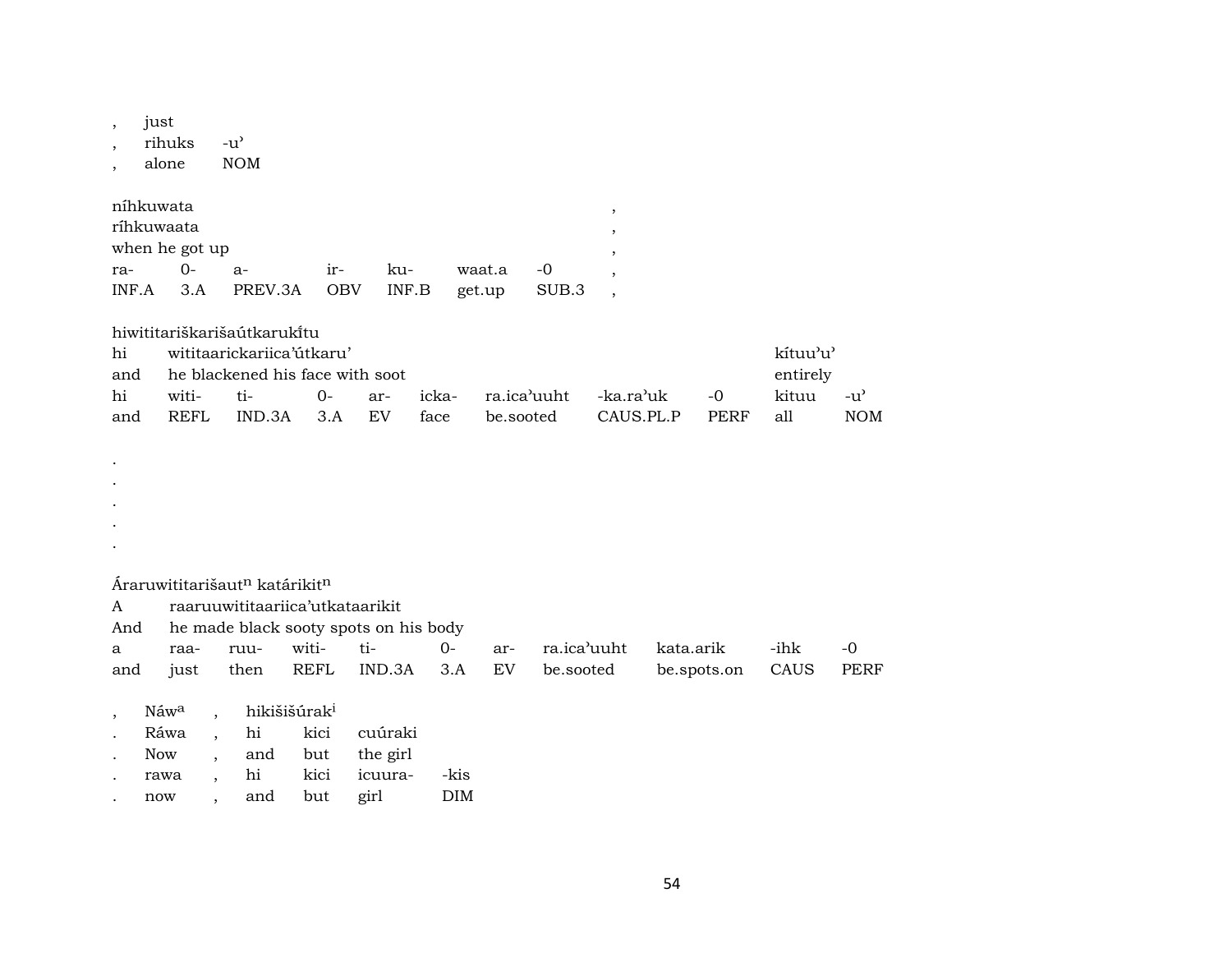|                                        | hirusiahi šistiwititn        |                                         |                  |                  |             |                            |         |             |            |     |                    |               |             |
|----------------------------------------|------------------------------|-----------------------------------------|------------------|------------------|-------------|----------------------------|---------|-------------|------------|-----|--------------------|---------------|-------------|
| hiru                                   |                              | si'ahiicistiwitit                       |                  |                  |             |                            |         |             |            |     |                    |               |             |
| then                                   |                              | she was questioned by them [the family] |                  |                  |             |                            |         |             |            |     |                    |               |             |
| hiruu                                  | $si$ -                       | ar-                                     | ra-              | $O -$            | ir-         |                            | ut-     |             | $i-$       |     |                    | as.ri.wi.itik | $-0$        |
| then                                   | DU                           | EV                                      | <b>ABS</b>       | 3.A              | PL.3A       |                            | PREV    |             | <b>SEQ</b> |     | question           |               | <b>PERF</b> |
|                                        | híast <sup>i</sup>           |                                         |                  |                  |             | a                          |         |             |            |     |                    |               |             |
|                                        | hí'aasti'                    |                                         |                  |                  |             | a                          |         |             |            |     |                    |               |             |
|                                        | her father                   |                                         |                  |                  |             | and                        |         |             |            |     |                    |               |             |
| $i-$                                   |                              | as                                      |                  | -ri <sup>3</sup> |             | a                          |         |             |            |     |                    |               |             |
|                                        | 3.POSS.A                     | father                                  |                  | 3.POSS.B         |             | and                        |         |             |            |     |                    |               |             |
| isást <sup>i</sup>                     |                              |                                         |                  |                  |             | $\boldsymbol{\mathcal{C}}$ | Kíra    |             | 1          |     |                    |               |             |
| isaásti'                               |                              |                                         |                  |                  |             | $\boldsymbol{\mathcal{C}}$ | Kíra    |             |            |     |                    |               |             |
| her mother                             |                              |                                         |                  |                  |             | $\epsilon\epsilon$         | Perhaps |             |            |     |                    |               |             |
| $i-$                                   |                              | saas                                    | -ri <sup>3</sup> |                  |             | $\pmb{\mathsf{H}}$         | kira    |             |            |     |                    |               |             |
| 3.POSS.A                               |                              | mother                                  |                  | 3.POSS.B         |             | Н                          | perhaps |             |            |     |                    |               |             |
|                                        |                              |                                         |                  |                  |             |                            |         |             |            |     |                    |               |             |
|                                        | sikaraspawúktik <sup>u</sup> |                                         |                  |                  |             |                            |         |             |            |     | п                  |               |             |
|                                        | sikaraspaawáktiiku'          |                                         |                  |                  |             |                            |         |             |            |     | "                  |               |             |
|                                        | were you (du) talking        |                                         |                  |                  |             |                            |         |             |            | ς   | $\pmb{\mathsf{H}}$ |               |             |
| si-                                    | ka-                          |                                         | ra-              | $S-$             | waa.wak.tik |                            |         | -:hus       |            |     | н                  |               |             |
| DU                                     | Y/N.INTER                    |                                         | <b>ABS</b>       | 2.A              | talk        |                            |         | <b>IMPF</b> |            |     | п                  |               |             |
|                                        |                              |                                         |                  |                  |             |                            |         |             |            |     |                    |               |             |
|                                        | Hišurakiwítawaku             |                                         |                  |                  |             |                            |         |             |            |     |                    |               |             |
| Hi                                     | cuúraki                      |                                         |                  | wítaahwáku'      |             |                            |         |             |            |     |                    |               |             |
| And                                    | the girl                     |                                         |                  | she said         |             |                            |         |             |            |     |                    |               |             |
| hi                                     | icuura-                      | -kis                                    | wi-              |                  | ti-         |                            | $0-$    | ar-         |            |     | waka'u             | $-0$          |             |
| and                                    | girl                         | DIM                                     |                  | QUOT             | IND.3A      |                            | 3.A     | EV          |            | say |                    | PERF          |             |
| $\boldsymbol{\zeta}\boldsymbol{\zeta}$ |                              | Kusikakatpawúktik <sup>u</sup>          |                  |                  |             |                            |         |             |            |     |                    |               |             |
| $\boldsymbol{\zeta}\boldsymbol{\zeta}$ |                              | Kusikaakatpaawáktiiku'                  |                  |                  |             |                            |         |             |            |     |                    |               |             |
| $\boldsymbol{\zeta}\boldsymbol{\zeta}$ |                              | He and I were not talking               |                  |                  |             |                            |         |             |            |     |                    |               |             |
| $\pmb{\mathsf{H}}$<br>,                | ku-                          | $si-$                                   |                  | kaaka-           |             | $t-$                       |         | waa.wak.tik |            |     | -:hus              |               |             |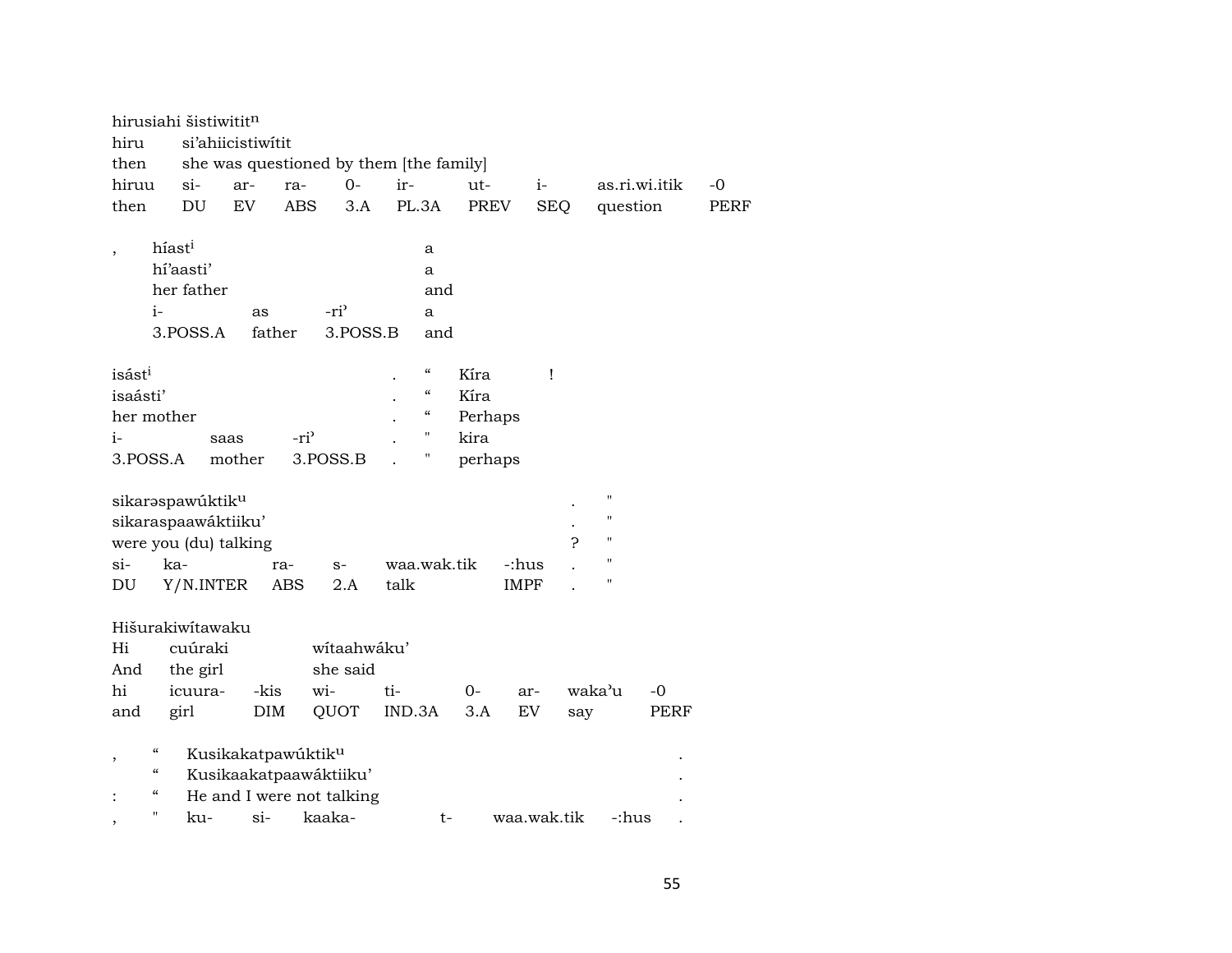INDF DU NEG.IND.1/2A 1.A talk IMPF .  $\theta$  $\overline{\phantom{a}}$ 

- $\boldsymbol{\mathsf{H}}$
- $\pmb{\mathcal{C}}$  $\mathbf{u}$
- $\boldsymbol{\mathcal{U}}$  $\mathbf{H}$
- $\boldsymbol{\mathsf{H}}$  $\mathbf{u}$
- $\mathbf{u}$  $\mathbf{u}$

#### Ariikírikiruhawi<sup>u</sup>

|  | Ári', i kirikí ruuhaáwi'u' |                              |  |  |                                          |  |  |  |  |  |
|--|----------------------------|------------------------------|--|--|------------------------------------------|--|--|--|--|--|
|  |                            | Why, and what was the reason |  |  |                                          |  |  |  |  |  |
|  |                            |                              |  |  | arii , i kirikii ra- 0- ut- raa.wi.uu -0 |  |  |  |  |  |
|  |                            |                              |  |  | oh , and what ABS 3.A PREV be.thus PERF  |  |  |  |  |  |

 $\,$ 

# tírəsihwata

| tírasihwaata |  |
|--------------|--|
|              |  |
|              |  |

| when you got up |  |  |                                     |           |  |  |  |  |  |  |  |
|-----------------|--|--|-------------------------------------|-----------|--|--|--|--|--|--|--|
| tii- ra- s-     |  |  |                                     | waat.a -0 |  |  |  |  |  |  |  |
|                 |  |  | when ABS 2.A PREV.1/2A get.up SUB.3 |           |  |  |  |  |  |  |  |

## hiwihirurisiškaríšauut<sup>n</sup>

| hi  | wihiru |            | riisickariica'uu'ut             |  |                                        |  |  |  |  |  |
|-----|--------|------------|---------------------------------|--|----------------------------------------|--|--|--|--|--|
| and | there  |            | your face was blacked with soot |  |                                        |  |  |  |  |  |
| hi  |        | wii- hiruu |                                 |  | rii- s- icka- ra.ica'uuht -'           |  |  |  |  |  |
| and |        |            |                                 |  | now there ASSR 2.A face be.sooted EX . |  |  |  |  |  |

### Ašúrak<sup>i</sup>

 $\mathbf{A}$ cuúraki And the girl icuura--kis  $\mathbf{a}$ and girl  $\rm{DIM}$ 

#### hiruwitatahúriwititn

| hiru | witaahtahúriwiitit |
|------|--------------------|
|------|--------------------|

 $\langle \cdot \rangle$  $\mathcal{L}$ 

 $\mathbb{R}^{n\times n}$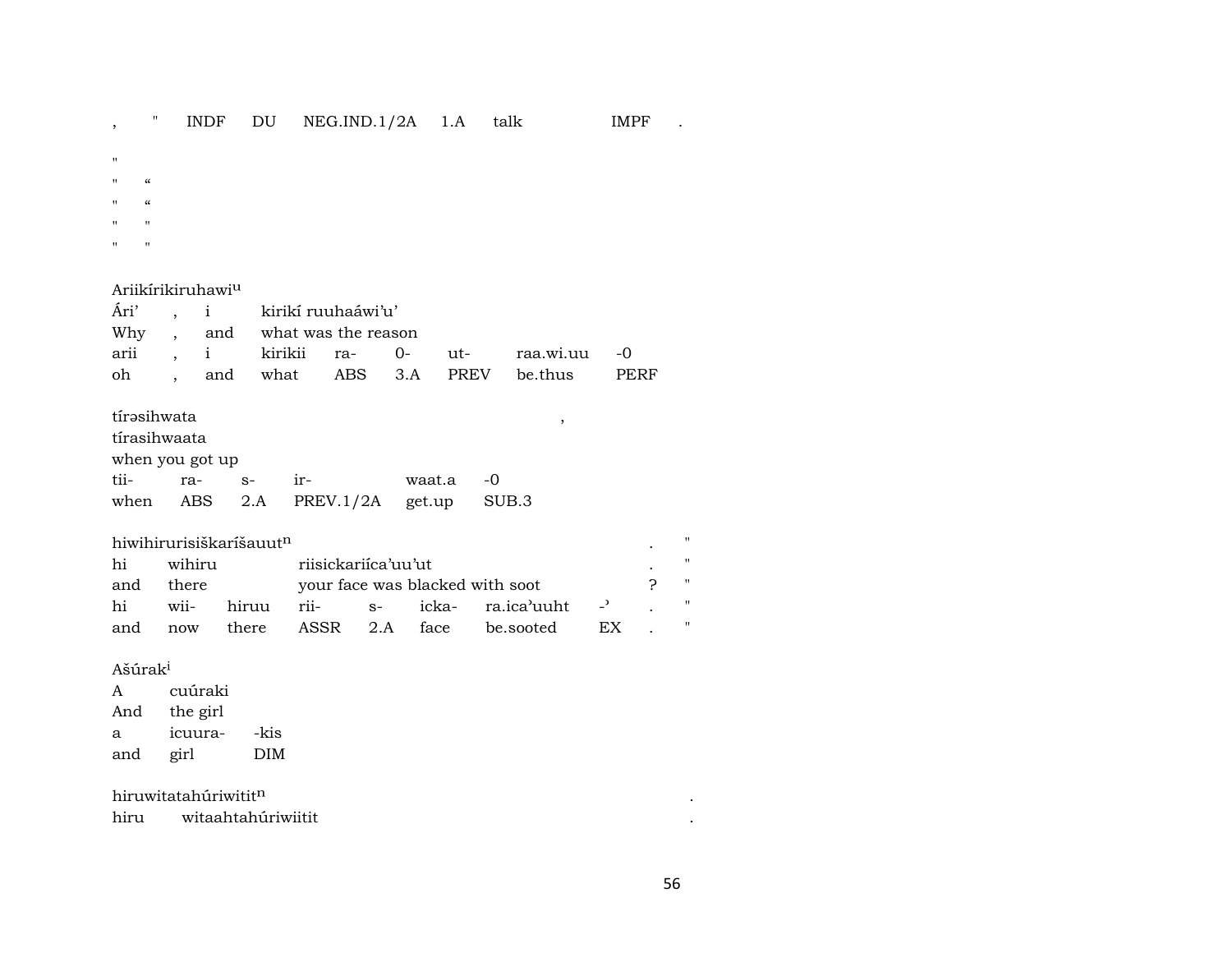| then                               | she put her head down                                |              |            |                   |      |                                     |                     |                    |            |                               |      |  |
|------------------------------------|------------------------------------------------------|--------------|------------|-------------------|------|-------------------------------------|---------------------|--------------------|------------|-------------------------------|------|--|
| hiruu                              | wi-                                                  | ti-          | $0-$       |                   | ar-  | tahuri.wi.itik                      |                     |                    | $-0$       |                               |      |  |
| then                               | QUOT                                                 | IND.3A       |            | 3.A               | EV   |                                     | put.one's.head.down |                    | PERF       |                               |      |  |
|                                    |                                                      |              |            |                   |      |                                     |                     |                    |            |                               |      |  |
|                                    | Hiruwitáhwiška                                       |              |            |                   |      |                                     |                     | šúrak <sup>i</sup> |            |                               |      |  |
| Hiru                               |                                                      | witaáhwicka' |            |                   |      |                                     |                     | cuúraki            |            |                               |      |  |
| Then                               | she thought                                          |              |            |                   |      |                                     |                     | the girl           |            |                               |      |  |
| hiruu                              | wi-                                                  | ti-          | $0-$       |                   | ar-  | wicka                               | $-0$                | icuura-            | -kis       |                               |      |  |
| then                               | QUOT                                                 | IND.3A       |            | 3.A               | EV   | think                               | <b>PERF</b>         | girl               | DIM        |                               |      |  |
|                                    |                                                      |              |            |                   |      |                                     |                     |                    |            |                               |      |  |
| $\,$<br>$\boldsymbol{\mathcal{C}}$ |                                                      |              |            |                   |      |                                     |                     |                    |            |                               |      |  |
| $\mathcal{C}$                      |                                                      |              |            |                   |      |                                     |                     |                    |            |                               |      |  |
| $\pmb{\mathsf{H}}$                 |                                                      |              |            |                   |      |                                     |                     |                    |            |                               |      |  |
| ,<br>11                            |                                                      |              |            |                   |      |                                     |                     |                    |            |                               |      |  |
| $\overline{\phantom{a}}$           |                                                      |              |            |                   |      |                                     |                     |                    |            |                               |      |  |
|                                    | hikukariritaráit <sup>a</sup>                        |              |            |                   |      |                                     |                     |                    |            |                               |      |  |
| Hi                                 | kukariiritaaraá'iita                                 |              |            |                   |      |                                     |                     |                    |            |                               |      |  |
| And                                | I don't know anything about you                      |              |            |                   |      |                                     |                     |                    |            |                               |      |  |
| hi                                 | ku-                                                  | karii-       |            | rii-              | $t-$ | ir-                                 |                     | a-                 | $i-$       | raa.iita                      | $-0$ |  |
| and                                | <b>INDF</b>                                          | EMPH.NEG     |            | ASSR              | 1.A  |                                     | PREV.1/2A           | 2.P                | <b>SEQ</b> | know                          | PERF |  |
|                                    |                                                      |              |            |                   |      |                                     |                     |                    |            |                               |      |  |
|                                    | Akíkiši                                              |              |            | ápar <sup>u</sup> |      |                                     |                     |                    |            |                               |      |  |
| п                                  | Aki                                                  |              | kici       | ápaaru'           |      |                                     |                     |                    |            |                               |      |  |
| $\pmb{\mathsf{H}}$                 | And here                                             |              | but        | secretly          |      |                                     |                     |                    |            |                               |      |  |
| $\pmb{\mathsf{H}}$                 | $a-$                                                 | ki           | kici       | apaar-            |      | $-u$ <sup><math>\prime</math></sup> |                     |                    |            |                               |      |  |
| н                                  | and                                                  | there        | but        | secret            |      | <b>NOM</b>                          |                     |                    |            |                               |      |  |
|                                    |                                                      |              |            |                   |      |                                     |                     |                    |            |                               |      |  |
|                                    | kuhiharišárikitn                                     |              |            |                   |      |                                     |                     |                    |            |                               |      |  |
|                                    | kuhiíhariicárikit                                    |              |            |                   |      |                                     |                     |                    |            |                               |      |  |
|                                    | they apparently had been put under the pillow by him |              |            |                   |      |                                     |                     |                    |            |                               |      |  |
| kuur-                              | ra-                                                  | $0-$         | ir-        | ut-               |      | raar                                |                     | ra.ica.arik.ihk    |            |                               | -0   |  |
| <b>DUB</b>                         | <b>ABS</b>                                           | 3.A          | <b>OBV</b> | PREV              |      | 3PL.INAN.P                          |                     |                    |            | put.under.someone's.head.PL.P | PERF |  |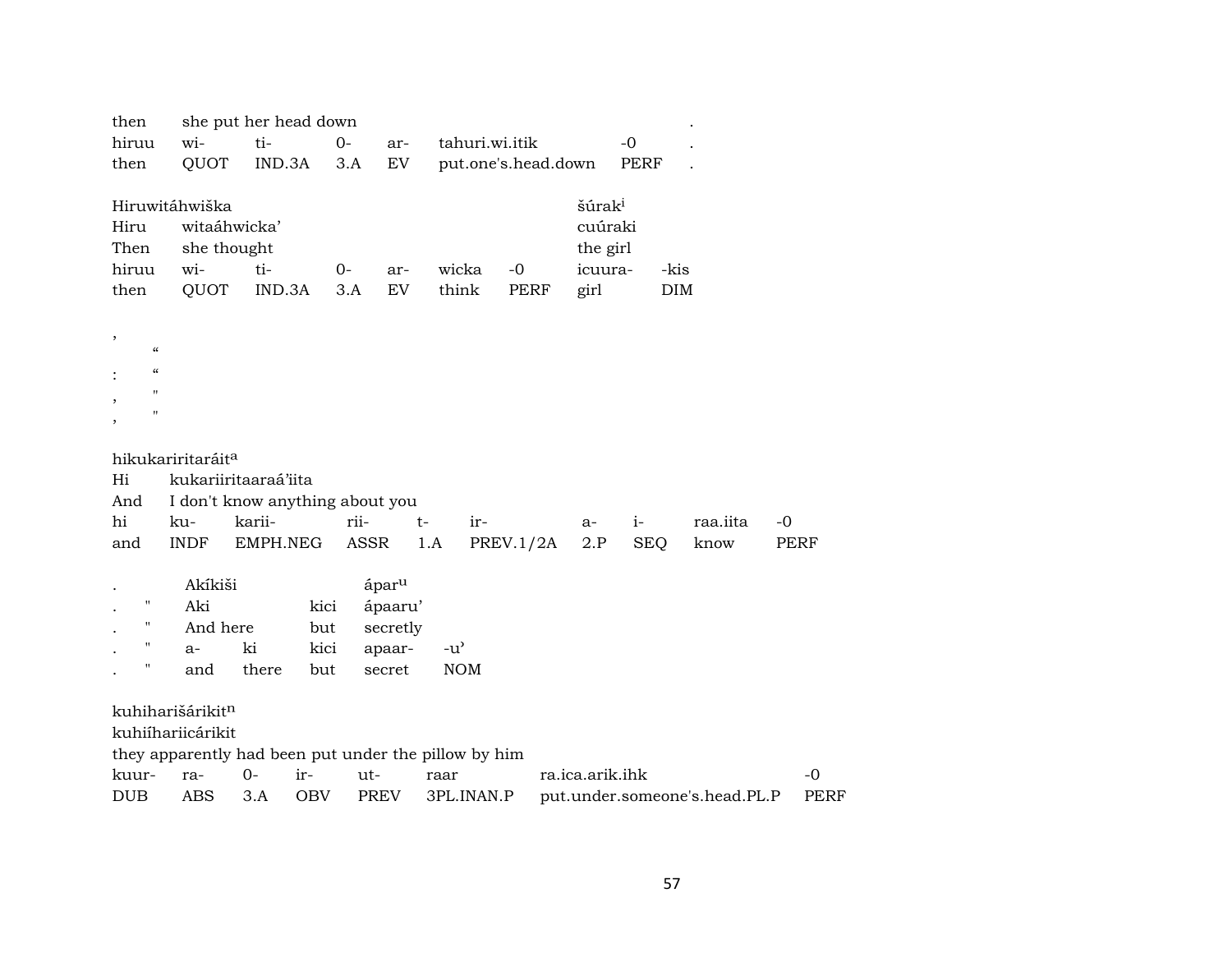| $\, ,$                                           |                                                                     |                                 |                                                                                           |                     |                                                              |                   |                                                                                       |                     |                                                |                         |                                                                                                |                                       |                           |                     |                     |
|--------------------------------------------------|---------------------------------------------------------------------|---------------------------------|-------------------------------------------------------------------------------------------|---------------------|--------------------------------------------------------------|-------------------|---------------------------------------------------------------------------------------|---------------------|------------------------------------------------|-------------------------|------------------------------------------------------------------------------------------------|---------------------------------------|---------------------------|---------------------|---------------------|
| $\overline{\phantom{a}}$                         |                                                                     |                                 |                                                                                           |                     |                                                              |                   |                                                                                       |                     |                                                |                         |                                                                                                |                                       |                           |                     |                     |
| $\cdot$                                          |                                                                     |                                 |                                                                                           |                     |                                                              |                   |                                                                                       |                     |                                                |                         |                                                                                                |                                       |                           |                     |                     |
| $\,$                                             |                                                                     |                                 |                                                                                           |                     |                                                              |                   |                                                                                       |                     |                                                |                         |                                                                                                |                                       |                           |                     |                     |
| hiru<br>then<br>hiruu<br>then                    | hirutarikstašawihátihipirask <sup>i</sup><br>ti-<br>IND.3A          | taarikstacawihat<br>$0-$<br>3.A | he would rub his hands<br>ar-<br>EV                                                       | iks-<br>hand        | raar-<br>PL                                                  | ta.wi.hak<br>wipe |                                                                                       | $-0$<br><b>PERF</b> | $\overline{\phantom{a}}$<br>$\cdot$<br>$\cdot$ | ihi<br>uh<br>ihii<br>uh | $\overline{\phantom{a}}$<br>$\overline{ }$<br>$\overline{\phantom{a}}$<br>$\ddot{\phantom{0}}$ | piíraski<br>the boy<br>piiras-<br>boy | -kis<br>DIM               |                     |                     |
| $\cdot$<br>ra-<br><b>ABS</b>                     | raškátaw <sup>i</sup><br>raackátawi<br>(on) her face<br>$0-$<br>3.A | icka-<br>face                   | ta                                                                                        | be.hanging          | -wi<br>SUB.L                                                 | $\cdot$           |                                                                                       |                     |                                                |                         |                                                                                                |                                       |                           |                     |                     |
| kúhatka<br>Kuúhatka<br>She slept<br>kuur-<br>DUB | ra-<br><b>ABS</b>                                                   | $0-$<br>3.A                     | itka<br>sleep                                                                             | $-0$<br><b>PERF</b> | šúrak <sup>i</sup><br>cuúraki<br>the girl<br>icuura-<br>girl | -kis<br>DIM       | $\cdot$<br>$\overline{\phantom{a}}$<br>$\cdot$<br>$\cdot$<br>$\overline{\phantom{a}}$ |                     |                                                |                         |                                                                                                |                                       |                           |                     |                     |
| hi<br>and<br>hi<br>and                           | hirarutarušikstarapitawahatn<br>raa-<br>just                        | ruu-<br>then                    | raaruutáruucikstaarapitaawaáhat<br>then he had rubbed his hands all over<br>ti-<br>IND.3A | $0-$<br>3.A         | $a-$<br>POSS.3A                                              | ri-<br>PHYS.POSS  |                                                                                       | ut-                 | <b>PREV</b>                                    | iks-<br>hand            |                                                                                                | raar-<br>PL                           | apitaa.hak<br>turn.around | -waa<br><b>DIST</b> | $-0$<br><b>PERF</b> |
| $\cdot$                                          | škáhiri<br>ckáhiri'<br>on the face<br>icka-                         | -hiri'                          |                                                                                           |                     |                                                              |                   |                                                                                       |                     |                                                |                         |                                                                                                |                                       |                           |                     |                     |

,

58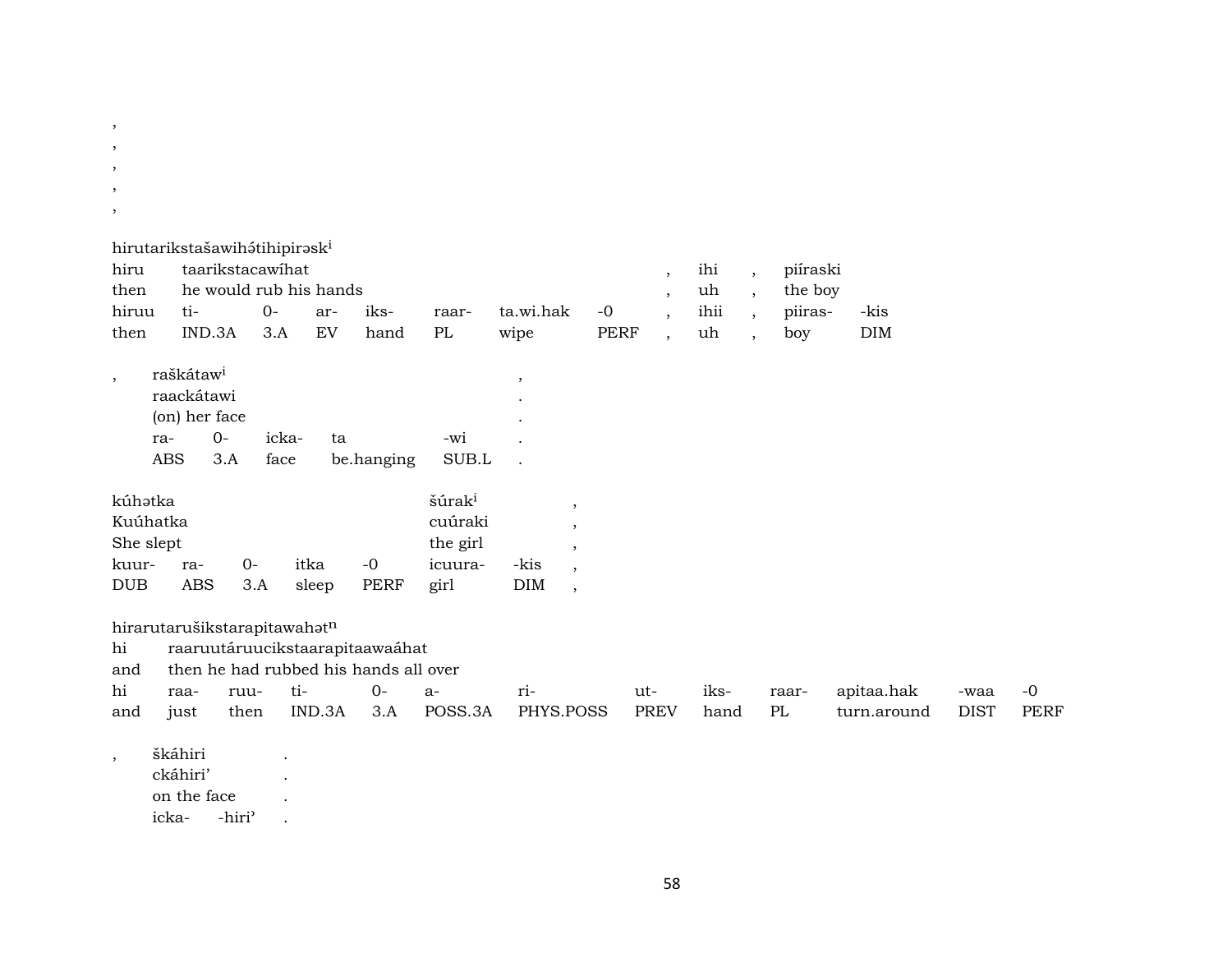| face                                                                              |                | LOC                                                    |                     |                 |                    |                   |                     |              |                          |                                                                                 |                                           |                                                                                  |
|-----------------------------------------------------------------------------------|----------------|--------------------------------------------------------|---------------------|-----------------|--------------------|-------------------|---------------------|--------------|--------------------------|---------------------------------------------------------------------------------|-------------------------------------------|----------------------------------------------------------------------------------|
| Náw <sup>a</sup><br>Ráwa<br><b>Now</b><br>rawa<br>now<br>$\overline{\phantom{a}}$ |                | wirahwaku<br>wíraahwáku'<br>now he said<br>wii-<br>now | ra-<br><b>ABS</b>   | $0-$<br>3.A     | ar-<br>EV          | say               | waka'u              | $-0$<br>PERF |                          |                                                                                 |                                           |                                                                                  |
| kurahúsra <sup>u</sup><br>kurahuúsa'u<br>her father<br>kurahuus<br>old.man        |                | ra-<br>ABS                                             | $0-$<br>3.A         | $a-$<br>POSS.3A |                    | 0<br>be           | -u<br>SUB.D         |              | $\, ,$<br>$\ddot{\cdot}$ | $\mathcal{C}\mathcal{C}$<br>$\mathcal{C}\mathcal{C}$<br>$\mathcal{C}$<br>п<br>п | Náwa<br>Ráwa<br><b>Now</b><br>rawa<br>now | ,                                                                                |
| šíkstitn<br>cíkstit<br>well<br>cikstik<br>well                                    | $\overline{ }$ | tátiška<br>táticka'<br>I want<br>ta-                   | IND.1/2A            | t-<br>1.A       | wicka<br>want      |                   | $-0$<br><b>PERF</b> |              |                          |                                                                                 |                                           |                                                                                  |
| hírakuta<br>hiírakuuta<br>that it be the other way<br>hii-<br>other               | ra-<br>INF.A   | $O -$<br>3.A                                           | ku-<br>INF.B        |                 | ut-<br><b>PREV</b> | 0<br>be           | -a                  | SUB.1        |                          | <b>Now</b><br>rawa<br>now                                                       | Náwa<br>Ráwa                              | $\overline{\phantom{a}}$<br>,<br>,<br>$\overline{ }$<br>$\overline{\phantom{a}}$ |
| sukspáku<br>sukspáku'<br>say it<br>i-<br>CONT.1/2A                                |                | $S-$<br>2.A                                            | uks-<br><b>JUSS</b> | say             | waka'u             | -0<br><b>PERF</b> | Ţ                   |              |                          |                                                                                 |                                           |                                                                                  |
| tatiškahíšikstit <sup>n</sup><br>Táticka'                                         |                |                                                        |                     |                 | hi                 |                   | cíkstit             |              |                          |                                                                                 |                                           |                                                                                  |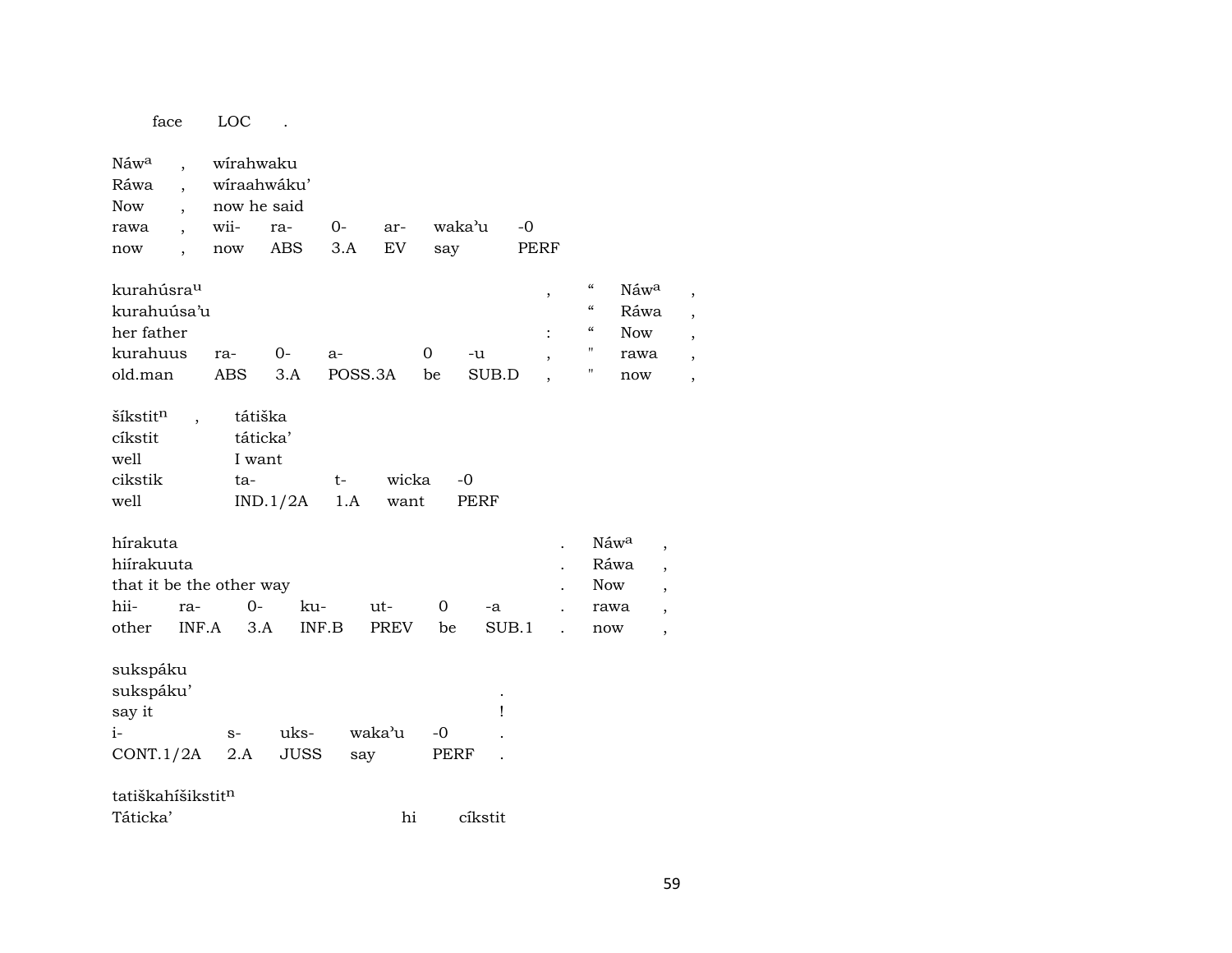| I want<br>ta-                              |                                                               | t-                                   | wicka                                | $-0$         | and<br>hi                                 | well<br>cikstik |              |                                                                                   |                                                                                                |                                   |
|--------------------------------------------|---------------------------------------------------------------|--------------------------------------|--------------------------------------|--------------|-------------------------------------------|-----------------|--------------|-----------------------------------------------------------------------------------|------------------------------------------------------------------------------------------------|-----------------------------------|
| IND.1/2A                                   |                                                               | 1.A                                  | want                                 | PERF         | and                                       | well            |              |                                                                                   |                                                                                                |                                   |
| hínakut <sup>a</sup><br>hiírakuuta<br>hii- | ra-                                                           | that it be the other way<br>$0-$     | ku-                                  | ut-          | $\overline{0}$                            | -a              |              |                                                                                   |                                                                                                |                                   |
| other                                      | INF.A                                                         | 3.A                                  | INF.B                                | <b>PREV</b>  | be                                        |                 | SUB.1        |                                                                                   |                                                                                                |                                   |
| ka-<br>NEG                                 | Karətkápakis<br>Karatkaápaakis<br>I am not poor<br>ra-<br>ABS | t-<br>1.A                            | be.poor                              | kaapaakis    | -0<br><b>PERF</b>                         |                 |              |                                                                                   |                                                                                                |                                   |
| hi<br>and<br>hi<br>and                     | hiraruušíihi<br>raa-<br>just                                  | raaruu'úci'<br>ra-<br><b>ABS</b>     | would that it just be<br>$0-$<br>3.A | ut-<br>PREV  | $i-$<br><b>SEQ</b>                        | 0<br>be         | $-0$<br>PERF | ,<br>$\overline{\phantom{a}}$<br>$\overline{\phantom{a}}$<br>$\ddot{\phantom{0}}$ | ihi<br>uh<br>ihii<br>uh                                                                        | ,<br>$\overline{\phantom{a}}$     |
| kara-<br>NEG                               | káraurahirə<br>kára'uraahiira<br>$ii -$                       | that it would not be good<br>SUBJ.3A | 0-<br>3.A                            | uur-<br>PREV | raa-<br>way                               | hiir<br>be.good | -a           | SUB.1                                                                             |                                                                                                | п<br>п<br>$\pmb{\mathsf{H}}$<br>п |
| Ahawáku<br>Ahawáku'<br>She said            |                                                               |                                      |                                      |              | šúrak <sup>i</sup><br>cuúraki<br>the girl |                 |              | ,                                                                                 | $\boldsymbol{\zeta}\boldsymbol{\zeta}$<br>$\pmb{\zeta}\pmb{\zeta}$<br>$\pmb{\zeta}\pmb{\zeta}$ |                                   |
| ar-<br>EV                                  | ra-<br>ABS                                                    | 0-<br>3.A                            | waka'u<br>say                        | $-0$<br>PERF | icuura-<br>girl                           |                 | -kis<br>DIM  | ,                                                                                 | $\pmb{\mathsf{H}}$<br>$\pmb{\mathsf{H}}$                                                       |                                   |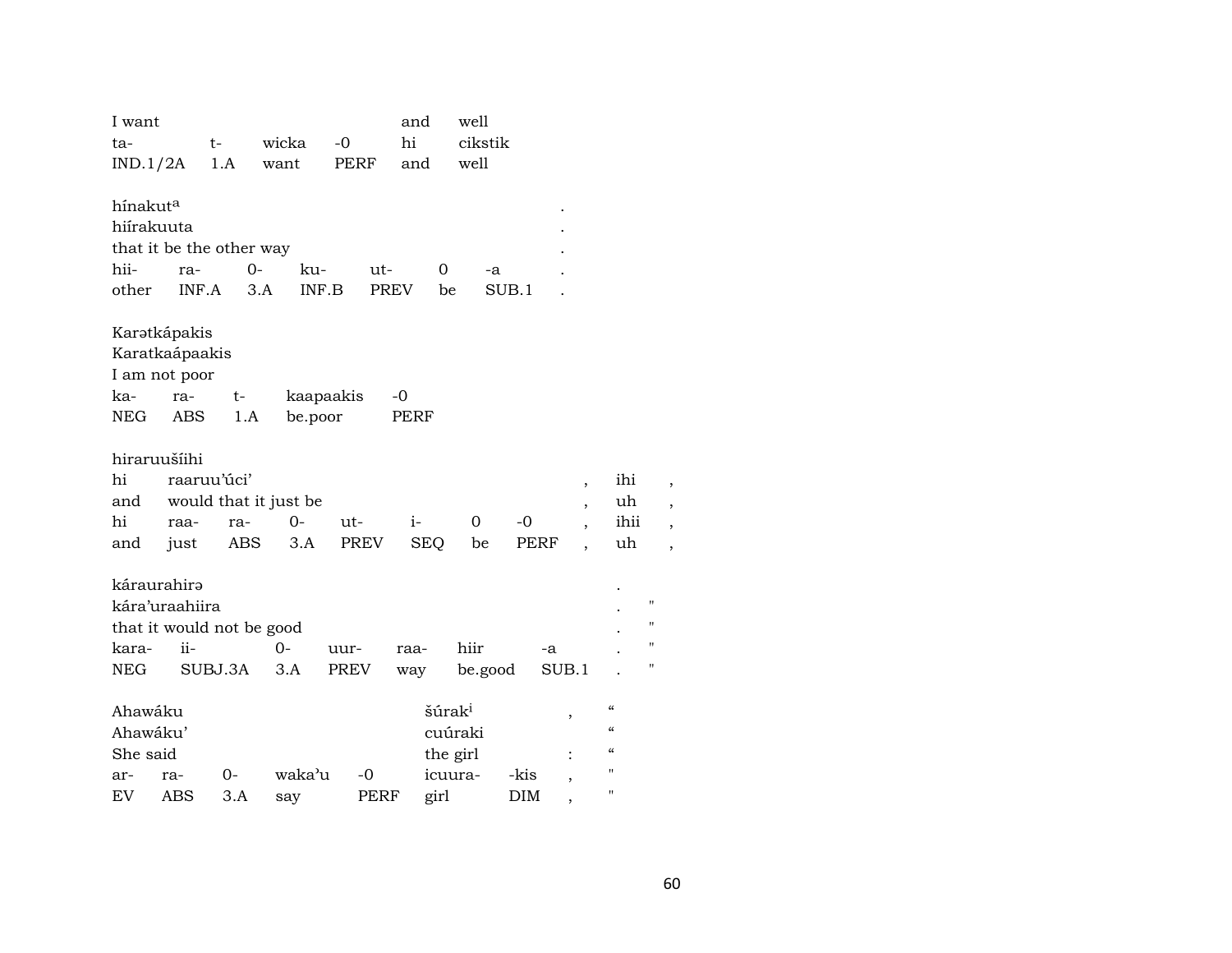| Atíəs<br>Atí'as<br>Father<br>ati-<br>1.POSS    | as                         | father                | $\overline{\phantom{a}}$               |     |                    |                                                          |    |             |             |                     |             |                  |   |                    |
|------------------------------------------------|----------------------------|-----------------------|----------------------------------------|-----|--------------------|----------------------------------------------------------|----|-------------|-------------|---------------------|-------------|------------------|---|--------------------|
| kukakatiráit <sup>a</sup>                      |                            |                       |                                        |     |                    |                                                          |    |             |             |                     |             |                  |   | $\pmb{\mathsf{H}}$ |
| kukaakaatiraá'iita                             |                            |                       |                                        |     |                    |                                                          |    |             |             |                     |             |                  |   | $^{\prime}$        |
| I do not know anything of it                   |                            |                       |                                        |     |                    |                                                          |    |             |             |                     |             |                  |   | $^{\prime\prime}$  |
| ku-                                            | kaaka-                     |                       |                                        | t-  | $ir-$              |                                                          |    | raa.iita    |             |                     | $-0$        |                  |   | $^{\prime\prime}$  |
| <b>INDF</b>                                    |                            | NEG.IND.1/2A          |                                        | 1.A |                    | PREV.1/2A                                                |    | know        |             |                     | <b>PERF</b> |                  |   | $^{\prime}$        |
| Náw <sup>a</sup><br>Ráwa<br>Now<br>rawa<br>now | i<br>$\mathbf{i}$          | išúraki<br>and<br>and | cuúraki<br>the girl<br>icuura-<br>girl |     | -kis<br><b>DIM</b> | rahíritn<br>raahiírit<br>finally<br>raahiirit<br>finally |    |             |             |                     |             |                  |   |                    |
| karahiwawúktik <sup>u</sup>                    |                            |                       |                                        |     |                    |                                                          |    |             |             |                     |             | Náw <sup>a</sup> |   |                    |
| kara'ahiwaawáktiiku'                           |                            |                       |                                        |     |                    |                                                          |    |             |             |                     |             | Ráwa             |   | $\overline{ }$     |
| she was not talking                            |                            |                       |                                        |     |                    |                                                          |    |             |             |                     |             | <b>Now</b>       |   |                    |
| kara-                                          | ar-                        | ri-                   |                                        | 0-  |                    | waa.wak.tik                                              |    |             | -:hus       |                     |             | rawa             |   |                    |
| <b>NEG</b>                                     | EV <sub></sub>             |                       | CONT.3A                                | 3.A | talk               |                                                          |    |             | <b>IMPF</b> |                     |             | now              |   |                    |
| hiruahiwáku<br>hiru<br>then                    | ahiwáku'<br>he said        |                       |                                        |     |                    |                                                          |    |             | ,           |                     |             |                  |   |                    |
| hiruu                                          | ar-                        | ri-                   |                                        | 0-  |                    | waka'u                                                   | -0 |             |             |                     |             |                  |   |                    |
| then                                           | EV                         |                       | CONT.3A                                | 3.A | say                |                                                          |    | <b>PERF</b> |             |                     |             |                  |   |                    |
| hiruahiwákukúrahus<br>hiru<br>then<br>hiruu    | ahiwáku'<br>he said<br>ar- | ri-                   |                                        | 0-  |                    | waka'u                                                   | -0 |             |             | kúrahus<br>kurahuus |             | the old man      | , |                    |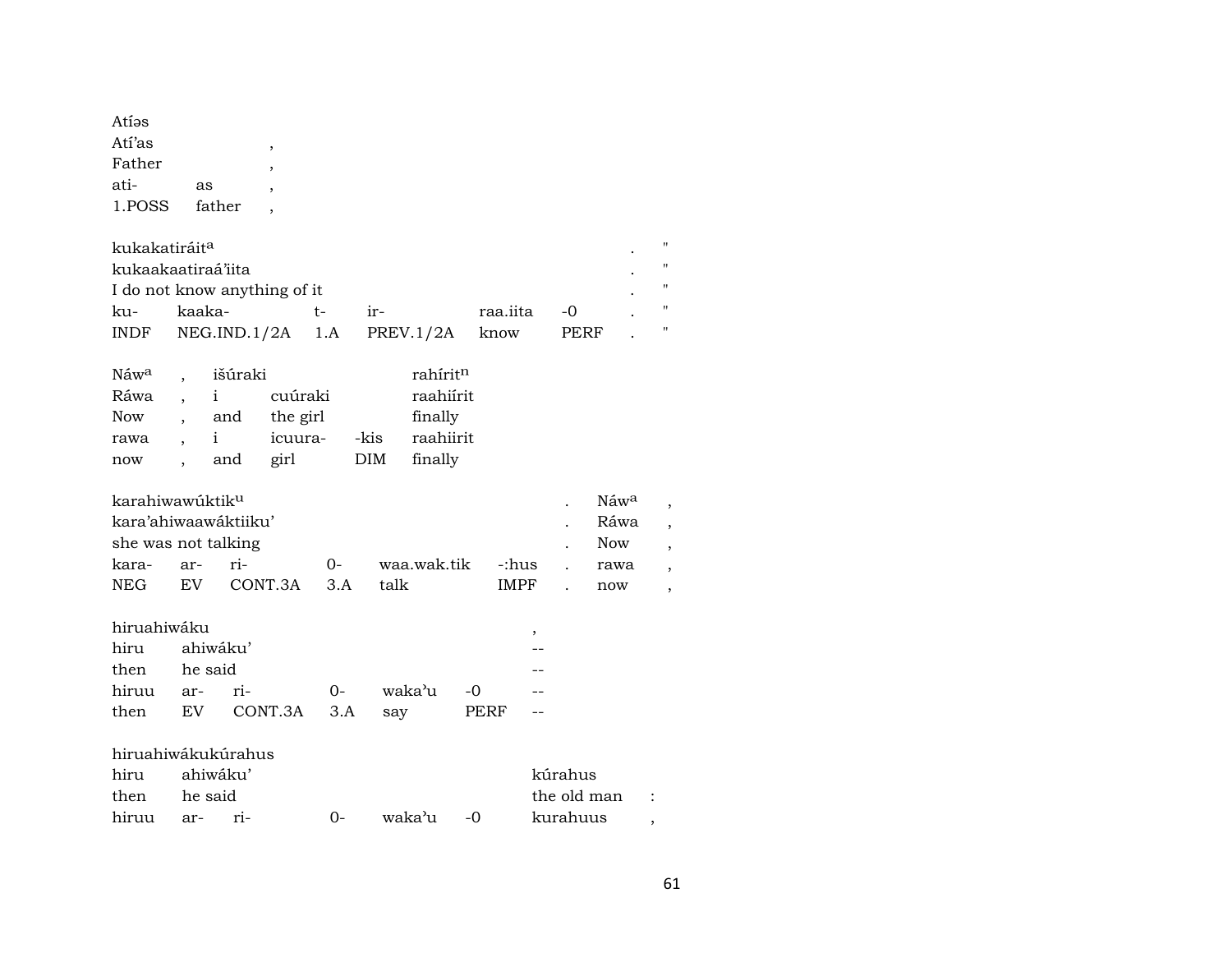| then                                                                                          |                                           | EV                                                                     | CONT.3A            | 3.A         | say         |      | PERF                                                       |                                                                              | old.man                 |                                                                                       | $\overline{ }$     |           |                     |
|-----------------------------------------------------------------------------------------------|-------------------------------------------|------------------------------------------------------------------------|--------------------|-------------|-------------|------|------------------------------------------------------------|------------------------------------------------------------------------------|-------------------------|---------------------------------------------------------------------------------------|--------------------|-----------|---------------------|
| $\boldsymbol{\zeta}\boldsymbol{\zeta}$<br>$\mathcal{C}\mathcal{C}$<br>$\mathcal{C}$<br>п<br>Ħ | Náwa<br>Ráwa<br><b>Now</b><br>rawa<br>now | $\overline{\phantom{a}}$                                               |                    |             |             |      |                                                            |                                                                              |                         |                                                                                       |                    |           |                     |
| I mean it<br>ta-<br>IND.1/2A                                                                  |                                           | tatuharaikúihi<br>tatuuhaará'ihku'<br>$t-$<br>1.A                      | ut-<br>PREV        | mean        | raa.ra'ihk  |      | -:hus<br><b>IMPF</b>                                       | $\overline{\phantom{a}}$<br>$\overline{\phantom{a}}$<br>$\ddot{\phantom{0}}$ | ihi<br>uh<br>ihii<br>uh | $\overline{\phantom{a}}$<br>,<br>$\overline{\phantom{a}}$<br>$\overline{\phantom{a}}$ |                    |           |                     |
| šústitn<br>cústit<br>custit<br>old.woman                                                      |                                           | the old woman                                                          |                    |             |             |      |                                                            |                                                                              |                         |                                                                                       |                    |           |                     |
| hiru<br>then<br>hiruu<br>then                                                                 |                                           | hirukirararáhwa<br>kíra raraáhwaa'<br>let them come<br>kira<br>perhaps | ri-<br>CONT.3A     |             | $0-$<br>3.A |      | $a-$<br>PREV.3A                                            |                                                                              | raar-<br>PL.INDV.A      |                                                                                       | wa-<br><b>DIST</b> | a<br>come | $-0$<br><b>PERF</b> |
| $\overline{\phantom{a}}$                                                                      | $i-$                                      | iwaríriks<br>iwariiriks<br>her uncles<br>3.POSS.A                      | wariiriks<br>uncle | a<br>a<br>a | and<br>and  | $i-$ | irášt <sup>i</sup><br>iraácti'<br>her brothers<br>3.POSS.A |                                                                              | raac<br>brother         | $-ri'$                                                                                | 3.POSS.B           |           |                     |

 $\mathbf{u} = \mathbf{u}$  , and  $\mathbf{u} = \mathbf{u}$ 

 $\alpha$  ,  $\alpha$  ,  $\alpha$  ,  $\alpha$  ,  $\alpha$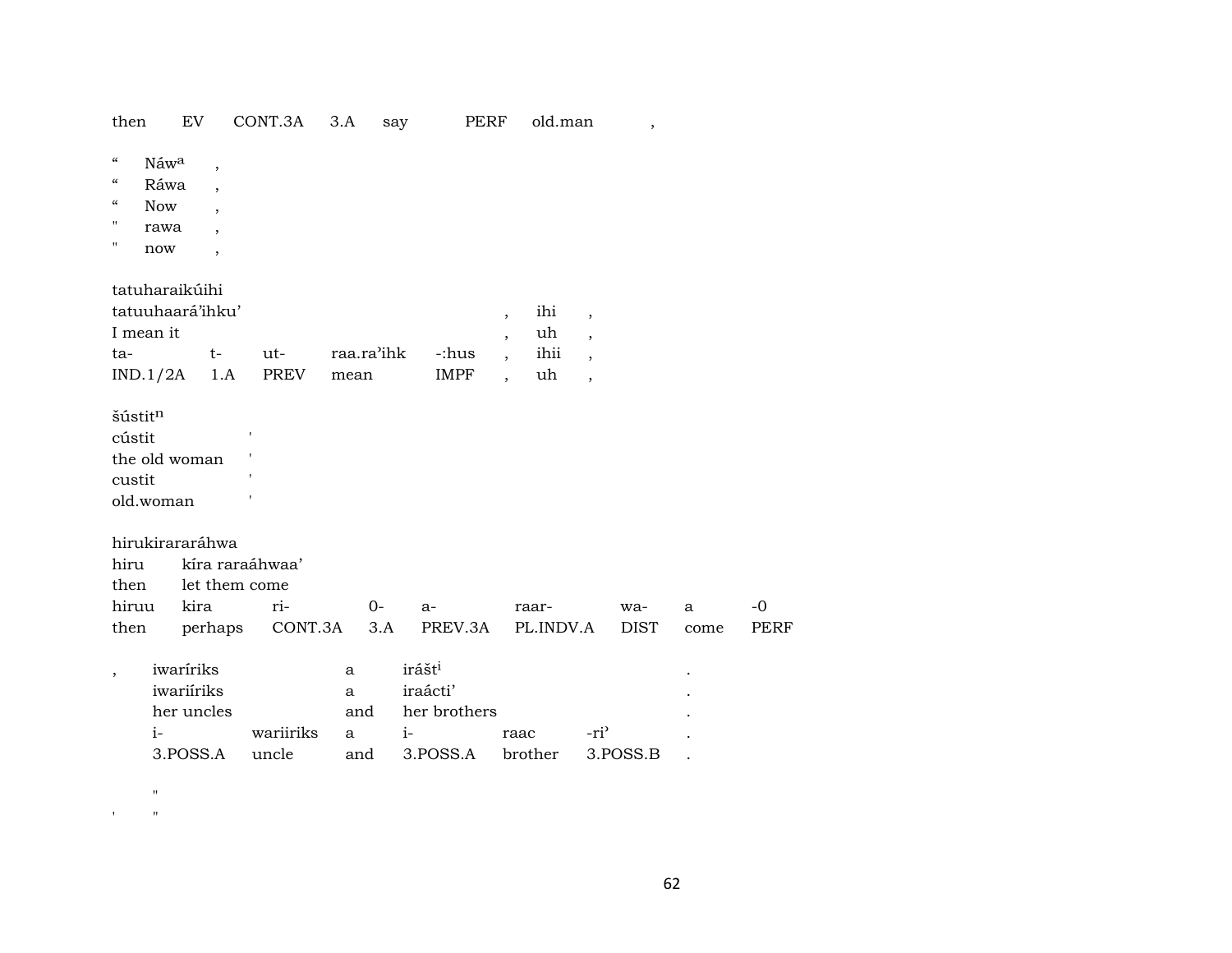' "

|  | Hiru si'ahiiciikáksawa' |  |  |  |  |  |                                                  |  |  |  |  |
|--|-------------------------|--|--|--|--|--|--------------------------------------------------|--|--|--|--|
|  | Then they called them   |  |  |  |  |  |                                                  |  |  |  |  |
|  |                         |  |  |  |  |  | hiruu si- ar- ra- 0- ir- ut- i- kaksaa -waa -0   |  |  |  |  |
|  |                         |  |  |  |  |  | then DU EV ABS 3.A PL.3A PREV SEO call DIST PERF |  |  |  |  |

- .
- .
- .
- .
- .

| Hiruahiwáku |  |  |
|-------------|--|--|
|             |  |  |

| Hiruahiwáku   |  | kúrahus                              |  |               |                    |         |
|---------------|--|--------------------------------------|--|---------------|--------------------|---------|
| Hiru ahiwáku' |  |                                      |  | kúrahus       |                    |         |
| Then he said  |  |                                      |  | the old man : |                    |         |
| hiruu ar- ri- |  | $O-$                                 |  |               | waka'u -0 kurahuus |         |
|               |  | then EV CONT.3A 3.A say PERF old.man |  |               |                    | $\cdot$ |
|               |  |                                      |  |               |                    |         |
| $\epsilon$    |  |                                      |  |               |                    |         |

- $\alpha$
- $\alpha$
- $\bar{\mathbf{u}}$
- $^{\prime\prime}$

## Tirəsirátahuka

Tirasiiraáttahuuka

You who have come in here

|  | here ABS 2.A PREV.1/2A 1/2.PL PL.INDV.A into come SUB.3 |  |  |  |
|--|---------------------------------------------------------|--|--|--|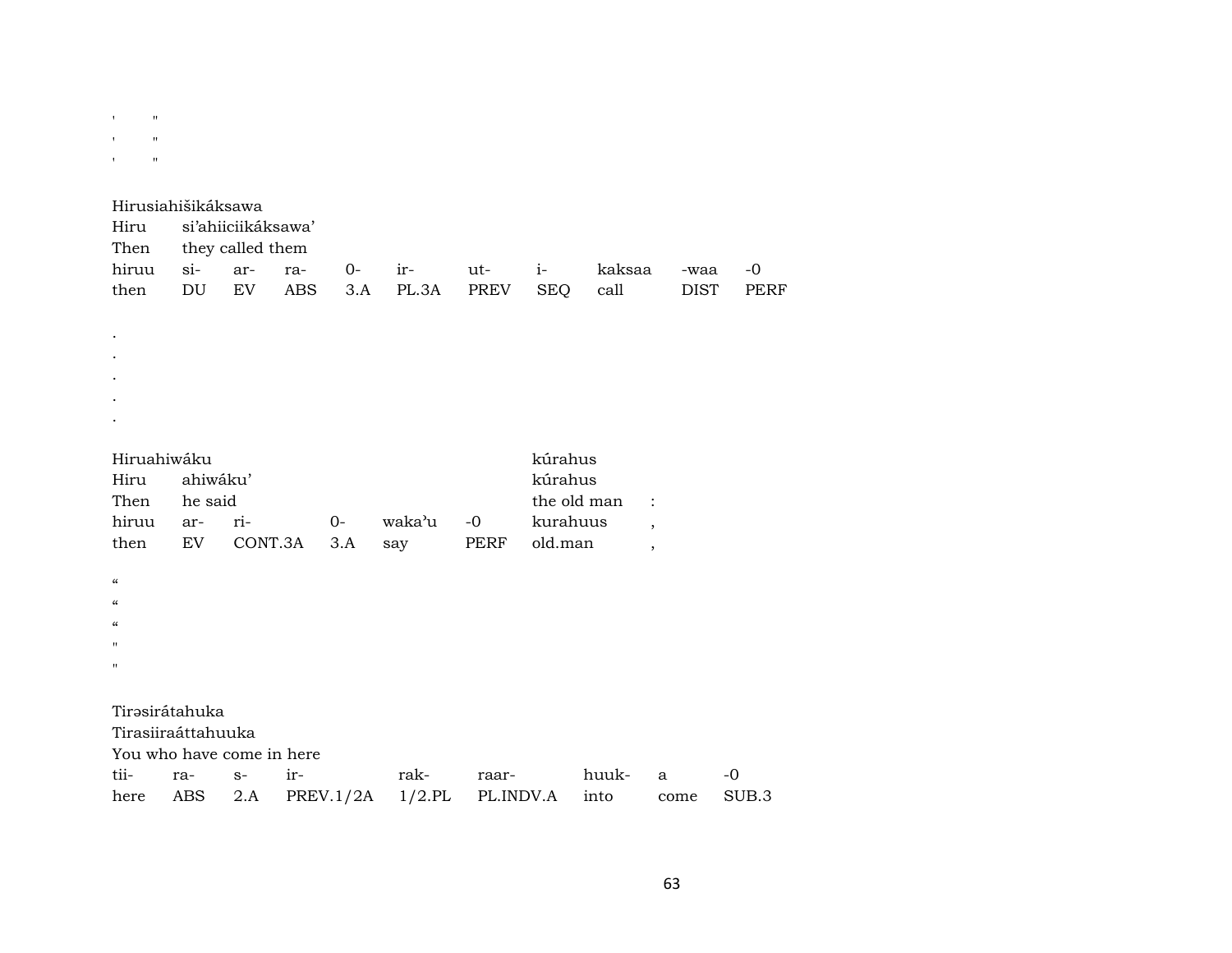| $\, ,$<br>$\cdot$<br>$\overline{\phantom{a}}$<br>ta-<br>$\overline{ }$<br>$\cdot$ | tátiška<br>táticka'<br>I want<br>IND.1/2A                                    | $t-$<br>1.A                                         | wicka<br>want | $-0$<br><b>PERF</b> |                                            |               |                           |         |      |        |             |       |
|-----------------------------------------------------------------------------------|------------------------------------------------------------------------------|-----------------------------------------------------|---------------|---------------------|--------------------------------------------|---------------|---------------------------|---------|------|--------|-------------|-------|
|                                                                                   | nəskúhatišis<br>raskuúhaattiicis<br>for you to know                          |                                                     |               |                     |                                            |               | $\vdots$                  |         |      |        |             |       |
| ra-                                                                               | $S-$                                                                         | ku-                                                 | ut-           | rak-                | riicis                                     |               | $-0$                      |         |      |        |             |       |
| INF.A                                                                             | 2.A                                                                          | $\ensuremath{\mathsf{INF}}.\ensuremath{\mathsf{B}}$ | PREV          | $1/2$ .PL           | learn.about                                |               | <b>PERF</b>               |         |      |        |             |       |
| Táticka'                                                                          | tátiškarurakurarihašara                                                      |                                                     |               |                     | ruurakuuhuraáriihacaara                    |               |                           |         |      |        |             |       |
| I want<br>ta-                                                                     | $t-$                                                                         |                                                     | wicka<br>$-0$ | ruu-                | that the matter be finished at last<br>ra- | $O -$         | ku-                       | uhur-   | raa- | riihac | -aar        | -a    |
| IND.1/2A                                                                          | 1.A                                                                          | want                                                | <b>PERF</b>   | then                | INF.A                                      | 3.A           | $\textsf{INF}.\textsf{B}$ | finally | way  | finish | <b>INCH</b> | SUB.1 |
| $\cdot$                                                                           | tirašakárik <sup>i</sup><br>tirasaákariki<br>this day<br>tii-<br>ra-<br>this | $O -$<br><b>ABS</b><br>3.A                          | saak-<br>sun  | arik<br>be.standing |                                            | $-i$<br>SUB.2 | $\, ,$                    |         |      |        |             |       |
| tíraku<br>tíraaku<br>this one                                                     |                                                                              |                                                     |               |                     |                                            |               |                           |         |      |        |             |       |
| tii-                                                                              | ra-                                                                          | $0-$                                                | kus           | $-0$                |                                            |               |                           |         |      |        |             |       |
| this                                                                              | <b>ABS</b>                                                                   | 3.A                                                 | be.sitting    | SUB.4               |                                            |               |                           |         |      |        |             |       |
|                                                                                   | íriwiarutar <sup>a</sup><br>iriwi'áruutaara<br>if she has done that          |                                                     |               |                     |                                            |               | $\, ,$                    |         |      |        |             |       |
| irii-                                                                             | wii-                                                                         | ii-                                                 | $0-$<br>ar-   | ut-                 | aar                                        | -a            |                           |         |      |        |             |       |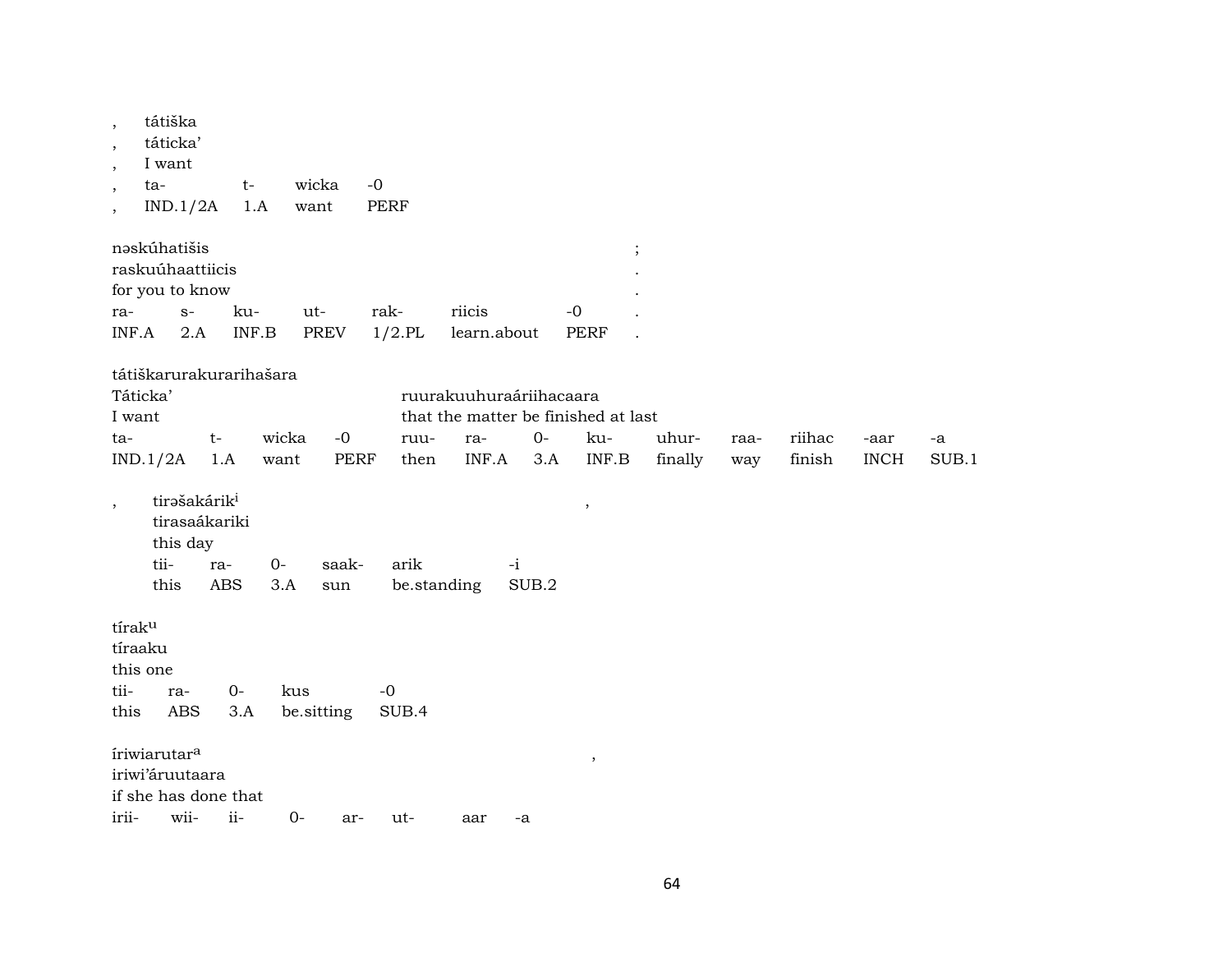| that                           | now                                                                                        | <b>SEQ</b>               | 3.A         | EV                            | <b>PREV</b>              | do     | SUB.1            |                                                         |            |       |
|--------------------------------|--------------------------------------------------------------------------------------------|--------------------------|-------------|-------------------------------|--------------------------|--------|------------------|---------------------------------------------------------|------------|-------|
| tirasirúrak <sup>u</sup>       |                                                                                            |                          |             |                               |                          |        |                  |                                                         |            |       |
|                                | tirasiruúraaku                                                                             |                          |             |                               |                          |        |                  |                                                         |            |       |
|                                | this one who is yours                                                                      |                          |             |                               |                          |        |                  |                                                         |            |       |
| tii-                           | ra-                                                                                        | $S-$                     | ir-         |                               | ri-                      |        | uur-             | rak-                                                    | kus        | $-0$  |
| this                           | <b>ABS</b>                                                                                 | 2.A                      |             | POSS.1/2A                     | PHYS.POSS                |        | POSS.A           | $1/2$ .PL                                               | be.sitting | SUB.4 |
| áwat <sup>n</sup>              |                                                                                            |                          |             | aatatn                        |                          |        |                  |                                                         |            |       |
| áwaat                          |                                                                                            |                          |             | $\mathbf{a}$                  | átaat                    |        |                  |                                                         |            |       |
| your niece                     |                                                                                            |                          |             | and                           | your sister              |        |                  |                                                         |            |       |
| $a-$                           | waat                                                                                       |                          |             | a                             | a-                       | taat   |                  |                                                         |            |       |
| 2.POSS                         |                                                                                            | nephew/neice             |             | and                           | 2.POSS                   | sister |                  |                                                         |            |       |
| Títaku<br>Here<br>tii-<br>here | Titakuráwari<br>-taku<br>LOC                                                               | ráwari<br>ra-<br>ABS     | $0-$<br>3.A | the one going around<br>warii | be.going.about.IMPF      |        | -hus<br>IMPF.SUB |                                                         |            |       |
| pírask <sup>i</sup>            |                                                                                            | $\overline{\phantom{a}}$ |             |                               |                          |        |                  |                                                         |            |       |
| piíraski                       |                                                                                            | $\overline{\phantom{a}}$ |             |                               |                          |        |                  |                                                         |            |       |
| boy                            |                                                                                            | $\overline{\phantom{a}}$ |             |                               |                          |        |                  |                                                         |            |       |
| piiras-                        | -kis                                                                                       |                          |             |                               |                          |        |                  |                                                         |            |       |
| boy                            | <b>DIM</b>                                                                                 |                          |             |                               |                          |        |                  |                                                         |            |       |
| $si-$<br>DU                    | siahirawirúwar <sup>a</sup><br>si'ahiirawiruúwara<br>they won things from him<br>ar-<br>EV | ra-<br><b>ABS</b>        | $0-$<br>3.A | ir-<br>PL.3A                  | awi.ruu.war<br>defeat.DU |        | -a<br>SUB.1      | $\, ,$<br>$\, ,$<br>$\cdot$<br>$\overline{\phantom{a}}$ |            |       |

hitítaku

hi tiítaku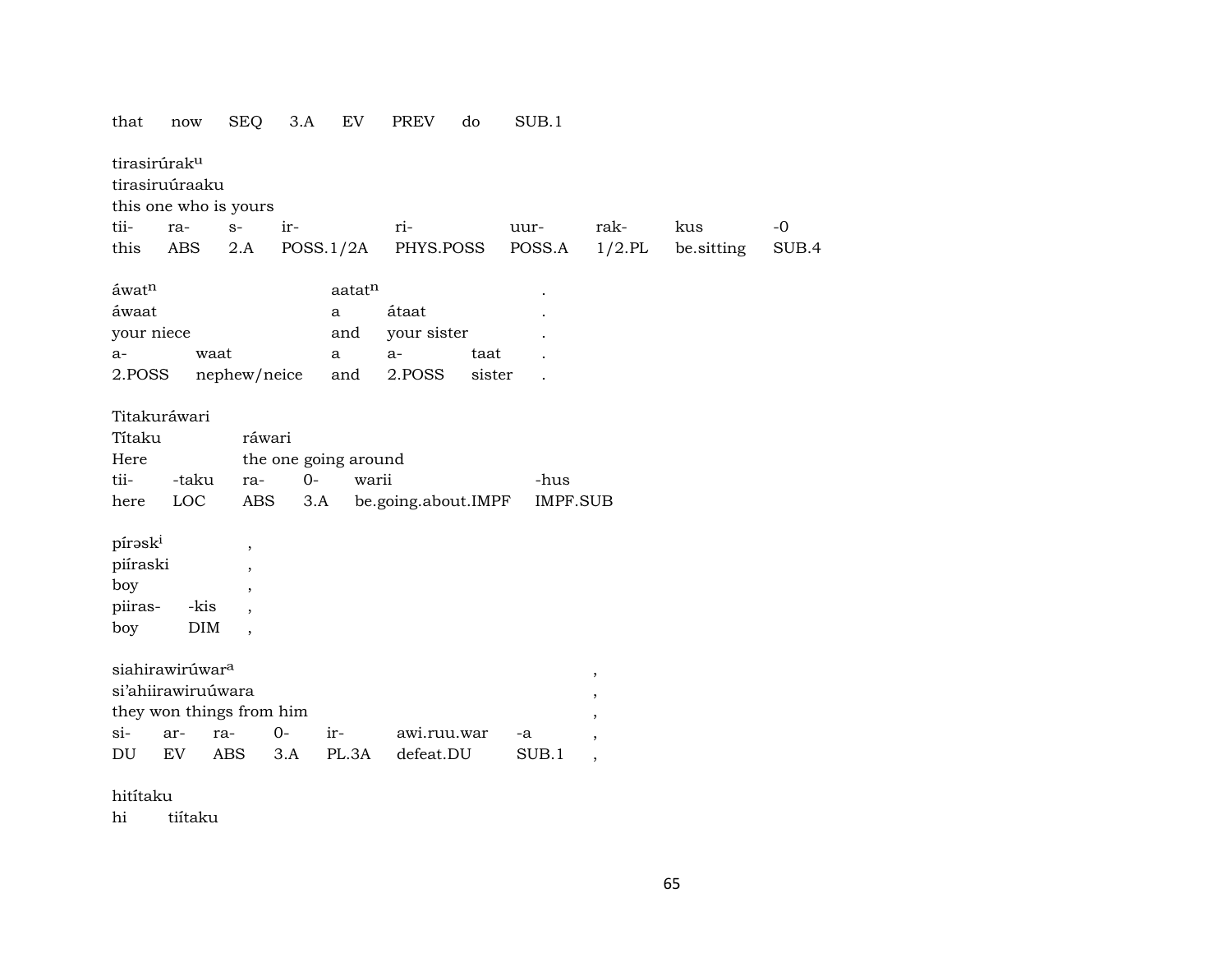| and              | right here               |                             |            |       |           |             |                          |          |                            |
|------------------|--------------------------|-----------------------------|------------|-------|-----------|-------------|--------------------------|----------|----------------------------|
| hi               | tii-                     | -taku                       |            |       |           |             |                          |          |                            |
| and              | here                     | LOC                         |            |       |           |             |                          |          |                            |
|                  |                          |                             |            |       |           |             |                          |          |                            |
|                  | niruharúpa               |                             |            |       |           |             |                          |          |                            |
|                  | riruuhaaruúpa            |                             |            |       |           |             |                          |          |                            |
|                  |                          | they came in for his things |            |       |           |             |                          |          |                            |
| ra-              | $O -$                    | ir-                         | $ut-$      | raar- |           | huuk-       | war                      | -0       |                            |
| <b>ABS</b>       | 3.A                      | <b>OBV</b>                  | <b>BEN</b> |       | PL.INDV.A | into        | go.DU                    | PERF     |                            |
| Akitítaku        |                          |                             |            |       |           |             |                          |          |                            |
| Aki              |                          | tiítaku                     |            |       |           |             |                          |          |                            |
| And here         |                          |                             | right here |       |           |             |                          |          |                            |
| $a-$             | ki                       | tii-                        | -taku      |       |           |             |                          |          |                            |
| and              | there                    | here                        | LOC        |       |           |             |                          |          |                            |
|                  |                          |                             |            |       |           |             |                          |          |                            |
|                  | isiruharišáiwahatn       |                             |            |       |           |             |                          |          |                            |
|                  |                          | isiiruuhariicá'iwaahat      |            |       |           |             |                          |          |                            |
|                  |                          | they were under her pillow  |            |       |           |             |                          |          |                            |
| isiiruu-         | ar-                      | ra-                         | 0-         |       | riica.wi- | waa-        | hak                      | $-0$     |                            |
| plainly          | EV                       | ABS                         | 3.A        |       | pillow    | <b>DIST</b> | pass.by                  | PERF     |                            |
|                  | tírakušurak <sup>i</sup> |                             |            |       |           |             |                          |          | $\boldsymbol{\mathcal{C}}$ |
| tíraaku          |                          |                             |            |       |           | cuúraki     |                          |          |                            |
| this one         |                          |                             |            |       |           | girl        |                          |          |                            |
| tii-             | ra-                      | $O -$                       | kus        |       | $-0$      | icuura-     | -kis                     |          |                            |
| this             | ABS                      | 3.A                         | be.sitting |       | SUB.4     | girl        | DIM                      |          |                            |
| Náw <sup>a</sup> |                          | irítiška                    |            |       |           |             |                          | títiri   |                            |
| Ráwa             |                          | i                           | riíticka'  |       |           |             | $\overline{\phantom{a}}$ | tiítiiri |                            |
| Now              |                          | and                         | I want     |       |           |             |                          | today    |                            |
| rawa             | $\overline{\phantom{a}}$ | i                           | rii-       | t-    | wicka     | $-0$        |                          | tii-     | tiiri                      |
| now              |                          | and                         | ASSR       | 1.A   | want      | PERF        |                          | here     | now                        |
|                  |                          |                             |            |       |           |             |                          |          |                            |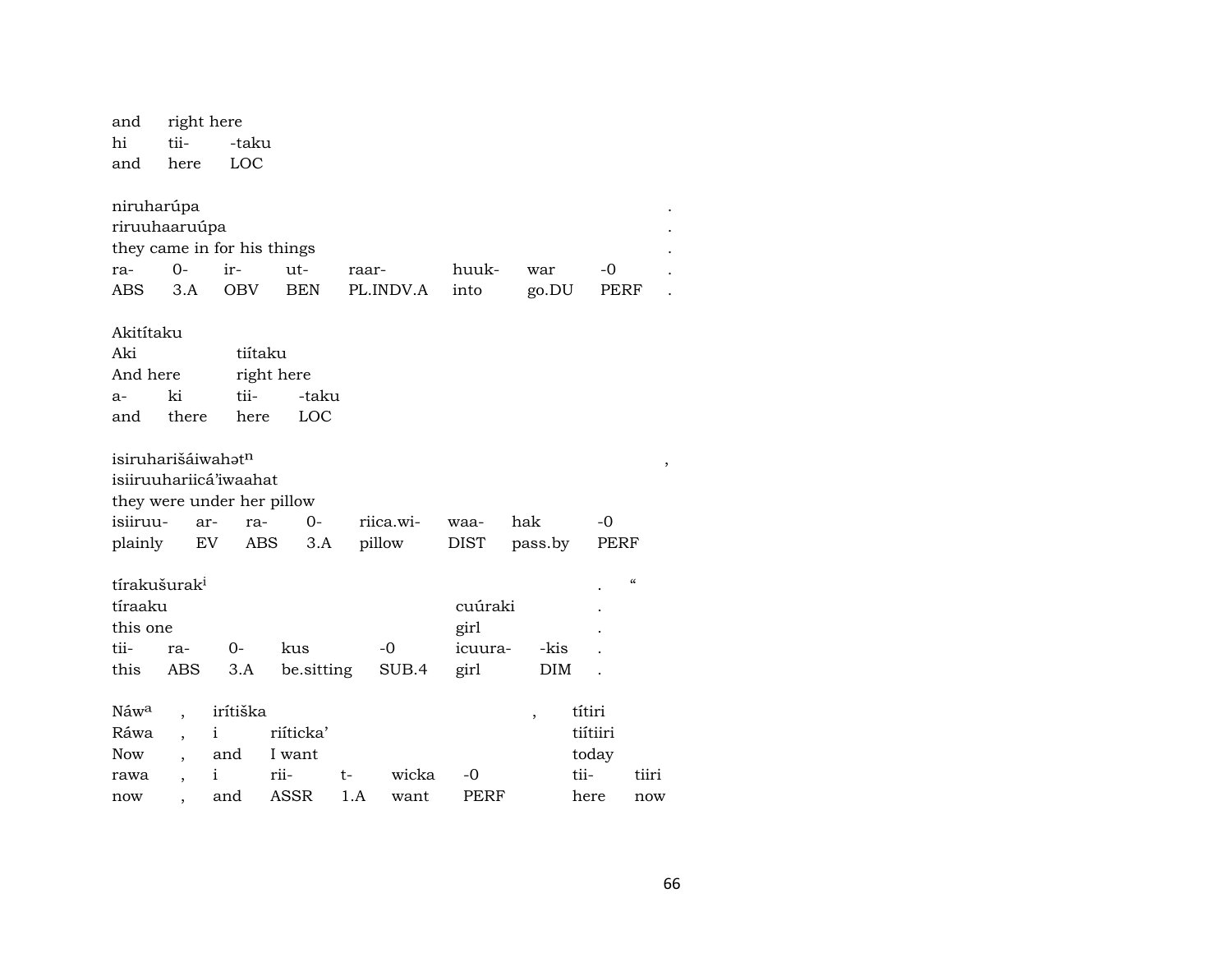| nurakúšia<br>ruurakúci'a<br>for it to be  |                                                                          |             |                        |                     |                   |                |            | $\, ,$      |            |             |
|-------------------------------------------|--------------------------------------------------------------------------|-------------|------------------------|---------------------|-------------------|----------------|------------|-------------|------------|-------------|
| ruu-                                      | ra-                                                                      | $0-$        | ku-                    | ut-                 | $i-$              | $\overline{0}$ | -a         |             |            |             |
| then                                      | INF.A                                                                    | 3.A         | INF.B                  | <b>PREV</b>         | <b>SEQ</b>        | be             | SUB.1      |             |            |             |
| $si-$<br>DU                               | sirihkutúrata<br>sirihkutúrata<br>for them to go for him<br>ra-<br>INF.A | $0-$<br>3.A | ir-<br>PL.3A           | ku-<br>INF.B        | ut-<br>PREV       | go.to.get      | huur.ra.at | -a<br>SUB.1 |            |             |
| п<br>П<br>п<br>п<br>11                    | Kurahúsau<br>Kurahuúsa'u<br>Her father<br>kurahuus<br>old.man            | ra-<br>ABS  | $0-$<br>3.A            | a-<br>POSS.3A       | $\mathbf 0$<br>be | -u<br>SUB.D    |            |             |            |             |
| riku-<br>that.is                          | rikuwitiwáku<br>rikuwitiwáku'<br>that is what he said<br>wi-<br>QUOT     | ti-         | IND.3A                 | $O -$<br>3.A<br>say | waka'u<br>$-0$    | PERF           |            |             |            |             |
| A<br>And                                  | Arusiahišíhuratn<br>ruusi'ahiicíhurat                                    |             | then they went for him |                     |                   |                |            |             |            |             |
| a                                         | ruu-                                                                     | $si-$       | ar-<br>ra-             | 0-                  | ir-               | ut-            |            | $i-$        | huur.ra.at | $-0$        |
| and                                       | then                                                                     | DU          | EV                     | <b>ABS</b><br>3.A   | PL.3A             |                | PREV       | <b>SEQ</b>  | go.to.get  | <b>PERF</b> |
| píraski<br>piíraski<br>the boy<br>piiras- | -kis                                                                     |             |                        |                     |                   |                |            |             |            |             |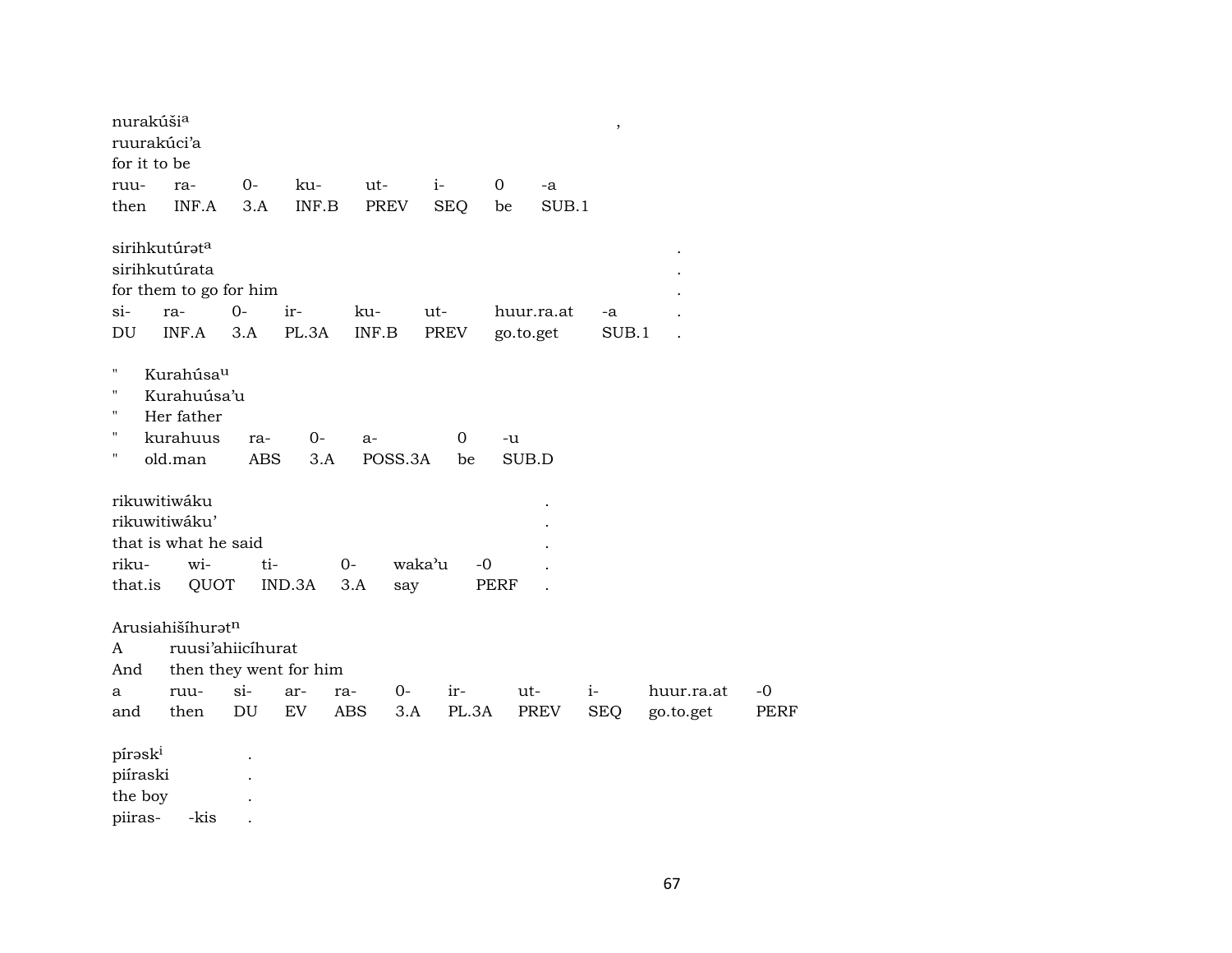boy DIM .

Hiruiríahakarikµ Hiru irii'ahaakáriku There where his home was hiruu irii- ar- ra- 0- akaar- ri- kus -0 there where EV ABS 3.A dwelling PORT be.sitting SUB.4 . Ahawáku " . Ahawáku' " . He said : . ar- ra- 0- waka"u -0 , " EV ABS 3.A say PERF Tatituriárahk<sup>u</sup> Tatiitúri'a' raáhku I came for him the one (unseen) ta- t- ir- ut- huri a -0 ra- 0- ar- kus -0 IND.1/2A 1.A PREV.1/2A PREV wait.for come PERF ABS 3.A EV be.sitting PERF  $p$ írəsk $^i$ piíraski  $\mathbf{b}$ oy piiras- -kis boy DIM  $\check{\textrm{S}}$ irurikuwitiwákah $^{\textrm{u}}$ Ciru rikuwitiwákaahu' Yet that is what he was saying ciruu riku- wi- ti- 0- waka -:hus , yet that.is QUOT IND.3A 3.A say.IMPF IMPF , hiahawáku "

hi ahawáku'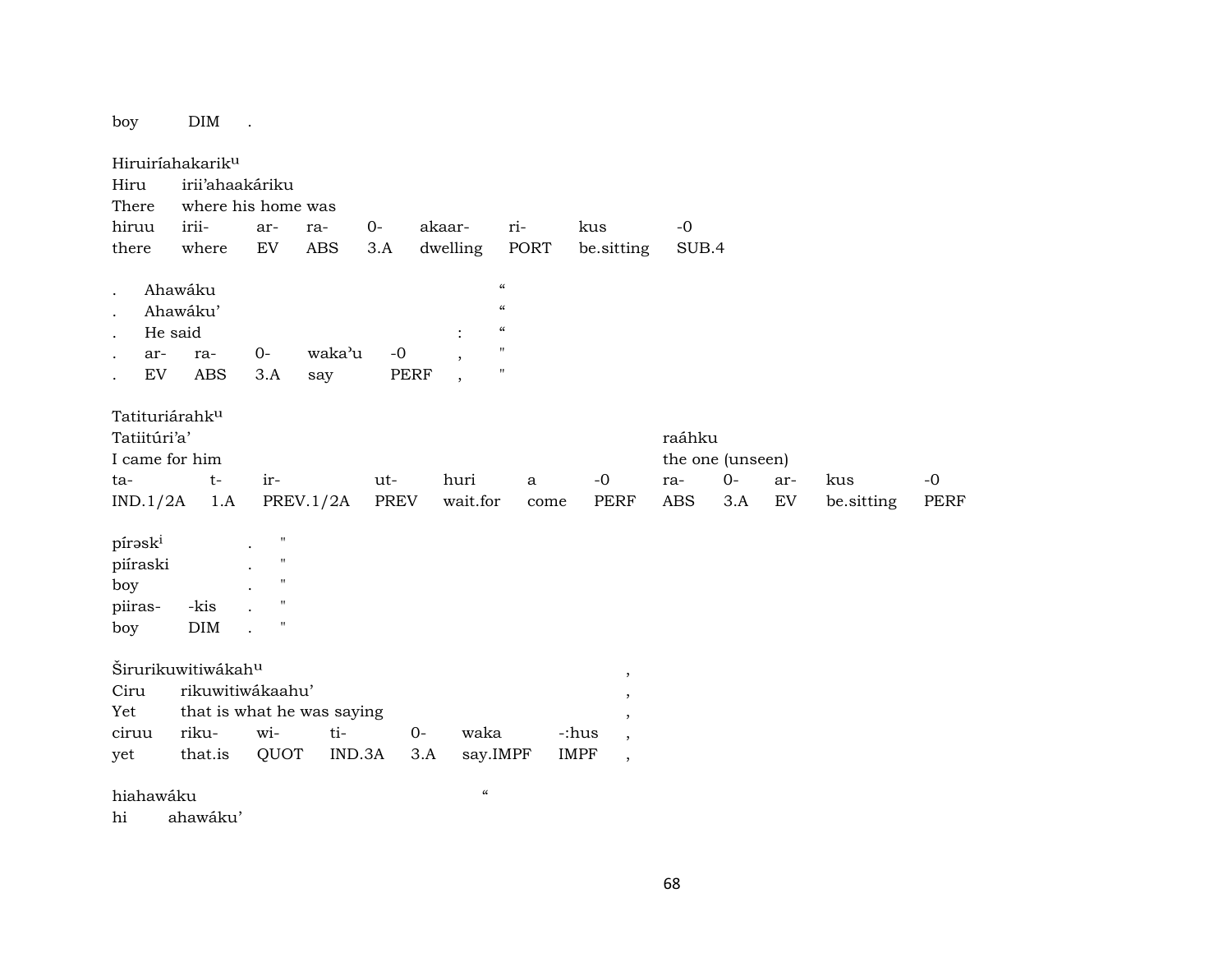| and            |           | he said                |                |                          |        |             |      |                          |                 |                            |                          |                    |  |
|----------------|-----------|------------------------|----------------|--------------------------|--------|-------------|------|--------------------------|-----------------|----------------------------|--------------------------|--------------------|--|
| hi             | ar-       | ra-                    | $0-$           |                          | waka'u |             | -0   |                          |                 |                            |                          |                    |  |
| and            | <b>EV</b> | ABS                    | 3.A            |                          | say    |             | PERF |                          |                 |                            |                          |                    |  |
| Piríšaraaks    |           |                        |                | $\overline{\phantom{a}}$ |        | píraski     |      |                          |                 |                            | Náw <sup>a</sup>         | ,                  |  |
| Piiriícara'aks |           |                        |                | $\overline{\phantom{a}}$ |        | piíraski    |      |                          |                 | $\pmb{\zeta}\pmb{\zeta}$   | Ráwa                     |                    |  |
| Crazy Child    |           |                        |                | $\overline{\phantom{a}}$ |        | the boy     |      |                          |                 | $\boldsymbol{\mathcal{C}}$ | <b>Now</b>               |                    |  |
| piira-         |           | icaraks                |                | $\overline{\phantom{a}}$ |        | piiras-     | -kis |                          |                 | 11                         | rawa                     |                    |  |
| child          |           |                        | be.mischievous |                          | boy    |             |      | DIM                      |                 | $^{\prime\prime}$          | now                      | ,                  |  |
| iriwitúrahi    |           |                        |                |                          |        |             |      |                          |                 |                            |                          |                    |  |
| iriwitúraahi   |           |                        |                |                          |        |             |      |                          |                 |                            |                          |                    |  |
| that is good   |           |                        |                |                          |        |             |      |                          |                 |                            |                          |                    |  |
| irii-          | wi-       |                        | ti-            | $O -$                    |        | uur-        |      | raa-                     | hiir            |                            | $-0$                     |                    |  |
| that           |           | QUOT                   | IND.3A         | 3.A                      |        | PREV        |      | way                      |                 | be.good                    | PERF                     |                    |  |
| karaskuháihku  |           |                        |                |                          |        |             |      |                          |                 |                            | P                        | $\pmb{\mathsf{H}}$ |  |
|                |           | Karaskuuhá'ihku'       |                |                          |        |             |      |                          |                 |                            |                          | $^{\prime\prime}$  |  |
|                |           | Are you meaning me     |                |                          |        |             |      |                          |                 |                            | ς                        | $\pmb{\mathsf{H}}$ |  |
| ka-            |           | ra-                    | $S-$           |                          | ku-    | ut-         |      | ra'ihk                   |                 | -:hus                      |                          | п                  |  |
| Y/N.INTER      |           | ABS                    | 2.A            |                          | 1.P    | <b>PREV</b> |      | mean                     |                 | IMPF                       |                          | п                  |  |
| Ahawáku        |           |                        |                |                          |        |             | ,    | $\mathcal{C}\mathcal{C}$ | Ha <sup>a</sup> |                            | Ţ                        |                    |  |
| Ahawáku'       |           |                        |                |                          |        |             |      | $\mathcal{C}\mathcal{C}$ | Haá'a'          |                            |                          |                    |  |
| He said        |           |                        |                |                          |        |             |      | $\mathcal{C}\mathcal{C}$ | Yes             |                            | $\overline{\phantom{a}}$ |                    |  |
| ar-            | ra-       | $O -$                  |                | waka'u                   | -0     |             |      | 11                       | haa'a'          |                            | $\overline{ }$           |                    |  |
| EV             | ABS       | 3.A                    | say            |                          |        | PERF        |      | $\pmb{\mathsf{H}}$       | yes             |                            | $\overline{\phantom{a}}$ |                    |  |
| nikutatuháihku |           |                        |                |                          |        |             |      |                          |                 |                            |                          | п                  |  |
|                |           | rikutatuuhá'ihku'      |                |                          |        |             |      |                          |                 |                            |                          | п                  |  |
|                |           | I mean you are the one |                |                          |        |             |      |                          |                 |                            |                          | п                  |  |
| riku-          |           | ta-                    | t-             |                          | $a-$   | ut-         |      | ra'ihk                   |                 | -:hus                      |                          | н                  |  |
| that.is        |           | IND.1/2A               |                | 1.A                      | 2.P    | <b>PREV</b> |      | mean                     |                 | <b>IMPF</b>                |                          | п                  |  |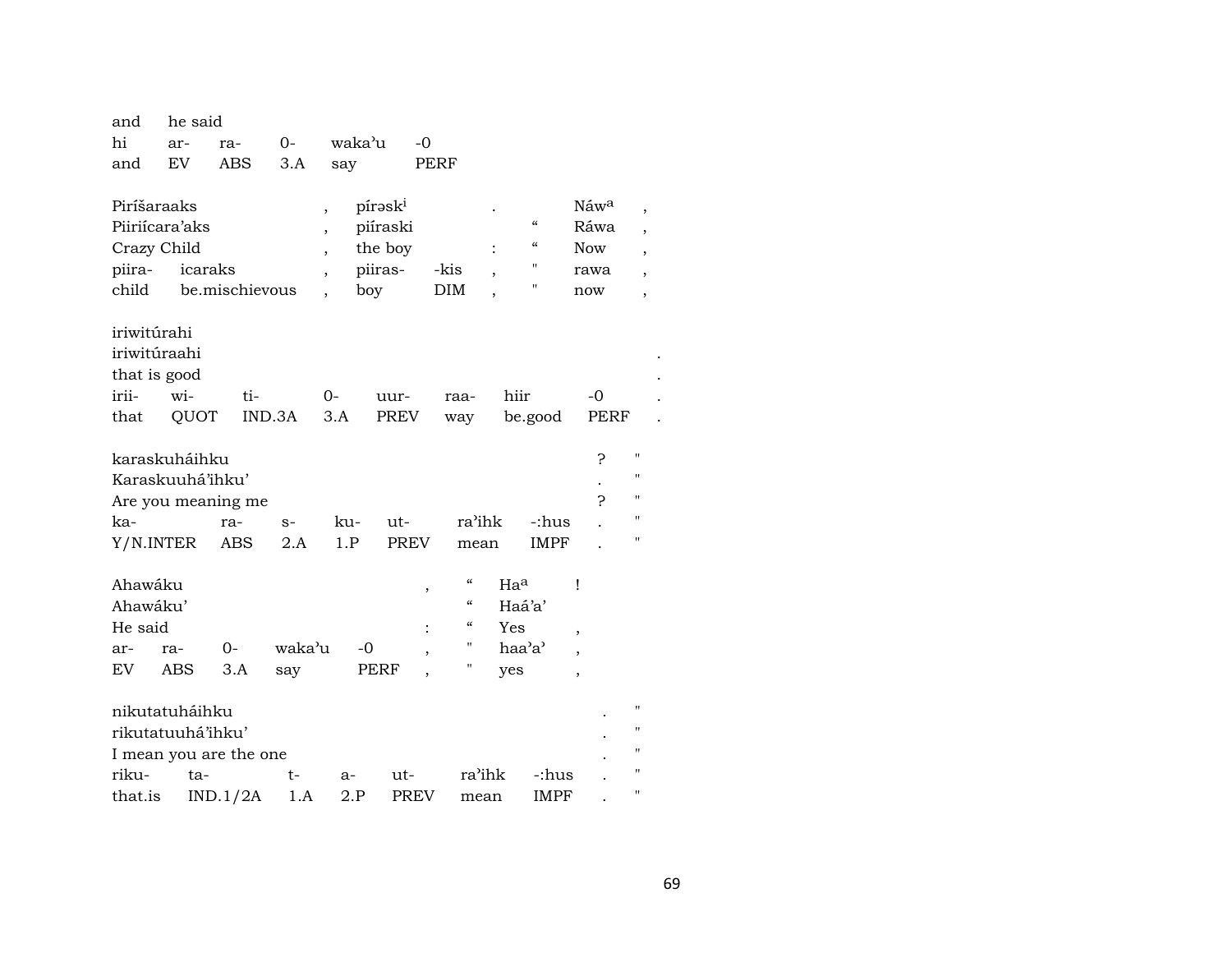| Hiruahiríwak <sup>i</sup>  |                                          |                          |                                                  |                    |                    |                                        |                  | $\mathcal{C}$      |      |     |             |
|----------------------------|------------------------------------------|--------------------------|--------------------------------------------------|--------------------|--------------------|----------------------------------------|------------------|--------------------|------|-----|-------------|
| Hiru                       | ahiriíwaki'                              |                          |                                                  |                    |                    |                                        |                  | $\mathcal{C}$      |      |     |             |
| Then                       | they said                                |                          |                                                  |                    |                    |                                        |                  | $\mathcal{C}$      |      |     |             |
| hiruu                      | ar-<br>ra-                               | $0-$                     | ir-                                              | $i-$               | waki               | $-0$                                   |                  | $\mathbf{H}$       |      |     |             |
| then                       | <b>ABS</b><br>$\mathop{\rm EV}\nolimits$ | 3.A                      | PL.3A                                            | <b>SEQ</b>         | say.PL             | <b>PERF</b>                            |                  | $\pmb{\mathsf{H}}$ |      |     |             |
|                            |                                          |                          |                                                  |                    | $\pmb{\mathsf{H}}$ |                                        |                  |                    |      |     |             |
| Náwa                       | tík <sup>i</sup><br>$\overline{ }$       | $\overline{ }$           | náwa<br>$\overline{\phantom{a}}$                 | híru               | $\pmb{\mathsf{H}}$ |                                        |                  |                    |      |     |             |
| Ráwa                       | tíki<br>$\overline{\phantom{a}}$         | $\overline{\phantom{a}}$ | ráwa<br>$\ddot{\phantom{0}}$                     | híru'              | 11                 |                                        |                  |                    |      |     |             |
| <b>Now</b>                 | son<br>$\ddot{\phantom{0}}$              | $\overline{\phantom{a}}$ | $\operatorname{now}$<br>$\overline{\phantom{a}}$ | go on              | $\mathbf{I}$       |                                        |                  |                    |      |     |             |
| rawa                       | tikis                                    |                          | rawa                                             | hiru <sup>3</sup>  | $\pmb{\mathsf{H}}$ |                                        |                  |                    |      |     |             |
| now                        | sonny<br>$\overline{\phantom{a}}$        | $\overline{\phantom{a}}$ | now<br>$\overline{\phantom{a}}$                  | go.on              | $\pmb{\mathsf{H}}$ |                                        |                  |                    |      |     |             |
| Híast <sup>i</sup>         |                                          |                          | a                                                | isást <sup>i</sup> |                    |                                        |                  |                    |      |     |             |
| Hi'aasti'                  |                                          |                          | a                                                | isaásti'           |                    |                                        |                  |                    |      |     |             |
| His father                 |                                          |                          | and                                              |                    | his mother         |                                        |                  |                    |      |     |             |
|                            |                                          |                          |                                                  |                    |                    |                                        |                  |                    |      |     |             |
| $i-$                       | as                                       | -ri <sup>3</sup>         | a                                                | $i-$               |                    | saas                                   | -ri <sup>3</sup> |                    |      |     |             |
| 3.POSS.A                   | father                                   | 3.POSS.B                 | and                                              |                    | 3.POSS.A           | mother                                 |                  | 3.POSS.B           |      |     |             |
| siahawáku                  |                                          |                          |                                                  |                    | $\epsilon\epsilon$ |                                        |                  |                    |      |     |             |
| si'ahawáku'                |                                          |                          |                                                  |                    | $\epsilon\epsilon$ |                                        |                  |                    |      |     |             |
| they (du) said             |                                          |                          |                                                  |                    | $\epsilon\epsilon$ |                                        |                  |                    |      |     |             |
| $si-$                      | ar-<br>ra-                               | $O -$                    | waka'u                                           | $-0$               | н                  |                                        |                  |                    |      |     |             |
| $\mathop{\rm DU}\nolimits$ | EV<br><b>ABS</b>                         | 3.A                      |                                                  | <b>PERF</b>        | п                  |                                        |                  |                    |      |     |             |
|                            |                                          |                          | say                                              |                    |                    |                                        |                  |                    |      |     |             |
|                            | Kutuhakuásuta                            |                          |                                                  |                    |                    |                                        |                  |                    |      |     |             |
| Kutuu                      |                                          |                          |                                                  |                    | kuku'ásuuta        |                                        |                  |                    |      |     |             |
| It seems                   |                                          |                          |                                                  |                    |                    | that you have done something now       |                  |                    |      |     |             |
| ku-                        | ti-                                      | $0 -$<br>uu              | $-0$                                             | ku-                | ku-                | aa-                                    |                  | $S-$               | ut-  | aar | $-0$        |
| <b>INDF</b>                | IND.3A                                   | 3.A<br>be                | <b>PERF</b>                                      | <b>INDF</b>        | <b>INDF</b>        |                                        |                  |                    | PREV | do  | <b>PERF</b> |
|                            |                                          |                          |                                                  |                    |                    | SUBJ.1/2A                              |                  | 2.A                |      |     |             |
| $\pmb{\mathsf{H}}$         | Aahawáku                                 |                          |                                                  |                    |                    | $\pmb{\zeta}\pmb{\zeta}$               |                  |                    |      |     |             |
| $\blacksquare$             | A                                        | ahawáku'                 |                                                  |                    |                    | $\boldsymbol{\zeta}\boldsymbol{\zeta}$ |                  |                    |      |     |             |
| $\pmb{\mathsf{H}}$         | And                                      | he said                  |                                                  |                    |                    | $\boldsymbol{\zeta}\boldsymbol{\zeta}$ |                  |                    |      |     |             |
| $\mathbf{H}$               | a<br>ar-                                 | ra-                      | $0-$                                             | waka'u             | $-0$               | $\pmb{\mathsf{H}}$                     |                  |                    |      |     |             |
|                            |                                          |                          |                                                  |                    |                    | $\cdot$                                |                  |                    |      |     |             |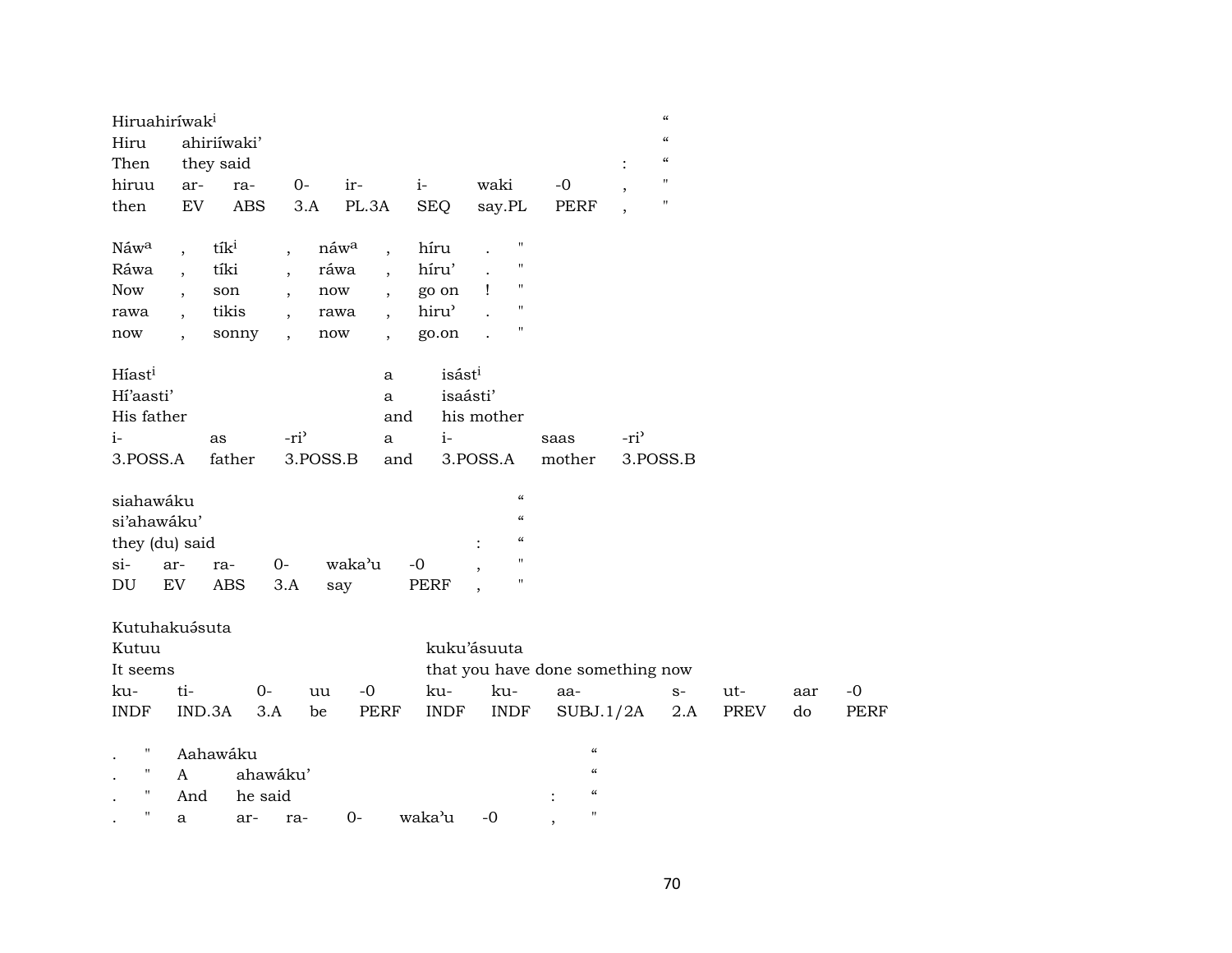$\mathbb{R}^{n\times n}$  ${\rm EV}$ ABS  $3.A$ PERF  $\mathbf{u}$ and say  $\overline{\phantom{a}}$ 

Atíra

Atíra'  $\overline{\phantom{a}}$ Mother atiraa 1.POSS mother

ikukariritúši<sup>a</sup>

kukariiriitúci'a  $\mathbf{i}$ I have not done anything and  $\mathbf{i}$ kukariirii $t$  $i -0$ utaar **INDF** EMPH.NEG ASSR  $1.A$ PREV SEQ **PERF** and do

 $\overline{\phantom{a}}$ 

ŀ,

Kišíatira  $\ddot{\phantom{a}}$ 

- atíra' Kici  $\overline{\phantom{a}}$  $\cdot$
- mother But  $\overline{\phantom{a}}$  $\ddot{\phantom{a}}$
- kici atiraa  $\overline{a}$  $\cdot$ ,
- 1.POSS mother but  $\overline{\phantom{a}}$  $\ddot{\phantom{a}}$

sikuhikutkáksah<sup>u</sup>

sikuuhikutkáksaahu'

I guess they are (just) calling me

|  |  |  | si- kuur- ra- 0- ir-  ku- ut-  kaksaa -:hus |  |
|--|--|--|---------------------------------------------|--|
|  |  |  | DU DUB ABS 3.A PL3.A 1.P PREV call IMPF     |  |

- Híhiasti  $\mathbf{u}$  $\overline{a}$
- $Hi$ hí'aasti'  $\pmb{\mathsf{H}}$  $\overline{a}$
- $\mathbf{u}$ And his father  $\bullet$
- $i \boldsymbol{\mathsf{H}}$ hi -ri<sup>3</sup>  $\rm as$  $\bullet$ 3.POSS.A  $\pmb{\mathsf{H}}$ father 3.POSS.B and  $\sim$

ruahiwáku

ruu'ahiwáku'

 $\alpha$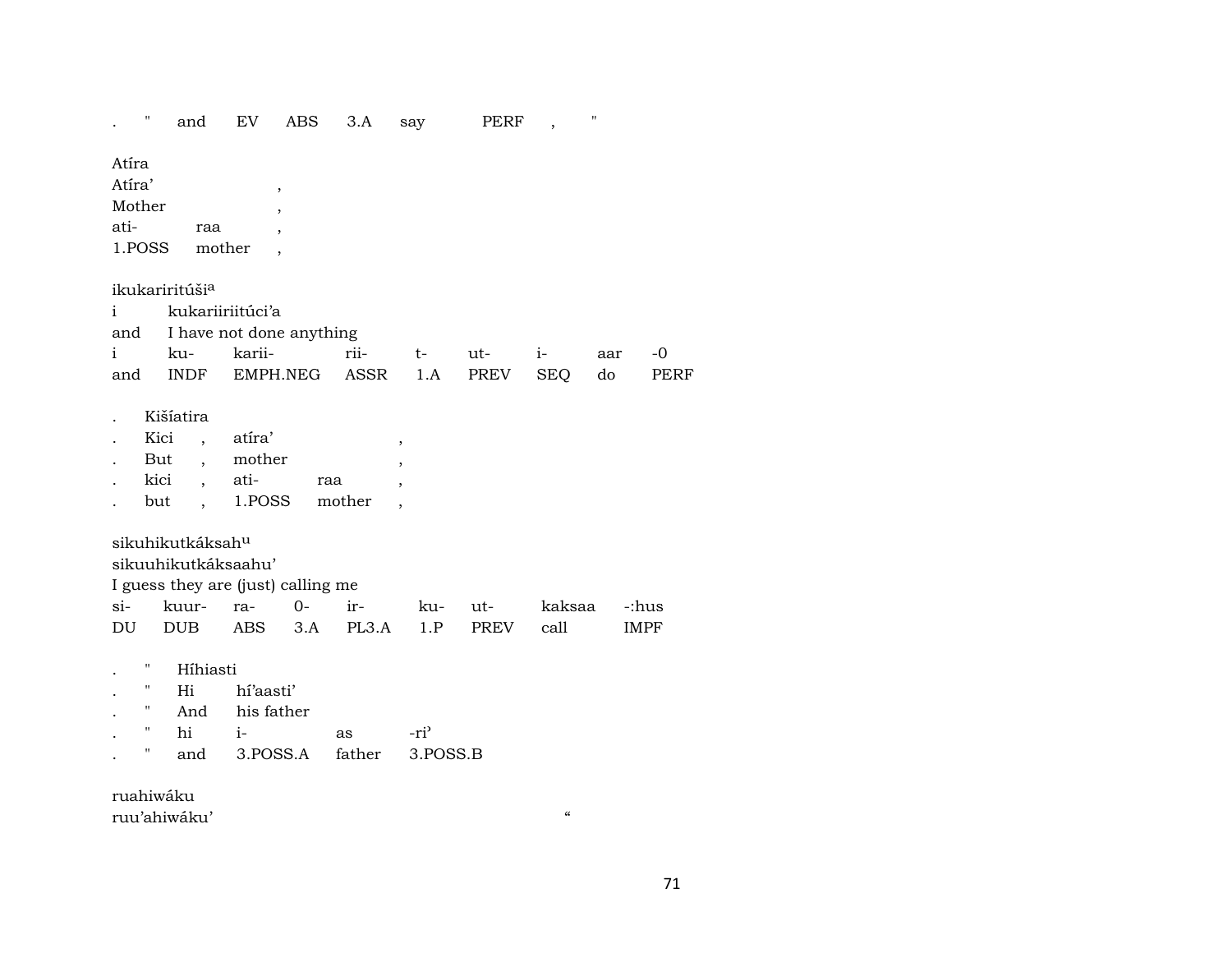|                                                                                                                                           | then he said                                                   |                                                                                                |                     |              |             |                       |             | $\epsilon$          |              |             |
|-------------------------------------------------------------------------------------------------------------------------------------------|----------------------------------------------------------------|------------------------------------------------------------------------------------------------|---------------------|--------------|-------------|-----------------------|-------------|---------------------|--------------|-------------|
| ruu-                                                                                                                                      | ar-                                                            | ri-                                                                                            | $O-$                |              | waka'u      | $-0$                  |             | Н                   |              |             |
| then                                                                                                                                      | EV                                                             | CONT.3A                                                                                        | 3.A                 | say          |             | PERF                  |             | п                   |              |             |
| kaas-<br>POT.2A                                                                                                                           | $S-$<br>2.A                                                    | kasarúksuhu taráhkisa<br>Kaasaruksuhuhtaráhkisa<br>You must be strong (ie normal)<br>ar-<br>EV | uks-<br><b>JUSS</b> | uhur-<br>now |             | tarahkis<br>be.strong |             | -aar<br><b>INCH</b> | $-0$<br>PERF |             |
|                                                                                                                                           | irirəsutpakúruk <sup>i</sup>                                   |                                                                                                |                     |              |             |                       |             |                     | ,            |             |
|                                                                                                                                           | Iriirasutpakúruuki                                             |                                                                                                |                     |              |             |                       |             |                     |              |             |
|                                                                                                                                           |                                                                | The odd way of speaking of yours                                                               |                     |              |             |                       |             |                     |              |             |
| irii-                                                                                                                                     | ra-                                                            | $S-$                                                                                           | $ut -$              | wakuur-      |             | uu                    | -uk         | $-i$                |              |             |
| that                                                                                                                                      | ABS.                                                           | 2.A                                                                                            | <b>PREV</b>         | word         |             | be                    | <b>DIST</b> | SUB.2               |              |             |
| ku-<br><b>INDF</b>                                                                                                                        | kukarisahwáku<br>kukariisaahwáku'<br>do not say that<br>karii- | EMPH.NEG                                                                                       | $i-$<br>CONT.1/2A   |              | $S-$<br>2.A | ar-<br>EV             | say         | waka'u              | -0<br>PERF   | ,           |
|                                                                                                                                           | sikuhakáruruk <sup>u</sup>                                     |                                                                                                |                     |              |             |                       |             |                     |              | $^{\prime}$ |
|                                                                                                                                           | Sikuhaakaáruruuku'                                             |                                                                                                |                     |              |             |                       |             |                     |              | 11          |
|                                                                                                                                           | They might feed you                                            |                                                                                                |                     |              |             |                       |             |                     |              | 11          |
| $\sin$                                                                                                                                    | kuur-                                                          | ra-                                                                                            | $O -$               | $a-$         | kaaruur-    |                       | ra'uk       | -:hus               |              | 11          |
| DU                                                                                                                                        | <b>DUB</b>                                                     | ABS                                                                                            | 3.A                 | 2.P          | meal        |                       | make        | <b>IMPF</b>         |              | 11          |
| $\boldsymbol{\varsigma}\boldsymbol{\varsigma}$<br>$\boldsymbol{\zeta}\boldsymbol{\zeta}$<br>$\boldsymbol{\zeta}\boldsymbol{\zeta}$<br>Yes | Haa<br>Haá'a'                                                  | atíra<br>Ţ<br>atíra'                                                                           | mother              |              | ,           |                       |             |                     |              |             |

" haa'a' , ati- raa ,<br>" yes , 1.POSS mother , " yes , 1.POSS mother ,